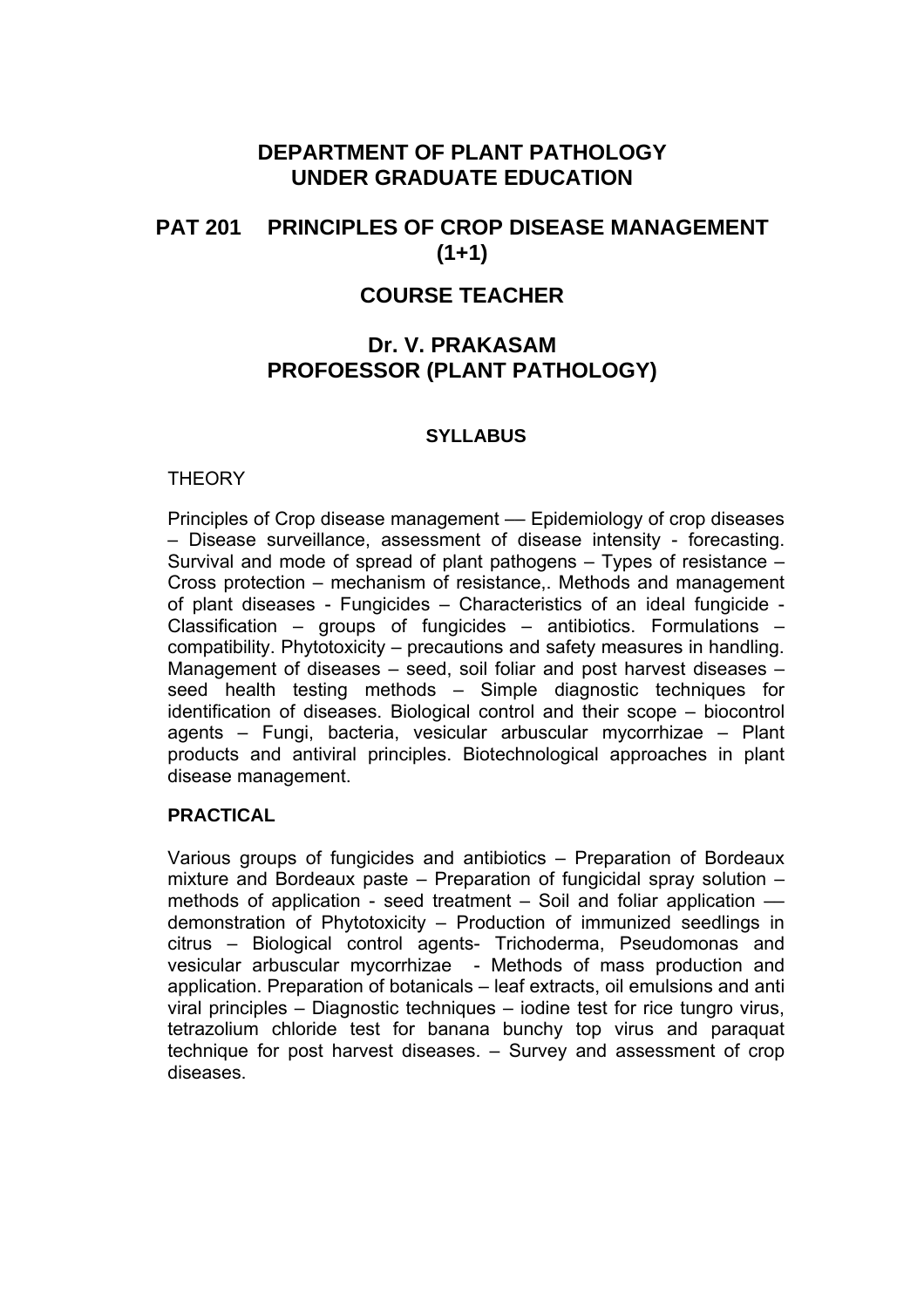## **LECTURE SCHEDULE**

## **THEORY**

- 1. Principles of disease management exclusion plant quarantine domestic and foreign embargo – Exotic diseases, phytosanitary certificate.
- 2. Eradication physical, chemical and cultural methods.
- 3. Immunization Cross protection Types of resistance, vertical resistance and horizontal resistance, mechanism of resistance, morphological, physical and chemical.
- 4. Protection chemical protection, cultural methods.
- 5. Epidemiology of crop diseases weather factors and their role in disease development – Temperature, rainfall, relative humidity, dew and inoculum potential.
- 6. Disease surveillance, assessment and forecasting.
- 7. Survival and mode of spread of plant pathogens.
- 8. Fungicides definition characteristics of an ideal fungicide, protectant, eradicant, therapeutant, fungistat. Groups of fungicide – Copper, Sulphur, Mercury, Heterocyclic nitrogen compound, Quinones, and miscellaneous fungicides.
- 9. Mid Semester Examination
- 10. Systemic fungicides
- 11. Antibiotics
- 12. Formulations and Methods of application of fungicides Seed treatment, dry and wet, soil drenching, foliar spray, post harvest treatment, corm injection, root feeding, capsule application and acid delinting.
- 13. Compatibility and phytotoxicity, precautions and safety measures in storage and handling of fungicides.
- 14. Biological control biocontrol agents, fungi, bacteria, vesicular arbuscular mycorrhizae and plant products – methods of application of biocontrol agents – plant products and anti viral principles.
- 15. Seed health testing methods- dry seed examination and blotter test.
- 16. Diagnostic techniques in identification of crop diseases.
- 17. Biotechnological approaches for crop disease management such as meristem tip culture and somoclonal variation.

## **PRACTICAL**

- 1. Identification of major groups of fungicides
- 2. Identification of major groups of fungicides
- 3. Preparation of Bordeaux mixture and Bordeaux paste.
- 4. Preparation of fungicidal solution phytotoxicity of fungicides.
- 5. Methods of application of fungicides seed treatment, dry, wet, foliar spraying and soil drenching.
- 6. Root feeding, corm injection and capsule application
- 7. Acid delinting and post harvest treatment.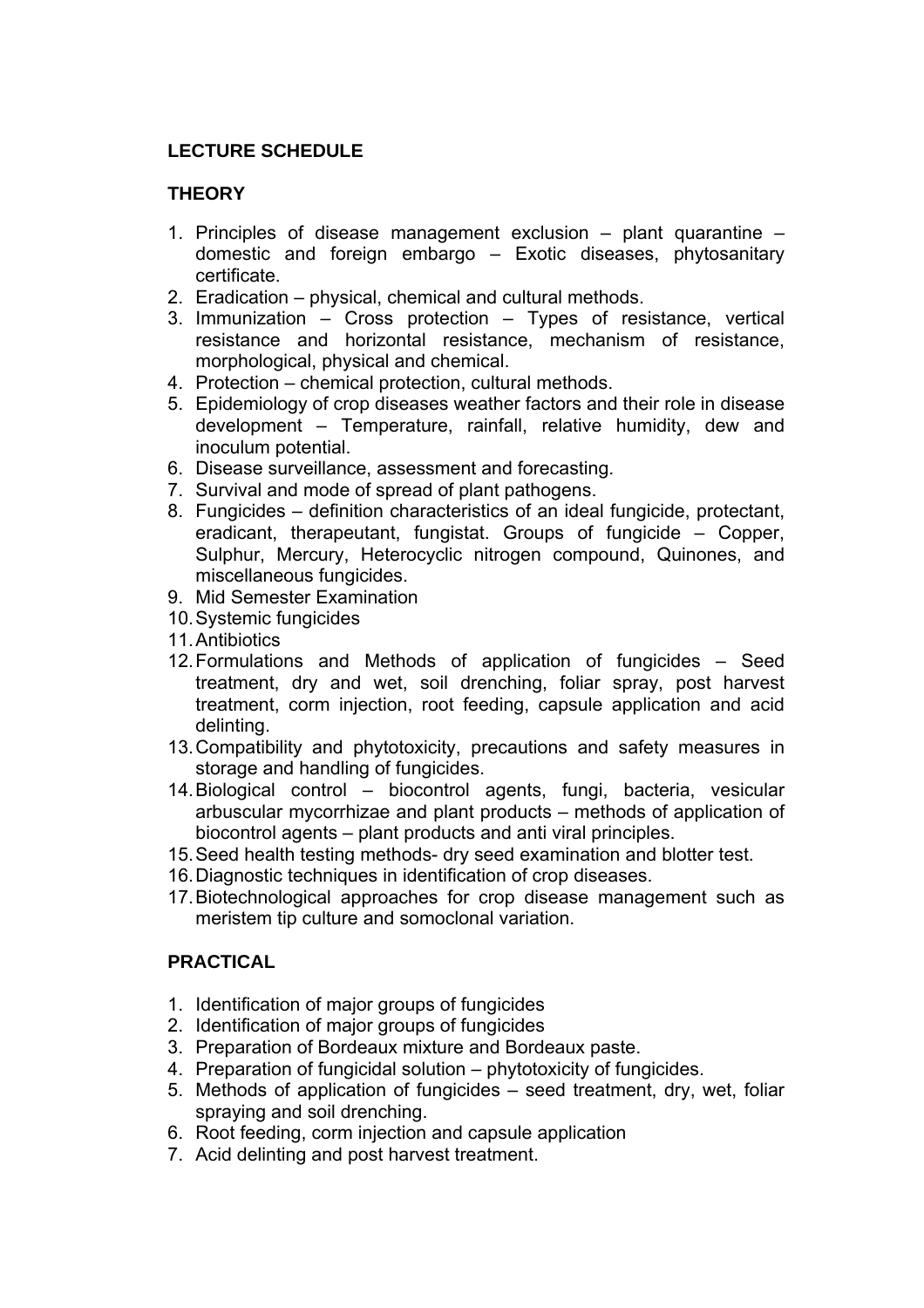- 8. Cross protection Demonstration of production of immunized seedling against citrus tristeza.
- 9. Mass Production of *Trichoderma viride*
- 10. Mass Production of *Pseudomonas fluorescens*
- 11. Mass Production of vesicular arbuscular mycorrhizae
- 12. Preparation of leaf extracts, oil emulsion, botanicals and antiviral principles.
- 13. Diagnostic techniques for detecting crop pathogens Iodine test for rice tungro virus, tetrazolium chloride test for banana bunchy top virus and paraquat technique for post harvest diseases.
- 14. Seed health testing methods Dry seed examination, blotter test.
- 15. Survey and assessment of foliar crop diseases, post harvest diseases, soil borne and viral diseases.
- 16. Visit to Seed testing laboratory and Pesticide testing laboratory
- 17. Practical examination.

## **REFERENCES**

- 1. Nene, Y.L. and Thapliyal,P.N. 1998. Fungicides in plant disease control. Oxford and IBH Publishing Co. Ltd., New Delhi.
- 2. V. Prakasam, T. Raguchander, and K. Prabakar, 1998. Plant Disease Management. A.E. Publication, Coimbatore.
- 3. Chattopadhyay, S.G. 1998. Principles and procedure of plant protection – Oxford and IBH Publication, New Delhi.
- 4. Narayanasamy, P. 1997. Plant Pathogens and detection and disease diagnosis, CRC Publication, USA.
- 5. Dasgupta, M.K. 1998. Principles of Plant Pathology, Allied Publishers Pvt. Ltd., Bangalore.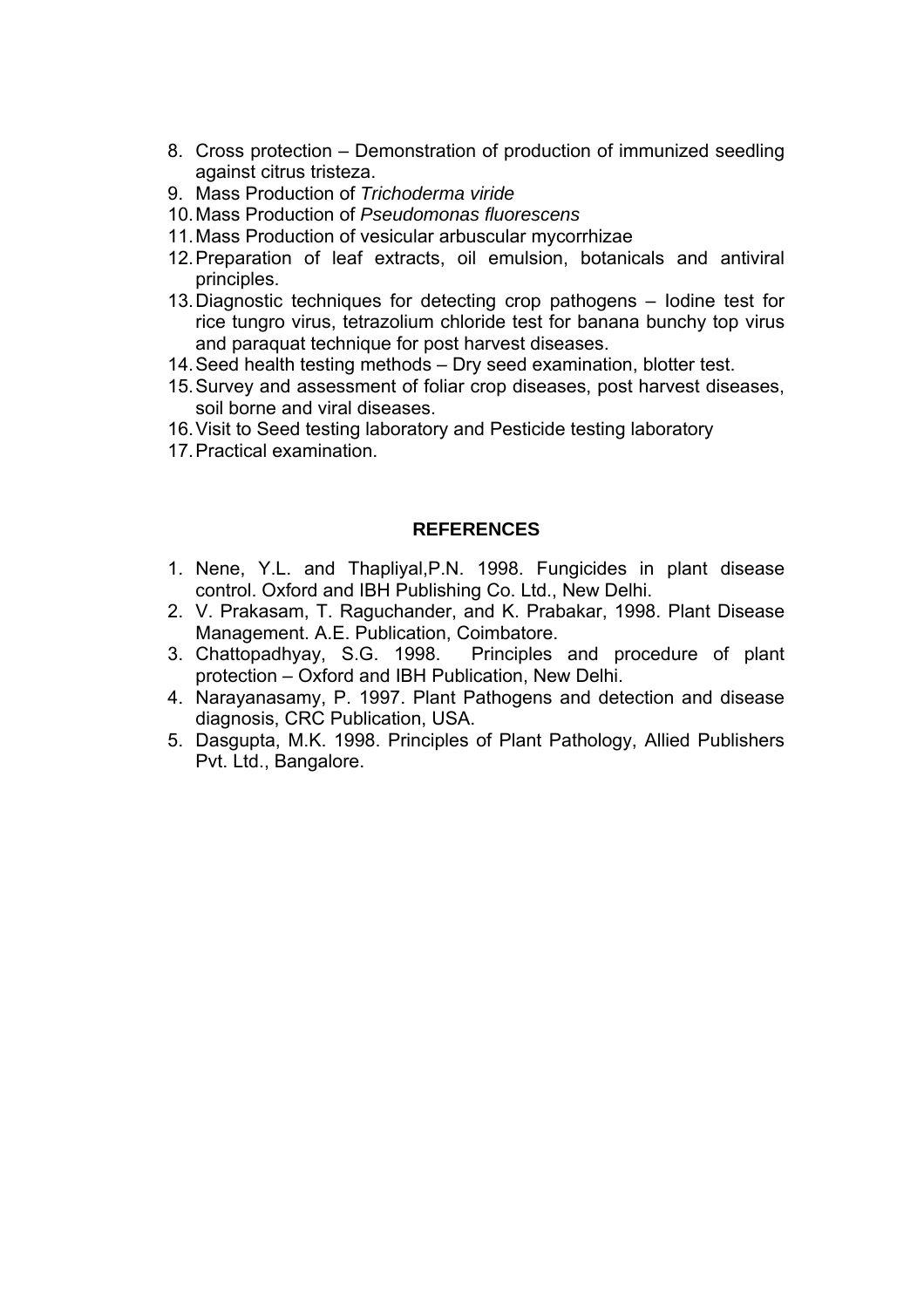## GROUP OF FUNGICIDES

## **FUNGICIDES**

 The word 'fungicide' originated from two latin words, viz., 'fungus' and 'caedo'. The word 'caedo' means 'to kill.' Thus the fungicide is any agency/chemical which has the ability to kill the fungus. According to this meaning, physical agents like ultra violet light and heat should also be considered as fungicides. However, in common usage, the meaning is restricted to chemicals only. Hence, fungicide is a chemical which is capable of killing fungi.

#### **Fungistat**

 Some chemicals do not kill the fungal pathogens. But they simply arrest the growth of the fungus temporarily. These chemicals are called fungistat and the phenomenon of temporarily inhibiting the fungal growth is termed as fungistatis.

#### **Antisporulant**

 Some other chemicals may inhibit the spore production without affecting the growth of vegetative hyphas and are called as 'Antisporulant'. Eventhough, the antisporulant and fungistatic compounds do not kill the fungi, they are included under the broad term fungicide because by common usgage, the fungicide has been defined as a chemical agent which has the ability to reduce or prevent the damage caused to plants and their products. So, some of the plant pathologists prefer the term 'Fungitoxicant' instead of fungicide.

 Although chemicals have been used in the management of plant diseases caused by fungi, bacteria, nematodes, viruses and other nutritional deficiencies, the use of chemicals in controlling fungal diseases has been established than other diseases. Fungicides can be broadly grouped based on their (i) mode of action (ii) general use and (iii) chemical composition.

#### **Protectant**

 As the name suggests, protectant fungicides are prophylactic in their behaviour. Fungicide which is effective only if applied prior to fungal infection is called a protectant, eg., Zineb, Sulphur.

#### **Therapeutant**

 Fungicide which is capable of eradicating a fungus after it has caused infection and there by curing the plant is called chemotherapeutant. eg. Carboxin, Oxycarboxin antibiotics like Aureofungin. Usually chemo therapeutant are systemic in their action and affect the deep-seated infection.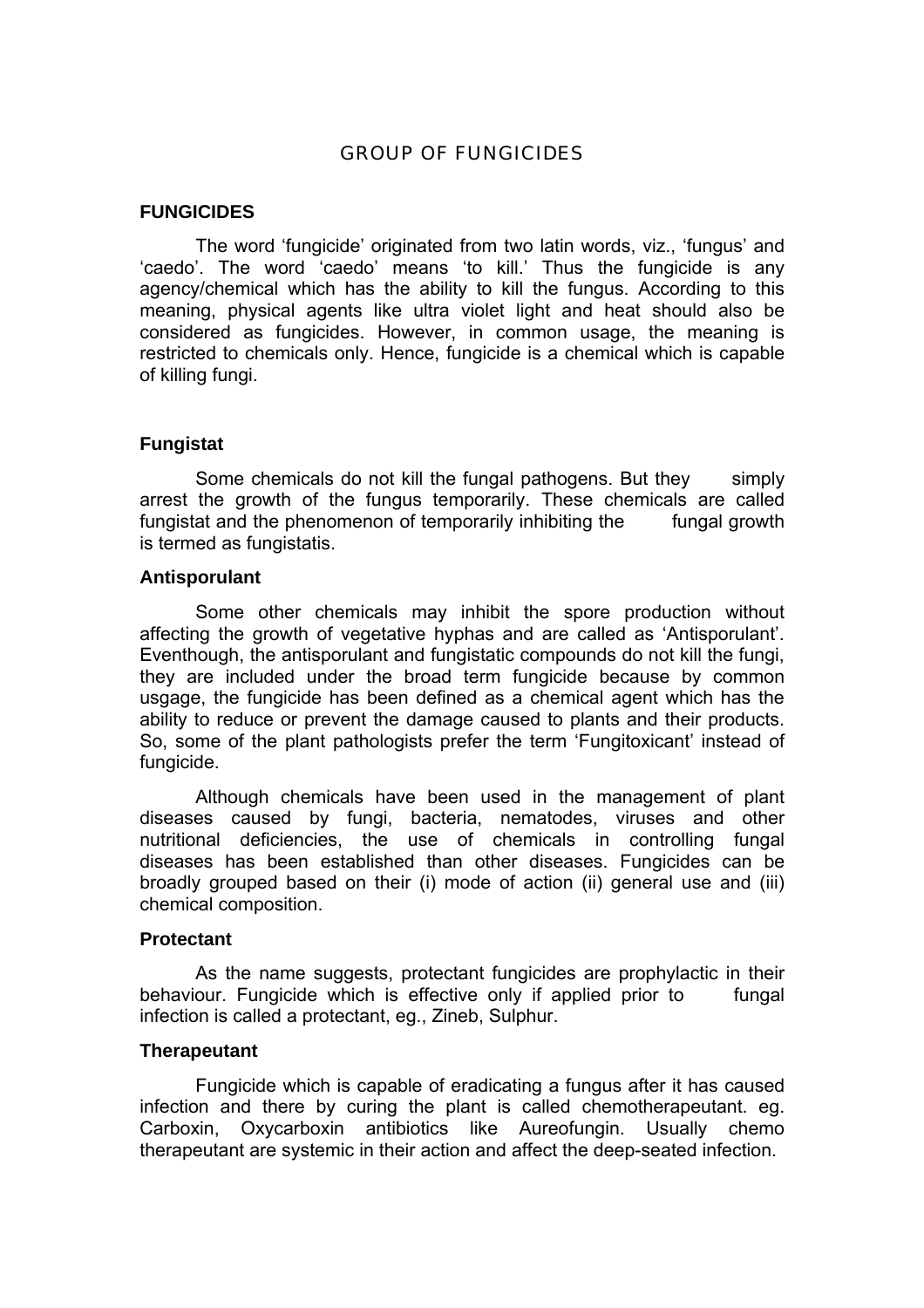## **Eradicant**

 Eradicant are those which remove pathogenic fungi from an infection court (area of the host around a propagating unit of a fungus in which infection could possibly occur). eg. Organic mercurials, lime sulphur, dodine etc. These chemicals eradicate the dormant or active pathogen from the host. They can remain effective on or in the host for some time.

## **II. Based on general uses**

 The fungicides can also be classified based on the nature of their use in managing the diseases.

| 1. Seed protectants           | : Eg. Captan, thiram, organomercuries           |  |
|-------------------------------|-------------------------------------------------|--|
|                               | carbendazim, carboxin etc.                      |  |
| 2. Soil fungicides (preplant) | : Eg. Bordeaux mixture, copper oxy              |  |
|                               | chloride, Chloropicrin, Formaldehyde            |  |
|                               | Vapam, etc.,                                    |  |
| 3. Soil fungicides            | : Eq. Bordeaux mixture, copper oxy (for growing |  |
| plants)                       |                                                 |  |
|                               | chloride, Capton, PCNB, thiram etc.             |  |
| 4. Foliage and blossom :      | Eg. Capton, ferbam, zineb, protectants          |  |
| mancozeb,                     |                                                 |  |
|                               | chlorothalonil etc.                             |  |
| 5. Fruit protectants          | : Eg. Captan, maneb, carbendazim,               |  |
|                               | mancozeb etc.                                   |  |
| 6. Eradicants                 | : Eg. Organomercurials, lime sulphur, etc.      |  |
|                               |                                                 |  |
| 7. Tree wound dressers        | : Eg. Boreaux paste, chaubattia paste,<br>etc.  |  |
| 8. Antibiotics                | : Eg. Actidione, Griseofulvin,                  |  |
|                               | Streptomycin, Streptocycline, etc.,             |  |

9. General purpose spray and dust formulations.

## **III. Based on Chemical Composition**

The chemical available for plant disease control runs into hundreds, however, all are not equally safe, effective and popular.Major group of fungicides used include salts of toxic metals and organic acids, organic compounds of sulphur and mercury, quinones and heterocyclic nitrogenous compounds. Copper, mercury, zinc, tin and nickel are some of the metals used as base for inorganic and organic fungicides. The non metal substances include, sulphur, chlorine, phosphorous etc. The fungicides can be broudly grouped as follows and discussed in detail.

## **Sulphur fungicides**

 Use of sulphur in plant disease control is probably the oldest one and can be classified as inorganic sulphur and organic sulphur. Inorganic sulphur is used in the form of elemental sulphur or as lime sulphur. Elemental sulphur can be either used as dust or wettable sulphur, later being more widely used in plant disease control. Sulphur is best known for its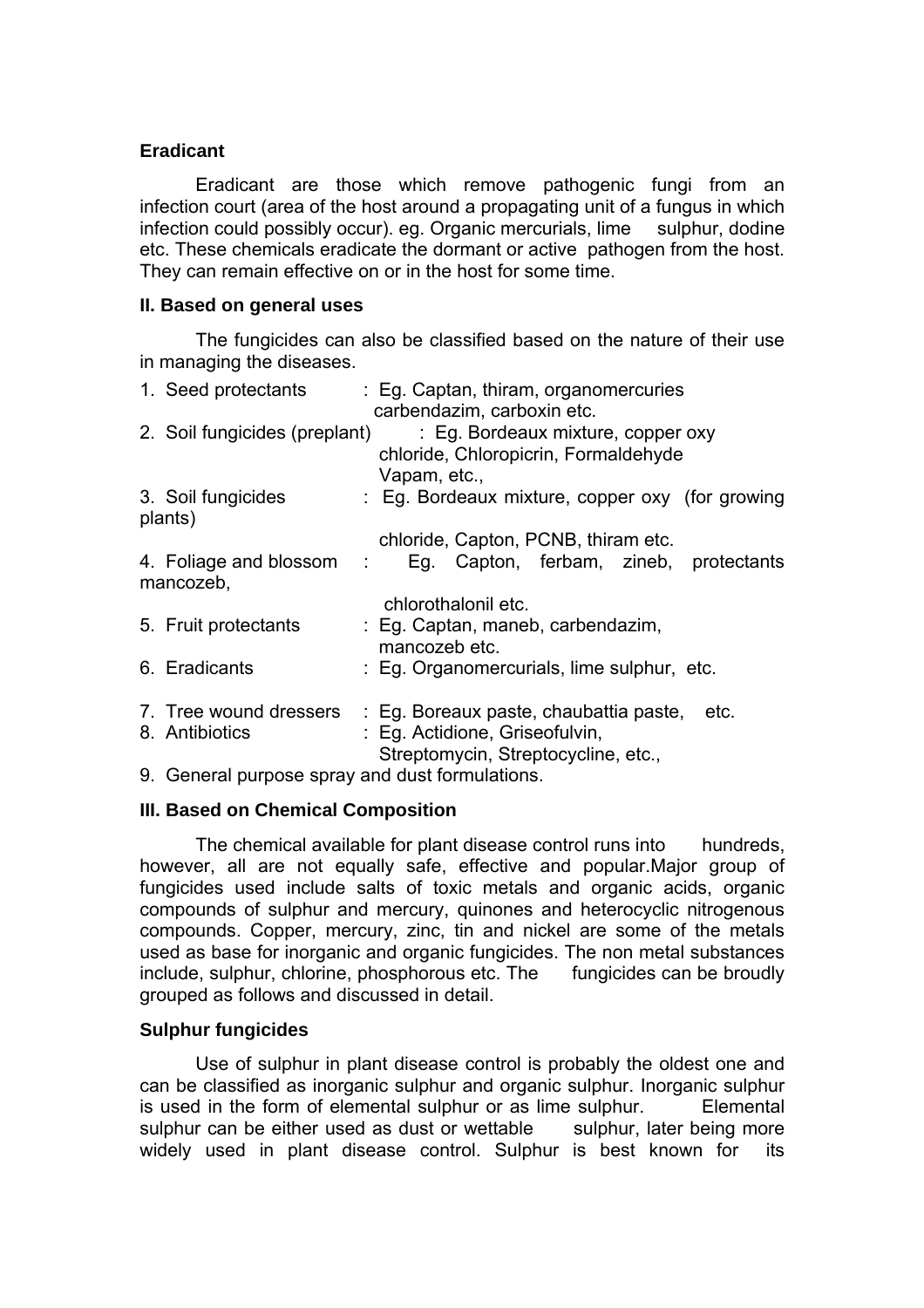effectiveness against powdery mildew of many plants, but also effective against certain rusts, leaf blights and fruit diseases. Sulphur fungicides emit sufficient vapour to prevent the growth of the fungal spores at a distance from the area of deposition. This is an added advantage in sulphur fungicides as compared to other fungitoxicants.

 Organic compounds of sulphur are now widely used in these days. All these compounds, called as 'carbamate fungicides', are derivatives of Dithiocarbamic acid, Dithiocarbamates are broadly grouped into two, based on the mechanism of action.

## **Dithiocarbamates**

Monoalkyl Dithiocarbamates Dialkyl Dithiocarbamates Eg. Zineb, Maneb, Eg. Thiram, Ziram, Mancozeb, Nabam, Vapam Ferbam

List of sulphur fungicides and the important diseases controlled by them are tabulated below:

|                                                              | <b>Trade Name</b>                                                                                                | <b>Diseases Controlled</b>                                                                                                                                                                                                                                                                                                   |
|--------------------------------------------------------------|------------------------------------------------------------------------------------------------------------------|------------------------------------------------------------------------------------------------------------------------------------------------------------------------------------------------------------------------------------------------------------------------------------------------------------------------------|
| <b>Inorganic Sulphur</b>                                     |                                                                                                                  |                                                                                                                                                                                                                                                                                                                              |
| 1. Elemental Sulphur<br>(i) Sulphur dust                     | Sulphur dust<br>Cosan,<br>Wetsulf,<br>Microsul                                                                   | Sulphur is a contact<br>and protective<br>fingicide,<br>normally applied as<br>sprays or as dust. It is<br>generally used<br>to<br>control<br>powdery<br>mildews of<br>fruits,<br>vegetables, flowers<br>and tobacco. This is<br>also effective<br>against apple scab<br>(Venturia inaequallis)<br>and rusts of field crops. |
| 2.<br>Lime<br>Sulphur<br>(Calcium poly sulphide)             | It can be prepared by $ $<br>boiling 9 Kg or rock<br>lime and $6.75$ Kg of<br>sulphur in 225 litres of<br>water. | Lime<br>Sulphur<br>is is<br>effective againstt<br>powdery mildews as a<br>protective fungicide.                                                                                                                                                                                                                              |
| <b>Organic Sulphur</b><br>(Dithiocarbamates)<br>a. Monoalkyl | Hexathane $75\%$ WP,<br>Dithane Z-78, Funjeb,<br>Lonocol, Parzate C,                                             | It is used to protect<br>foilage and fruits of a<br>wide range of crops                                                                                                                                                                                                                                                      |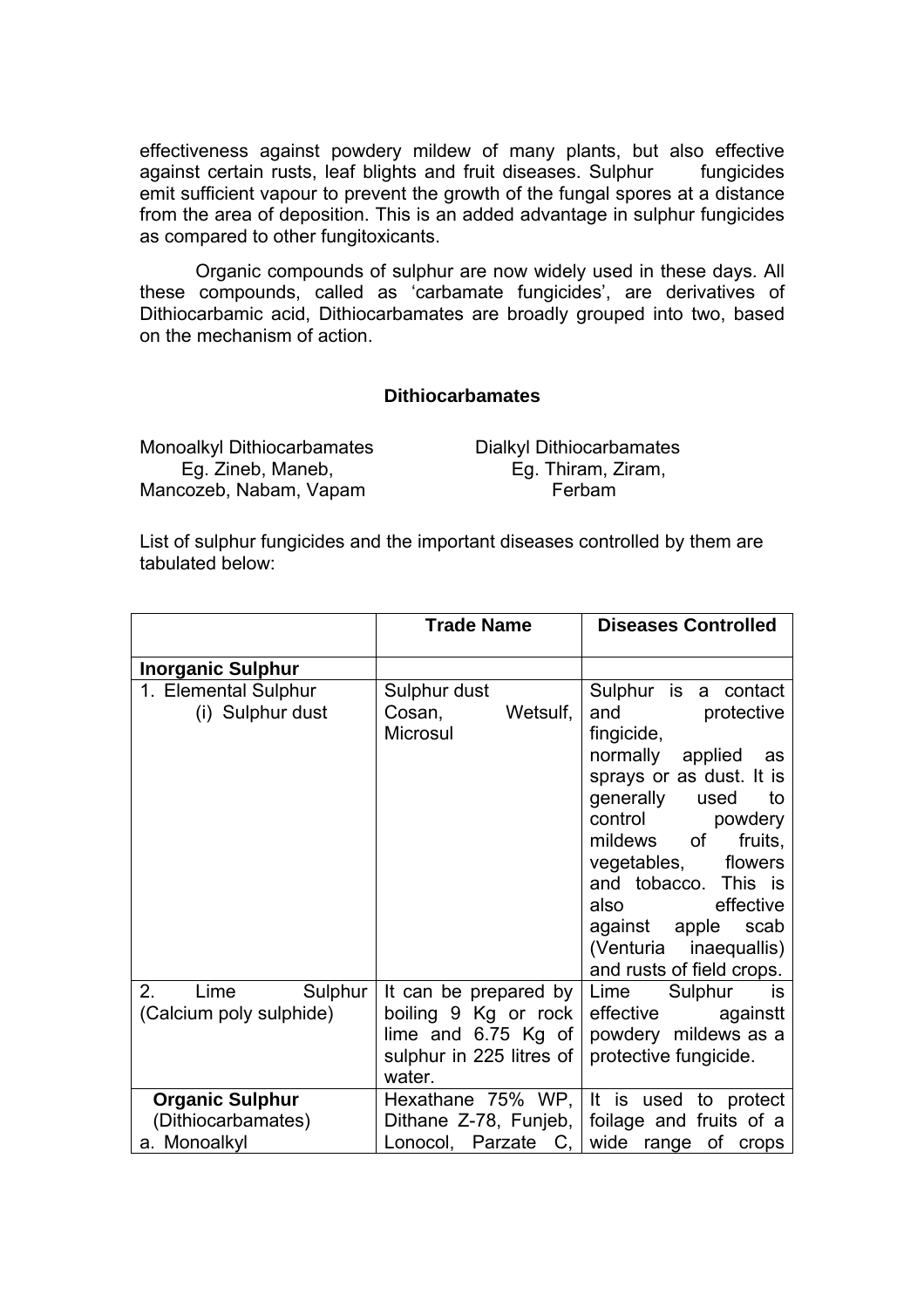| dithiocarbamate           | Du Pant Fungicide A,              | against diseases such       |
|---------------------------|-----------------------------------|-----------------------------|
| 1. Zineb (Zinc ethylene   | Polyram.                          | as early and late blight    |
| bisdithiocarbamate)       |                                   | of potato and tomato,       |
|                           |                                   | downy mildews<br>and        |
|                           |                                   | rusts of cereals, blast     |
|                           |                                   | of rice, fruitrot of chilly |
|                           |                                   | etc.                        |
| 2. Maneb (Manganese       | Dithane M22, Manzate              | <b>These</b><br>two<br>are  |
| ethylene                  | WP, MEB                           | protective<br>fungicide     |
| bisdithiocarbamate)       |                                   | used to control many        |
|                           |                                   | fungal diseases of field    |
| 3. Mancozeb (Maneb + Zinc | Dithane M45,<br>Indofil           | fruits,<br>crops,<br>nuts,  |
| ion)                      | M45, Manzeb.                      | ornamentals<br>and          |
|                           |                                   | vegetables, especially      |
|                           |                                   | blights of potatoes and     |
|                           |                                   | tomatoes,<br>downy          |
|                           |                                   | mildews<br>of<br>vines,     |
|                           |                                   | anthracnose<br>οf           |
|                           |                                   | vegetables and rusts of     |
|                           |                                   | pulses.                     |
| 4. Nabam (DSE)            | Chembam, Dithane A-               | primarily<br>Nabam<br>is    |
| (Di Sodium ethylene       | <b>Dithane</b><br>40,<br>$D-14$ , | for<br>foilar<br>used       |
| bisdithiocarbamate)       | Parzate Liquid                    | application against leaf    |
|                           |                                   | spot pathogens of fruits    |
|                           |                                   | and vegetables. Soil        |
|                           |                                   | applications were also      |
|                           |                                   | reported to<br>have<br>a    |
|                           |                                   | systemic<br>action<br>on    |
|                           |                                   | Pythium,<br>Flusarium       |
|                           |                                   | and Phytophthora. It is     |
|                           |                                   | also used to control        |
|                           |                                   | algae in paddy fields.      |
| 5. Vapam (SMDC)           | VPM,<br>Vapam,                    | It is a soil fungicide and  |
| (Sodium                   | $4-S$<br>Chemvape,                | nematicide<br>with          |
| methyl dithiocarbamate)   | Karbation, Vita Fume.             | fumigant action.<br>It is   |
|                           |                                   | also reported to have       |
|                           |                                   | insecticidal<br>and         |
|                           |                                   | herbicidal properties. It   |
|                           |                                   | effective<br>against<br>is  |
|                           |                                   | damping off disease of      |
|                           |                                   | papaya and vegetables       |
|                           |                                   | and wilt of cotton. It is   |
|                           |                                   | also effective against      |
|                           |                                   | nematode infestation in     |
|                           |                                   | citrus, potato and root     |
|                           |                                   | knot<br>nematodes<br>in     |
|                           |                                   | vegetables.                 |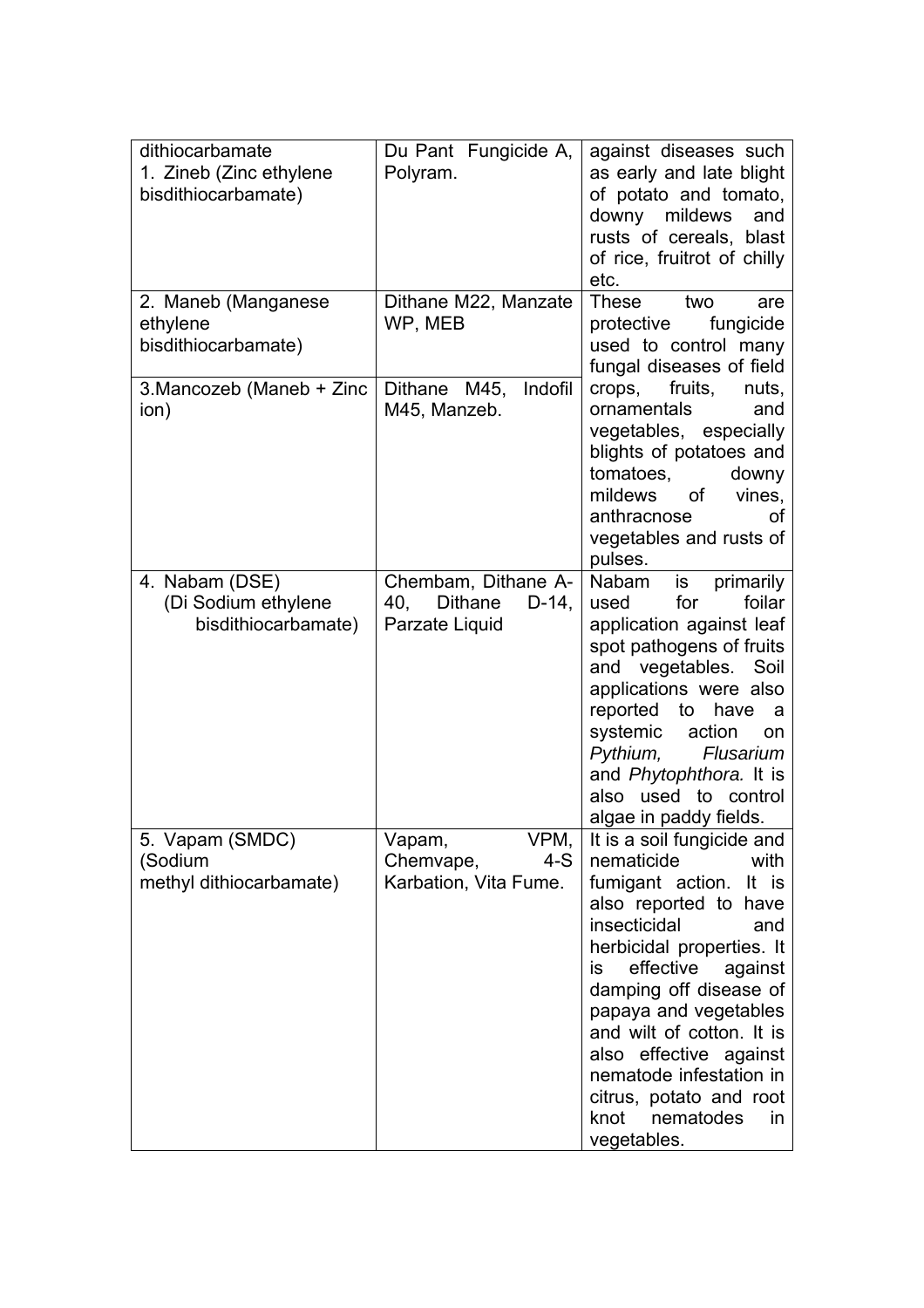| b. Dialkyl<br><b>Dithiocarbamate</b><br>1. Ziram (Zinc dimethyl<br>dithiocarbamate) | Ziram,<br>Cuman<br>L.<br>WDP,<br>Ziride<br>80<br>80%<br>WP,<br>Hexaazir<br>Corozate,<br>Fukiazsin,<br>Karbam<br>white,<br>Milbam, Vancide 51Z,<br>Zerlate, Ziram, Ziberk,<br>Zitox 80% WDP. | iram is a protective<br>fungicide for use on<br>fruit<br>and<br>vegetables<br>crops against fungal<br>pathogens including<br>apple scab. It is non<br>phytotoxic except to<br>zinc sencitive plants. It<br>highly<br>effective<br>is<br>against anthracnose of<br>beans, pulses, tobacco<br>and tomato, and also<br>against rusts of beans<br>ect.                                                                                                               |
|-------------------------------------------------------------------------------------|---------------------------------------------------------------------------------------------------------------------------------------------------------------------------------------------|------------------------------------------------------------------------------------------------------------------------------------------------------------------------------------------------------------------------------------------------------------------------------------------------------------------------------------------------------------------------------------------------------------------------------------------------------------------|
| 2. Ferbam (Ferric dimethyl<br>dithiocarbamate)                                      | Coromat,<br>Febam,<br>Ferberk,<br>Femate,<br>Fermate D, Fermicide,<br>Hexaferb 75%<br>WP,<br>Karbam<br>Black,<br>Ferradow.                                                                  | Ferbam is mainly used<br>for the protection of<br>foilage against fungal<br>pathogens of fruits and<br>vegetables<br>including<br>Taphrina deformans of<br>peaches, anthracnose<br>of citrus, downy mildew<br>of tobacco and apple<br>scab.                                                                                                                                                                                                                      |
| 3. Thiram (Tetra methyl<br>thiram disulphide)                                       | Thiride<br>75<br>WDP,<br>Thiride 750,<br>Thiram<br>75% WDP, Hexathir,<br>Normerson, Panoram<br>75,<br>Thiram, TMTD,<br>75,<br>Arasan, Tersan<br>Thylate,<br>Pomarsol,<br>Thiuram.           | t is used for seed<br>treatment both as dry<br>powder or as a slurry. It<br>is a protective fungicide<br>also<br>suitable<br>fo<br>application to foilage to<br>control Botrytis spp. on<br>lettuces,<br>ornamental,<br>soft<br>fruits<br>and<br>vegetables,<br>rust<br>on<br>ornamentals<br>and<br>Venturia pirina<br>on<br>It<br>pears.<br>also<br>is<br>effective<br>against<br>pathogens<br>soilborne<br>like<br>Pythium,<br>Rhizoctonia<br>and<br>Fusarium. |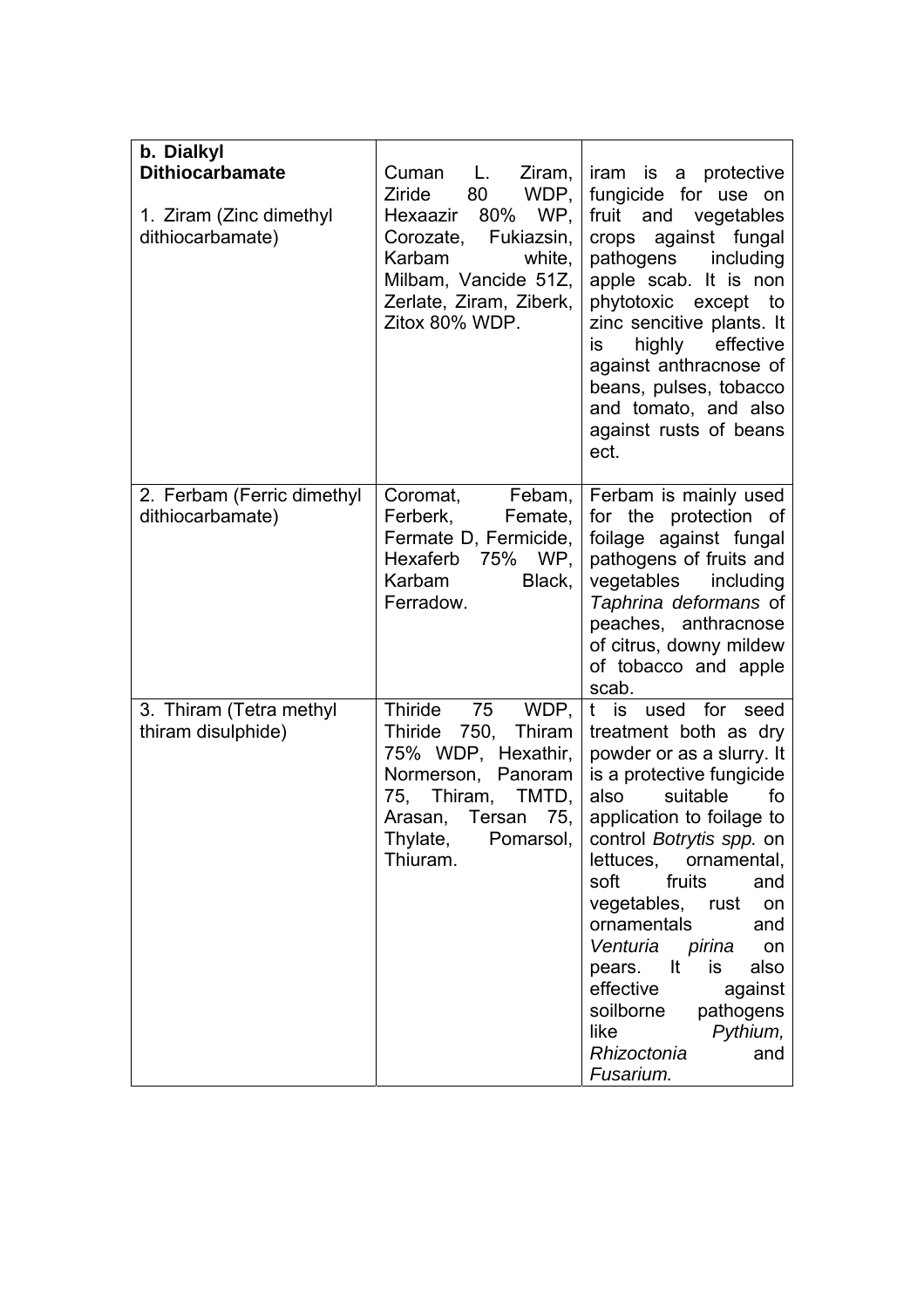#### **Copper Fungicides**

 The fungicidal action of copper was mentioned as early as 1807 by Prevost against wheat bunt disease *(Tilletia caries),* but its large scale use as a fungicide started in 1885 after the discovery of Bordeaux mixture by Millardet in France. The mixture of copper sulphate and lime was effective in controlling downy mildew of grapevine caused by *Plasmopara viticola* and later, late blight of potato *(Phytophthora infestans).* 

 Some other copper sulphate preparations later developed were Borduaux paste, Burgandy mixture and Cheshnut compound which are all very effectively used in the control of several plant diseases. In addition some preparations of copper oxy chloride preparations arev also mused. These are all insoluble copper compounds very successfully used in managing several leaf diseases and seeding diseases in nursery.

| <b>Common Name</b>                        | <b>Trade Name</b>                                                                                                                                                    | <b>Diseases Controlled</b>                                                                                                                                                                                                                                                                                                                                                  |
|-------------------------------------------|----------------------------------------------------------------------------------------------------------------------------------------------------------------------|-----------------------------------------------------------------------------------------------------------------------------------------------------------------------------------------------------------------------------------------------------------------------------------------------------------------------------------------------------------------------------|
| 1. Copper Sulphate<br><b>Preparations</b> |                                                                                                                                                                      |                                                                                                                                                                                                                                                                                                                                                                             |
| 1. Bordeaux mixture                       | It is prepared by mixing<br>sulphate<br>and<br>copper<br>lime in water (to get 1%<br>mixture, mix 1 kg of<br>CuSO4 and 1 kg of lime<br>100 litres of<br>in<br>water) | Boredeaux mixture is<br>used as a protective<br>fungicide for foilage<br>applications. The freshly<br>prepared mixture have<br>high<br>tenacity.<br>Major<br>uses include the control<br>Phytophthora<br>of<br>infestans on potatoes,<br>Venturia inaequalis on<br>apples, Downy mildew<br>of graphs, damping off,<br>leaf diseases of several<br>crops and rust of coffee. |
| 2. Bordeaux paste                         | It is prepared by mixing<br>1 kg of CuSO4 and 1 kg<br>of lime in 10 litres of<br>water.                                                                              | It is used as a wound<br>dressing fungicide. It is<br>painted after removing<br>dead tissues or after<br>pruning in tree crops.<br>It is a best substitute for                                                                                                                                                                                                              |
| 3. Burgundy mixture                       | It is prepared by mixing<br>1 kg of CuSO4 and 1 kg<br>of Sodium Carbonate in<br>100 litres of water,                                                                 | Bordeaux mixture. It is<br>used<br>the<br>in<br>crops<br>sensitive<br><b>Boreaux</b><br>to<br>mixture.                                                                                                                                                                                                                                                                      |

 Some of the important diseases controlled by copper fungicides are listed below.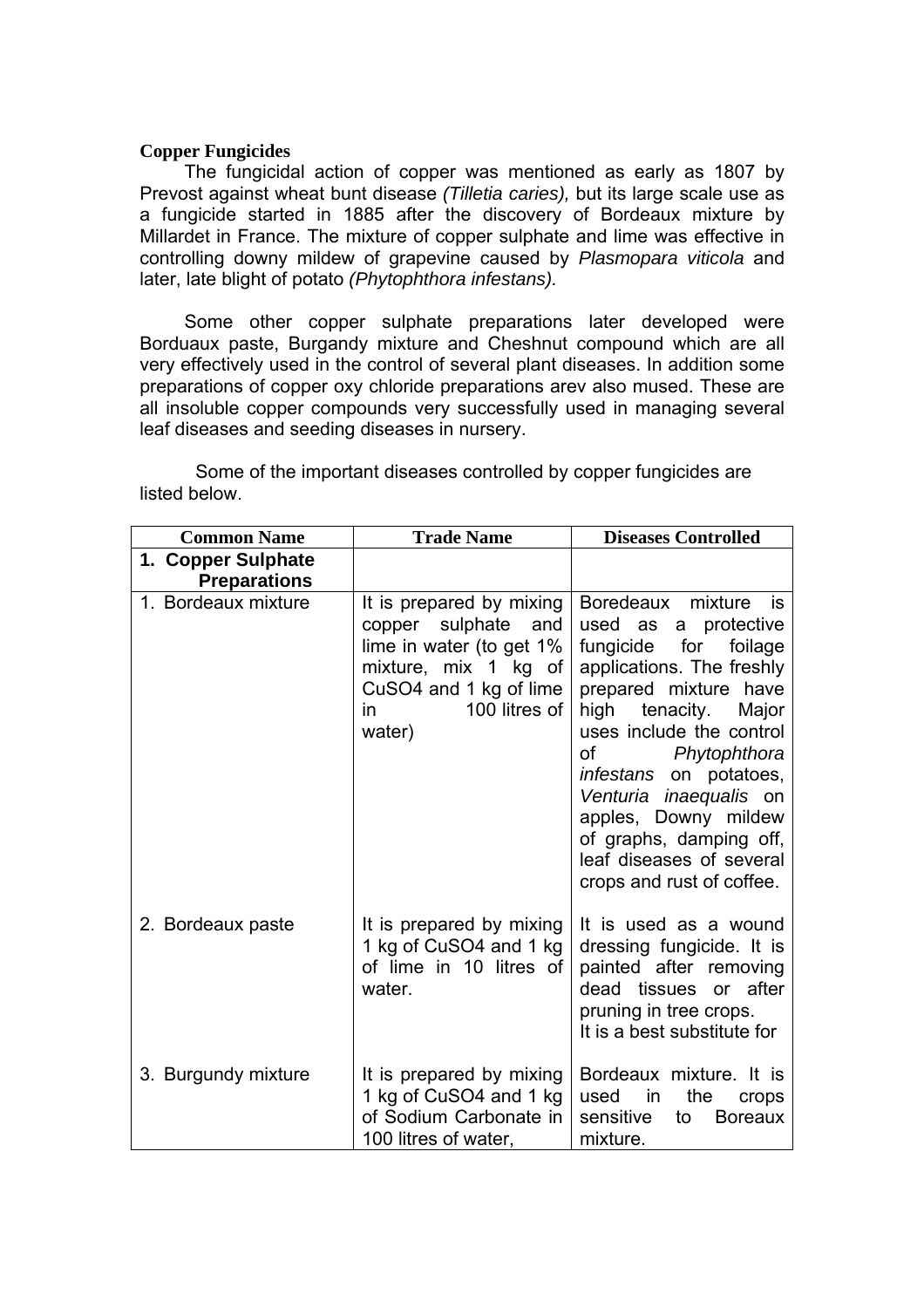| 4. Cheshnut compound                      | It is prepared by mixing<br>$\overline{2}$<br>parts of copper<br>sulphate and 11 parts of<br>Ammonium Carbonate.                            | It is used as a<br>soil<br>fungicide<br>against<br>diseases<br>caused<br>by<br>Pythium<br>and<br>Rhizoctonia.                                                               |
|-------------------------------------------|---------------------------------------------------------------------------------------------------------------------------------------------|-----------------------------------------------------------------------------------------------------------------------------------------------------------------------------|
| Ш.<br><b>Copper carbonate preparation</b> |                                                                                                                                             |                                                                                                                                                                             |
| Chaubattia Paste                          | This is prepared<br>by<br>mixing<br>800<br>of<br>g<br>copper carbonate and<br>800 g of Red lead in 1<br>litre of linseed oil or<br>lanolin. | It is successfully used in<br>managing pink disease,<br>stem canker and collar<br>rot diseases in apple,<br>peach and pear. It is<br>also a wound dressing<br>fungicide.    |
| III. Cuprous oxide<br>Preparation         | Fungimar, Perenox,<br>Copper Sandoz, Copper<br>dust. Perecot.<br>4%<br>Cuproxd, Kirt i copper.                                              | Cuprous oxide<br>is<br>- a<br>protective<br>fungicide,<br>used mainly for seed<br>treatment and for foilage<br>application<br>against<br>blight, downy mildew<br>and rusts. |
| IV. Copper oxychloride<br>Preparation.    | Blitox, Cupramar 50%<br>WP, Fytolan, Bilmix 4%,<br>Micop D-06, Micop w-<br>50, Blue copper 50,<br>Cupravit,<br>Cobox,<br>Cuprax, Mycop.     | It is a protective<br>controls<br>fungicide,<br>Phytophthora infestans<br>on potatoes and several<br>leaf spot and leaf blight<br>pathogens in field.                       |

## **Mercury Fungicides**

 Mercury fungicides can be grouped as inorganic and organic mercury compounds. Both the groups are highly fungitoxic and were extensively used as seed treatment chemicals against seed borne diseases. Ignorance compounds show bactericidal property also. However, due to their residual toxicity in soil and plants and their extreme toxicity nature to animal and human beings, the use of mercury fungicides is beings discouraged. In most of the countries, the use of mercury fungicides is banned andin countries like India, the use of mercury fungicides is restricted only in seed treatment for certain crops. The list of diseases against which mercury fungicides used are listed below: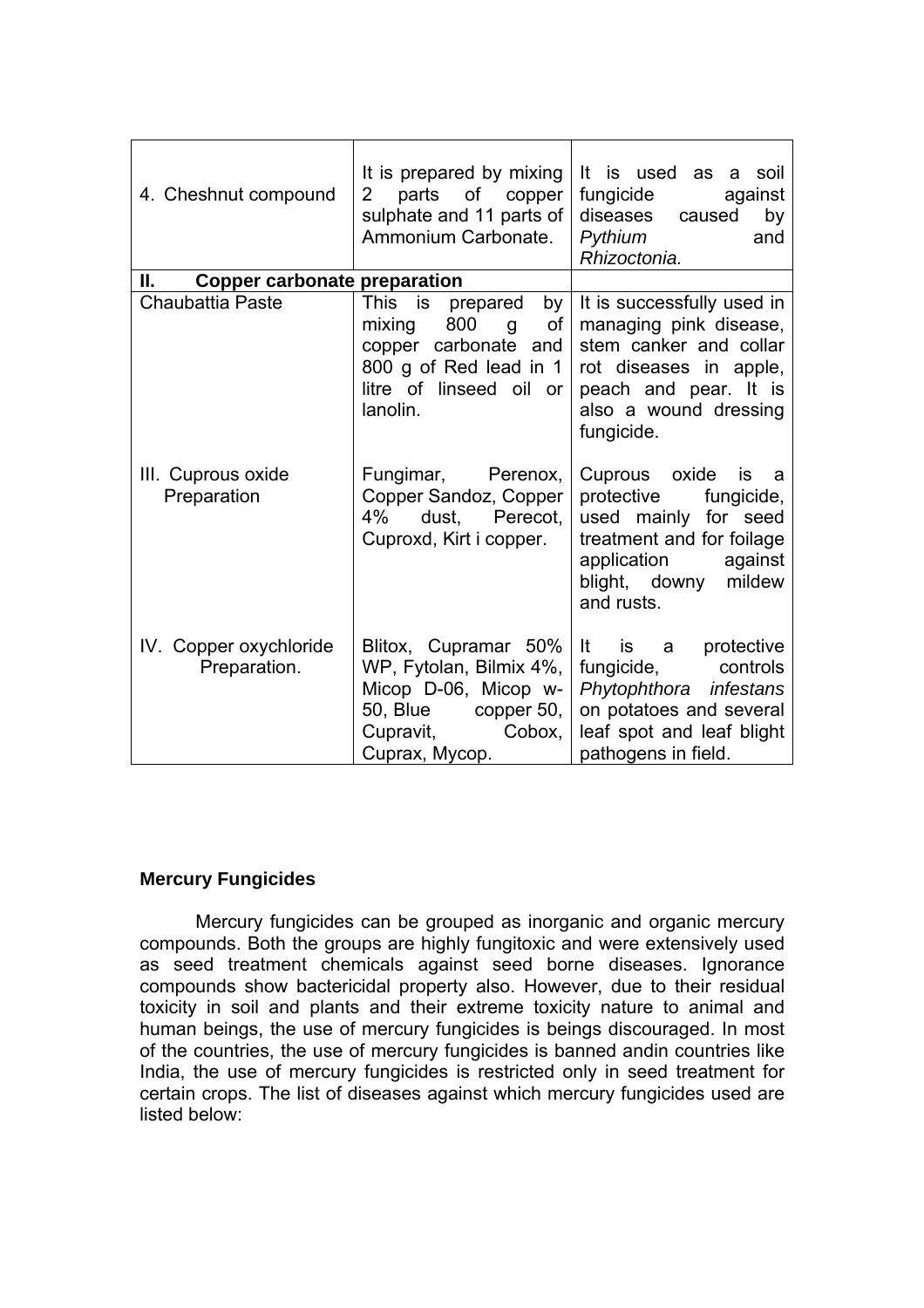| <b>Common Name</b>                | <b>Trade Name</b>                                       | <b>Diseases Controlled</b>                                                                                                  |
|-----------------------------------|---------------------------------------------------------|-----------------------------------------------------------------------------------------------------------------------------|
| I. Inorganic Mercury              |                                                         |                                                                                                                             |
| 1. Mercuric chloride              | Merfusan, Mersil                                        | It is used for treating<br>and<br>potato<br>tubers<br>propagative materials of<br>other root crops                          |
| 2. Mercurous chloride             | M-C<br>Turf  <br>Cyclosan,<br>fungicide.                | Mercurous chloride<br>İS<br>limited to soil application<br>in crop protection use<br>0f<br>its<br>because<br>phytotoxicity. |
| II. Organomercurials              |                                                         |                                                                                                                             |
| Methoxy ethyl mercury<br>chloride | Agallol,<br>Aretan, I<br>Emisan, Ceresan wet<br>(India) | These are used mainly<br>for treatment of seeds<br>and planting materials.<br>fungicides<br>These<br>are                    |
| Phenyl mercury chloride           | Dry<br>$(India)$ ,<br>Ceresan<br>Ceresol,<br>Leytosan.  | used for seed treatment<br>by dry, wet or slurry<br>method.<br>For<br>seed<br>treatment 1%<br>metallic                      |
| <b>Ethyl Mercury Chloride</b>     | Ceresan (USA)                                           | mercury is applied at<br>0.25% concentration.                                                                               |
| Tolyl mercury acetate             | Agrosan GN.                                             |                                                                                                                             |

## **Heterocyclic Nitrogen Compounds**

Heterocyclic nitrogen compounds are mostly used as foliage and fruits protectants. Some compounds are very effectively used as seed dressers. Some of the commonly used fungicides are listed below.

| <b>Common Name</b>            | <b>Trade Name</b>                             | <b>Diseases Controlled</b>      |
|-------------------------------|-----------------------------------------------|---------------------------------|
| (Kittleson's<br>1. Captan     | Captan 50W, Captan 75   It is a seed dressing |                                 |
| Killer) (N-trichloromethyl    | Fungicide  <br>W, Esso                        | fungicide<br>used<br>to         |
| thio-4- cyclohexence-         | Orthocide<br>406.<br>406.                     | control<br>diseases of          |
| 1,2-dicarboximide)            | Deltan,<br>Vancide<br>89.                     | many fruits, ornamental         |
|                               | Merpan, Hexacap.                              | vegetable<br>and<br>crops       |
|                               |                                               | against<br>rots<br>and          |
|                               |                                               | damping off.                    |
| 2.<br>$(Cis-N-$<br>Captafol   | Foltaf,<br>Difolaton,                         | -lt<br>protective<br>is is<br>a |
| $1, 1, 2, 2$ -tetra<br>chloro | Difosan,<br>Captaspor,                        | fungicide, widly used to        |
| $1.2 -$<br>hexane             | Foleid, Sanspor.                              | foliage and<br>control          |
| dicarboximide)                |                                               | fruit<br>diseases<br>οf         |
|                               |                                               | tomatoes, coffee potato         |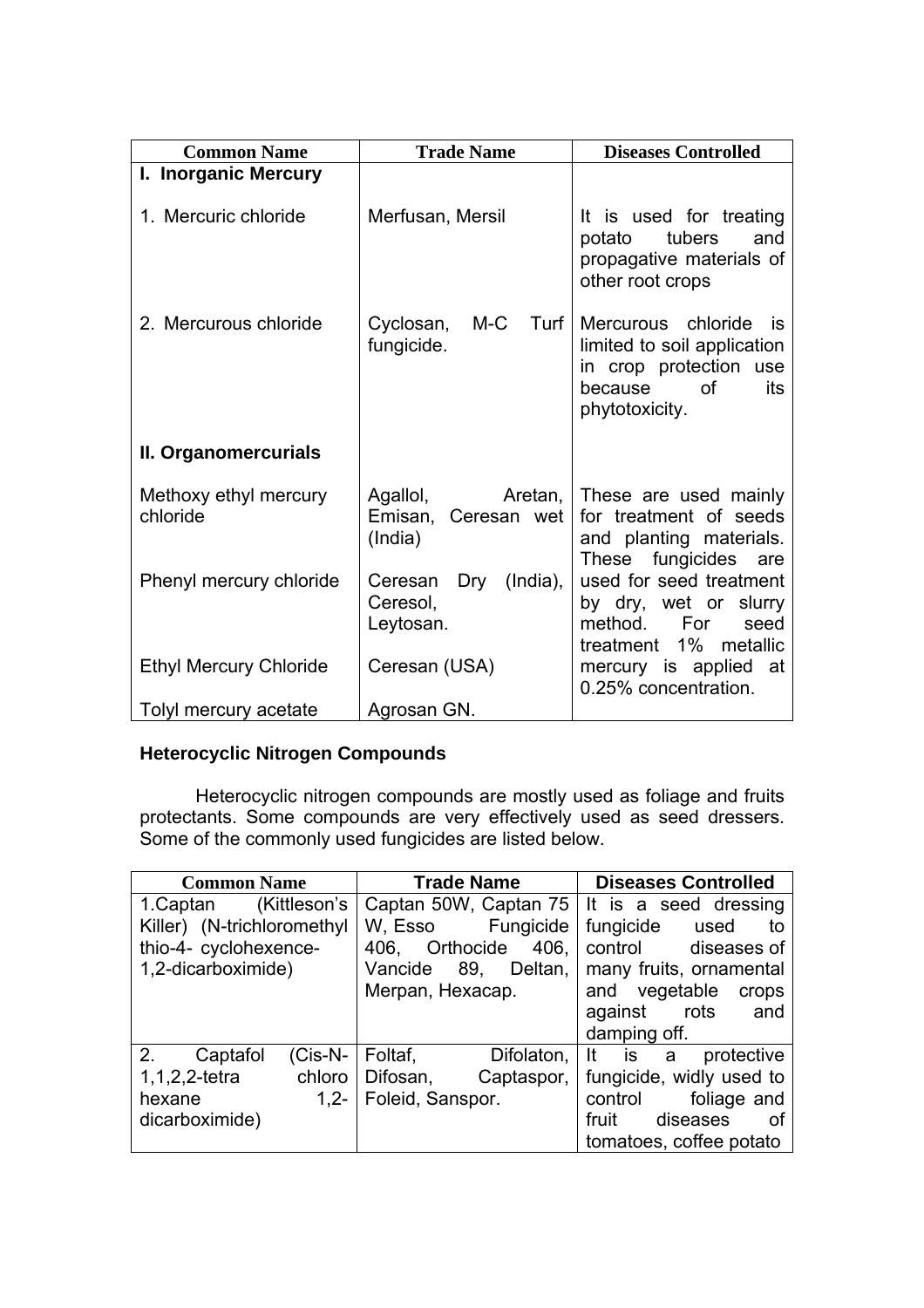| 3.<br>Glyodin                                                        | Glyoxaliadine, Glyoxide, It has<br>Glyodin, Glyoxide Dry,<br>Glyodex 30% liquid and<br>70% WP. | narrow<br>$\overline{a}$<br>specrum of activity. As<br>a spray, it controls<br>apple scab and cherry<br>leaf spot.                                                         |
|----------------------------------------------------------------------|------------------------------------------------------------------------------------------------|----------------------------------------------------------------------------------------------------------------------------------------------------------------------------|
| [N-<br>4.Folpet<br>(Folpet)<br>(trichloromethyl-thi)]<br>phthalimide | Phartan,<br>Phaltan,<br>Folpan,<br>Orthophaltan.                                               | Acryptan, It is also a protective<br>fungicide used mainly<br>foliage<br>for<br>application against leaf<br>downy<br>spots,<br>and<br>powdery mildews<br>of<br>many crops. |

# **Benzene compounds**

 Many aromatic compounds have important anti-microbial properties and have been developed as fungicides. Some important benzene compounds commonly used in plant disease control are listed below:

| <b>Common Name</b>                                                              | <b>Trade Name</b>                                                                                     | <b>Diseases Controlled</b>                                                                                                                                                                          |
|---------------------------------------------------------------------------------|-------------------------------------------------------------------------------------------------------|-----------------------------------------------------------------------------------------------------------------------------------------------------------------------------------------------------|
| Quintozene<br>1.<br>(PCNB)                                                      | Terraclor,<br>Brassicol,<br>$10\%$ , 20%,<br>Tritisan<br>40% D and 75% WP,<br><b>PCNB 75% WP.</b>     | It is used for seed and<br>soil treatment. It is<br>effective<br>against<br>Sclerotium,<br>Botrytis,<br>Rhizoctonia<br>and<br>Sclerotinia spp.                                                      |
| <b>Dichloran</b><br>2.                                                          | Botran 50% WP<br>and<br>75% WP, Allisan.                                                              | It<br>protective<br>is<br>a<br>fungicide<br>and<br>very<br>effective<br>against<br>Botrytis, Rhizopus and<br>Sclerotinia spp.                                                                       |
| 3. Fenaminsosuplh<br>(Sodium-p-<br>dimethylamino<br>benzene-<br>diazosulphonate | Dexon 5% G and 70%<br>WP.                                                                             | It is very specific in<br>protecting germinating<br>seeds and growing<br>plants from seeds as<br>soil-borne<br>well<br>as<br>infection of Phythium,<br>Aphanomyces<br>and<br>Phytophthora spp.      |
| 4. Dinocap (2,4-dinitro-6-<br>octyl phenylcrotonate)                            | Karathane, Arathane,<br>DNOPC,<br>Mildex,<br>Crotothane, Crotothane<br>25% WP, Crotothane<br>48% Liq. | It is a non-systemic<br>and control<br>acaricide<br>fungicide recommended<br>control<br>powdery<br>to<br>various<br>mildews on<br>fruits and ornamentals.<br>It is also used for seed<br>treatment. |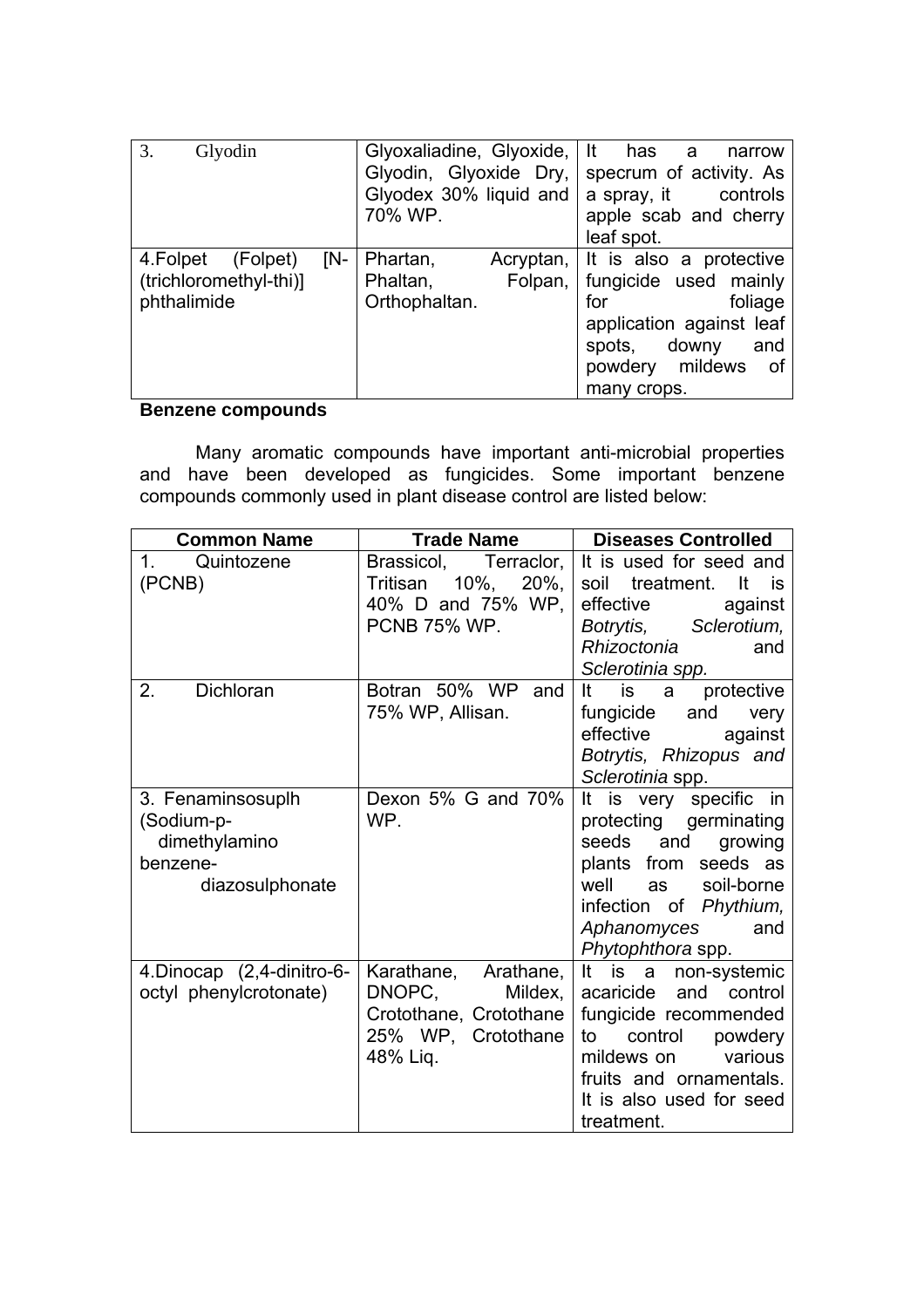## **Quinone Fungicides**

 Quinone areresent naturally in plants and animals and they exhibit antimicrobial activity and some compounds are successfully developed and used in the plant disease control. Quinones are very effectively used for seed treatment and two commonly used fungicides are listed below:

| <b>Common Name</b>                                                                                            | <b>Trade Name</b>           | <b>Diseases Controlled</b>                                                                                                                                                     |
|---------------------------------------------------------------------------------------------------------------|-----------------------------|--------------------------------------------------------------------------------------------------------------------------------------------------------------------------------|
| 1. Chloranil (2,3,5,6-<br>tetrachlora-<br>1,4-benzoquinone)                                                   | Spergon                     | Chloronil is mainly used<br>as a seed protectant<br>against smuts of barely<br>and sorghum and bunt<br>of wheat.                                                               |
| 2. Dichlone (2,3-dichloro-<br>1,4- napthoquinone)                                                             | Phygon, Phygon<br>XL<br>WP. | Dichlone has been used<br>widely<br>seed<br>as<br>protectant. This is also<br>used as<br>foliage<br>a<br>fungicide, particularly<br>against apple scab and<br>peach leaf curl. |
| Organo – Phosphorous<br>fungicide<br>Ediphenphos<br>(Edifenphos)<br>(O-ethyl-SS-diphenyl-<br>dithiophosphate) | Hinosan 50% EC and<br>2% D. | It has a specific action<br>against Pyricularia<br>oryzae (Rice blast). It is<br>also effective against<br>Corticium sesakii and<br>Cochliobolus<br><i>miyabeanus</i> in rice. |

## **Organo Tin compounds**

 Several other organic compounds containing tin, lead, etc. have been developed and successfully used in plant disease control. Among them, organo tin compounds are more popular and effective against many fungal diseases. These compounds also show anti bactericidal properties. Some of the organo tin compounds commonly used are listed below.

| <b>Common Name</b>  | <b>Trade Name</b> | <b>Diseases Controlled</b>                    |
|---------------------|-------------------|-----------------------------------------------|
| 1. Fentin hydroxide |                   | Du-Ter WP 20% or It is a non-systemic         |
| (TPTH-              |                   | 50% WP. Du-Ter Extra-   fungicide recommended |
| Tiphenyl tin        |                   | WP, Farmatin 50 WP, for the control of early  |
| hydroxide)          | Du-Terforte       | WP, and late blight of potato,                |
|                     | Tubotin.          | leaf spot of sugar beet,                      |
|                     |                   | blast of rice and tikka leaf                  |
|                     |                   | spot of ground nut.                           |
|                     |                   |                                               |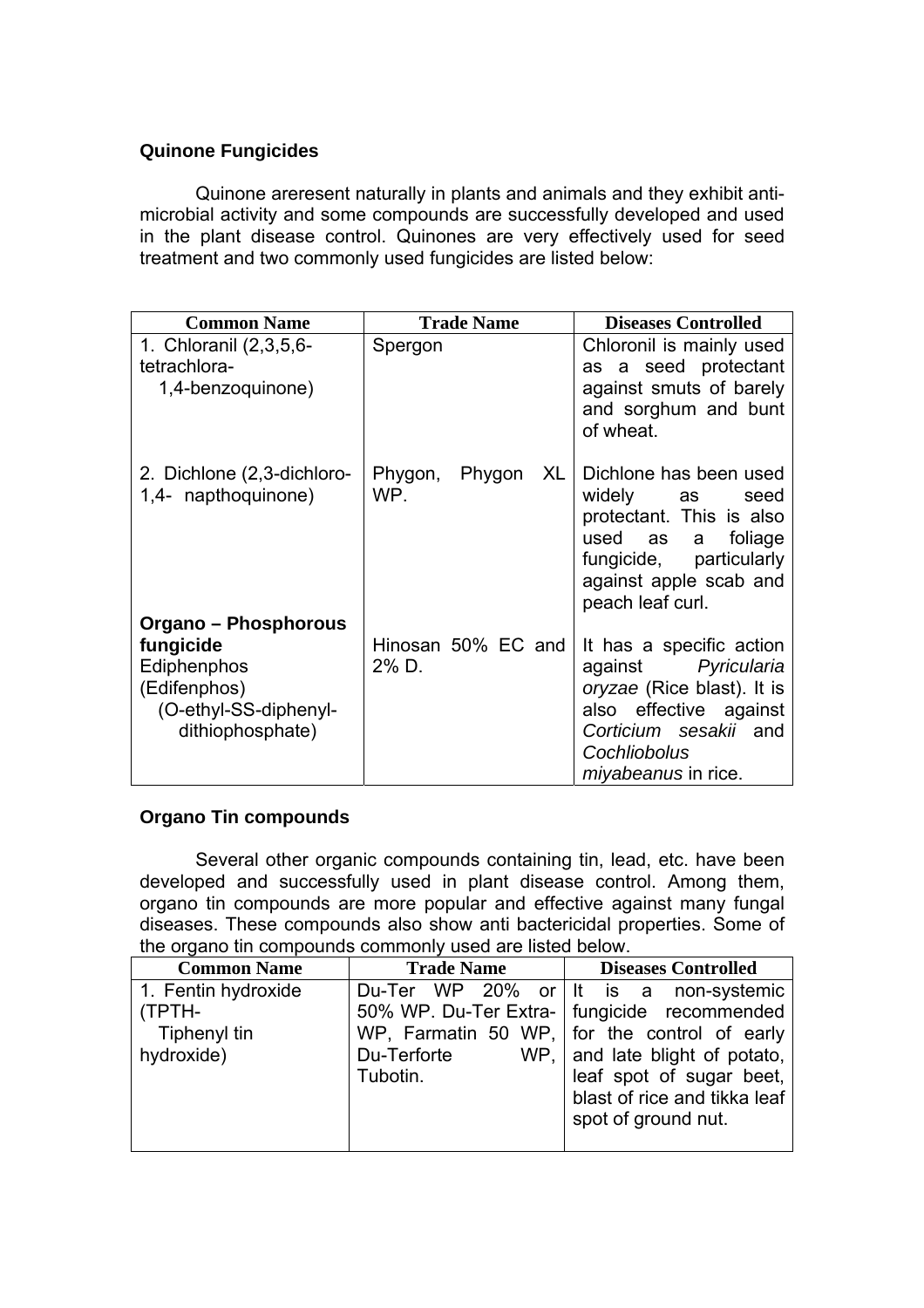| 2. Fentin acetate<br>(TPTA- Triphenyl tin<br>acetate)  | 60% WP.                       | Brestan WP 40% and It is a non systemic<br>fungicide recommended<br>control Ramularia<br>to<br>spp. on celery and sugar<br>beet anthracnose and<br>downy mildew |
|--------------------------------------------------------|-------------------------------|-----------------------------------------------------------------------------------------------------------------------------------------------------------------|
| 3. Fentin Chloride<br>(TPTC-Triphenyl tin<br>chloride) | Brestanol 45% WP,<br>Tinmate. | It is effective against<br>Cercospora leaf spot of<br>sugarbeet and<br>paddy<br>blast.                                                                          |

## **Systemic Fungicides**

 Since the late 1960s there has been substantial development in systemic fungicides. Any compound capable of being freely translocated after penetrating the plant is called systemic. A systemic fungicide is defined as fungitoxic compound that controls a fungal pathogen remote from the point of application, and that can be detected and identified. Thus, a systemic fungicide could eradicate established infection and protect the new parts of the plant. Several systemic fungicides have been used as seed dressing to eliminate seed infection. These chemicals, however, have not been very successful in the cases of trees and shrubs. On the basis of chemical structure, systemic fungicides can be classified as Benzimidazoles, Thiophanates, Oxathilins and related compounds, pyrimidines, morpholines, organo-phosphorus compounds and miscellaneous group.

## **I. Oxathilin and related compounds**

 Oxathalins were the earliest developed compounds. This group of systemic fungicide is also called as carboxamides, carboxyluc acid anillides, carboxaanillides or simply as anillides which are effective only against the fungi belong to *Basidiomycotina* and *Rhizoctonia solani.* Some of the chemicals developed are (i) Carboxin (DMOC: 5,6 - dithydra-2-methyl-1, 4 oxathin-3-carboxanillide) and (ii) Oxycarboxin (DCMOD-2,3-dihydro-5 carboxanillido-6-methyl-1, 4 oxathilin-4, 4, dioxide). The diseases controlled by these chemicals are listed below.

| <b>Common Name</b>       | <b>Trade Name</b>          | <b>Diseases Controlled</b>                         |
|--------------------------|----------------------------|----------------------------------------------------|
| 1. Carboxin (5,6-        |                            | Vitavax 10% D, Vitavax   It is systemic fungicide  |
| dinydro-2-methyl-1-4-    | 75% WP,                    | used for seed treatment                            |
| oxanthin-3-carboxanlido) | Vitavax<br>- 34%<br>lig. I | of cereals against bunts                           |
|                          | Vitaflow.                  | and smuts, especially                              |
| 2. Oxycarboxin (5,6-     |                            | loose smut of wheat                                |
| dihydro-2-methyl-        |                            | Plantvax 5G, Plantvax   It is a systemic fungicide |
| 1.4-oxathin-3-           | 5% liq. Plantvax           | used for the treatment of                          |
| carboxianilid-4,4-       | 1.5 EC, 10% dust, 75       | rust diseases of cereals,                          |
| dioxide)                 | WP.                        | pulses, ornamentals,                               |
|                          |                            | vegetables and coffee.                             |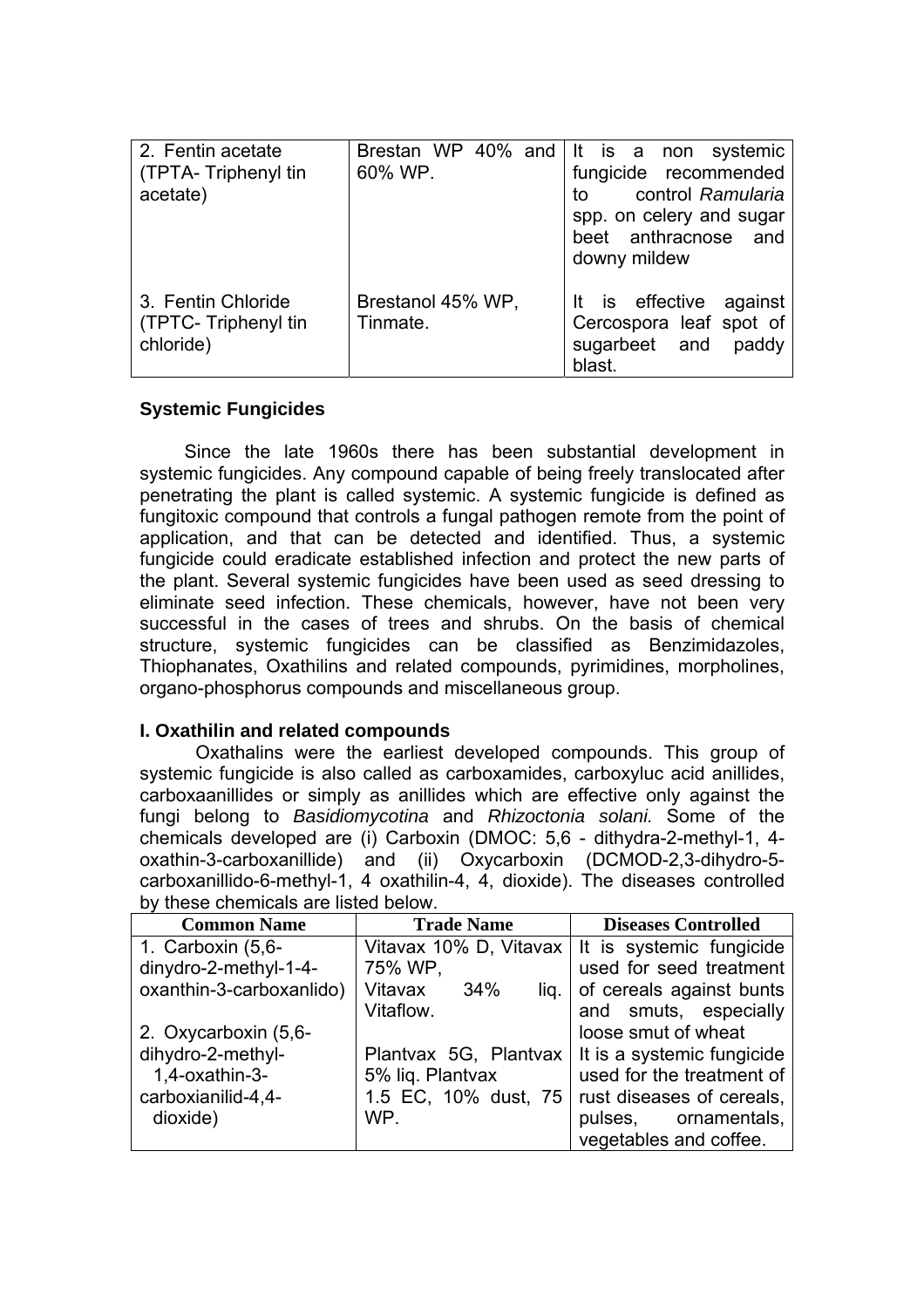| 3. Pyracarbolid (2-<br>methyl-5,6-dihydro-4H-<br>Pyran-3-carboxylic acid<br>anilide) | Sicarol. | It controls rusts, smuts<br>of many crops and<br>Rhizoctonia solani, but<br>is slightly more effective |
|--------------------------------------------------------------------------------------|----------|--------------------------------------------------------------------------------------------------------|
|                                                                                      |          | than carboxin.                                                                                         |

## **II. Benzimidazoles**

 The chemicals of this group show a very broad spectrum activity against a variety of fungi. However, they are not effective against bacteria as well as fungi belongs to *Mastigomycotina*. Two types of fungicidal derivates of benzimidazoles are known. The first type of derivates includes fungicides such as thiabendazole and fuberidazole. The fungicidal moiety of the second type is methyl-2-benzimidazole carbamate (MBC). The fungicides of this group may be simple MBC such as carbendazim or a complex from such as benomyl, which transforms into MBC in plant system. Some of the important diseases controlled by these compounds are shown below:

| <b>Common Name</b>                                                           | <b>Trade Name</b>                                                                                             | <b>Diseases Controlled</b>                                                                                                                                                                                                                                                                                                                                                                                                                                      |
|------------------------------------------------------------------------------|---------------------------------------------------------------------------------------------------------------|-----------------------------------------------------------------------------------------------------------------------------------------------------------------------------------------------------------------------------------------------------------------------------------------------------------------------------------------------------------------------------------------------------------------------------------------------------------------|
| 1. Benomyl (Methyl - 10<br>(butly carbomyl)-2<br>benzimidazole<br>carbamate) | Benlate 50 WP,<br>Benomyl.                                                                                    | It is a protective and<br>eradicative fungicide<br>with systemic activity,<br>effective against a wide<br>range of fungi affecting<br>field crops, fruits and<br>ornamentals. It is very<br>effective against<br>rice<br>blast, apple scab,<br>powdery<br>mildew<br>_of<br>cereals, rose, curcurbits<br>and apple and diseases<br>caused by Verticillium<br>and Rhizoctonia. It is<br>also used as pre-and<br>post-harvest sprays of<br>dips for the control of |
|                                                                              |                                                                                                               | storage rots of fruits and<br>vegetables.                                                                                                                                                                                                                                                                                                                                                                                                                       |
| 2. Carbendazim (MBC)<br>(Methyl<br>-2-<br>benzimidazole<br>carbamate)        | Bavistin 50 WP, MBC, Carbendazim<br><b>B.Sten</b><br>50,<br>Dersol,<br>Zoom, Tagstin, Agrozim, I<br>Jkenstin. | <b>is</b><br>a<br>systemic<br>fungicide<br>controlling a wide range<br>of fungal pathogens of                                                                                                                                                                                                                                                                                                                                                                   |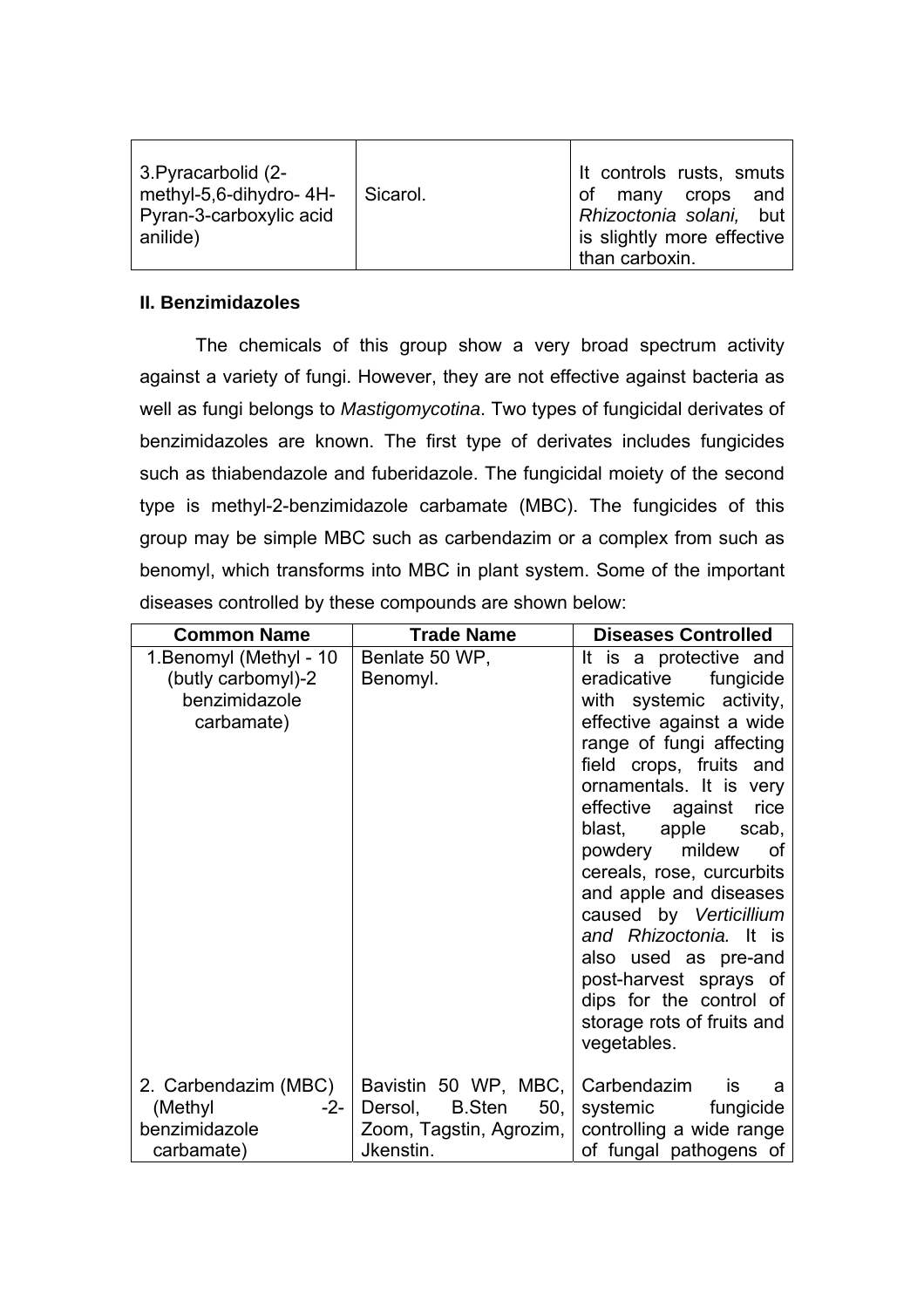|                         |                         | field<br>fruits,<br>crops,                      |
|-------------------------|-------------------------|-------------------------------------------------|
|                         |                         | ornamentals<br>and                              |
|                         |                         | vegetables. It is used as                       |
|                         |                         | seedling<br>dip,<br>spray,                      |
|                         |                         | seed treatment,<br>soil                         |
|                         |                         | drench<br>and<br>as<br>post                     |
|                         |                         | harvest treatment<br>of                         |
|                         |                         | fruits. It is very effective                    |
|                         |                         | against wilt<br>diseases                        |
|                         |                         | especially, banana wilt.                        |
|                         |                         | It controls<br>effectively                      |
|                         |                         | the sigatoka leaf spot of                       |
|                         |                         | banana, turmeric leaf                           |
|                         |                         | spot and rust diseases                          |
|                         |                         | in many crops.                                  |
| 3. Thiabendazole (TBZ)  | Thiabendazole, Mertect, | It is a broad spectrum                          |
| $(2,4-thiazoyl)$        | Tecto, Storite.         | fungicide<br>systemic                           |
| benzimidazole)          |                         | effectivel against many                         |
|                         |                         | major fungal diseases.                          |
|                         |                         | Pathogenic<br>fungal                            |
|                         |                         | control includes species                        |
|                         |                         | of Botrytis, Ceratocystis,                      |
|                         |                         | Cercospora,                                     |
|                         |                         | Colletotrichum,<br>Fusarium, Rhizoctonia,       |
|                         |                         | Sclerotinia,<br>Septoria                        |
|                         |                         | and Verticillium. It is                         |
|                         |                         | also effective for the                          |
|                         |                         | post harvest treatment                          |
|                         |                         | of fruits and vegetables                        |
|                         |                         | control<br>storage<br>to                        |
|                         |                         | diseases.                                       |
| 4. Fuberidazole (2, (2- | Voronit.                |                                                 |
| buryl) - benzimidazole) |                         | It is used for the                              |
|                         |                         | treatment<br>of<br>seeds<br>against<br>diseases |
|                         |                         | caused by Fusarium,                             |
|                         |                         | Particularly F.nivale on                        |
|                         |                         | rye and F.culmorum of                           |
|                         |                         | peas.                                           |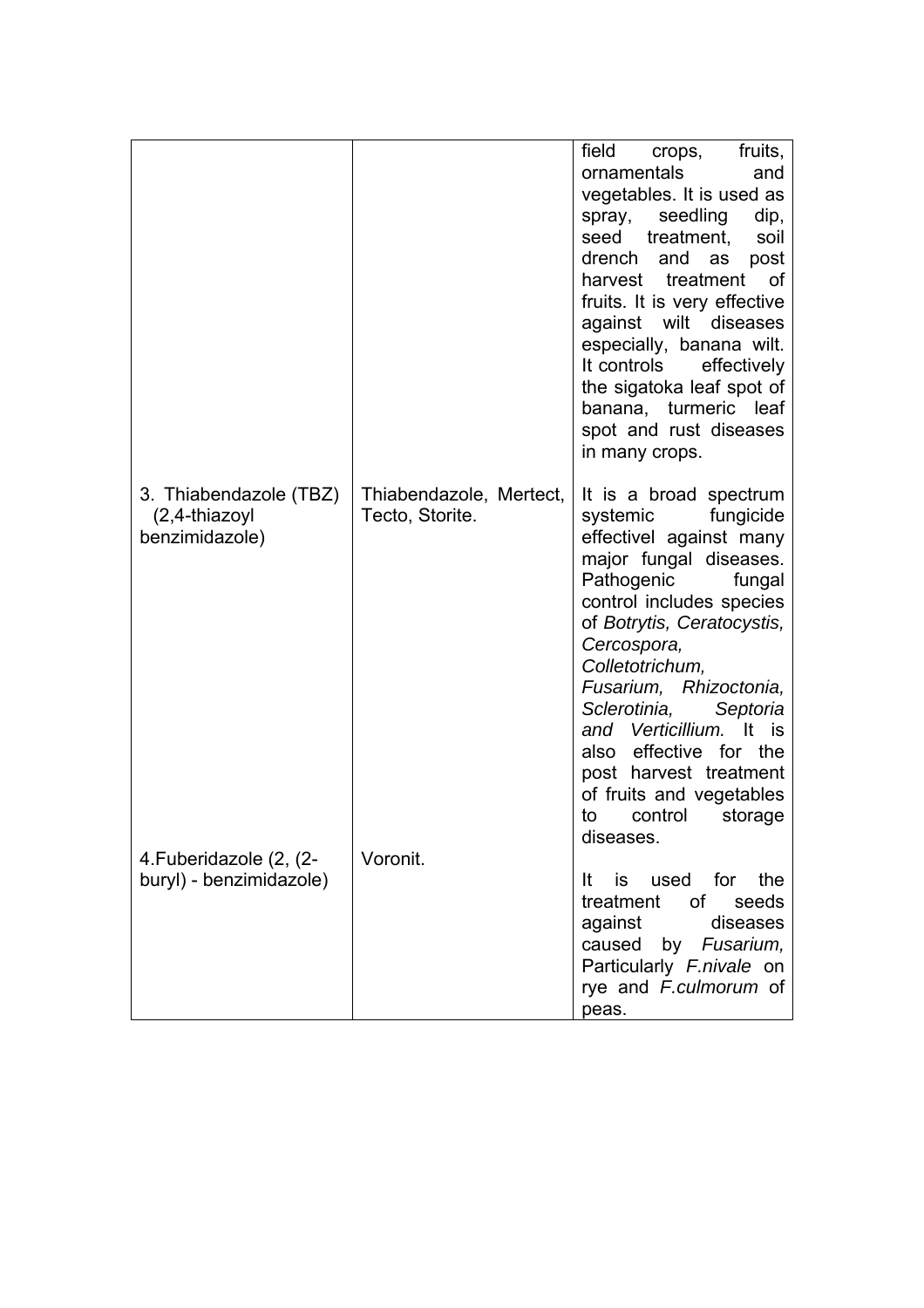## **III. Thiophanates**

 These compounds represent a new group of systemic fungicides based on thiourea. They are the derivatives of thioallophanic acid. These fungicides contain aromatic nucleus which is converted into benzimidazole ring for their activity. Hence, thiophanates are often classified under benzimidazole group and the biological activity of thiophanates resembles of benomyl. Two compounds are developed under this group are discussed.

| <b>Common Name</b>                                                                            | <b>Trade Name</b>                                                |            | <b>Diseases Controlled</b>                                                                                                                                                                                                                                                                                             |
|-----------------------------------------------------------------------------------------------|------------------------------------------------------------------|------------|------------------------------------------------------------------------------------------------------------------------------------------------------------------------------------------------------------------------------------------------------------------------------------------------------------------------|
| 1. Thiophanate(1,2 -<br>bis<br>carbonyl-2-<br>(ethyl<br>thioureido) benzene)                  | Topsin<br>50<br>50<br>Cercobin<br>Enovit.                        | WP,<br>WP, | It<br>is<br>systemic<br>a<br>fungicide with a broad<br>range of<br>action,<br>effective<br>against<br>Venturia spp., on apple<br>and<br>pear<br>crops,<br>mildews,<br>powdery<br>Botrytis and Sclerotinia<br>spp. on various crops.                                                                                    |
| 2. Thiophanate - methyl<br>(1,2)<br>bis<br>(3-methoxy-<br>carbonyl-2-thioureido)<br>benzene.) | Topsin-M70<br>Cercobin-M<br>70<br>Envovit-methyl,<br>Mildothane. | WP,<br>WP, | It is effective against a<br>wide range of fungal<br>pathogens, including<br>Venturia spp. on apples<br>and<br>pears,<br>Mycosphaerella<br>musicola on bananas,<br>powdery<br>mildews<br>on<br>apples, cucurbits, pears<br>and vines, Pyricularia<br>oryzae on rice, Botrytis<br>and Cerospora<br>on<br>various crops. |
| <b>Common Name</b>                                                                            | <b>Trade Name</b>                                                |            | <b>Diseases Controlled</b>                                                                                                                                                                                                                                                                                             |
| <b>IV.Morpholines</b><br>Tridemorph (2-6 - dimethyl-<br>4-cyclo<br>tridecyl<br>morpholine)    | Calixin<br>75<br>Bardew, Beacon                                  | EC,        | It<br>eradicant<br>is<br>an<br>fungicide with systemic<br>action, being absorbed<br>through<br>foilage<br>and<br>roots<br>to give<br>some<br>protective<br>action.<br>It<br>controls<br>powdery<br>mildew<br>diseases<br>of<br>cereals, vegetables and<br>ornamentals. It is highly<br>effective<br>against            |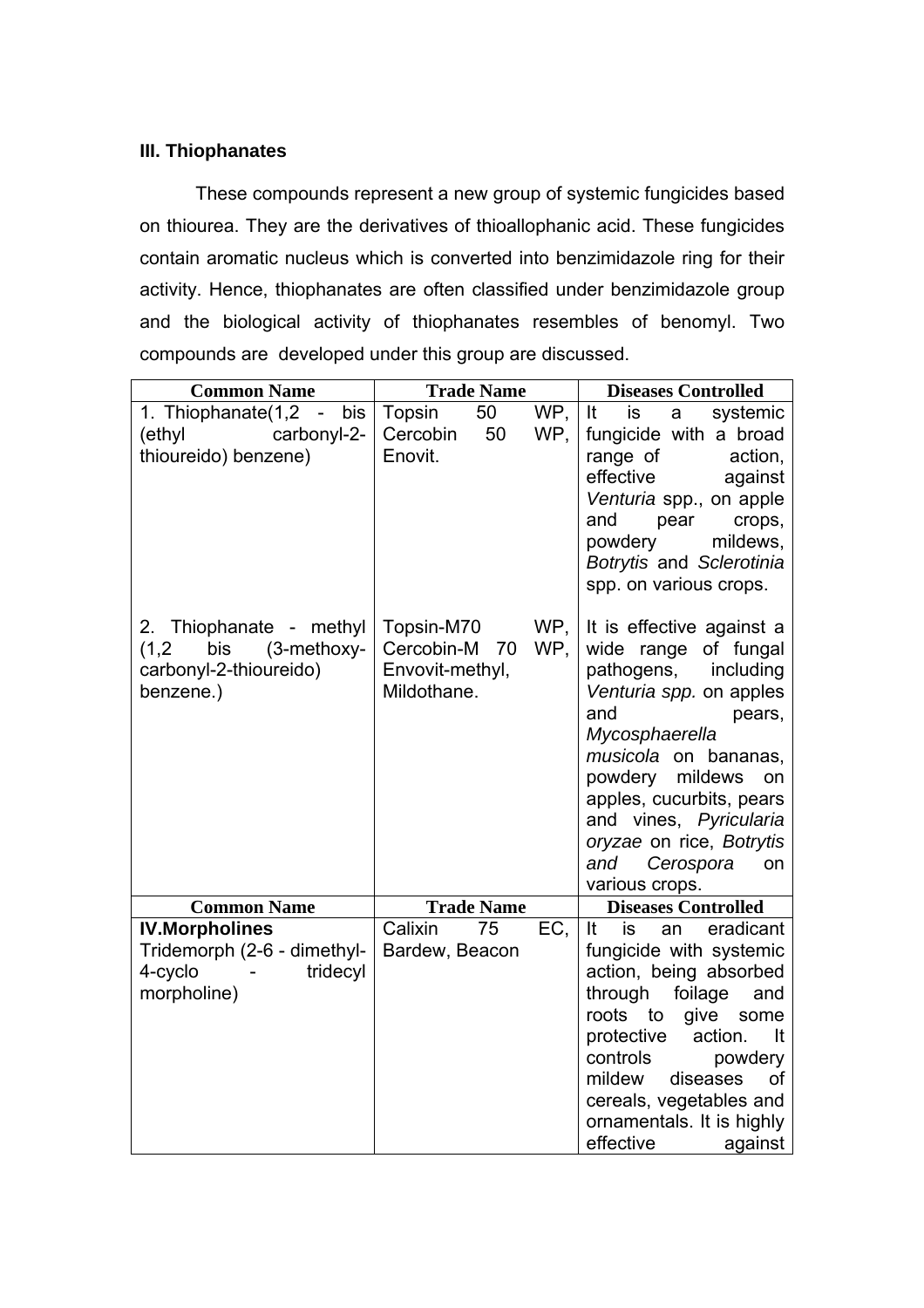|                                                          |                 | Mycosphaerala<br>musicola, Exobasidium<br>and<br>rust<br>vexans<br>diseases or cereals,<br>pulses and coffee.      |
|----------------------------------------------------------|-----------------|--------------------------------------------------------------------------------------------------------------------|
| Dodemorph(2-6-dimethyl-<br>4-cyclo-dodecyl<br>morpholine | <b>BAS 238F</b> | effective<br>It<br><b>IS</b><br>very<br>against<br>powdery<br>mildew<br>ornamental<br>plants,<br>especially roses. |

# **V. Pyrimidines, Pyridines, Piperidines and Imidazole**

| <b>Common Name</b>                                                                                          | <b>Trade Name</b>                                                                                                                          | <b>Diseases Controlled</b>                                                                                                                                                                                                              |
|-------------------------------------------------------------------------------------------------------------|--------------------------------------------------------------------------------------------------------------------------------------------|-----------------------------------------------------------------------------------------------------------------------------------------------------------------------------------------------------------------------------------------|
| 1. Triadimefon<br>$(1-(4-chlorophenoxy)-3,$<br>3-dimethyl-1-(1-2-<br>triazol-1 yl) butan-2-<br>one)         | Bayleton, Amiral                                                                                                                           | effective<br>It<br>is<br>very<br>against<br>powdery<br>mildews and<br>rusts of<br>several crops.                                                                                                                                        |
| 2. Triadimenol<br>(1-(4-Chlorophenoxyl-3,<br>3-dimethyl-1(1,2,4-<br>$triazol-1-yl$ butan-2-ol)              | Baytan.                                                                                                                                    | It is also very effective<br>powdery<br>against<br>mildews and rusts of<br>several crops.                                                                                                                                               |
| 3. Bitertanal<br>$(B-(1-1-biphenyl-4-$<br>yloxy-a-(1-1-dimethyl-<br>ethyl-1-H-1,2-4-<br>triazole-1-ethanol) | Baycor                                                                                                                                     | It is highly effective<br>against rusts<br>and<br>powdery mildew of a<br>variety of crops. It is<br>also used against<br>Venturia and Monilinia<br>fruits<br>and<br>$on$ and $\sim$<br>Cereospora leafspots of<br>groundnut and banana. |
| 4. Etridiazole<br>$(5$ -ethaoxy-3-<br>trichloromethyl, 1,2-<br>4-thiadiazole)                               | Terrazole 30% WP.<br>Terrazole 95% WP,<br>Terrazole 25%<br>EC, I<br>Koban, Pansol<br>EG,<br>Pansol 4% DP, Turban<br>WP, Terracoat Aaterra. | It is<br>very effective<br>against Phytophthora<br>and Pythium spp. and<br>seeding<br>diseases<br>of<br>cotton,<br>groundnut,<br>vegetables, fruits<br>and<br>ornamentals.                                                              |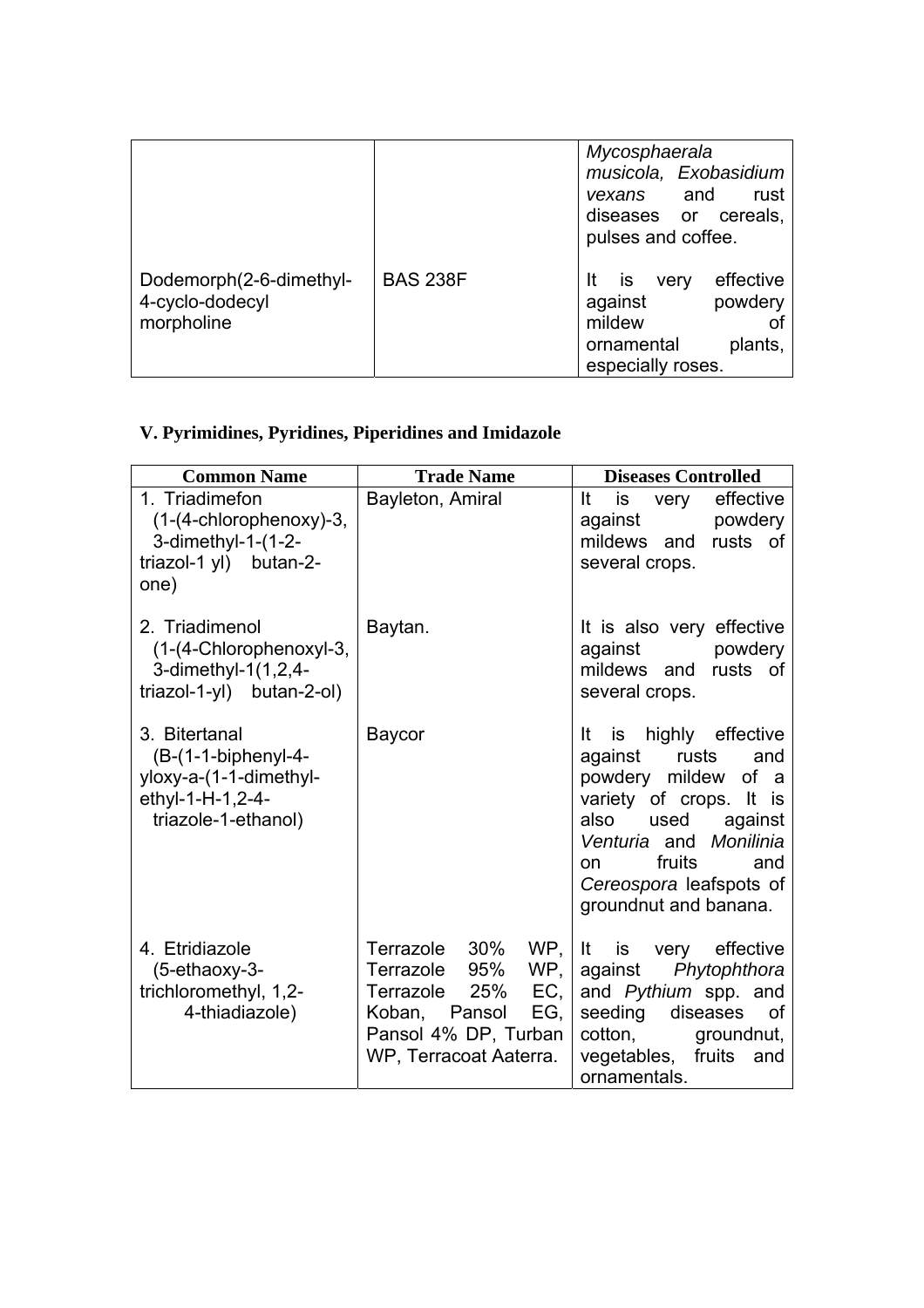## **VI. Hydroxy Pyrinidines**

| <b>Common Name</b>                                                                  | <b>Trade Name</b>                 |      | <b>Diseases Controlled</b>                                                                                                                                                                                                                                               |
|-------------------------------------------------------------------------------------|-----------------------------------|------|--------------------------------------------------------------------------------------------------------------------------------------------------------------------------------------------------------------------------------------------------------------------------|
| 1. Ethirimol (5-butyl 2-<br>ethyl amino-4-hydrop-6-                                 | Milliatem<br>80<br>Milcurb Super, | WDP, | It is effective against<br>mildew<br>powdery<br>οf                                                                                                                                                                                                                       |
| methyl pyrimidine)                                                                  | Milgo                             |      | cereals and other field<br>crops. It is also effective<br>against powdery mildews<br>of<br>cucumber<br>and<br>ornamentals.                                                                                                                                               |
| 2. Dimethirimol<br>(5-butyl<br>2-dimethylamino-4-<br>hydroxy-6-methy<br>pyrimidine) | <b>Milcurb</b>                    |      | effective<br>very<br>It<br>is<br>against powdery mildews<br>chrysanthemum<br>of<br>and cucurbits.                                                                                                                                                                        |
| <b>VII. Furan derivatives</b><br>1. Furcarbanil<br>(2-5-dimethyl-3-<br>furanilide)  |                                   |      | It is used as seed or soil<br>application,<br>It<br>systemically controlled<br>bean rust and is being<br>used as a seed dressing<br>fungicide against loose<br>smut of wheat<br>and<br>barley.                                                                           |
| 2. Cyclafuramid<br>(N-cyclohexyl-2,5-<br>dimethyl firamide)                         |                                   |      | It is effective against<br>bunts, smuts and rusts of<br>cereals, coffee<br>rust,<br>blister blight of tea, smut<br>and red rot of sugarcane,<br>Fusarium wilt of tomato.<br>Rhizoctonia on tomato,<br>potato, groundnut, rice<br>as well as Armillaria sp.<br>on rubber. |
| <b>VIII.Benzanilide</b><br>derivative<br>1. Mebenil                                 |                                   |      | is effective against<br>It                                                                                                                                                                                                                                               |
| (2-methyl benzanilide)                                                              |                                   |      | yellow rust on wheat and<br>barley (P. striiformis) and<br>barley<br>brown rust on<br>(P. hordei). It is also<br>having direct fungitoxic<br>activity<br>against<br>Sclerotium rolfsli and<br>Rhizoctonia.                                                               |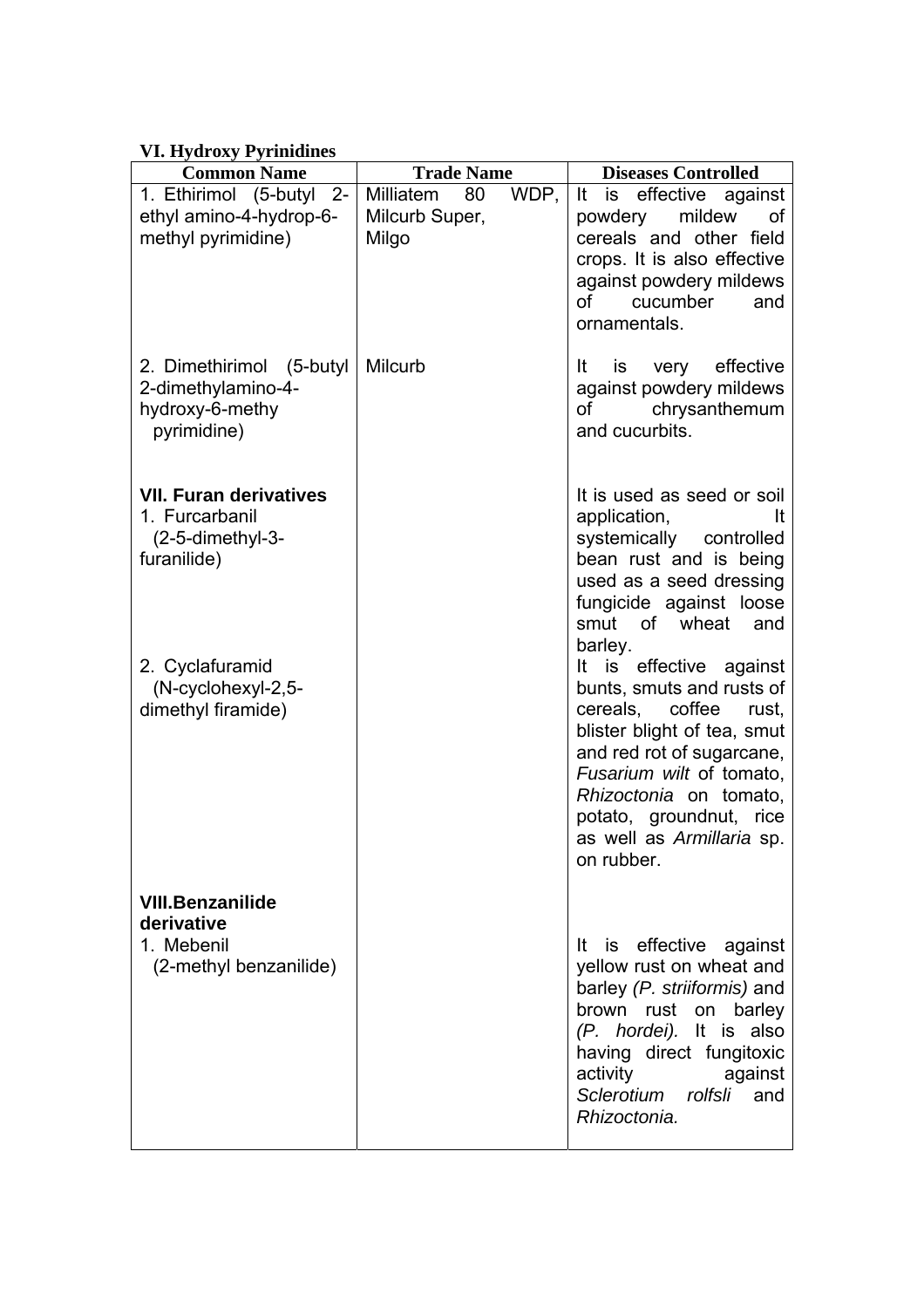| 2. Benodanil        | Calirus. | It is effective against rust |
|---------------------|----------|------------------------------|
| (2-iodobenzanilide) |          | fungi in cereals such as     |
|                     |          | yellow rust of wheat and     |
|                     |          | barley, brown rust of        |
|                     |          | wheat, black rusts of        |
|                     |          | wheat, rye, barley and       |
|                     |          | oats and rust of fig.        |

# **IX. Organo phosphorous compounds**

| <b>Common Name</b>                                                                                                        | <b>Trade Name</b>                                     | <b>Diseases Controlled</b>                                                                                                                                                                                                                                 |
|---------------------------------------------------------------------------------------------------------------------------|-------------------------------------------------------|------------------------------------------------------------------------------------------------------------------------------------------------------------------------------------------------------------------------------------------------------------|
| 1. Pyrazophos<br>$(2-0-0-$<br>Diethyl-<br>thionophosphoryl) -5-<br>methyl-6-carbethoxy<br>pyrazolo-(1-<br>5a) pyrimidine) | Afugan, Curamil, WP,<br>Missile EC.                   | It is used to control<br>powdery<br>mildews<br>Οf<br>cereals,<br>vegetables,<br>fruits and ornamentals.                                                                                                                                                    |
| 2. Iprobenphos (IBP)<br>(S-benyzl-0-0-<br>bisisopropyl-<br>phosphorothiate)                                               | Kitazin<br>48%<br>Kitazin<br>17G, Kitazin<br>2% D.    | EC, It is used to control<br>Pyricularia oryzae and<br>sheath blight of rice.                                                                                                                                                                              |
| X. Piperazine<br>1. Triforine(N,N-bis-(1-<br>foramido-2,2,2-<br>trichloroethyl- piperazine)                               | Saprol-EG, Fungitex.                                  | It is effective against<br>powdery mildew, scab<br>and other diseases of<br>fruits<br>and<br>rust<br><b>on</b><br>ornamentals<br>and<br>cereals. It is also active<br>against<br>storage<br>diseases of fruits.                                            |
| <b>XI. Phenol derivative</b><br>1. Choloroneb<br>$(1-4$ -dichloro-2,5-<br>dimethoxy<br>benzene)                           | WP,<br>65<br>Demonsan<br>Tersan SP, Turf<br>fungicide | It is highly fungistatic to<br>Rhizoctonia<br>spp.,<br>moderately<br><b>SO</b><br>to<br>Pythium spp. and poorly<br>to Fusarium spp. It is<br>used as a supplemental<br>treatment<br>for<br>seed<br>beans and soyabeans<br>to control seedling<br>diseases. |
| XII. Triazole compounds.                                                                                                  |                                                       |                                                                                                                                                                                                                                                            |
| 1. Triazbutyl                                                                                                             |                                                       |                                                                                                                                                                                                                                                            |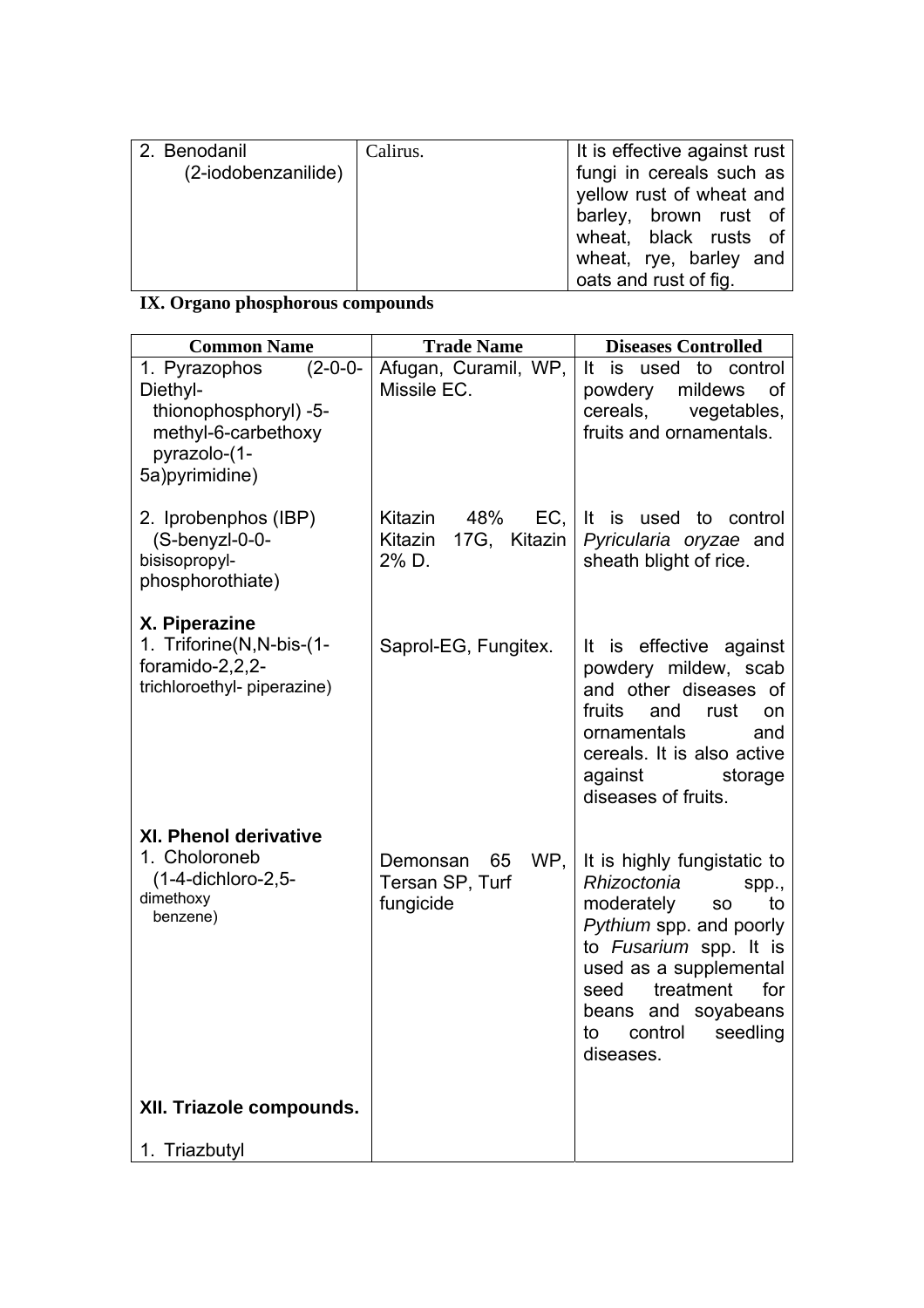| $(4-n-butyl-1-2, 4-trialzole)$   Indar | It is selectively effective |
|----------------------------------------|-----------------------------|
|                                        | against leaf rust of        |
|                                        | wheat (Brown trust)         |
|                                        | caused by Puccinia          |
|                                        | recondita f.sp. tritici and |
|                                        | not to any other spices     |
|                                        | of <i>Puccinia</i> or       |
|                                        | Uromyces causing rust       |
|                                        | diseases.                   |

# **XIII. Other systemic fungicides**

| <b>Common Name</b>                                                             | <b>Trade Name</b>                                    | <b>Diseases Controlled</b>                                                                                                                                                     |
|--------------------------------------------------------------------------------|------------------------------------------------------|--------------------------------------------------------------------------------------------------------------------------------------------------------------------------------|
| 1. Metalaxyl (methyl-DL-<br>$N-(2,6-$<br>dimethylphenyl-N-)2-<br>methoxyacetyl | Apron 35 SD, Ridomil                                 | It<br>is<br>systemic<br>a a<br>fungicide and highly<br>effective for specific use<br>dressing<br>seed<br>as<br>fungal<br>against<br>pathogens of the order<br>Peronosporales.  |
| 2. Metalaxyl + Mancozeb                                                        | Ridomil MZ 72 WP<br>(8% Metalaxyl + 64%<br>Mancozeb) | It is a fungicide with<br>systemic and contact<br>action<br>effective<br>and<br>against<br>damping-off,<br>root rots, stem rots, and<br>downy mildew of grapes<br>and millets. |
| 3. Tricyclazole (5-methyl-<br>$1,2,4$ triazole $(3,4b)$ -<br>benzothiazole)    | Beam, Bim                                            | It is a specific fungicide<br>against<br>paddy<br>used<br>blast fungus, P. oryzae                                                                                              |
| 4. FosetylAl.<br>(Aluminium<br>Tris-<br>aluminium                              | Alliette 80 WP                                       | It is a very<br>specific<br>fungicide<br>for<br>Oomycetous<br>fungi,<br>especially<br>against                                                                                  |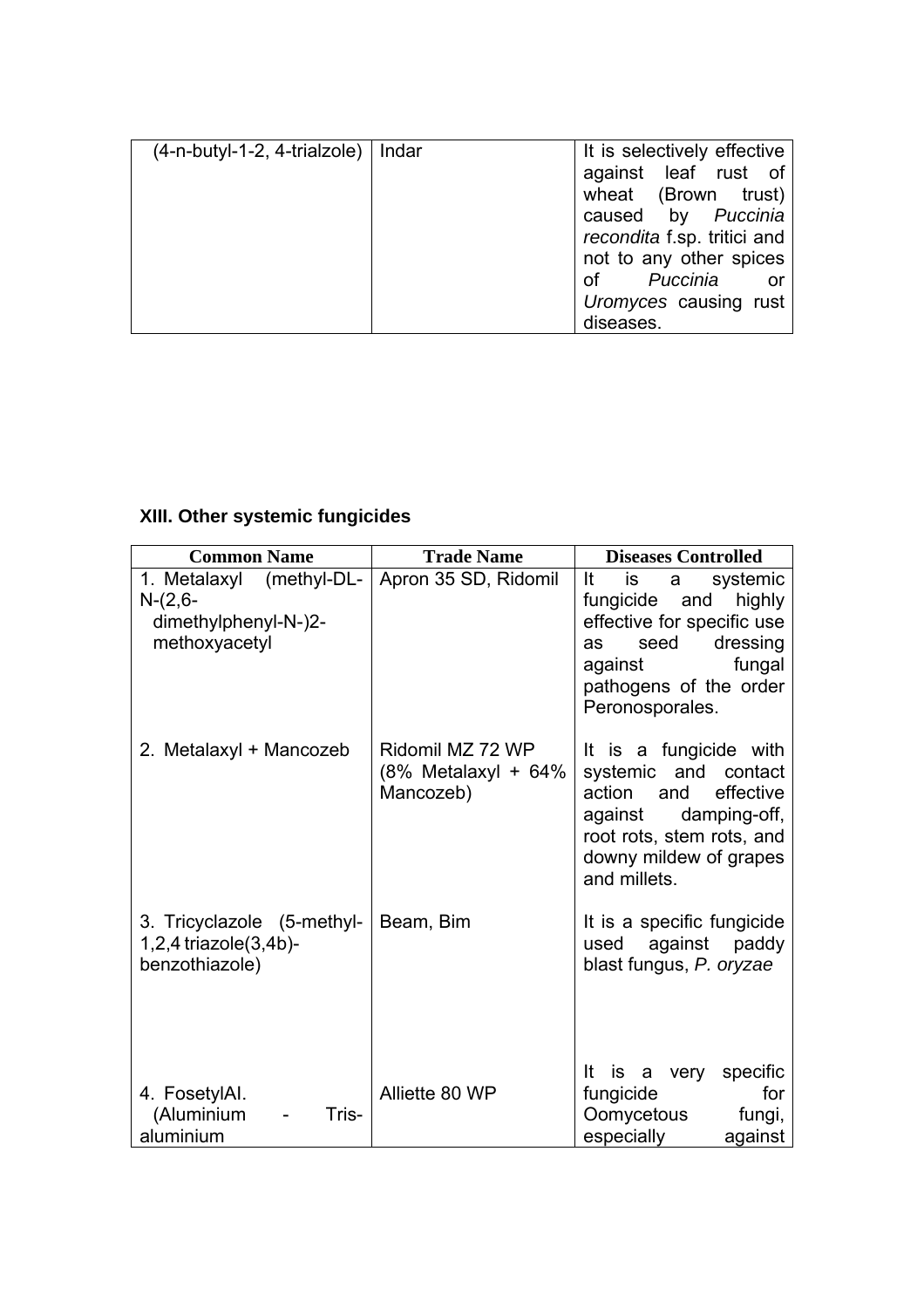| ethyl phosphite)                                                                 |                                     | off,<br>damping<br>Phytophthora<br>diseases<br>0f<br>citrus,<br>pepper, rubber<br>and<br>mildew of<br>downy<br>grapes.                                                              |
|----------------------------------------------------------------------------------|-------------------------------------|-------------------------------------------------------------------------------------------------------------------------------------------------------------------------------------|
| 5. Pyroquilon (1,2,5,6-<br>tetrahydro-4- pyrrolo(3,2,1-<br>i,j) quinoline-4-one) | Fongorene 50 WP & 5<br>G.           | It is a specific fungicide<br>for paddy blast fungus.                                                                                                                               |
| 6. Hexaconazole                                                                  | Contaf 5 EC, ANVIL 5<br>EC          | very effective<br>It<br>is<br>against powdery mildew<br>and rust of several<br>crops.                                                                                               |
| 7. Propiconazole                                                                 | Tilt 25 EC                          | is also effective<br>It<br>against<br>rust<br>and<br>powdery<br>mildews<br><i>in</i><br>addition<br>to leaf<br>sopt<br>pathogens, especially to<br>sigatoka leaf spot of<br>banana. |
| 8. Terbuconazole                                                                 | Folicur 25 EC, Raxil 2<br><b>DS</b> | It is used as a seed<br>treatment fungicide for<br>smuts and also effective<br>against powdery mildew<br>and rust diseases.                                                         |
| 9. Penconazole                                                                   | Topas 10 EC                         | is a systemic<br>It<br>with<br>fungicide<br>preventive and urative<br>properties. It controls<br>powdery<br>mildew<br>0f<br>various vegetables,<br>fruits and ornamentals.          |
| 10. Difenoconazole                                                               | Sare 25% EC                         | is very effective<br>lt.<br>against leaf spot, rust<br>and powdery mildew of                                                                                                        |
| 11. Cyperocoanazole                                                              | <b>SAN 619</b>                      | many crops.<br>It is also very effective<br>against<br>rust<br>and                                                                                                                  |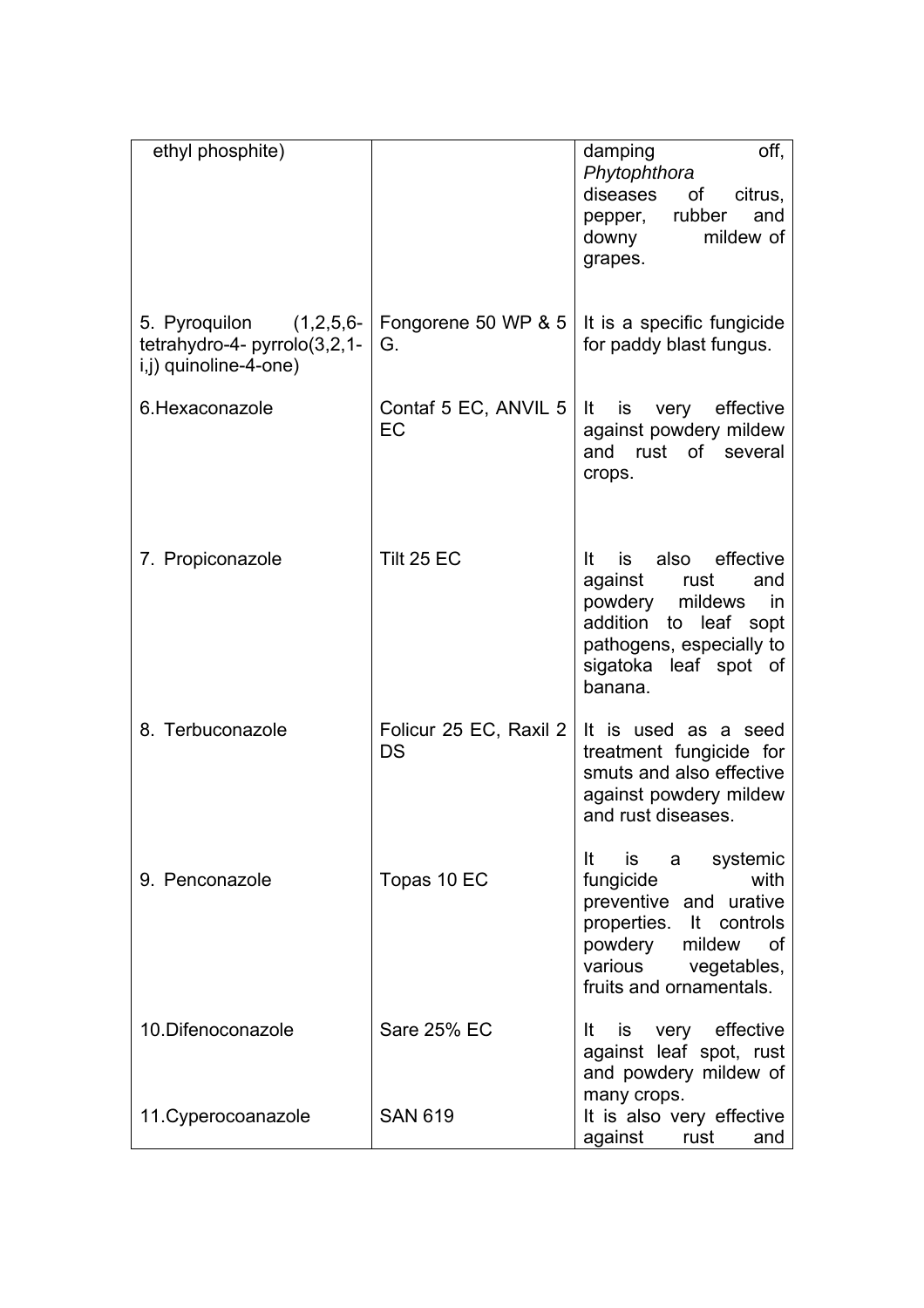|                    |                    | powdery mildew<br>pathogen and leaf spot<br>of groundnut and other<br>crops.                                            |
|--------------------|--------------------|-------------------------------------------------------------------------------------------------------------------------|
| 12. Probenazole    | Orizemate          | It is also specific against<br>rice blast.                                                                              |
| 13. Isoprothiolane | Fuji - 1           | It is also specific against<br>rice blast.                                                                              |
| 14. Pyroxychior    | Dowco 269, Nurelle | It is very effective<br>against pythiaceous<br>fungi. It effectively<br>controls tobacco blank<br>shank as soil drench. |
| 15. Cymoxanil      | Curzate            | It is effective against<br>downey mildew<br>diseases of several<br>crops.                                               |

# **Other Fungicides**

Some of the fungicides which are not included in any of the groups described earlier are listed below.

| <b>Common Name</b>                                                                                | <b>Trade Name</b>                                                            | <b>Diseases Controlled</b>                                                                                                                                                    |
|---------------------------------------------------------------------------------------------------|------------------------------------------------------------------------------|-------------------------------------------------------------------------------------------------------------------------------------------------------------------------------|
| 1. Binapacryl                                                                                     | Morocide 50% WP and<br>40% EC, Acricide 50%<br>WP and $40\%$ EC,<br>Endosan. | It is a non<br>systemic<br>effective<br>acaricide<br>against powdery<br>mildews of apple, citrus<br>pears and also<br>and<br>effective against all<br>stages of spider mites. |
| 2. Chinomethionat<br>(Oxythioquinox) (6-<br>methyl- quinoxaline-2,3-<br>dithol- cyclic carbonate) | Morestan 25%<br>WP.<br>Morestan 2% D.                                        | It is also a selective<br>non-systemic acaricide<br>fungicide<br>and<br>powdery<br>specific to<br>mildews on<br>fruits,<br>ornamentals<br>and<br>vegetables.                  |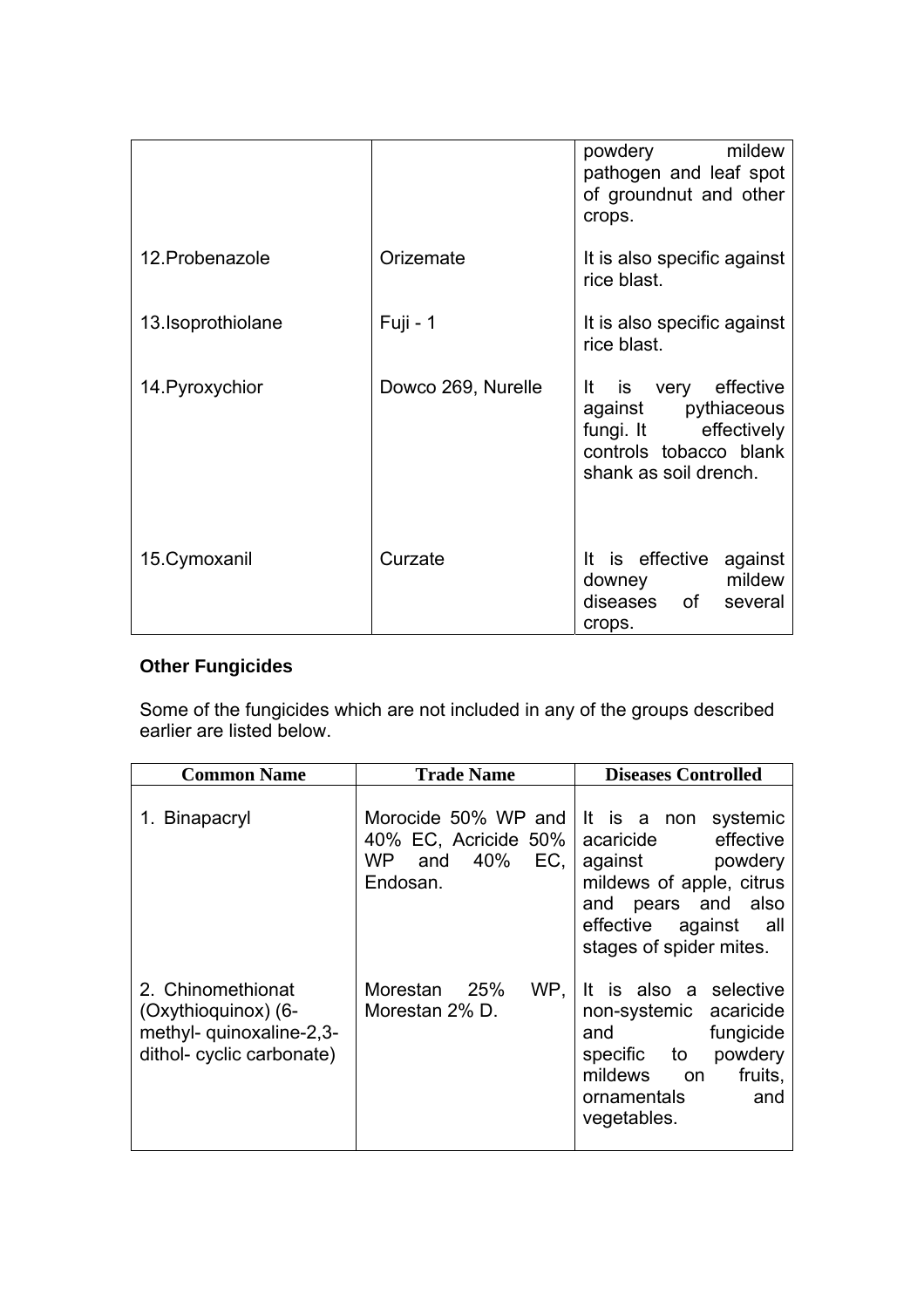| 3. Chlorothalonil<br>(Tetra chloro<br>isophthalonitrile) | Kavach<br>25%<br>WP.<br>Bravo, Daconil, Termil,<br>Chlorothalonil 40 SC,<br>Safegaurd, Spektrum. | It is a broad spectrum<br>fungicide<br>contact<br>effective against many<br>fungi diseases of field,<br>orchard,<br>ornamental<br>and<br>plantation crops. It is<br>very effective against<br>leaf<br>spot<br>and<br>rust<br>diseases of groundnut,<br>early and late blight of<br>potato<br>scab<br>and<br>0f<br>apple. |
|----------------------------------------------------------|--------------------------------------------------------------------------------------------------|--------------------------------------------------------------------------------------------------------------------------------------------------------------------------------------------------------------------------------------------------------------------------------------------------------------------------|
| 4.Dodine                                                 | Cyprex 65% WP,<br>Guanidol, Melprex WP,<br>Syllit.                                               | It is a non-aromatic<br>organic fungicide. It is<br>highly effective against<br>apple<br>scab. It is a<br>protective<br>fungicide recommender<br>for the control of fungal<br>diseases of fruits, nuts,<br>vetables, ornamentals<br>and shade trees. It is<br>also effective<br>against<br>apple scab.                   |

## **Selected Bibliography**

Anonymous, 1983, Plant Pathologist Pocket Book, (CMI) Oxford and IBH Publishing Company Ltd., New Delhi. P.439.

Horsfall, J.G. 1956. Principles of fungicidal action. Chronica Botanica Co. U.S.A. P.279.

Marsh, R.W. 1972. Systemic fungicides. Longman Press, London. P.321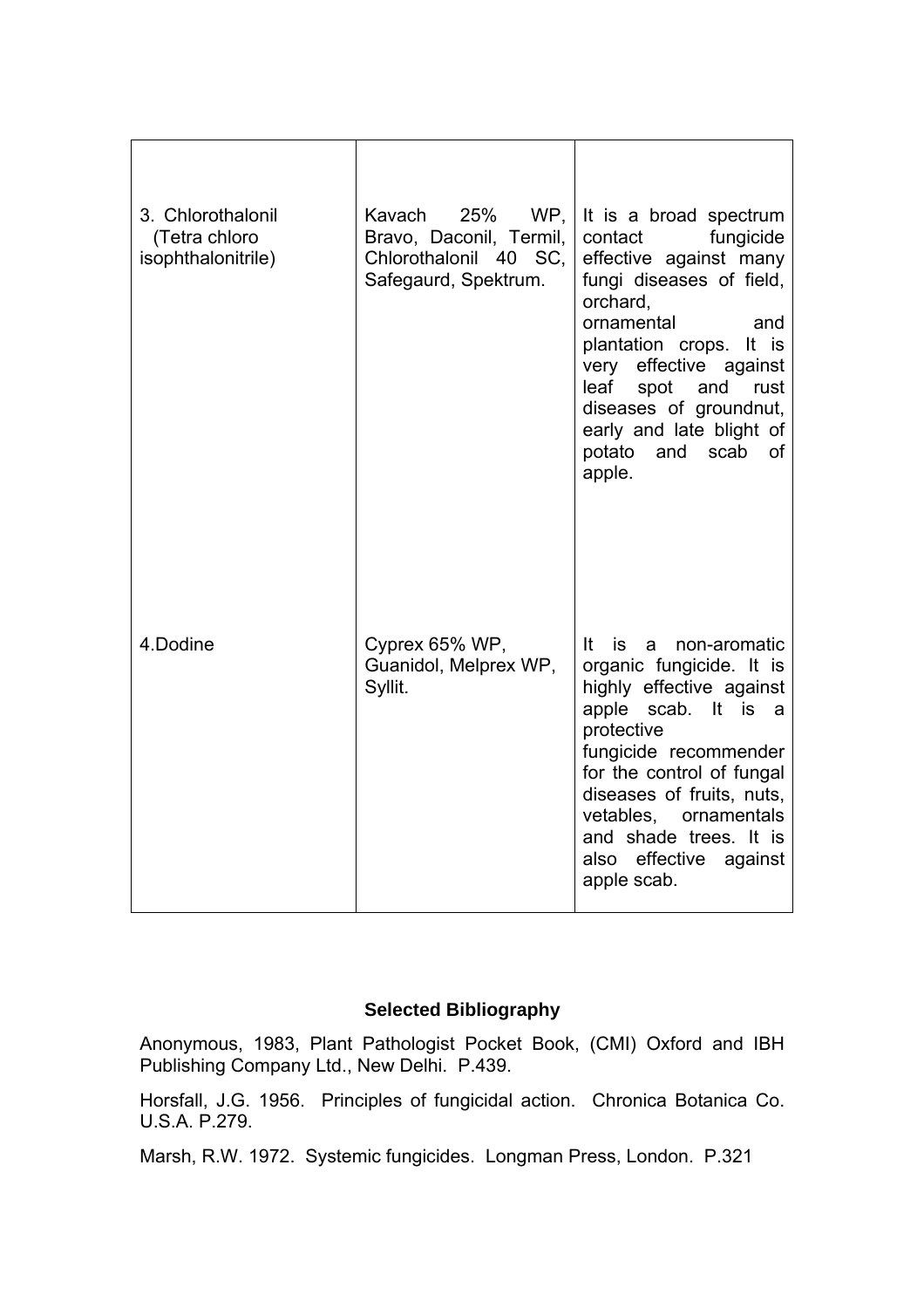Nene, Y.L. and P.N. Thapliyal. 1979. Fungicides in plant disease control. Oxford and IBH Publishing company Ltd., New Delhi. P.507.

Prakasam, V.G., R. Chandrasekar, R. Velazhagan and R. Jeyarajan. 1994. A guide on plant disease management A.E. Publications, Coimbatore. P.78.

Sharvelle, E.G. 1960- The nature and uses of modern fungicides. Burgess Publishing Co., Minneapolis, U.S.A. P. 308.

Sree Ramulu, U.S. 1979. Chemistry of inssecticides and fungicides. Oxford and IBH Publishing Co., New Delhi. P.342.

Targeson, D.C. 1967. Fungicides - an advanced treatise. Vol. 1. Academic Press, New York. P.669.

Targeson, D.C. 1969. Fungicides - an advanced treatise. Vol.11. Academic Press, New York. P.701.

Vyas, S.C. 1984. Systemic fungicides. Tata McGraw - Hill Co. Ltd., New Delhi. P.360.

Vyas, S.C. 1993. Hand Book of Systemic fungicides. Vol. 1. General Aspects. Tata McGraw - Hill Publishing Company Ltd., New Delhi. P.391.

Vyas, S.C. 1993. Hand Book of Systemic fungicides. Vol. 11. Compounds. Tata McGraw - Hill Publishing Co. Ltd., New Delhi. P.446.

Vyas, S.C. 1993. Hand Book of Systemic fungicides. Vol. Ill. Disease Control. Tata McGraw - Hill Publishing Co. Ltd., New Delhi. P.466.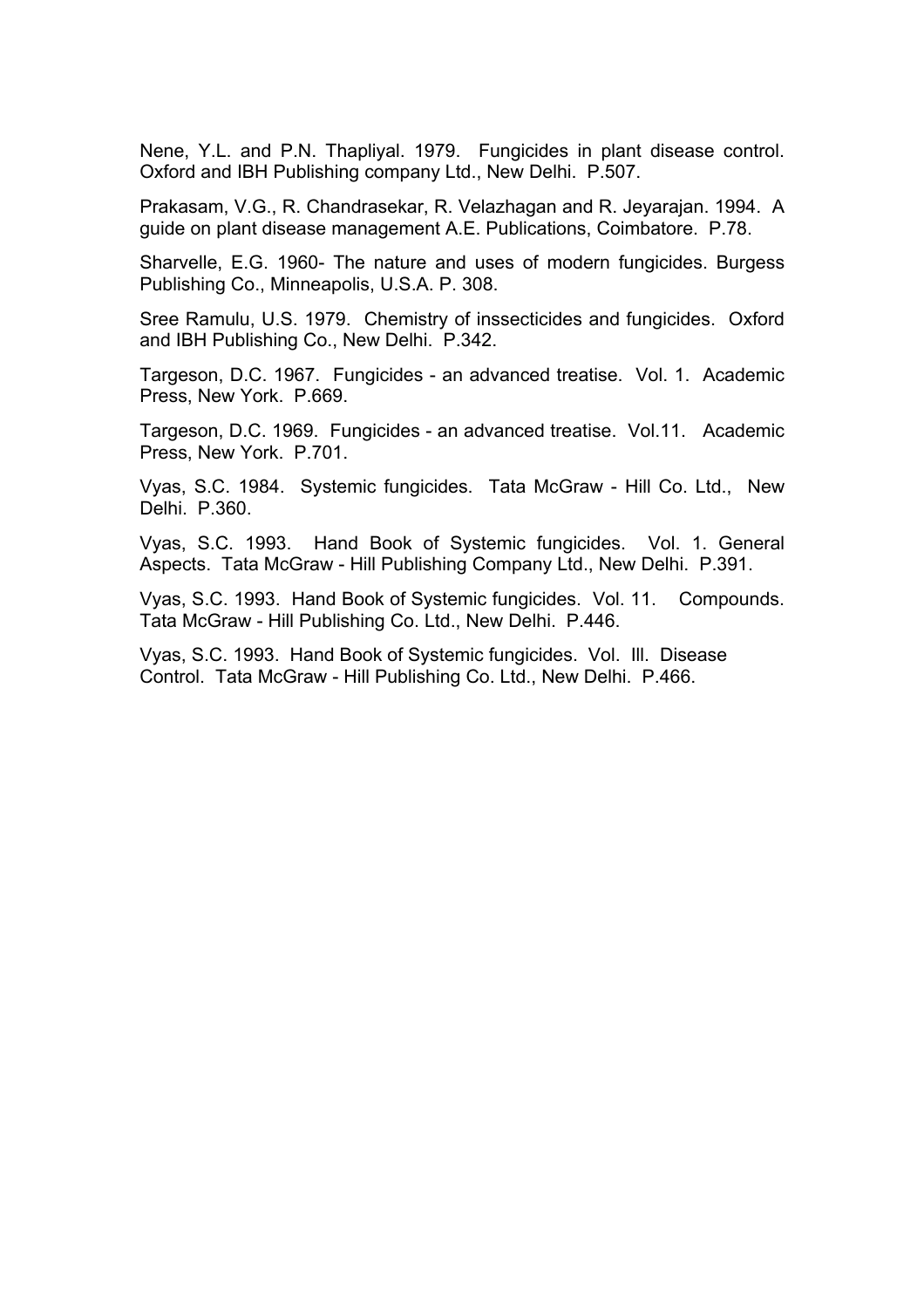### ANTIBIOTICS

 Antibiotic is defined as a chemical substance produced by one microorganism which is low concentration can inhibit or even kill other microorganism. Because of their specificity of action against plant pathogens, relatively low phytotoxicity, absorption through foliage and systemic translocation and activity in low concentration, the use of antibiotic is becoming very popular and very effectively used in managing several plant diseases. They can be grouped as antibacterial antibiotics and antifungal antibiotics. Most antibiotics are products of several actinomycetes and a few are from fungi and bacteria.

#### **I. Antibacterial antibiotics**

## **1. Streptomycin sulphate**

 Streptomycin is an antibacterial, antibiotic produced by streptomyces griseus. Streptomycin are streptomycin sulphate is sold as Agrimycin,-100, Streptomycin sulphate, Plantomycin, Streptocycline, Paushamycin, Phytostrip, Agristrep and Embamycin, Agrimycin -100 contains 15 per cent streptomycin sulphate + 1.5 percent terramycin (Oxy tetracycline). Agristerp contains 37 percent streptomycin sulphate. Phytomycin contains 20 percent streptomycin. Streptocycline and paushamycin contains 9 parts f streptomycin and 1 part of tetracycline hydrochloride.

 This group of antibiotics act against a broad range of bacterial pathogens causing blights, wilt, rots etc. This antibiotic is used at concentrations of 100-500 ppm. Some important diseases controlled are blight of apple and pear *(Erwinia amylovora)*, Citrus canker *(Xanthomonas campestris p.v. citri)*, Cotton black arm *(X.c*. p.v*. malvacearum)*, bacterial leaf spot of tomato *(Pseudomonas solanacearum)*, wild fire of tobacco *(Pseudomonas tabaci)* and soft rot of vegetables *(Erwinia carotovora)*. In addition, it is used as a dip for potato seed pieces against various bacterial rots and as an disinfectant in bacterial pathogens of beans, cotton, crucifers, cereals and vegetables. Although it is an antibacterial antibiotic, it is also effective against some diseases caused by Oomycetous fungi, especially footrot and leaf rot of betelvine caused by *Phytophthora parasitica var. piperina.* 

#### **2. Tetracyclines**

 Antibiotics belonging to this group are produced by many species of Streptomyces. This group includes Terramycin or Oxymicin (Oxytetracycline). All these antibiotics are bacteriostatic, bactericidal and mycoplasmastatic. These are very effective against seed-borne bacteria. This group of antibiotic is very effective in managing MLO diseases of a wide range of crops. These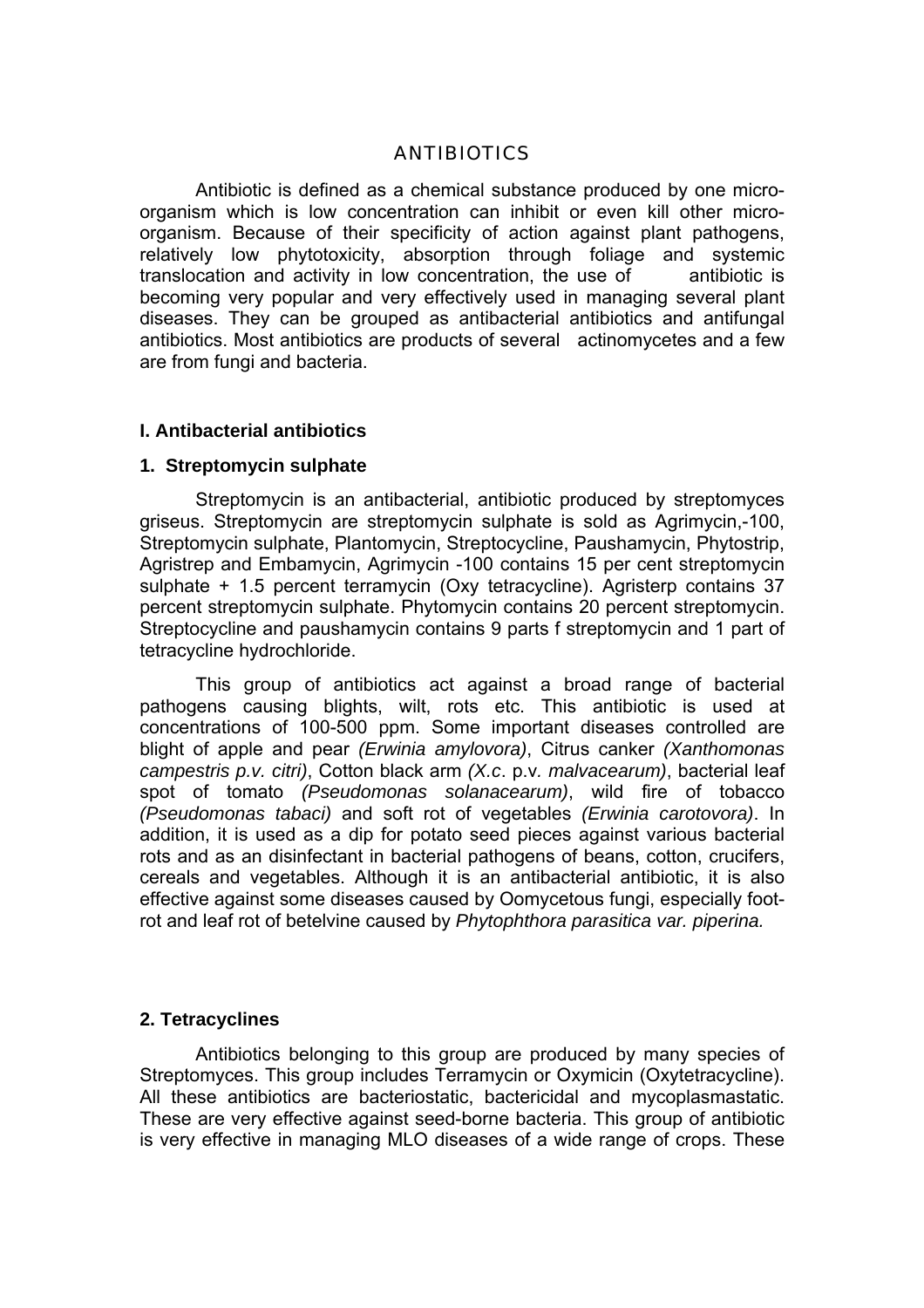are mostly used as combination products with Streptomycin sulphate in controlling a wide range of bacterial diseases. Oxytetracyclines are effectively used as soil drench or as root dip controlling crown gall diseases in rosaceous plants caused by Agrobacterium tumefaciens.

## **II Antifungal antibiotics**

## **1. Aureofungin**

 It is a hepataene antibiotic produced in sub-merged culture of Streptoverticillium cinnamomeum var. terricola. It is absorbed and translocated to other parts of the plants when applied as spray or given to roots as drench. It is sold as Aurefungin-Sol. Containing 33.3% Aureofungin and normally sprays at 50-100 ppm. The diseases controlled are citrus gummosis caused by several species of Phytophthora, powdery mildew of apple caused by *Podosphaera leucotricha* and apple scab (Venturia inaequalis), groundnut tikka leaf spot, downy mildew, powdery mildew and anthracnose of grapes, potato early and late blight. As seed treatment it effectively checked are *Diplodia* rot of mango, *Alternaria* rot of tomato, *Pythium* rot of cucurbits and *Penicillium* rot of apples and citrus. As a truck application/root feeding, 2 g of aureofungin-sol+1g of copper sulphate in 100 ml of water effectively reduce Thanjavur wilt of coconut.

## **2. Griseofulvin**

 This antifungal antibiotic was first discovered to be produced by *Penicillium griseofulvum* and now by several species of *Penicillium,* viz., *P.patulum, P.nigricans, P.urticae, and P.raciborskii.* It is commercially available as Griseofulvin, Fulvicin and Grisovin. It is highly toxic to powdery mildew of beans and roses, downy mildew of cucumber. It is also used to control *Alternaria solani* in tomato *Sclerotinia fructigena* in apple and *Botrytis cinerea* in lettuce.

## **3. Cycloheximide**

 It is obtained as a by-product in streptomycin manufacture. It is produced by different species of *Streptomyces,* including *S.griseus* and S*. nouresi.* It is commercially available as Actidione, Actidione PM, Actidione RZ and Actispray. It is active against a wide range of fungi and yeast. Its use is limited because it is extremely phytotoxic. It is effective against powdery mildew of beans *(Erysiphe polygoni),* Bunt of wheat *(Tilletia spp.)* brownnot of peach *(Sclerotinia fructicola)* and post harvest rots of fruits caused by *Rhizopus* and *Botrytis* spp.

## **4. Blasticdin**

 It is a product of *Streptomyces griseochromogenes* and specifically used against blast disease of rice caused by *Pyricularia oryzae.* It is commercially sold as Bla-s.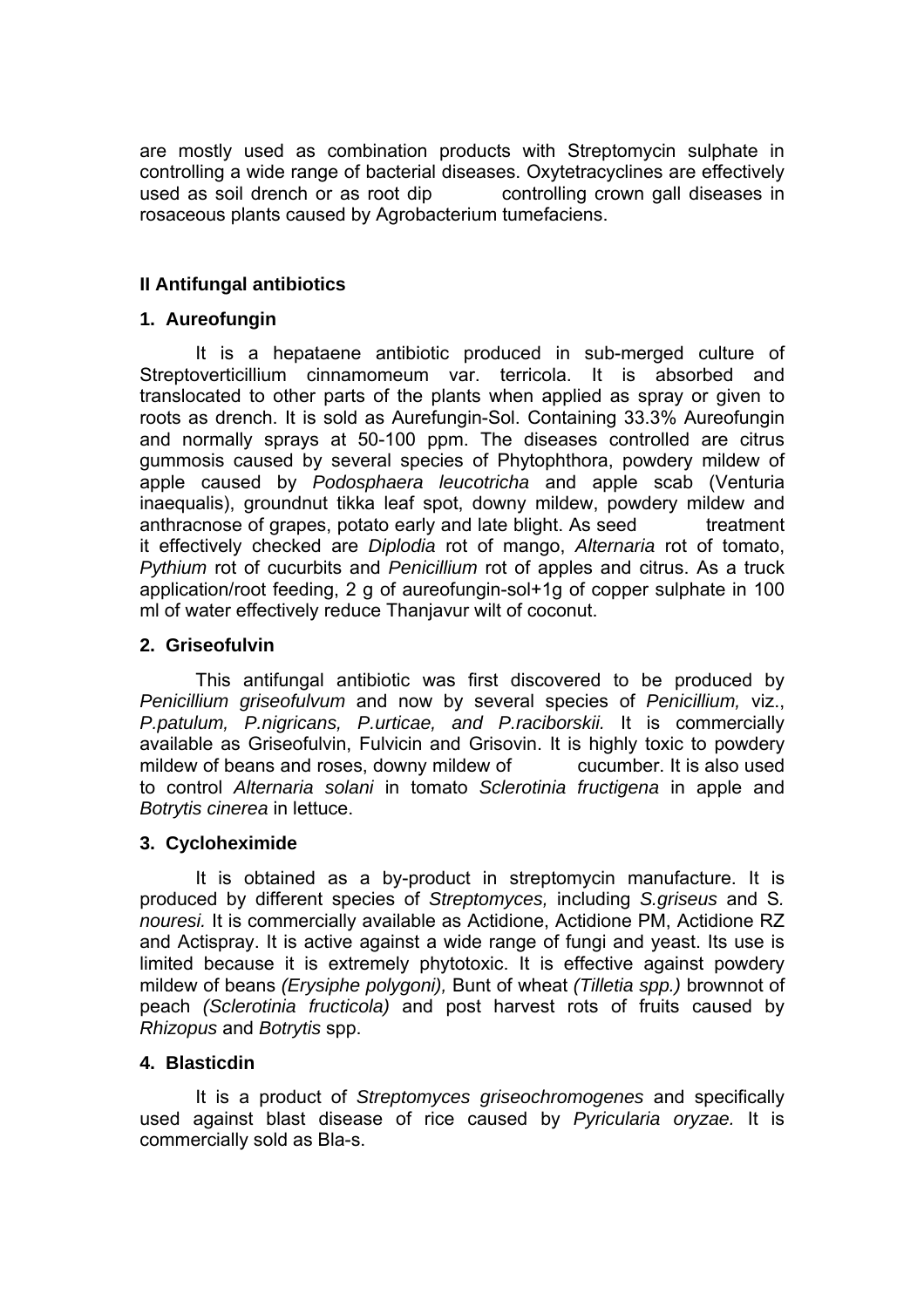## **5. Antimycin**

 It is produced by several species of *Streptomyces,* especially *S. griseus* and *S. Kitasawensis.* It is effectively used against early blight of tomato, rice blast and seeding blight of oats. It is commercially sold as Antimycin.

## **6. Kasugamycin**

 It is obtained from *Streptomyces kasugaensis.* It is also very specific antibiotic against rice blast disease. It is commercially available as Kasumin.

## **7. Thiolution**

 It is produced by *Streptomyces albus* and effectively used to control late blight of potato and downy mildew of cruciferous vegetables.

## **8. Endomycin**

 It is a product of *Streptomyces endus* and effectively used against leaf rust of wheat and fruit rot of strawberry *(Botrytis cinerea).* 

## **9. Bulbiformin**

 It is produced by a bacterium, *Bacillus subtills* and is very effectively used against wilt diseases, particularaly redgram wilt.

### **10. Nystatin**

 It is also produced by *Streptomyces noursei.* It is successfully used against anthracnose disease of banana and beans. It also checks downy mildew of cucuribits. As a post harvest dip, it effectively reduces brown rot of peach and anthracnose of banana in stroage rooms. It is commercially marketed as Mycostain and Fungicidin.

#### **11. Eurocidin**

 It is a pentaene antibiotic produced by *Streptomyces anandii* and called as pentaene G-8. It is effectively used against diseases caused by several species of *Colletotrichum* and *Helminthosporium.* 

## **Selected Bibliography**

Anonymous. 1983. Plant Pathologists Pocket Book, (CMI), Oxford and IBH Publishing Company Ltd., New Delhi. P. 439.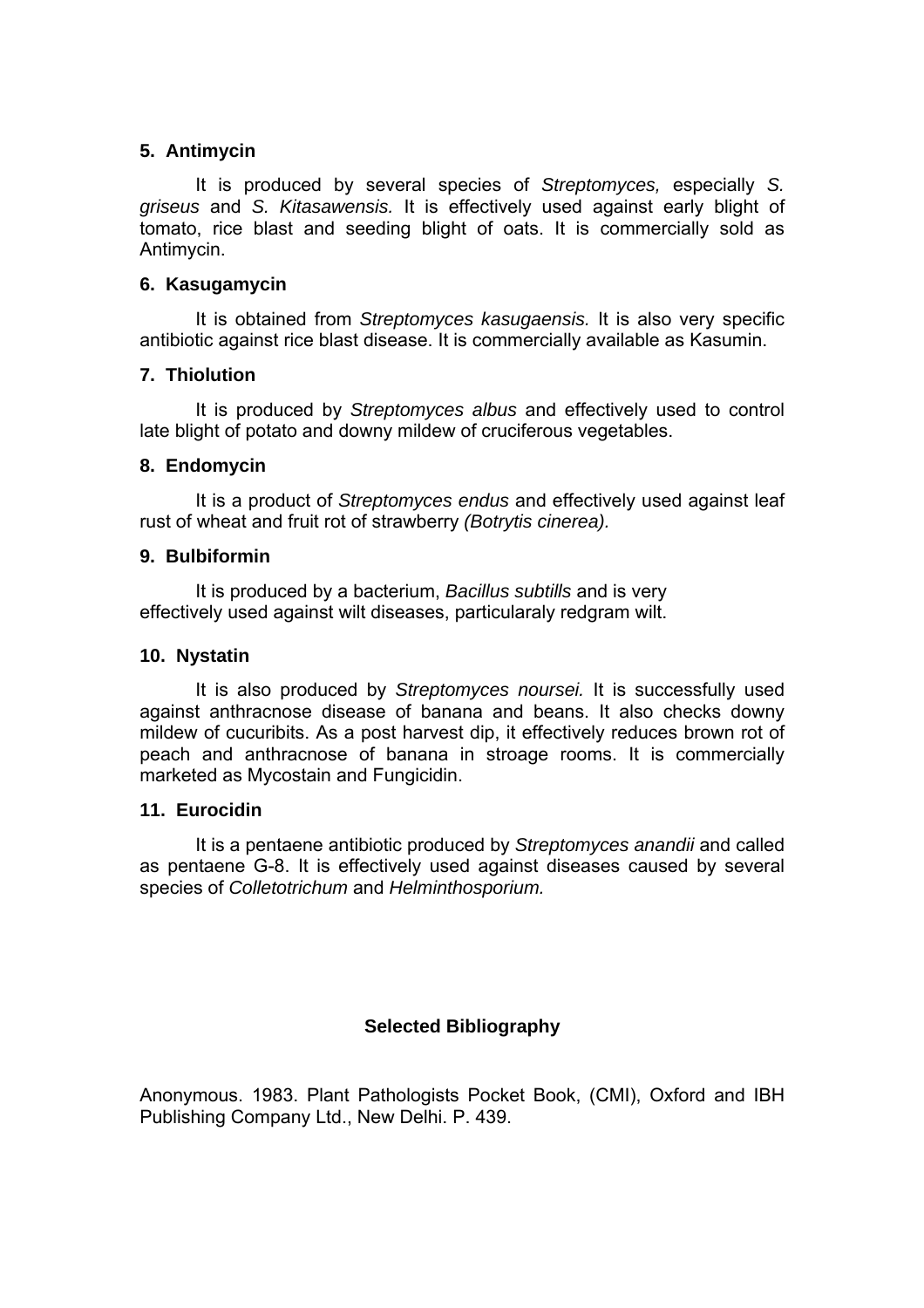Evans, E.1968. Plant Diseases and their chemical control. Blackwell Scientific Publications, Oxford. P. 456

Mattews, G.A. 1979. Pesticide application methods, Longman,London. P. 334.

Mehrotra, R.S. 1980. Plant Pathology, Tata McGraw - Hill Publishing Co. Ltd., New Delhi. P. 771.

Mereer, S.L., 1981 Tropical pest management pesticide index, Centre for Overseas Pest Research, London. P. 61.

Nene, L. and P.N. Thapliyal. 1979. Fungicides in plant disease control. Oxford and IBH Publishing Co. Ltd., New Delhi. P. 507.

Working, C.R. 1979. The Pesticide manual, 6th Edition, British Crop Protection Council, Cryodon. P. 655.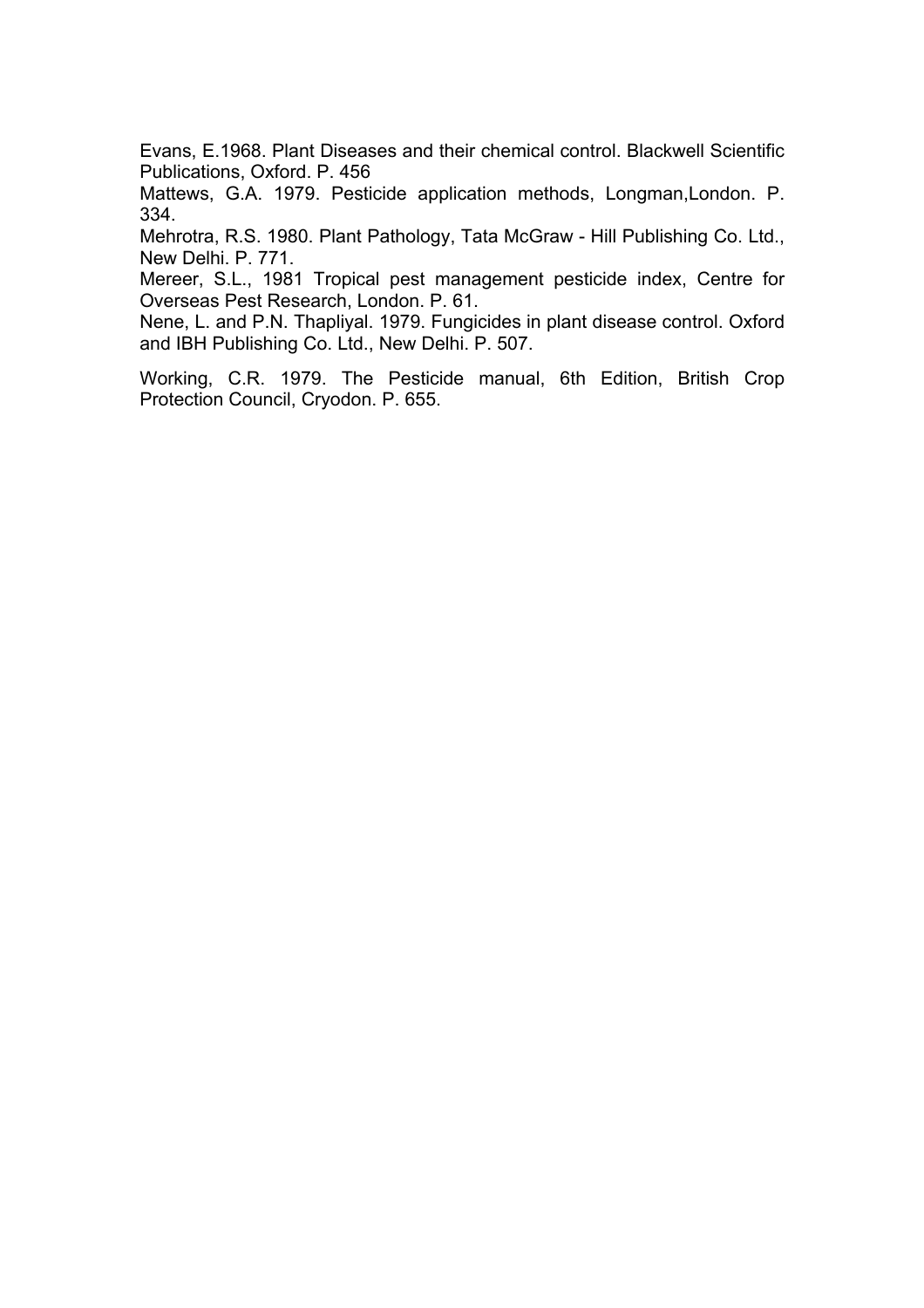#### FUNGICIDE FORMULATIONS

 The names by which fungicides are known can be rather confusing, as there as usually several names referring to one substance. Firstly, the chemical names describing the structure and composition of the chemicals may be indicated. In the case of complex organic compounds, different chemical names may be used to describe the same compound according to the usages in different countries. Secondly, the common name may be identical to the chemical name with simple compounds, or it may be an abbreviated and simplified derivative of the chemical name, when this is complex. Thirdly, the trade names under which different formulations of the same compound and marketed by different companies vary widely. However, all marketed fungicides should state clearly the common name of the fungicide and the amount of active ingredient of it contained in the formulated product. Commercial fungicides are formulated in various ways and most commonly available formulations are Emulsifiable Concentrates (EC) Wettable Powders (WP), Dusts (D), etc.

 Commercially available fungicides usually consist of a mixture of active ingredient (a.i.) and other substances including diluents, wetting agents, stickers, emulsifiers, etc. Formulations containing mixtures of different active ingredients (especially mixtures of protectant and systemic fungicides) are also widely used nowadays. Different formulations incorporating the same active ingredient may be used for distinct purposes like seed treatment, foilar application etc.

#### **Emulsifiable Concentrates (EC)**

 These are liquid formulations which can be diluted with water before application. The active ingredient is dissolved in a solvent. The fungicides and solvents will opten not mix with water, so an emulsifying agent or water dispersible oil is mixed. When these emulsifiable concentrate is added to water, a milky mixture is formed which is a suspension of active ingredient and emulsified solvent in the water.

#### **Wettable Powders (WP)**

Wettable powder is a very common formulation for most of the fungicides, which is used for spray mixtures. The modern wettable powders are water-dispersible which have the quality to wet easily and disperse well in water. They are also called as Water-Dispersible Powders (WDP). The active ingredient is incorporated, usually at the rate of 30-80%, with a finely ground inert dust (filler) such as Kaolin, a wetting agent and a suspending agent. The commonly used suspending agents are sodium lignin sulphonate (Sulphite dye), methyl celluloses, polyvinyl acetate and aluminium silicate. In addition, spreader-sticker is sometimes desirable, especially on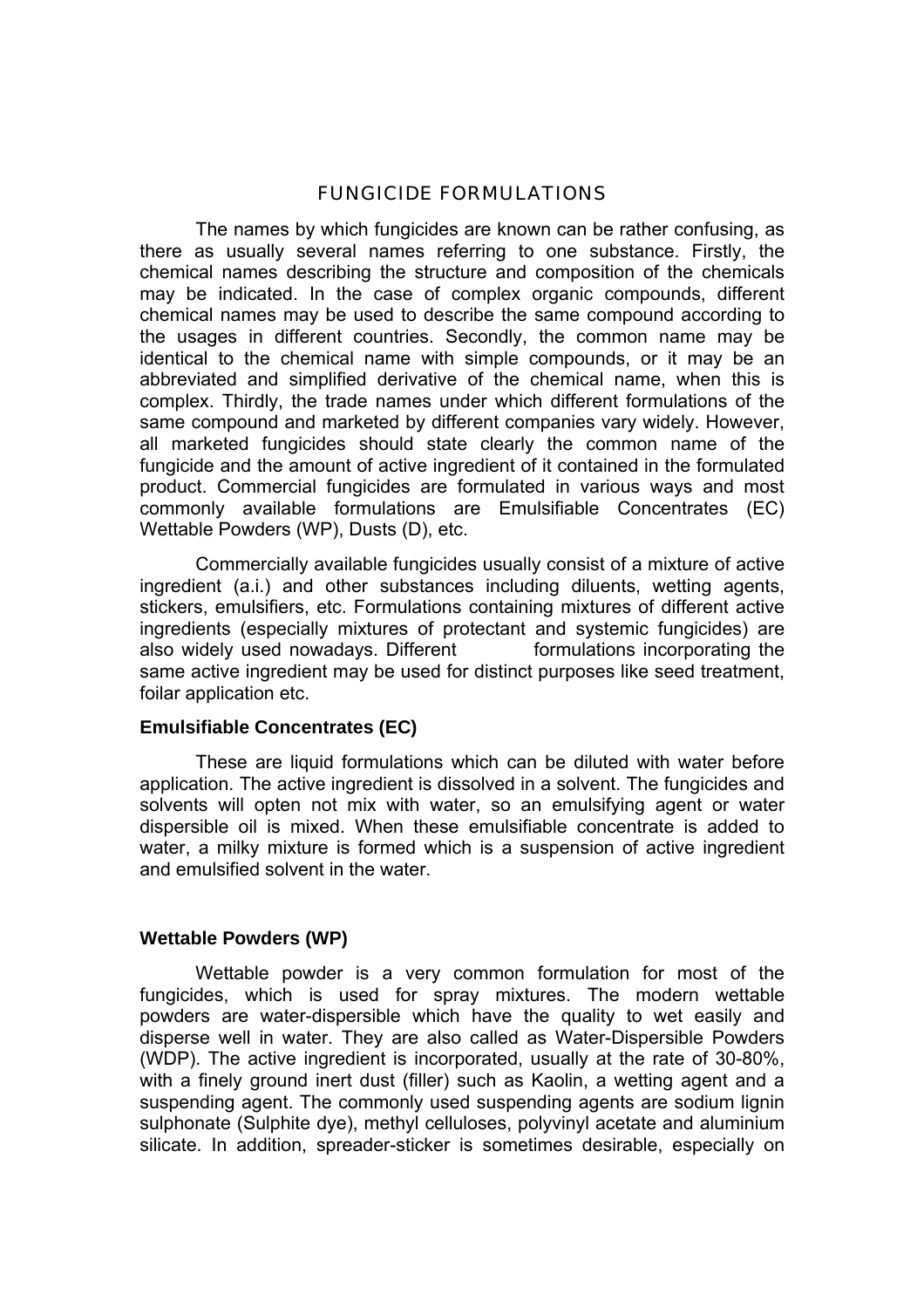plants with glossy or waxy leaves. Agitation is generally necessary to keep uniform suspension.

 A highly developed type of water-dispersible powder is called as colloidal powder, which is so finely divided that the individual particles will never sediment out. A typical colloidal powder contains 5-50% active ingredient, non-ionic wetting agent (1-10% polyethylene oxide condensate), thickening agent like carboxy methyl cellulose and a hydrophilic diluent (carrier) such as bentonite.

#### **Dusts (D)**

 Dust formulations usually contain 1-10% active ingredient for direct application in dry forms. They are manufactured in such a way that they are light enough to be carried by a slight breeze for a considerable distance. The finely divided particle of active ingredient is carried on a carrier particle. The commonly used carriers (diluents) are attapulgite, kaolin, talc, pyrophylite, diatomaceous earth, bentonite, calcium silicate, hydrated silica, calcium carbonate, magnesium carbonate, gypsum, lime etc.

#### **Granules (Pellets)**

 Pellets are the formulations of the fugicide with inert materials formed into particles about the size of coarse sugar. The granules mormally contain 3-10% of the active ingredient. Due to their size, the granules do not drift but have limited application being confined to soil and seed treatments. Granules have the advantage they can be measured in dry form more easily and acurately than dusts or wettable powders.

#### **Suspension or slurries**

 These are formulation in which a dry form of the active ingredient is mixed with a liquid. Such formulations usually contain a high percentage of active ingredient similar to wettable powders. They are mixed with water for final use and require agitation. These are mostly used as seed dressers in seed processing companies.

#### **Solutions**

 True solutions are formulations in which active ingredient or a combination of active ingredients and a solvent is dissolved in water Solutions have the advantage of requiring no agitation after formulation is added in water.

 Nowadays, the manufacturers are concentrating to develop new formulations to increase the efficacy of the chemicals. Some new formulations developed are: Soluble Liquid (SL), Soluble Powder (SP), Water Soluble Concentrate (WSC), Suspension Concentrate (SC) and Aqua Flow (AF).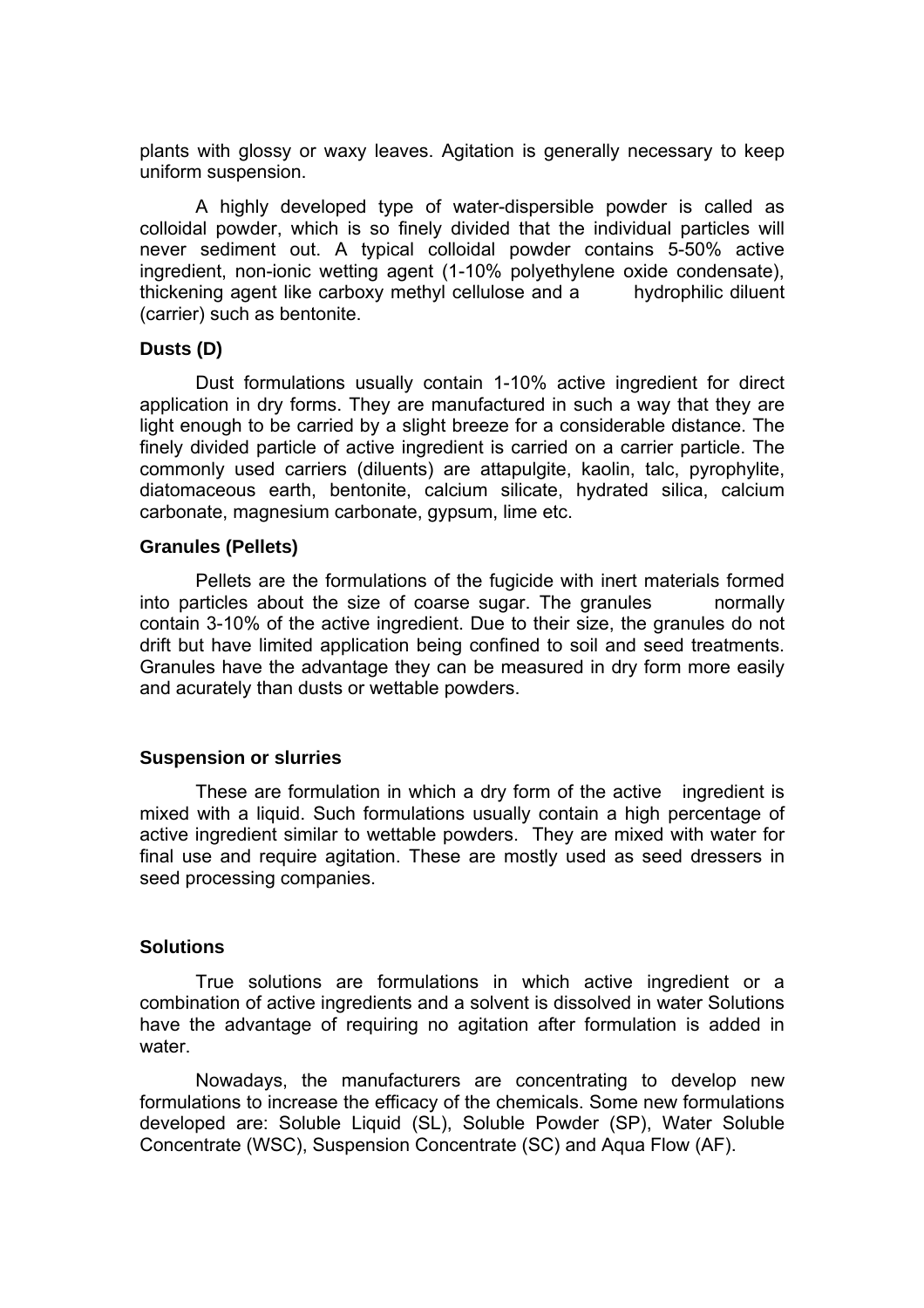## **Adjuvants**

 The fungicides can be commonly applied either as spraying or dusting. In spraying method, the toxicant is made into a suspension in water. In order to increase the efficacy of the water mixed sprays, certain substances like wetting agents, dispersing agents, spreaders, stickers, etc. are added during the formulation of fungicides. These auxillary spray materials are also called adjuvants, which are usually inert materials added to improve the physical characteristics of the toxicant and its carrier. Most of the materials used are surface active agents and therefore induce variation either in surface tension or interfacial tension. The various adjuvants are grouped as follows.

## **Dispersing agents (Deflocculating agents)**

 These are the substances which keep fine particles away from each other to prevent deflocculation. These materials, when added to formulations, ensure uniform suspension and retard sedimentation of particles in the spray suspension. These are also called as deflocculating agents. Eg. Gelatin, plant gums and milk products.

#### **Emulsifying agents**

Powders (WDP). The active ingredient is incorporated, usually at the rate of 30-80%, with a finely ground inert dust (filler) such as Kaolin, a wetting agent and a suspending agent. The commonly used suspending agents are sodium lignin sulphonate (Sulphite dye), methyl celluloses, polyvinyl acetate and aluminium silicate. In addition, spreader-sticker is sometimes desirable, especially on plants with glossy or waxy leaves. Agitation is generally necessary to keep uniform suspension.

 A highly developed type of water-dispersible powder is called as colloidal powder, which is so finely divided that the individual particles will never sediment out. A typical colloidal powder contains 5-50% active ingredient, non-ionic wetting agent (1-10% polyethylene oxide condensate), thickening agent like carboxy methyl cellulose and a hydrophilic diluent (carrier) such as bentonite.

Many surface active substances like soap, function as emulsifying agent, which retard the settling out of droplets of waterimmiscible liquids like oils. This helps in uniform mixing of substances in water suspensions.

#### **Wetting agent (Wetters)**

 These are the materials which are added to ensure that there will be no layer of air between a solid and a liquid as they reduce the surface tension of the particles. Wetting agents, when added to aqueous fungicidal preparation, help in easy deposition on leaves. Eg. Polyethylene oxide condensat, esters of fatty acids and flour.

## **Spreading agent (Spreaders)**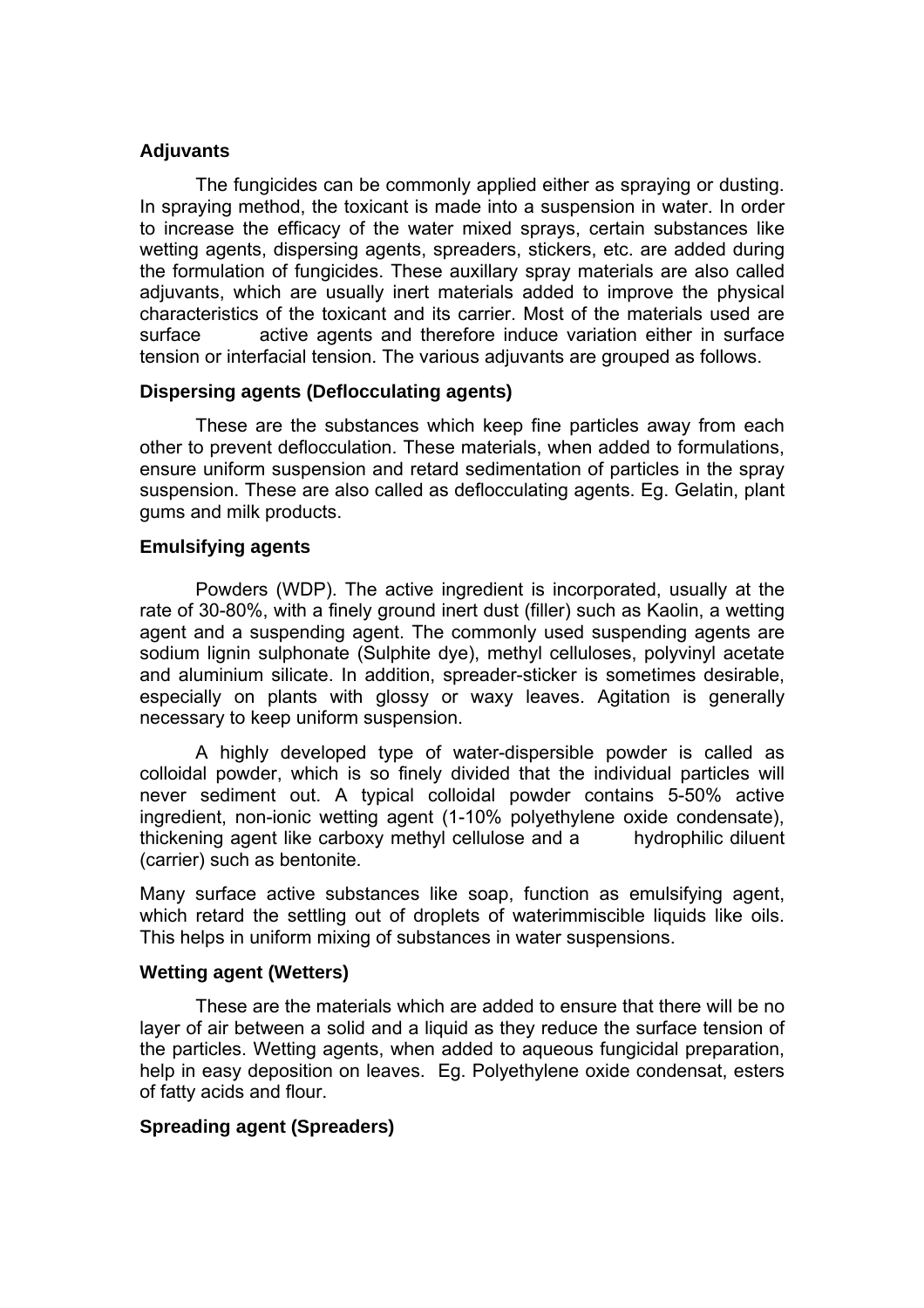Spreaders are the materials added to establish improved contact between the spray materials and plant surface and thus ensuring a good coverage of fungicide. Wetting must precede spreading and this is the only distinction between wetting and spreading. Spreaders also reduce the surface tension and thus improve contact. Eg. Soap, flour, sulphated amines, soapamines, mineral oils, glyceride oil, terpene oil, resinates and petroleum sulphonic acids.

### **Stickers (Adhesives)**

 The materials which are added to spray or dust to improve the adherence to plant surfaces are called as stickers. They increase the tenacity of the fungicidal preparations, thus increasing the residual action. Eg. Polyvinyl acetate, polybutanes, fish oil, linseed oil, milk casein,gelatin, dextrines, polyethylene polysulphide, starch, gum arabic, hydrocarbon oils and bentonite clays; Milk casein, gelatin also act as good spreading and wetting agents besides acting as stickers.

## **Safeners**

 A Chemical which reduces the phytotoxicity of another chemical is called safener. For example copper sulphate is phytotoxic to plants, but with addition of lime its toxicity is reduced. Lime is, therefore, a safener. Lime is used universally with chemicals to prevent the formation of, or to neutralise arsenic, which is phytotoxic to plants. Glycerine oils are also used as safeners.

## **Toxicity levels of chemicals**

 The toxicity levels of the fungicidal formulations are based on the LD50 values, LD50 means the concentration of the chemical at which 50 percent of the test animals dead. The toxicity levels of the chemicals in all formulations as coloured triangle.

| Triangle    | <b>Toxicity Level</b>             | LD50 Value          |            |
|-------------|-----------------------------------|---------------------|------------|
| Colour      |                                   | (mg/kg body weight) |            |
|             |                                   | Oral                | Dermal     |
| Red         | <b>Extremely toxic</b>            | $1 - 50$            | $1 - 200$  |
| Yellow      | Highly toxic                      | 51-500              | 201-2000   |
| <b>Blue</b> | Moderately toxic                  | 501-5000            | 2001-20000 |
| Green       | Slightly<br>toxic(Least<br>toxic) | > 5000              | > 20000    |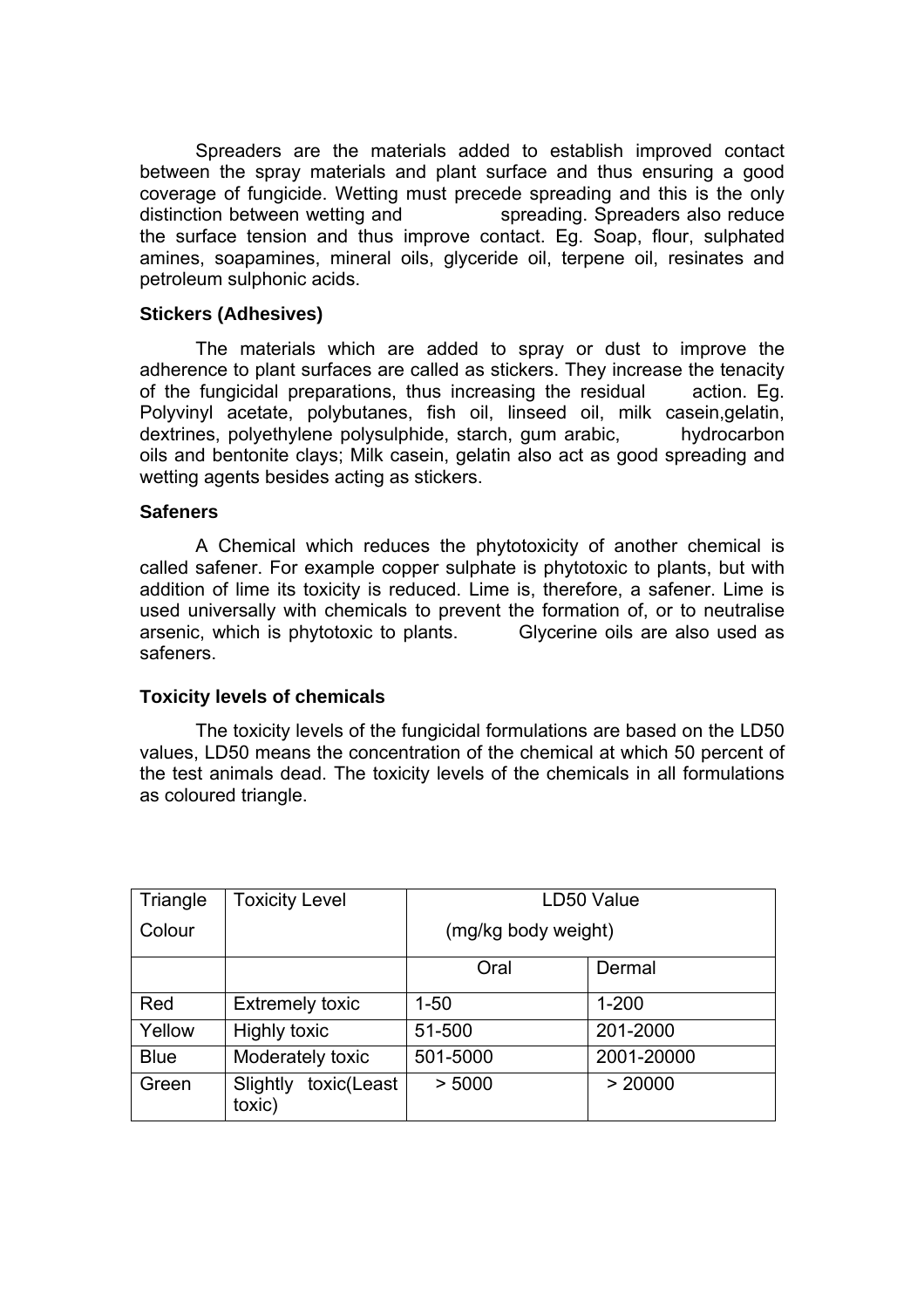### **Selected Bibliography**

Anonymous, 1983. Plant pathologist Pocket Book. (CMI), Oxford and IBH Publishing Co., New Delhi. P. 439.

Chattopathyay, s.B. 1985. Principles and Procedures for Plant Protection. Oxford and IBH Publishing Co., New Delhi. P. 547.

Das Gupta, M.K. 1988. Principles of Plant Pathology. Allied Publishers Pvt. Ltd., Bangalore. P. 1140.

Evans, E. 1968. Plant Diseases and their Chemical Control. Blackwell Scientific Publications, Oxford. P. 456.

Matthews, G.A. 1979. Pesticide application methods. Longman, London. P. 334.

Prakasam, V., G. Chandrasekar, R. Velazhagan and R. Jeyarajan. 1994. A guide on plant disease management. A.E. Publications, Coimbatore. P. 78.

Thomson, W.T. 1978. Agricultural Chemical Book IV. Fungicides Thomson Publication, Fresno, California. P. 174.

Webster, H.S. 1985. Plant Protection. Kalyani Publishers. New Delhi. P. 297.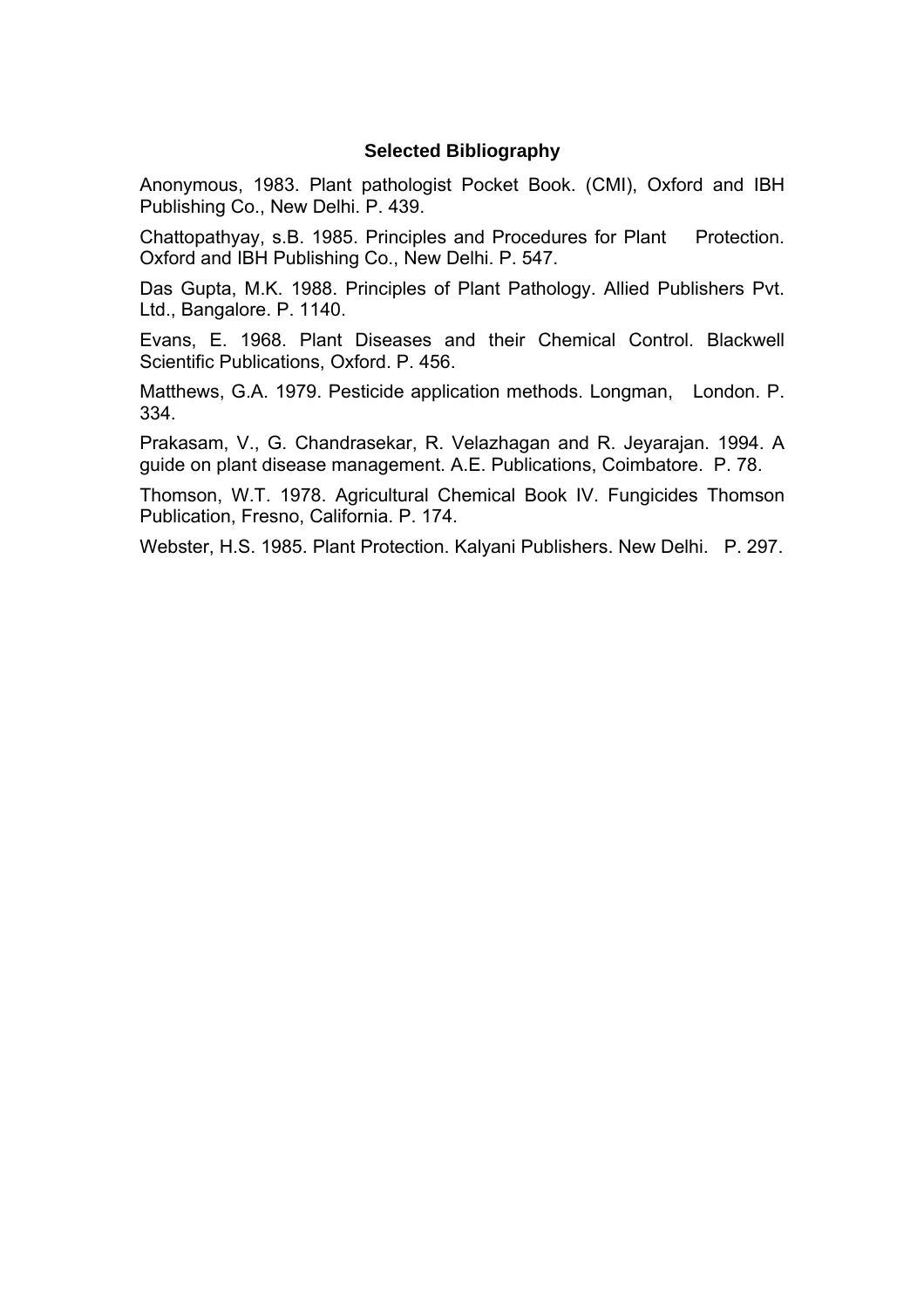## PREPARATION OF FUNGICIDES

 Most of the fungicides in use commercially are available as wettable powders and emulsifiable concentrates and few as seed dressers. But some of the fungicides are to be prepared freshly every time as commercial formulations are not usually available. Moreover the fungicides which are unstable and loose the efficacy in storage are usually prepared freshly and applied to the crops. Some of the fungicides which are most commonly prepared are discussed.

#### **Boreaux Mixture**

 In 1882, Millardet in France (Bordeaux University) accidently observed the efficacy of the copper sulphate against the downy mildew of grapes caused by *Plasmopara viticola.* When copper sulphate was mixed with lime suspension, it effectively checked the disease incidence. The mixture of copper sulphate and lime was named as "Bouillie Bordelaise" (Bordeaux Mixture). The original formula developed by Millardet contains 5 lbs of CuSO4 + 5lbs of lime + 50 gallons of water. The chemistry of Bordeaux mixture is complex and the suggested reaction is:

## CuSO4 + Ca (OH)2 Cu(OH)2 + CaSO4

 The ultimate mixture contains a gelatinous precipitate of copper hydroxide and calcium sulphate, which is usually sky blue in colour. Cupric hrdroxide is the active principle and is toxic to fungal spores.

 In metric system, to prepare one percent Bordeaux mixture the following procedure is adopted:

 One kg of copper sulphate is powdered and dissolved in 50 litres of water. Similarly, 1 kg of lime is powdered and dissolved in another 50 litres of water. Then copper sulphate solution is slowly added to lime solution with constant stirring or alternatively, both the solutions may be poured simultaneously to a third contained and mixed well.

 The ratio of copper sulphate to lime solution determines the pH of the mixture. The mixture prepared in the above said ratio gives neutral or alkaline mixture. If the quality of the used is inferior, the mixture may become acidic. If the mixture is acidic, it contains free copper which is highly phytotoxic resulting in scorching of the plants. Therefore, it is highly essential to test the presence of free copper in the mixture before applied. There are several methods to test the neutrality of the mixture, which are indicated below:

(i) Field Test: Dip a well polished knife or a sickle in the mixture for few minutes. If reddish deposit appears on the knife/sickle, it indicates the acidic nature of the mixture.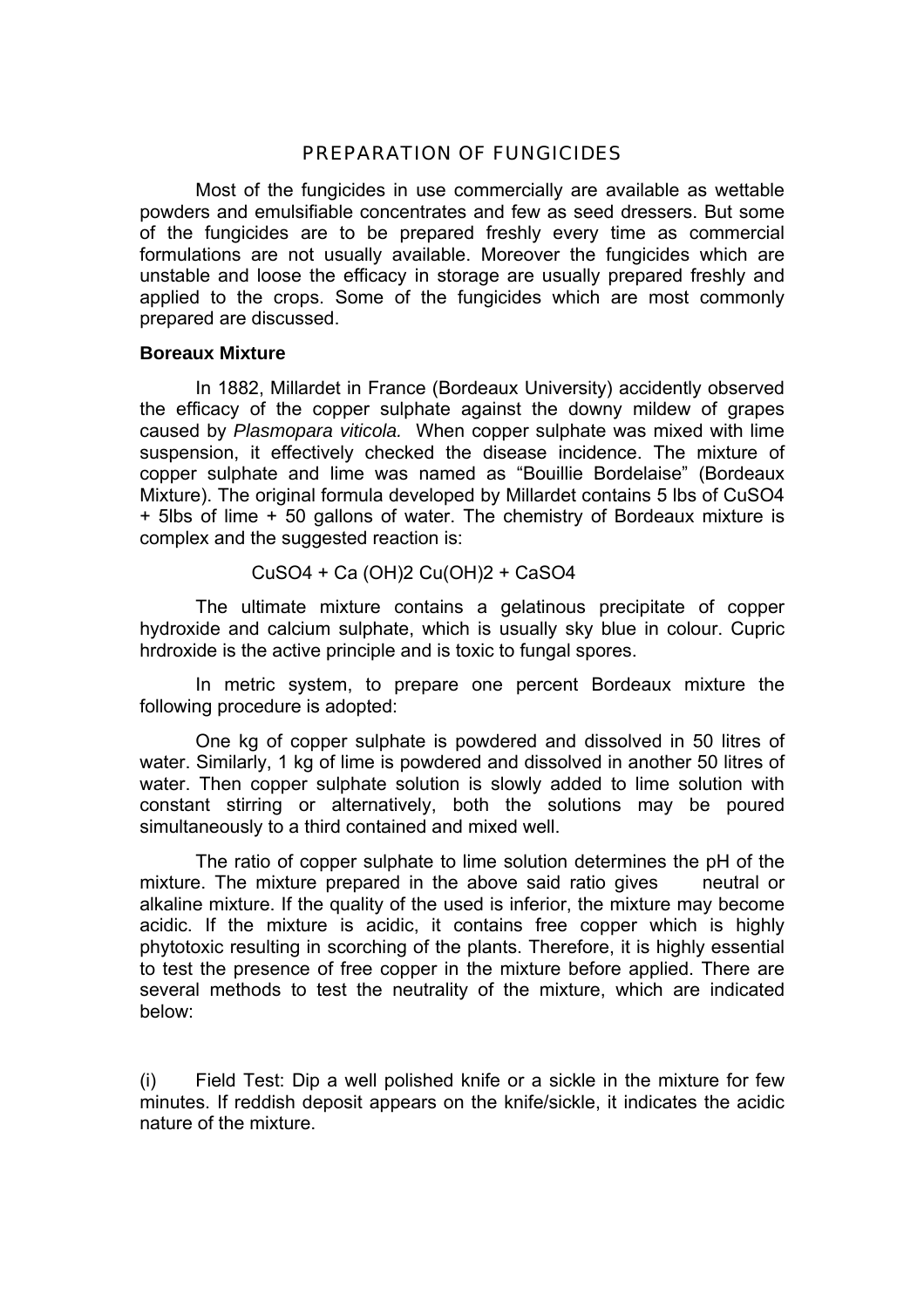(ii) Litmus paper test: The colour of blue litmus paper must not change when dipped in the mixture.

(iii) pH paper test : If the paper is dipped in the mixture, it should show neutral pH.

(iv) Chemical test: Acid a few drops of the mixture into a test tube containing 5 ml of 10% potassium ferrocyanide. If red precipitate appears, it indicates the acidic nature of the mixture.

 If the prepared mixture is in the acidic range, it can be brought to neutral or near alkaline condition by adding some more lime solution into the mixture.

 Bordeaux mixture preparation is cumbersome and the following precautions are needed during preparation and application.

(i) The solution should be prepared in earthen or wooden or plastic vessels. Avoid using metal containers for the preparation, as it is corrosive to metallic vessels.

(ii) Always copper sulphate solution should be added to the lime solution, reverse the addition leads to precipitation of copper and resulted suspension is least toxic.

(iii) Bordeaux mixture should be prepared fresh every time before spraying. In case, the mixture has to be stored for a short time or a day, jaggery can be added at the rate of 100kg/100 litres of the mixture.

(iv)Bordeaux mixture is sometimes phytotoxic to apples, peaches, rice varieties like IR8 and maize varieties like Ganga Hybrid 3.

#### **Bordeaux paste**

Bordeaux Paste consists of same constituents as that of Bordeaux mixture, but it is in the form of a paste as the quantity of water used is too little. It is nothing but 10 per cent Bordeaux mixture and is prepared by mixing 1 kg of copper sulphate and 1 kg of lime in 10 litres of water. The method of mixing solution is similar to that of Bordeaux mixture. It is a wound dresser and used to protect the wounded portions, cut ends of trees etc., against the infection by fungal pathogens.

## **Burgundy mixture**

 It is prepared in the same way as Bordeaux mixture, except the lime is substituted by sodium carbonate. So it is called as 'Soda Bordeaux'. It was developed Burgundy (France) in 1887 by Mason. The usual formula contains 1 kg of copper sulphate and 1 kg of sodium carbonate in 100 litres of water. It is a good substitute for Bordeaux mixture and used in copper-sensitive crops.

#### **Cheshunt compound**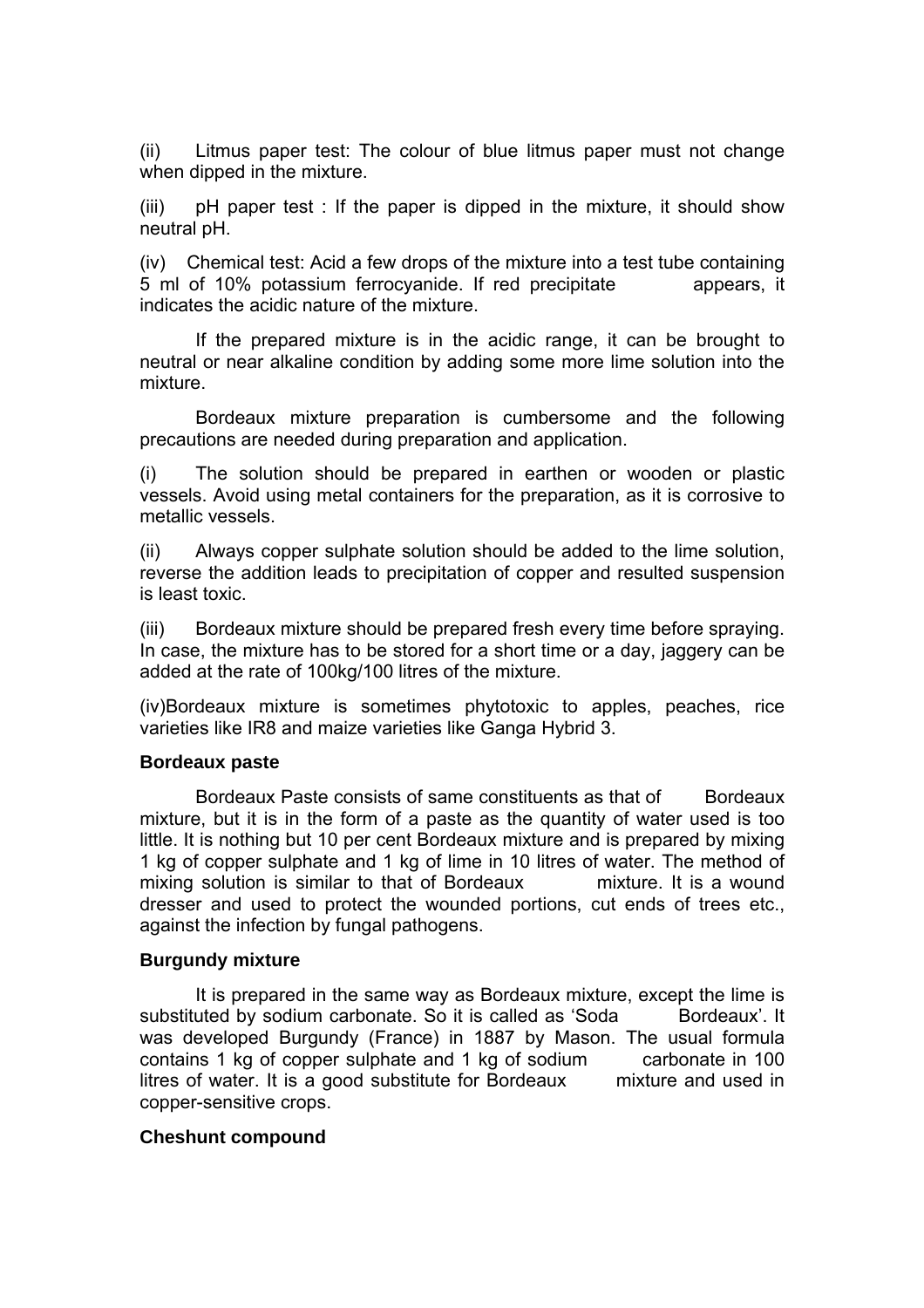It is compound usually prepared by mixing 2 parts of copper sulphate and 11 parts of ammonium carbonate. This formula was suggested by Bewley in the year 1921. The two salts are well powdered, mixed thoroughly and stored in a air tight container for 24 hours before being used. The ripened mixture is used by dissolving it in water at the rate of 3 g/litre. The mixture is dissolved initially in a little hot water and volume is made up with cold water and used for spraying.

#### **Chaubattia Paste**

 Chaubattia paste is another wound dressing fungicide developed by Singh in 1942 at Government Fruit Research Station, Chaubattia in the Almora district of Uttar Pradesh. It is usually prepared in glass containers or chinaware pot, by mixing 800g of copper carbonate and 800g of red lead in litre of raw linseed oil or lanolin. This paste is usually applied to pruned parts of apple, pear and peaches to control several diseases. The paste has the added advantage that it is not easily washed away by rain water.

### **Lime Sulphur**

 It is a product obtained by the combination of lime with sulphur and chemically it is a mixture of calcium thiosulphate and calcium polysulphides. When the lime sulphur is sprayed on plants, a major bortion of the polysulphide is convenrted into free sulphur and this is really act against the fungal pathogens. It is prepared by boiling 9kg of rock lime and 6.75 kg of sulphur in 225 litres of water. The mixture is heated in an open pan for one hour and allowed to settle for several hours. The clear supernatant is filtered and it is called as lime sulphur or calcium polysulphide. It is a good substitute for sulphur. Commercial formulations of lime sulphur are now available in some foreign countries but not in India.

# **Selected Bibliography**

Anonymous. 1983. Plant Pathologist Pocket Book (CMI). Oxford and IBH Publishing Company Ltd., New Delhi. P. 439.

Belley, J.B. and J.E. Swift. 1968. Pesticide Information and Safety Manual Univ. of California. Division of Agricultural Science, Berkeley P. 147.

Chattopathyay, s.B. 1985. Principles and Procedures for Plant Protection. Oxford and IBH Publishing Co., New Delhi. P. 547.

Evans, E. 1968. Plant Diseases and their Chemical Control. Blackwell Scientific Publications, Oxford. P. 456.

Freat, D.E.H. 1947. A catalogue of Insecticides and Fungicides. Chronica Botanica, Waltham, Mass. U.S.A. P.29.

Martin, H. 1969. Insecticides and Fungicides Hand Book. Blackwell, Oxford, P. 527.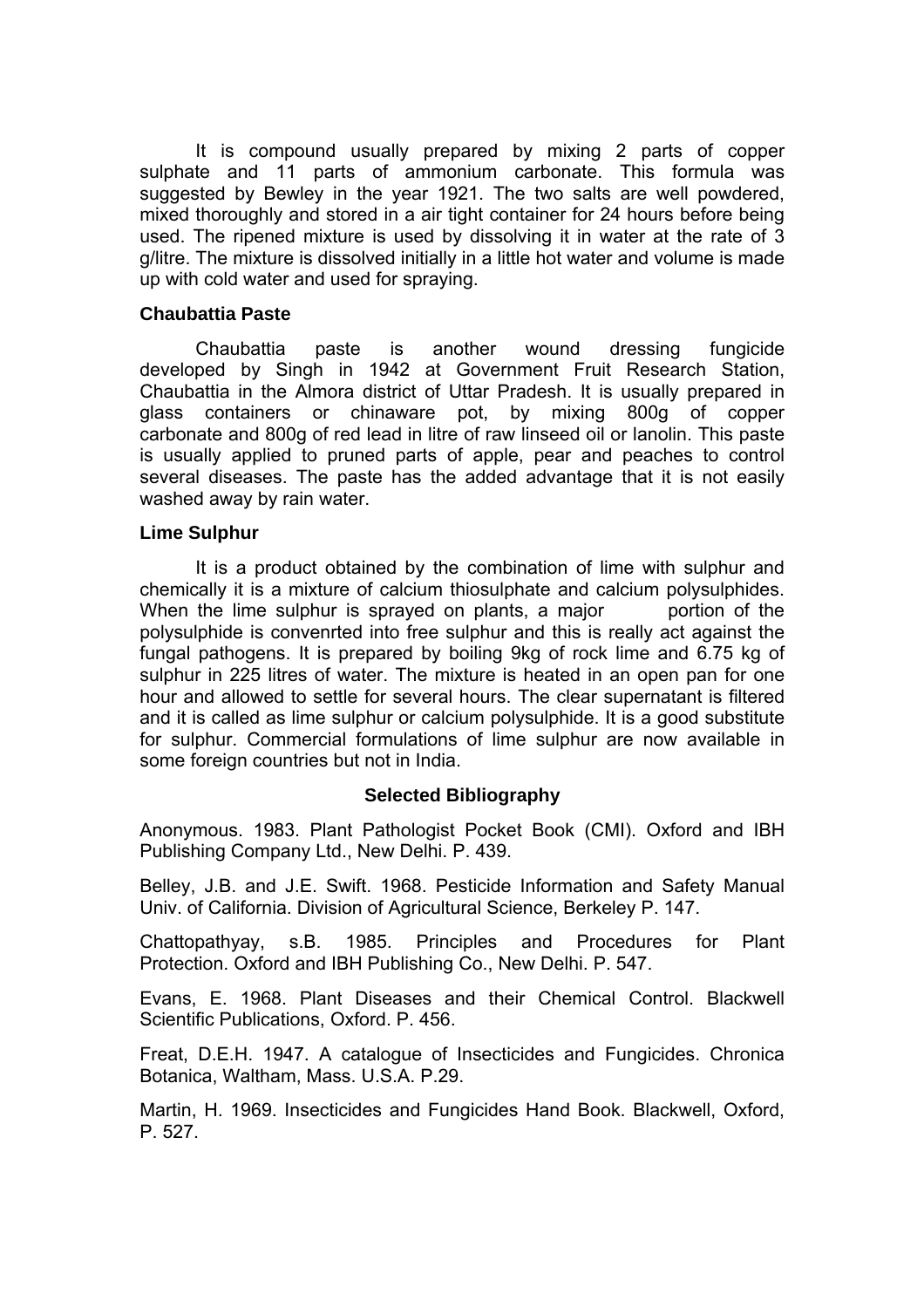Matthews, G.A. 1979. Pesticide application methods. Longman, London. P. 334.

Prakasam, V., G. Chandrasekar, R. Velazhagan and R. Jeyarajan. 1994. A guide on plant disease management. A.E. Publications, Coimbatore. P. 78.

Reddy, D.B. 1968. Plant Protection in India. Allied Publishers, Calcutta. P. 435.

Sree Ramulu, U.S. 1979. Chemistry of insecticides and Fungicides. Oxford and IBH Publishing Co., New Delhi. P. 342.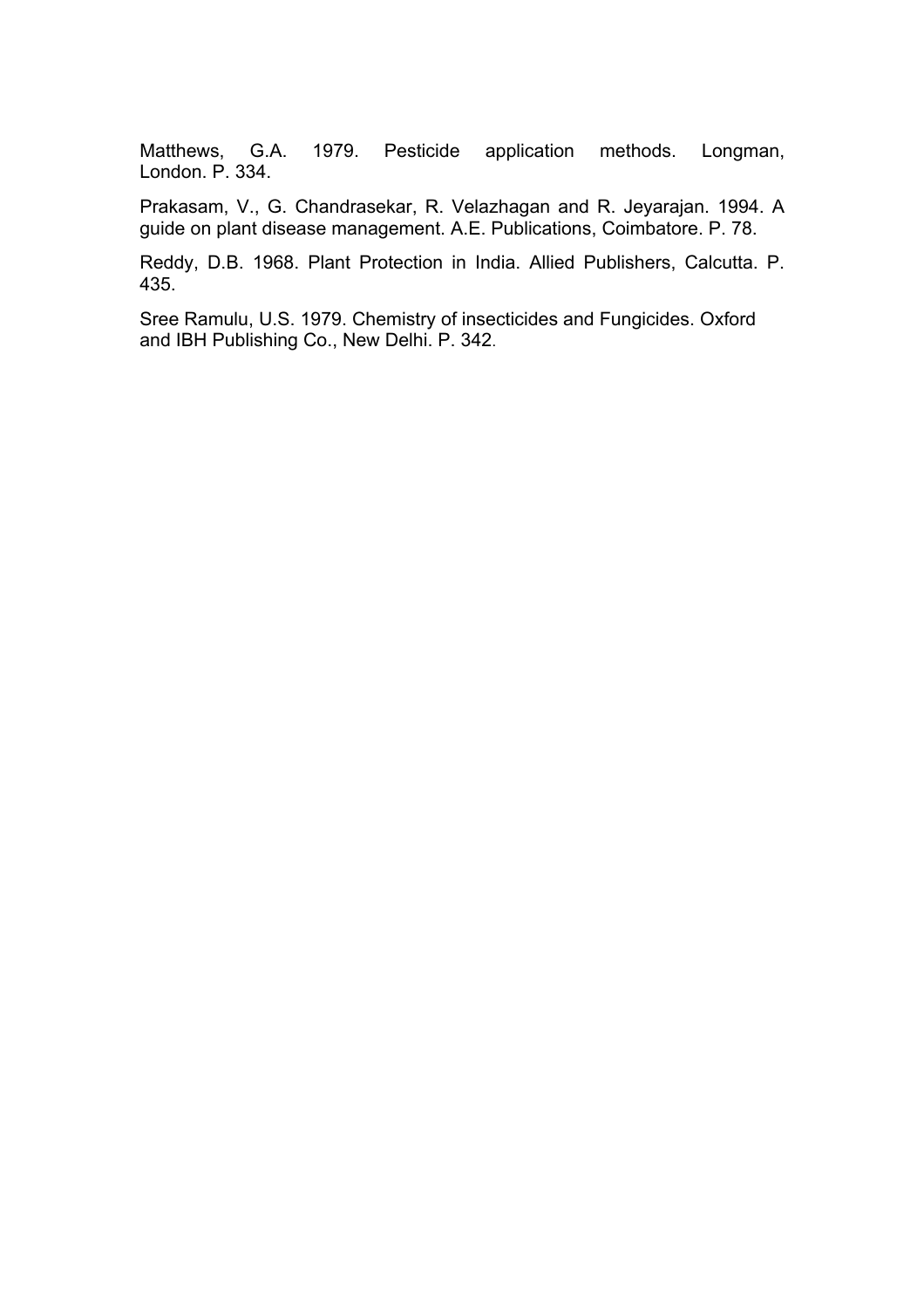### APPLICATIONS OF FUNGICIDE

 Proper selection of a fungicide and its application at the correct dose and the proper time are highly essential for the management of plant diseases. The basic requirement of an application method is that it delivers the fungicide to the site where the active compound will prevent the fungus damaging the plant. This is mostly achieved by spray, fog, smoke, aerosol, mist, dust, or granules applied to the growing plant or by seed or soil treatment. In addition, some trees and shrubs can be protected by injection of fungicide liquid into the trunk or by brushing wounds with fungicide paints or slurries. In the case of sprays, mists, aerosols and fogs, the fungicide is in of droplets of water of another fluid. In the case of smokers, the solid particles of the fungicide are carried by the air. In the case of dusts and granules, the fungicide is straightly mixed with an inert carrier, impregnated into it coated on the particles, which are applied mechanically.

 The object of spraying or dusting is to cover the entire susceptible surface of host with a thin covering of a suitable concentration of the fungicide before the pathogen has come into contact with the host. However, these practices may not effectively eradicate the inoculum present on the surface of the seeds or deep-seated in the seed. So, the application of chemicals as seed dressing is highly essential. In addition, soil harbours several pathogens which cause root diseases in several crop plants. So treatment of soil with chemicals is also highly useful in reducing the inoculum load present in the soil. The fungicidal application varies according to the nature of the host part diseased and nature of survival and spread of the pathogen. The method which are commonly adopted in the application of the fungicides are discussed.

#### **1. SEED DRESSING**

 The seed treatment with fungicides is highly essential because a large number of fungal pathogens are carried on or in the seed. In addition, when the seed is sown, it is also vulnerable to attack by many common soil-borne pathogens, leading to either seed rot, seeding mortality or produce diseases at a later stage. Seed treatment is probably the effective and economic method of disease control and is being advocated as a regular practice in crop protection against soil and seed-borne pathogens. Seed treatment is therapeutic when it kills pathogens that infect embroys, cotyledons or endosperms under the seed coat, eradicative when it kills pathogens that contaminate seed surfaces and protective when it prevents penetration of soil-borne pathogens into the seedling. There are various types of seed treatment and broadly they may be divided into three categories (a) Mechanical, (b) Chemical and (c) Physical.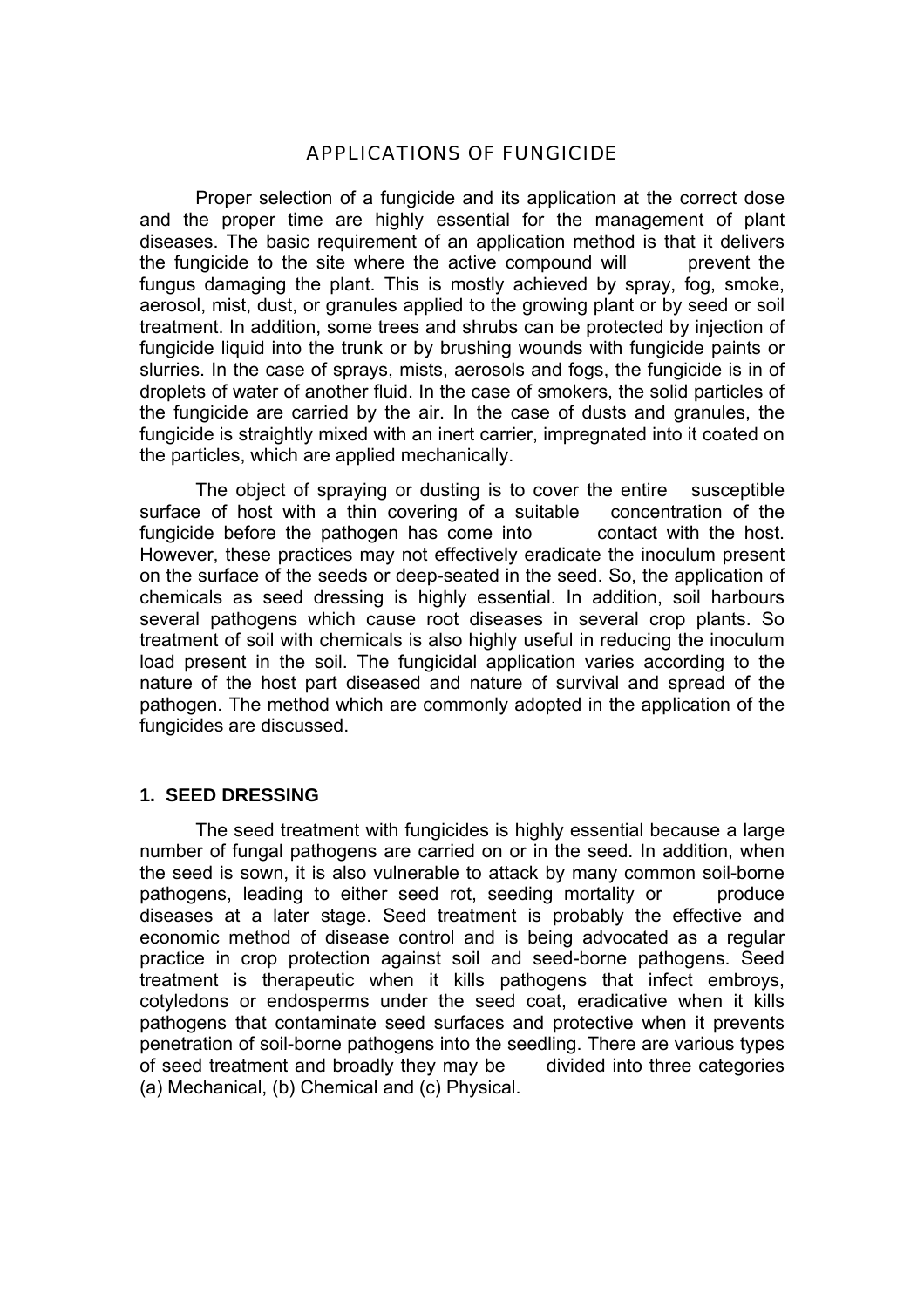#### **A. Mechanical method**

 Some pathogen when attack the seeds, there may be alteration in size, shape and weight of seeds by which it is possible to detect the infected seeds and separate them from the healthy ones.

 In the case of ergot diseases of cumbu, rye and sorghum, the fungal sclerotia are usually larger in size and lighter than healthy grains. So by sieving or flotation, the infected grains may be easily separated. Such mechanical separation eleminates the infected grains may be easily separated. Such mechanical separation eliminates the infected materials to a larger extent. This method is also highly useful to separate infected grains in the case of 'tundu' disease of wheat.

Eg. Removal of ergot in cumbu seeds.

 Dissolve 2kg of common salt in 10 litres of water (20% solution). Drop the seeds into the salt solution and stir well. Remove the ergot affected seeds and sclerotia which float on the surface. Wash the seeds in fresh water 2 or 3 times to remove the salts on the seeds. Dry the seeds in shade and use for sowing.

# **B. Chemical methods**

Using fungicides on seed is one of the most efficient and economical methods of chemical disease control. On the basis of their tenacity and action, the seed dressing chemicals may be grouped as (i) Seed disinfectant, which disinfect the seed but may not remain active for a long period after the seed has been sown and (ii) Seed protectants, which disinfect the seed surface and stick to the seed surface for sometime after the seed has been sown, thus giving temporary protection to the young seedlings against soil-borne fungi. Now, the systemic fungicides are impregnated into the seeds to eliminate the deep-seated infection in the seeds. The seed dressing chemicals may be applied by (i) Dry treatment (ii) Wet treatment and (iii) Slurry.

# . **(i) Dry Seed Treatment**

In this method, the fungicide adheres in a fine from on the surface of the seeds. A calculated quantity of fungicide is applied and mixed with seed using machinary specially designed for the purpose. The fungicides may be treated with the seeds of small lots using simple Rotary seed Dresser (Seed treating drum) or of large seed lots at seed processing plants using Grain treating machines. Normally in field level, dry seed treatment is carried out in dry rotary seed treating drums which ensure proper coating of the chemical on the surface of seeds.

 In addition, the dry dressing method is also used int pulses, cotton and oil seeds with the antagonistic fungus like *Trichoderma vitide* by mixing the formulation at the rate of 4g/kg of the seed.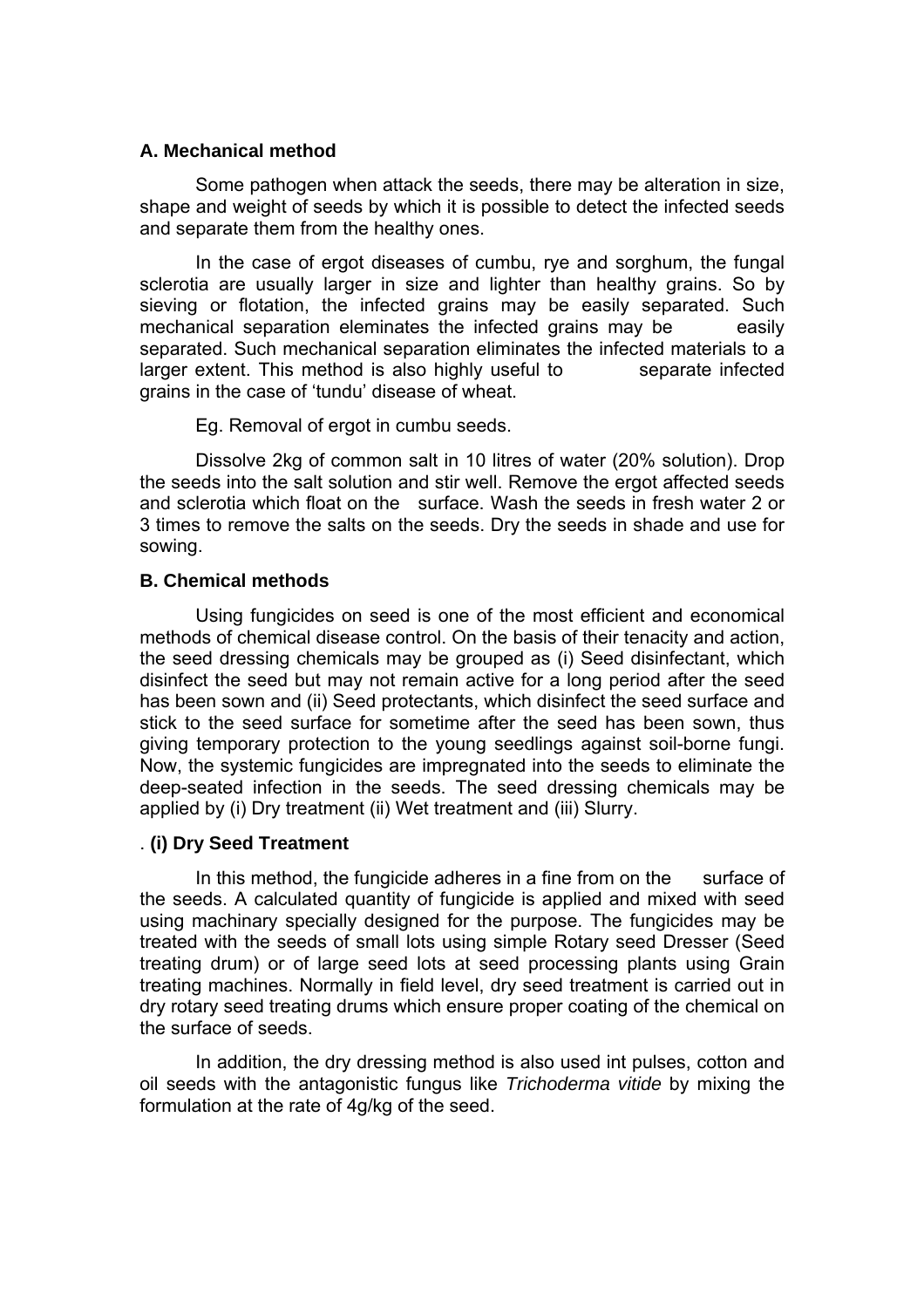Eg. Dry seed treatment in paddy.

 Mix a required amount of fungicide with required quantity of seeds in a seed treating drum or polythene lined gunny bags, so as to provide uniform coating of the fungicide over the seeds. Treat the seeds atleast 24 hours prior to soaking for sprouting. Any one of the following chemical may be used for treatment at the rate of 2g/kg : Thiram or Captan or Carboxin or Tricyclazole.

#### **(ii) Wet seed treatment**

 This method involves preparing fungicide suspension in water, often at field rates and then dipping the seeds or seedlings or propagative materials for a specified time. the seeds cannot be stored and the treatment has to be done before sowing. This treatment is usually applied for treating vegetatively propagative materials like cuttings, tubers, corms, setts rhizomes, bulbs etc., which are not amenable to dry or slurry treatment.

#### **a. Seed dip / Seed soaking**

 For certain crops, seed soaking is essential. Seeds treated by these methods have to be properly dried after treatment. The fungicide adheres as a thin film over the seed surface which gives protection against invasion by soilborne pathogens.

Eg. Seed dip treatment in paddy.

 Prepare the fungicidal solution by mixing any of the fungicides viz., carbendazim or pyroquilon or tricyclazole at the rate of 2g/litre of water and soak the seeds in the solution for 2 hrs. Drain the solution and keep the seeds for sprouting.

Eg. Seed dip treatment in Wheat.

 Prepare 0.2% of carboxin (2g/litre of water) and soak the seeds for 6 hours. Drain the solution and dry the seeds properly before sowing. This effectively eliminates the loose smut pathogen, *Ustilago nuda tritici.* 

#### **b. Seedling dip / root dip**

The seedlings of vegetables and fruits are normally dipped in 0.25% copper oxychloride or 0.1% carbendazin solution for 5 minutes to protect against seedling blight and rots.

#### **c. Rhizome dip**

 The rhizomes of cardamom, ginger and turmeric are treated with 0.1% emisan solution for 20 minutes to eliminate rot causing pathogen present in the soil.

#### **d. Sett dip / Sucker dip**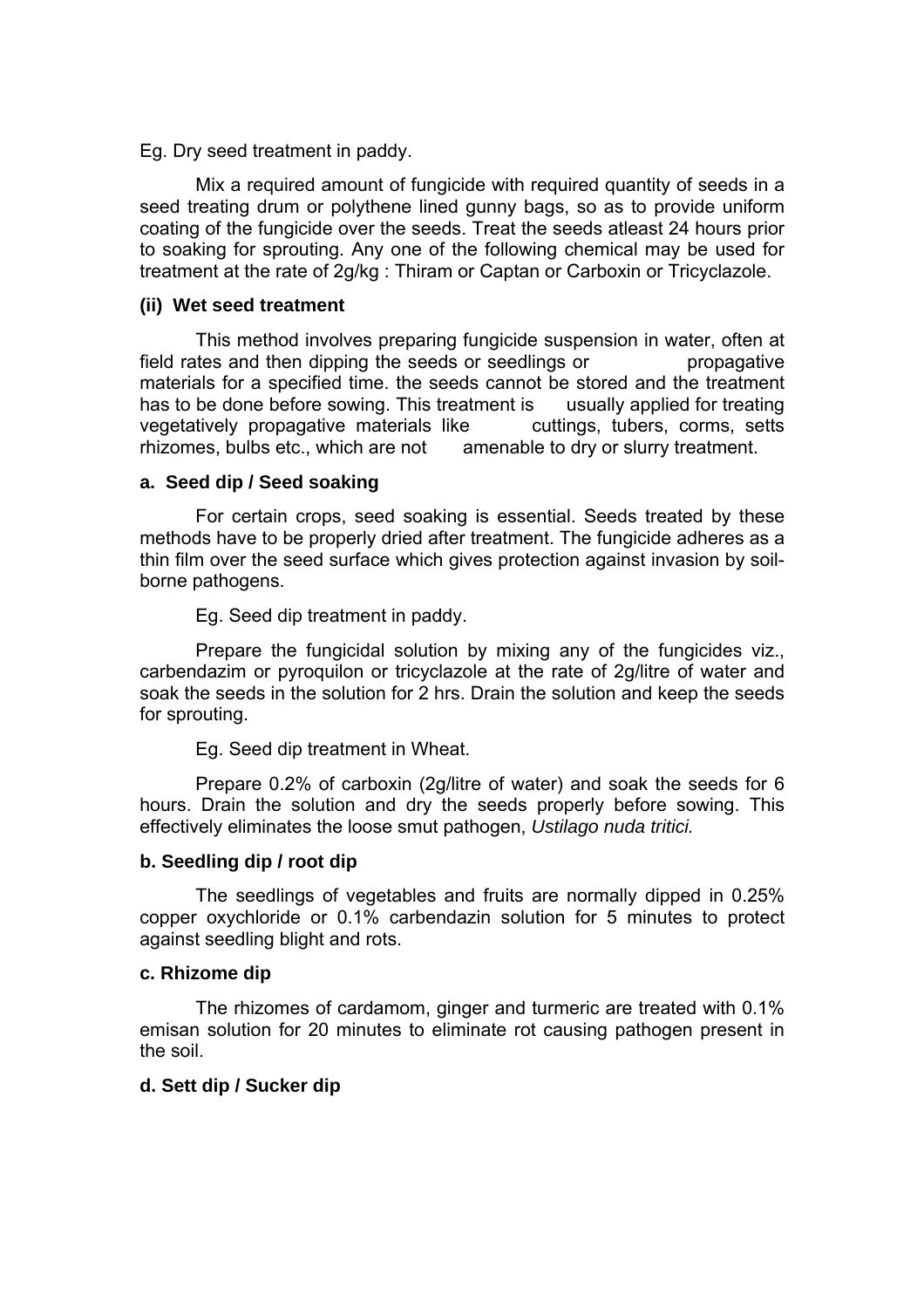The setts of sugarcane and tapioca are dipped in 0.1% emisan solution for 30 minutes. The suckers of pine apple may also be treated by this method to protect from soil-borne diseases.

#### **(iii) Slurry treatment (Seed pelleting)**

 In this method, chemical is applied in the form of a thin paste (active material is dissolved in small quantity of water). The required quantity of the fungicide slurry is mixed with the specified quantity of the seed so that during the process of treatment slurry gets deposited on the surface of seeds in the form of a thin paste which later dries up.

 Almost all the seed processing units have slurry treaters. In these, slurry treaters, the requisite quantity of fungicides slurry is mixed with specified quantity of seed before the seed lot is bagged. The slurry treatment is more efficient than the rotary seed dressers.

Eg. Seed pelleting in ragi.

Mix 2.5g of carbendazim in 40 ml of water and add 0.5g of gum to the fungicidal solution. Add 2 kg of seeds to this solution and mix thoroughly to ensure a uniform coating of the fungicide over the seed. Dry the seeds under the shade. Treat the seeds 24 hrs prior to sowing.

### **(iv) Special method of seed treatment**

Eg. Acid - delinting in cotton

 This is follows in cotton to kill the seed-borne fungi and bacteria. The seeds are treated with concentrated sulphuric acid @ 100 ml/kg of seed for 2-3 minutes. The seeds are then washed 2 or 3 times thoroughly with cold water and shade dried. After drying, they are again treated with captan or thiram  $\omega$ 4g/kg before sowing.

#### **C. Physical methods**

 Some of the seed treating procedures do not involve the use of fungicides, the phycical agents like hot water or hot air or steam is used to eliminate the seed-borne infection. These methods are successfully used in controlling certan internally seed-borne disease like loose smut of Wheat and systemically infected diseases caused by virus and MLOs. Some of the commonly followed physical methods are discussed.

#### **(i) Hot water treatment (HWT)**

The seeds are soaked in cold water at 20-30<sup>o</sup>C for 5 hrs to induce the dormant mycelium to grow. Then the seeds are immersed in hot water at 50-  $54<sup>o</sup>C$  for 10 minutes to kill the mycelium. It is very effectively used to eliminate loose smut of wheat. The setts of sugarcane can be treated at  $50^{\circ}$ C for 2 hrs to eliminate grassy shoot pathogen.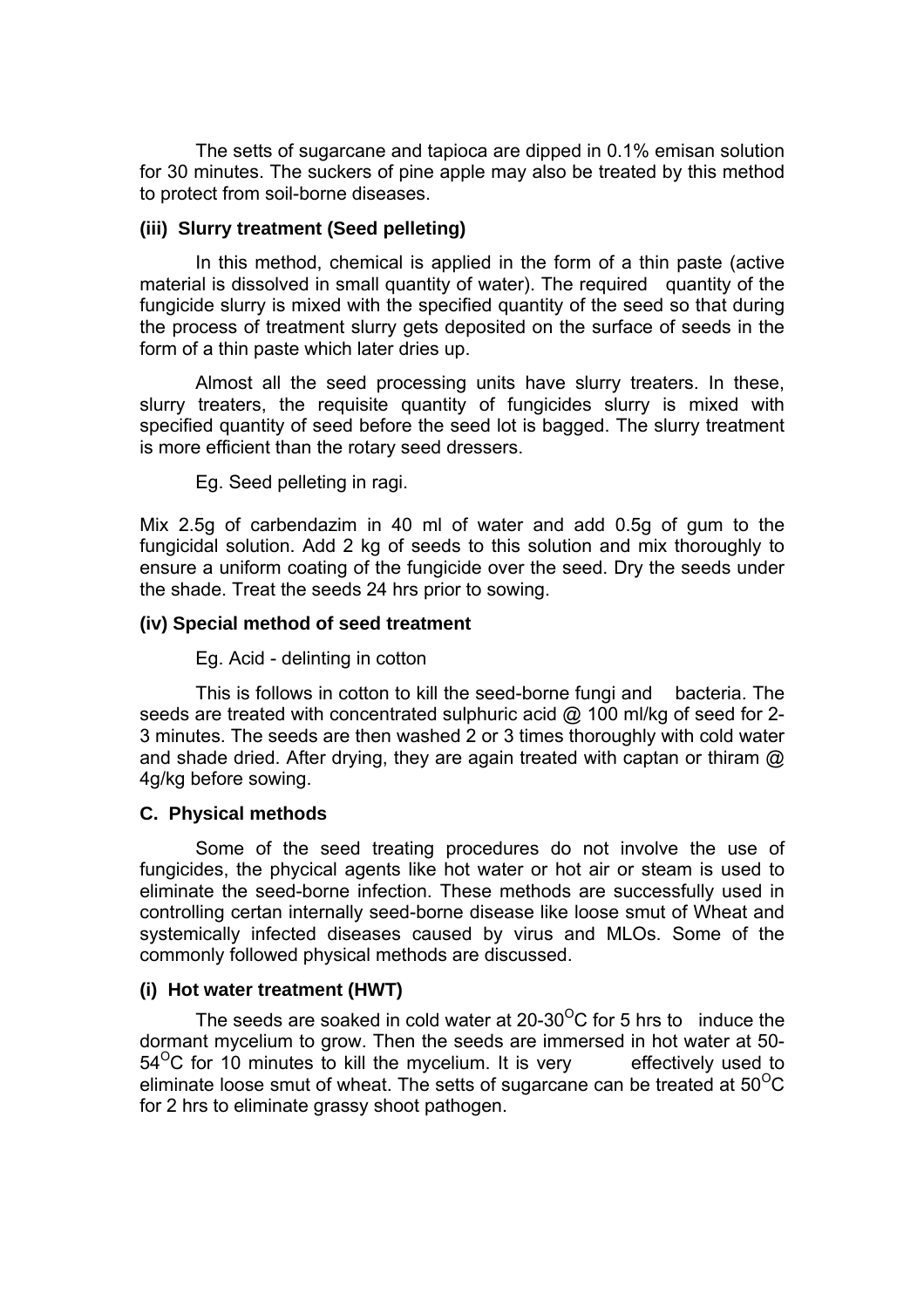The main drawback in the hot water treatment is that the seeds may be killed or loose its germinability, if the period of treatment exceeds the specified time. So this method is replaced by other physical methods like Hot air and Aerated steam treatment wherein the seeds are exposed only to hot air/aerated steam.

#### **(ii) Hot air treatment (HAT)**

Sugarcane setts are treated with hot air at  $50^{\circ}$ C for 2 hrs to eliminate mosaic virus.

### **(iii) Aerated steam therapy (AST)**

Sugarcane setts are also exposed to aerated steam at  $50^{\circ}$ C for 3 hrs to eliminate mosaic virus.

### **(iv) Moist hot air treatment (MHAT)**

 This method is effectively used in sugarcane to eliminate grassy shoot disease. Initially the setts are exposed to hot air at  $54^{\circ}$ C for 8 hrs, then exposed to aerated steam at  $50^{\circ}$ C for 1 hr and finally to moist hot air at  $54^{\circ}$ C for 2 hours.

### **(v) Solar heat treatment (SHT)**

 A simplest treatment has been devised in India to eliminate the pathogen of loose smut of wheat. Previously the hot water treatment was followed to eliminate loose smut. As the termal death point of the fungus and the embry are very close. The extensive care should be taken to avoid killing of the embryo. Luthra in 1953 devised a method to eliminate the deep seated infection of *ustilago nuda.* The method is popularly known as solar heat or solar energy treatment.

 Luthras solar energy treatment: The seeds are soaked in cold water for 4 hours in the forenoon on a bright summer day followed by spreading and drying the seeds in hot sun for four hours in the afternoon. Then, the seeds are again treated with carboxin or carbendazin at 2g/kg and stored. This method is highly useful for treating large quantities of the seed lots.

# **II. SOIL TREATMENT**

 It is well known that soil harbours a large number of plant pathogens and the primary sources of many plant pathogens happens to be in soil where dead organic matter supports active or dormant stages ofpathogens. In addition, seed treatment does not afford sufficient protection against seedling diseases and a treatment of soil around the seed is necessary to protect them. Soil treatment is largely curativ in nature as it mainly aims at killing the pathogens in soil and making the soil 'safe' for the growth of the plant.

# **A. Physical methods**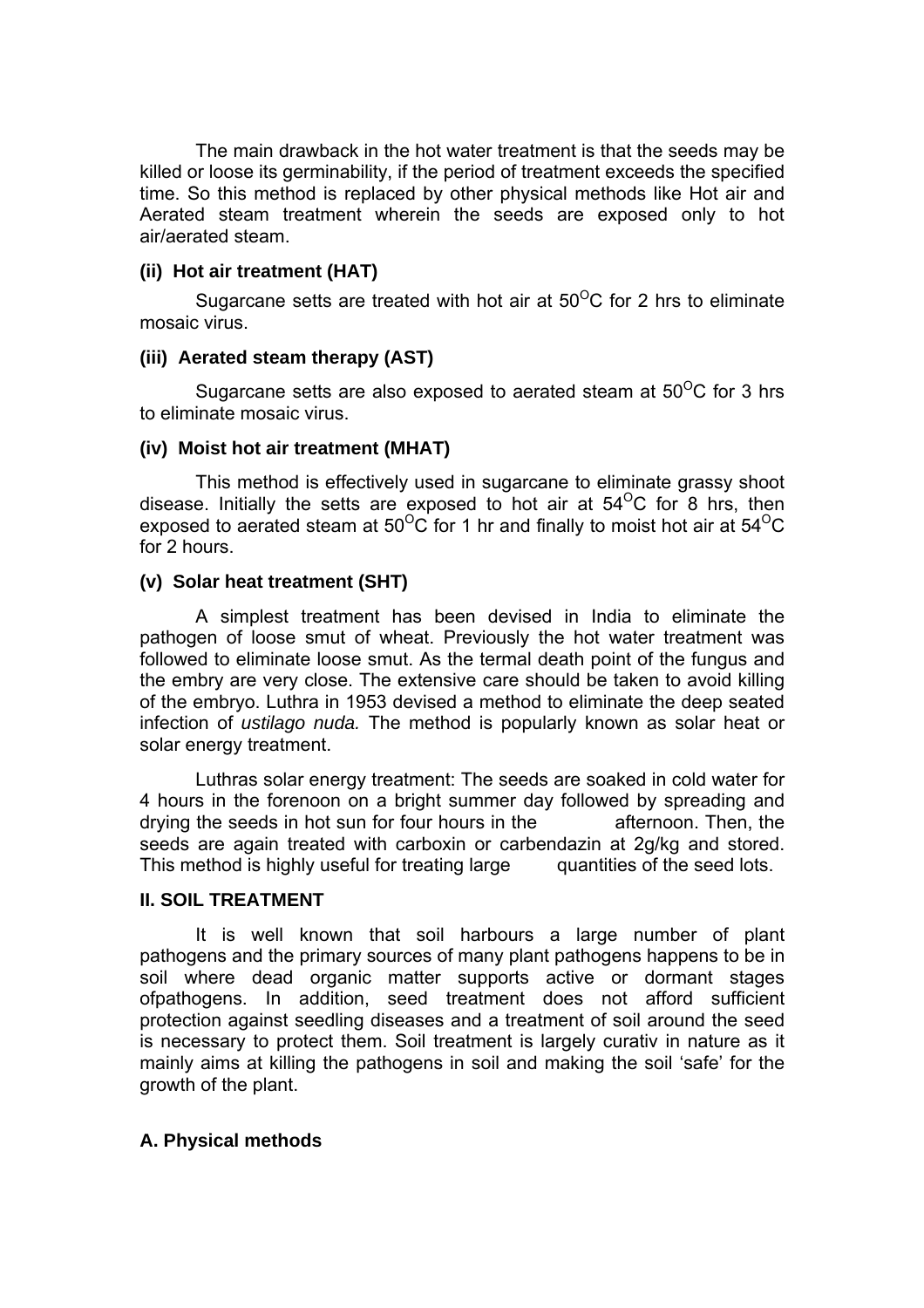### **(i) Soil Solarization**

 Soil solarization is generally used for controlling soil-borne pathogens like *Pythium, Verticillium, Rhizoctonia, Fusarium* etc. and nematodes in small areas like nurseries. Irrigate the nursery bed to moisten the soil to a depth of 10cm. Cover the bed after 2 days with thin transparent polythylene sheets for 4-6 weeks and then irrigate the beds once in a week. The purpose of irrigation is to increase the thermal sensitivity of resting structures of fungi and to improve heat conduction.

### **(ii) Steam Sterilization**

 Steam is passed through perforated pipes at a depth of 15 cm to sterilize the upper layers of soil. It is mostly practised under glass house and green house conditions.

### **(iii) Hot air Sterilization**

 Hot air is also passed through pipelines to sterilize the soils in the nursery areas.

### **(iv) Hot water treatment**

 It is mainly done in pot culture studies to kill the fungi and nematodes. The pots containing soil are immersed in boiling water at  $98^{\circ}$ C for 5 minutes or drenching boiling water @ 20 litres/ Sq.m.

#### **B. Chemical methods**

 Chemical treatments of the soil is comparatively simple, especially when the soil is fallow as the chemical is volatile and disappears quickly either by volatilization or decomposition. Soil treating chemicals should be non-injurious to the plants in the soil adjacent to the area where treatment has been carried out because there may be standing crop in adjacent fields. The soil treatment methods involving the use of chemicals are (i) Soil drenching, (ii) broadcasting, (iii) furrow application, (iv) fumigation and (v) chemigation.

# **(i) Soil drenching**

 This method is followed for followed for controlling damping off and root rot infections at the ground level. Requisite quantity of fungicide suspension is applied per unit area so that the fungicide reaches to a depth of atleast 10- 15 cm.

Eg. Emisan, PCNB, Carbendazim, Copper fungicides, etc.

# **(ii) Broadcasting**

 It is followed in granular fungicides wherein the pellets are broadcasted near the plant.

#### **(iii) Furrow application**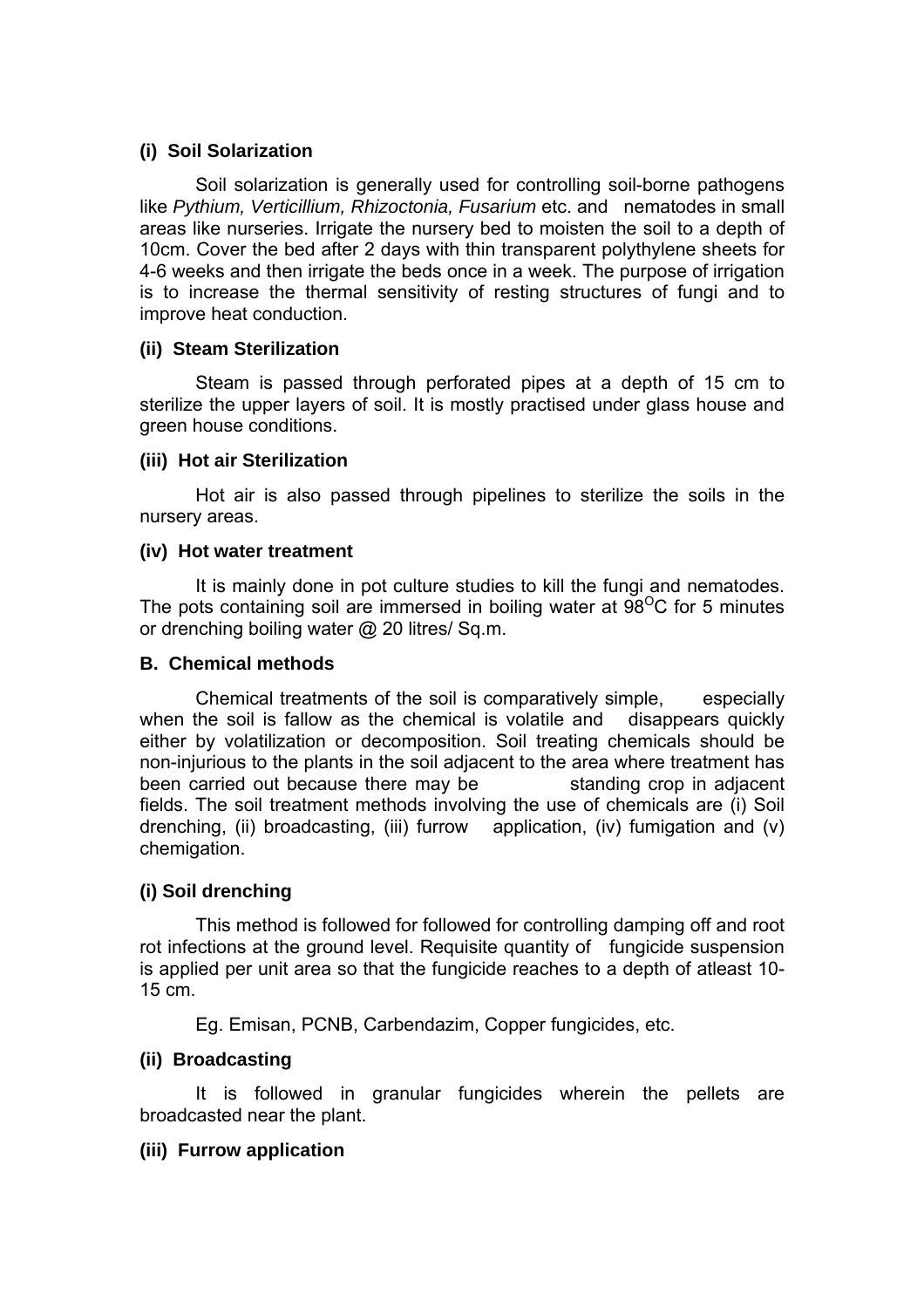It is done specifically in the control of some diseases where the direct application of the fungicides on the plant surface results in phytotoxic. It is specifically practiced in the control of powdery mildew of tobacco where the sulphur dust is applied in the furrows.

### **(iv) Fumigation**

 Volatile toxicants (fumigants) such as methyl bromide, chloropicrin, formaldehyde and vapam are the best chemical sterilants for soil to kill fungi and nematodes as they penetrate the soil efficiently. Fumigations are normally done in nursery areas and in glass houses. The fumigant is applied to the soil and covered by thin polythene sheets for 5-7 days and removed. For example, Formaldehyde is applied at 400 ml/100 Sq. m. The treated soil was irrigated and used 1 or 2 weeks later. Vapam is normally sprinkled on the soil surface and covered. Volatile liquid fumigants are also injected to a depth of 15-20 cm, using sub-soil injectors.

### **(v) Chemigation**

 In this method, the fungicides are directly mixed in the irrigation water. It is normally adopted using sprinkler or drip irrigation system.

### **III. FOLIAR APPLICATION**

### **A. Spraying**

 This is the most commonly followed method. Spraying of fungicides is done on leaves, stems and fruits. Wettable powders are most commonly used for preparing spray solutions. The most common diluent or carrier is water. The dispersion of the spray is usually achieved by its passage under pressure through nozzle of the sprayer.

 The amount of spray solution required for a hectare will depend on the nature of crops to be treated. For trees and shrubs more amount of spray solution is required than in the case of ground crops. Depending on the volume of fluid used for coverage, the sprays are categorised into high volume, medium volume, low volume, very high volume and ultra low volume.

 The different equipments used for spray application are: Foot-operated sprayer, rocking sprayer, knapsack sprayer, motorised knapsack sprayer (Power sprayer), tractor mounted sprayer, mist blower and aircraft or helicopter (aerial spray).

#### **B. Dusting**

 Dusts are applied to all aerial parts of a plant as an alternative to spraying. Dry powders are used for covering host surface. Generally, dusting is practicable in calm weather and a better protective action is obtained if the dust is applied when the plant surface is wet with dew or rain drops.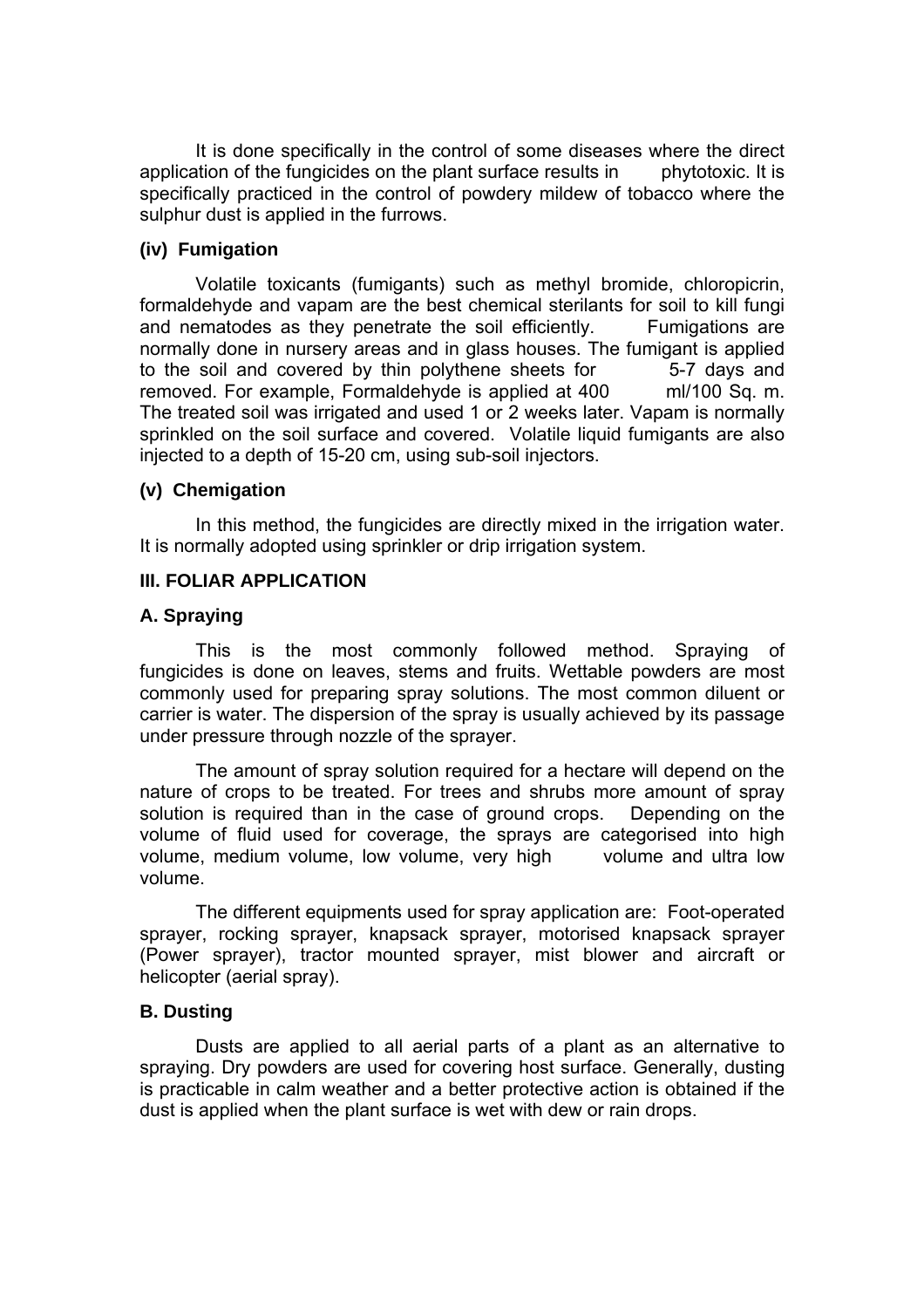The equipments employed for the dusting operation are: Bellow duster, rotary duster, motorised knapsack duster and aircraft (aerial application).

#### **IV. POST-HARVEST APPLICATION**

 Fruits and vegetables are largely damaged after harvest by fungi and bacteria. Many chemicals have been used as spray or dip or fumigation. Post harvest fungicides are most frequently applied as aqueous suspensions or solutions. Dip application has the advantage of totally submerging the commodity so that maximum opportunity for penetration to the infection sites. Systemic fungicides, particularly thiabendazole, benomyl, carbendazim, metalaxyl, fosety-AI have been found to be very effective against storage diseases. In addition, dithiocarbamates and antibiotics are also applied to control the post-harvest diseases. Wrapping the harvested products with fungicide impregnated wax paper is the latest method available.

### **V. PAINTING (SWABBING)**

 This is practiced normally in most of the ornamentals and fruit trees after pruning. The fungicidal solution/paste is painted on the cut ends to prevent the entry of pathogens. Sometimes, the swabbing is done after removing the diseased portion of the plants.

Eg. Swabbing of Bordeaux paste in stem bleeding disease of coconut.

#### **VI. SPECIAL METHODS**

#### **1. Trunk Application / Trunk Injection**

 It is normally adopted in coconut gardens to control Thanjavur wilt caused by Ganoderma lucidum.

 In the infected plant, a downward hole is made to a depth of 3-4" at an angle of 450C at the height of 3' from the ground level with the help of an auger. The solution containing 2g of Aureofungin soil and 1 g of copper sulphate in 100 ml of water is taken in a saline bottle and the bottle is tied with the tree. The hose is inserted into the hole and the stopper is adjusted to allow the solution in drops. After the treatment, the hole is covered with clay.

#### **2. Root Feeding**

 Root feeding is also adopted for the control of Thanjavur wilt of coconut instead of trunk application. The root region is exposed; actively growing young root is selected and given a slanting cut at the tip. The root is inserted into a polythene bag containing 100 ml of the fungicidal solution. The mouth of the bag is tied tightly with the root.

# **3. Pseudostem Injection**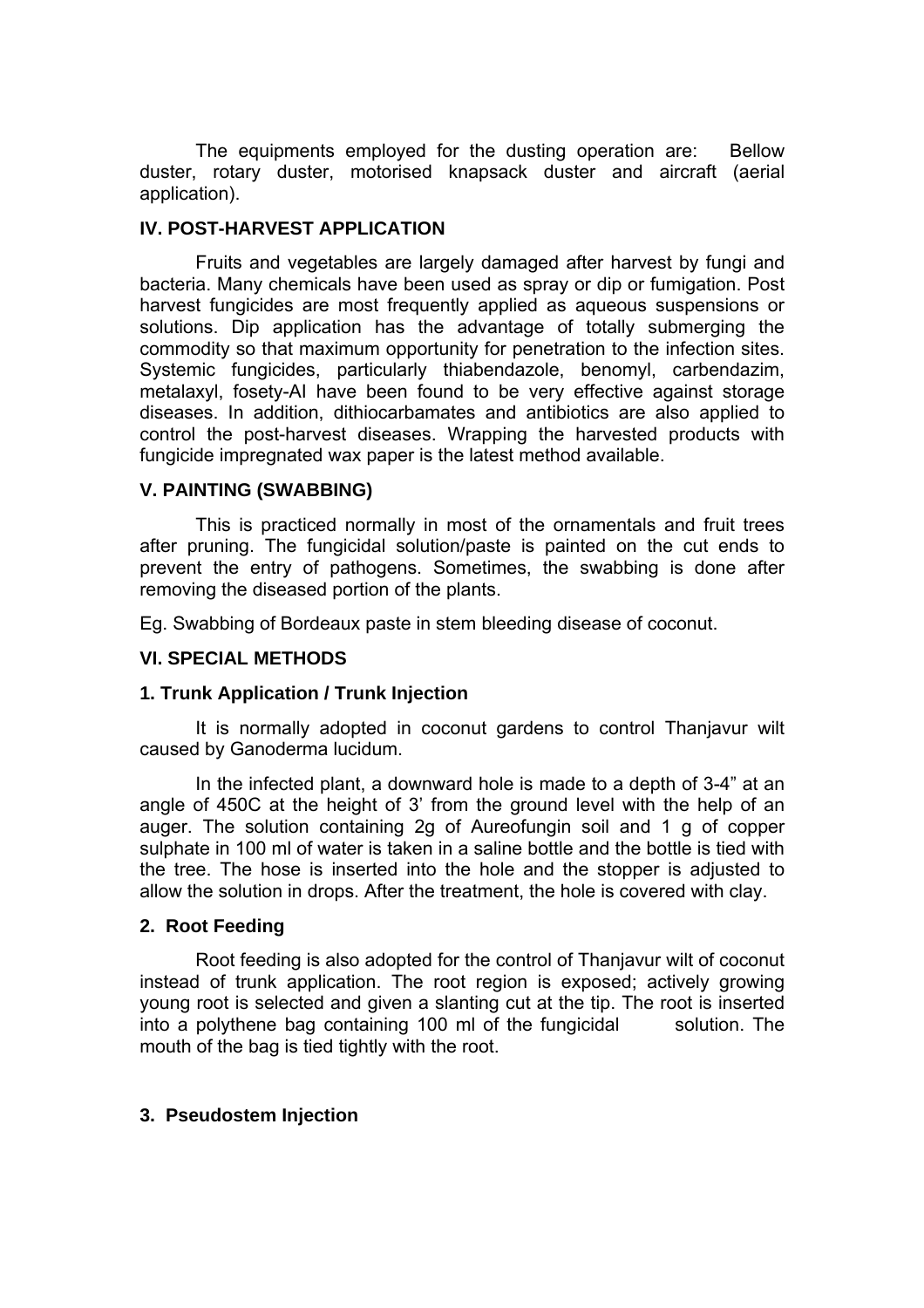This method is very effective in controlling the aphid vector *(Pentalonia nigronervosa)* of bunchy top of bannana. The banana injector is used for injecting the insecticide.

 Banana injector is nothing but an Aspee baby sprayer of 500 ml capacity. In which, the nozzle is replaced by leurlock system and aspirator needle No. 16. The tip of the needle is closed and two small holes are made in opposite direction. It is for free flow of fluid and the lock system prevents the needle from dropping from the sprayer.

 One ml of monocrotophos mixed with water at 1:4 ratio is injected into the pseudostem of 3 months old crop and repeated twice at monthly intervals.

 The same injector can also be used to kill the bunchy top infected plants by injecting 2 ml of 2, 4-D (Femoxone) mixed in water at 1:8 ratio.

#### **4. Corn Injection**

 It is an effective method used to control Panama will of banana caused by *Fusarium oxysporum* f. sp. *cubense.* 

Capsule applicator is used for this purpose. It is nothing but an iron rod of 7 mm thickness to which a handle is attached at one end. The length of the rod is 45 cm and an iron plate is fixed at a distance of 7 cm from the tip.

 The corm is exposed by removing the soil and a hole is made at 45) angle to a depth of 5 cm. One or two gelatin capsules containing 50-60 mg of carbendazim is pushed in slowly and covered with soil. Instead of capsule, 3 ml of 2% carbendazim solution can also be injected into the hole.

#### **5. Paring and Pralinage**

 It is used to control *Fusarium* wilt and burrowing nematode (*Radopholus similis)* of banana. The roots as well as a small portion of corm is removed or chopped off with a sharp knife and the sucker is dipped in 0.1% carbendazim solution for 5 minutes. Then, the sucker is dipped in clay slurry and furadan granules are sprinkled over the corm @ 40 g/corm

#### **Selected Bibliography**

Agrios, G.NB. 1988. Plant pathology, 3rd Edition, Academic Press, New York. P. 803.

Bindra, O.S. and H. Singh. 1980. Pesticide application equipments. Oxford and IBH Publishing Co., New Delhi. P. 464.

Chattopathyay, S.B. 1985. Principals and procedures for plant protection. Oxford and IBH Publishing Co., New Delhi. P. 547.

Nene, Y.L. and P.N. Thapilyal. 1979. Fungicides in plant disease control. Oxford and IBH Publishing Co., New Delhi. P. 507.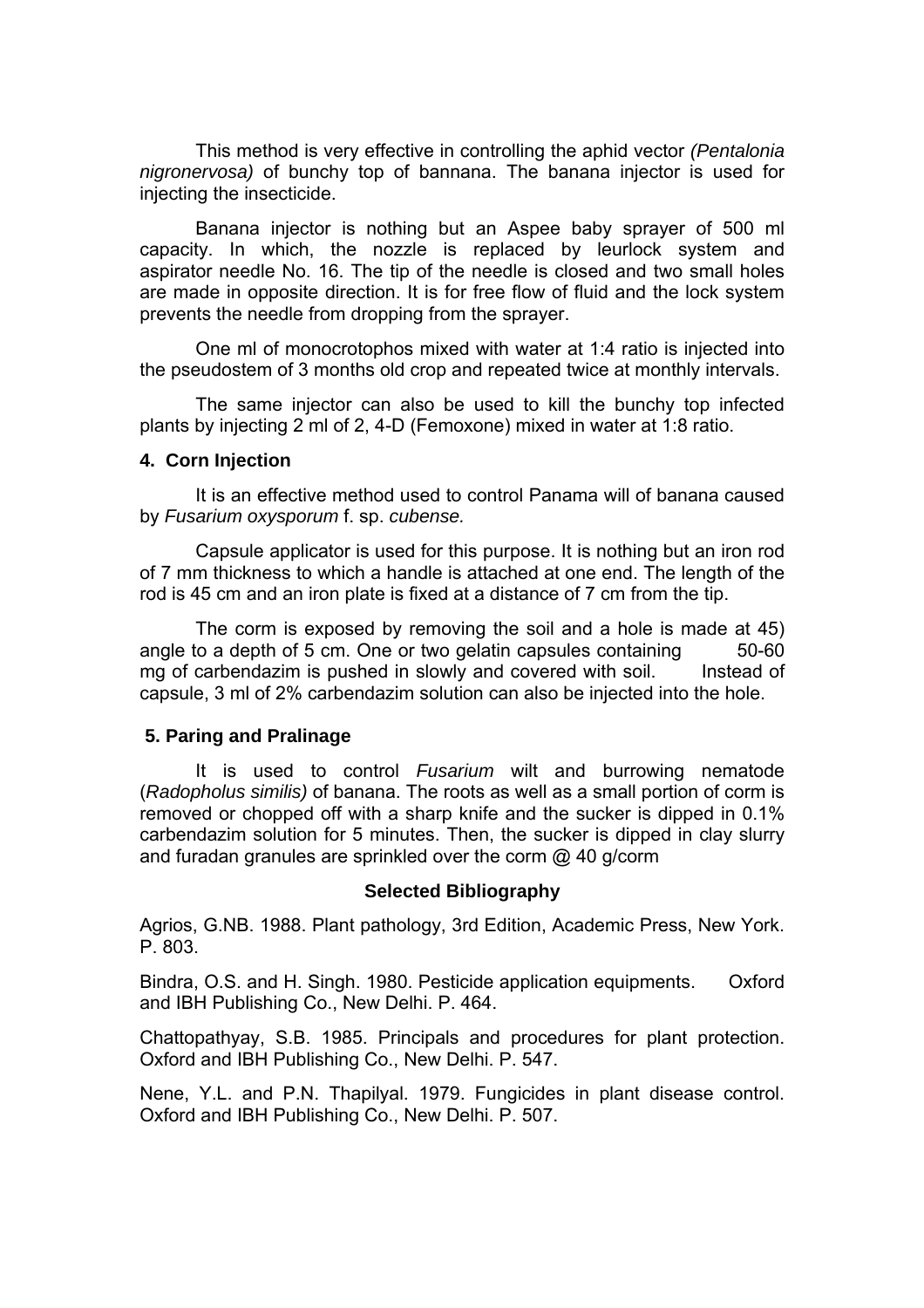# EVALUATON OF FUNGICIDES

 Several techniques for evaluating chemical fungicide have been described from time to time by different workers. Modifications of the already described techniques have also been suggested. Whereas, it is difficult to pinpoint the best method of evaluation for a certain chemical, much would depend upon what is the objective for which a certain material is to be evaluated. Though various techniques have been described by workers, it is possible to consider a few which would serve the need of laboratory screening of most of the chemicals. Some such techniques have been described in this chapter.

#### **A. Laboratory Methods**

#### **1. Spore germination assay**

 The fungal spore suspension and fungicide solution of desired concentration are prepared separately and mixed on cavity slides. The slides are kept in moist chamber for 6-8 hr and the numbers of spores germinated are recorded and per cent germination is worked out.

 Different concentrations (100, 500, I 000 ppm) of test fungicide are prepared. Spore suspension of the test fungus is also prepared (50,000 spores/ ml). Two drops each from fungicidal solution and spore suspension are pipetted on the cavity slide and incubated at 24-25'C in a moist chamber for 6-8 hour. Germination count is taken at different intervals (6, 12, 24 hr.). Sterile distilled water, instead of fungicidal solution, serves as control.

 Dosage response or toxicity curve is prepared. The per cent inhibition of spore germination is plotted against the concentration of the fungicide. The common unit for comparison is the LD50 value, the dose that inhibits germination of 50 per cent spores.

#### **2. Poisoned food technique**

 The principle involved in this technique is to poison the nutrient with a fungicide and then allowing a test fungus to grow on the medium. In this technique, either a solid (agar) or a liquid medium can be used.

#### **(i) Solid (agar) medium**

Potato dextrose agar (PDA) medium is prepared in flasks sterilized. Different concentrations of fungicide (100, 250, 500, 1 000 ppm) are prepared by mixing with medium with constant stirring. The medium is then poured into sterilized petriplate and allowed to solidify. A disc of 7 mm diameter of test fungus grown on a solid medium is cut with the help of a sterilized cork borer and placed aseptically in the centre of the petriplate containing medium and the plates are incubated at room temperature for 7 days. The culture discs grown under the same conditions on PDA without the test fungicide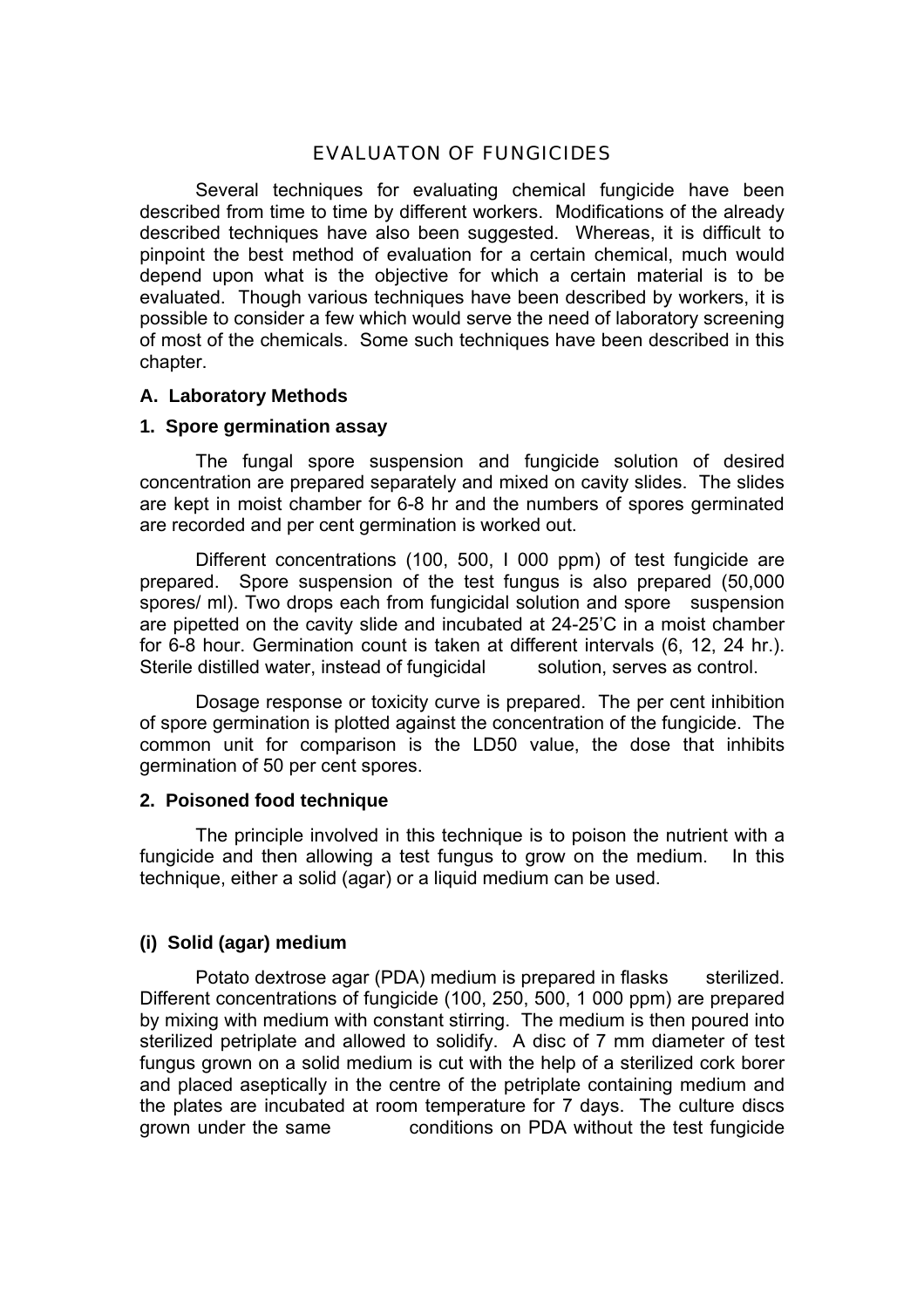serve as control. The diameter of the fungal colony is measured at 24 hr intervals

### **(ii) Liquid medium**

 Richard's medium without agar is prepared and sterilized. Different concentrations of fungicidal solution are prepared as in previous method. A disc of 7 mm diameter of fungal growth on solid medium is removed with a sterile cork borer and transferred to the medium. The flasks are incubated at room temperature for 7days.The mycelial mat is removed by filtration and the dry weight is determined. The fungal discs grown in the medium without fungicide solution serve as control.

### **3. lnhibition zone technique**

Spore suspension of the fungus is prepared from 7 day old culture with sterile distilled water. Different concentrations of fungicide are prepared. Twenty ml of PDA medium is seeded with 3 ml of spore suspension (1 x 106 spores / ml) and allowed to solidity. The petridishes are frozen to condense water. Paper discs are dipped separately it) known concentration of fungicide solution and placed at the centre of the seeded medium. The plates are incubated at 28-30'C for 24-48 hours. The inhibition zone of the fungal growth around the treated disc is measured. The paper discs dipped in the sterile water serve ascheck.

### **4. Evaluation of systemic fungicides**

 Translocation of fungicides in plants is conveniently described as apoplastic, symplastic or ambimobile. Apoplastic fungicide is characterised by being transported in the direction of the transpiration stream with long distance transport occurring in the xylum (upward). Symplastic fungicides are characterised by being transported in the direction of assimilate movement with long distance transport occurring in the phloem (downward). Some fungicides can be transported by both system and are termed as ambimobile.

# **(i) Upward translocation (Apoplastic)**

 The upward translocation of systemic f ungicides can be studied by the Root dip technique.

 Different concentrations of fungicide are prepared in sterile water. The roots of the seedlings are washed free of soil in sterile water and immersed in the known concentration of a fungicidal solution kept in a conical flask or test tube for 2 hours. The flask is covered with a black paper to prevent the roots from turning green. The top portions of the seedlings are then taken in bits and bioassayed by placing in seededagarfollowinginhibitionzonetechnique. Theseedlingsdipped in sterile water serve as check.

# **(ii) Downward translocation (Symplastic)**

 Different concentrations of fungicidal solution are prepared. The seedlings with 4-5 leaves are sprayed with the test solution, separately and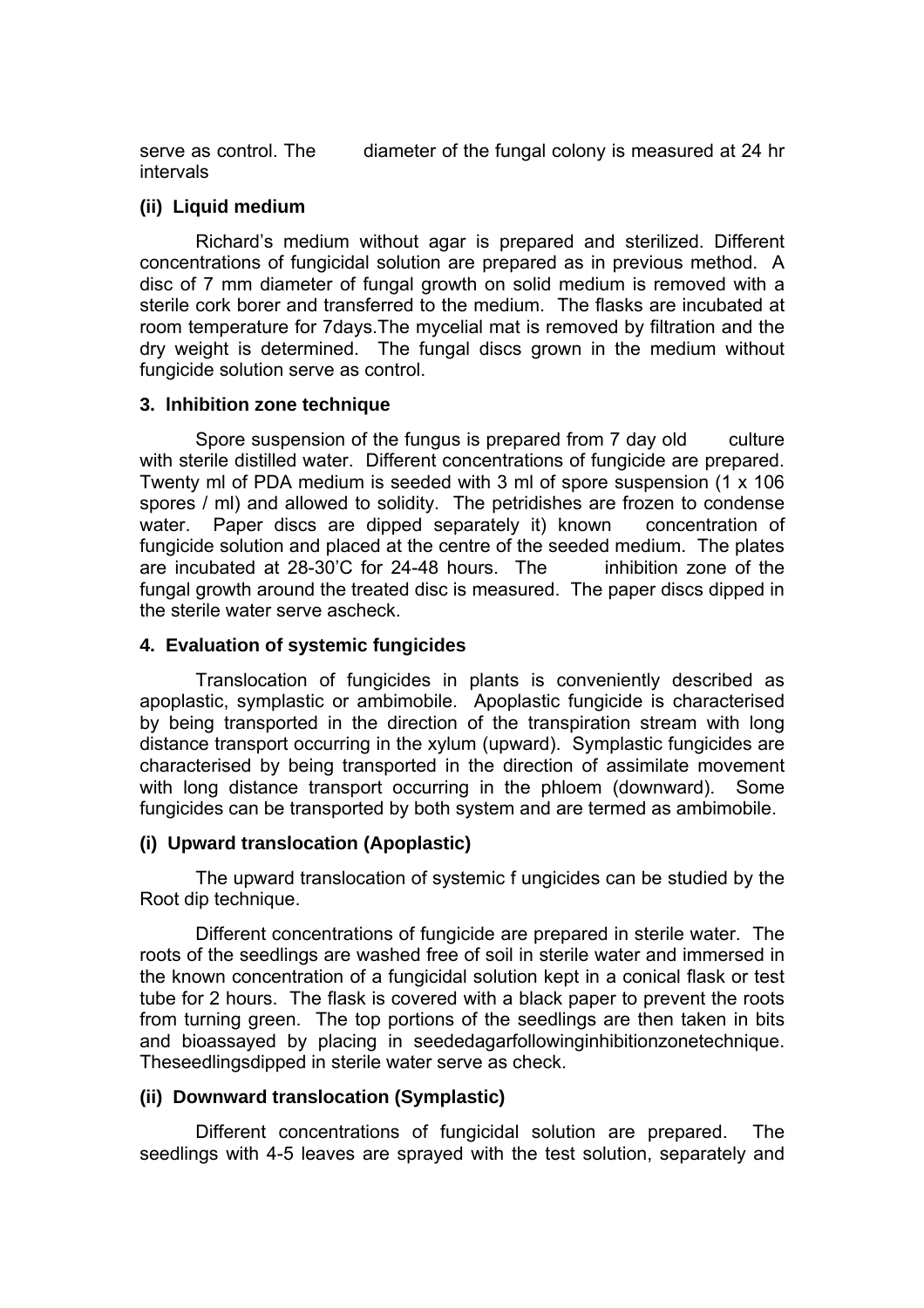seedlings are incubated at room temperature for 24 hours. The plant parts are then cut separately as leaf, stem and root and placed on seeded agar medium following inhibition zone method. At the end of incubation period, the inhibition zone is recorded. The seedlings sprayed with sterile water serve as check.

# **5. Evaluation of soil fungicides**

 In this method, discs cut form fungal cultures grown on nutrient medium are placed in fungicide treated soil. After an incubation period, the discs are removed and washed free of soil and viability of the fungus is determined by culturing the discs on a nutrient medium.

 Air dried soil is sterilized in an autoclave for one hour at the pressure of 1. 1 kg/cm. The sterilized soil is placed in a glass jar to a height of one inch. A fungal disc of 1 0 mm diameter is removed from the outer margin of PDS culture and placed on the soil and then covered again with sterilized soil. Five ml of fungicidal solution of known concentration is poured on the soil surface with a pipette and incubated at  $25^{\circ}$  C for 24 hours. The discs placed in sterilized soils with out fungicides solution serve as check. At the end of the incubation period, the disc is removed and washed free of soil. Disc is placed on agar medium and checked for growth. This growth is compared with the disc removed from the sterilized soil with out fungicide.

### **B. Field Method**

 In this method, the fungicides are directly applied on the plants in the field and efficacy is worked out based on the disease incidence. The plants in the field are labelled in groups and are sprayed separately with different concentrations of the fungicide. The disease intensity is recorded after a specified time interval, using a standard disease score chart with 0-9 grades. Per cent Disease Index (PDI) is worked out using a standard formula to know the efficacy of the fungicides. The same method is also practicable in glass house of grading the disease intensity and calculating PDI are discussed in detail in the next chapter.

#### **Selected Bibliography**

Das Gupta, M.K. 1988. Principles of Plant Pathology. Allied Publishers Pvt. Ltd., Bangalore. P. 1140.

Chattopathyay, S.B. 1985. Principals and procedures for plant protection. Oxford and IBH Publishing Co., New Delhi. P. 547.

Marsh, R.W. 1972. Systemic fungicides, Longman Press, London. P. 321.

Nene, Y.L. and P.N. Thapliynl. 1979. Fungicides in Plant disease control. Oxford and IBH Publishing Co., New Delhi. P. 507.

Vyas, S.C. 19,94. Systemic fungicides. Tata McGraw Hill Co. Ltd., New Delhi. P. 360.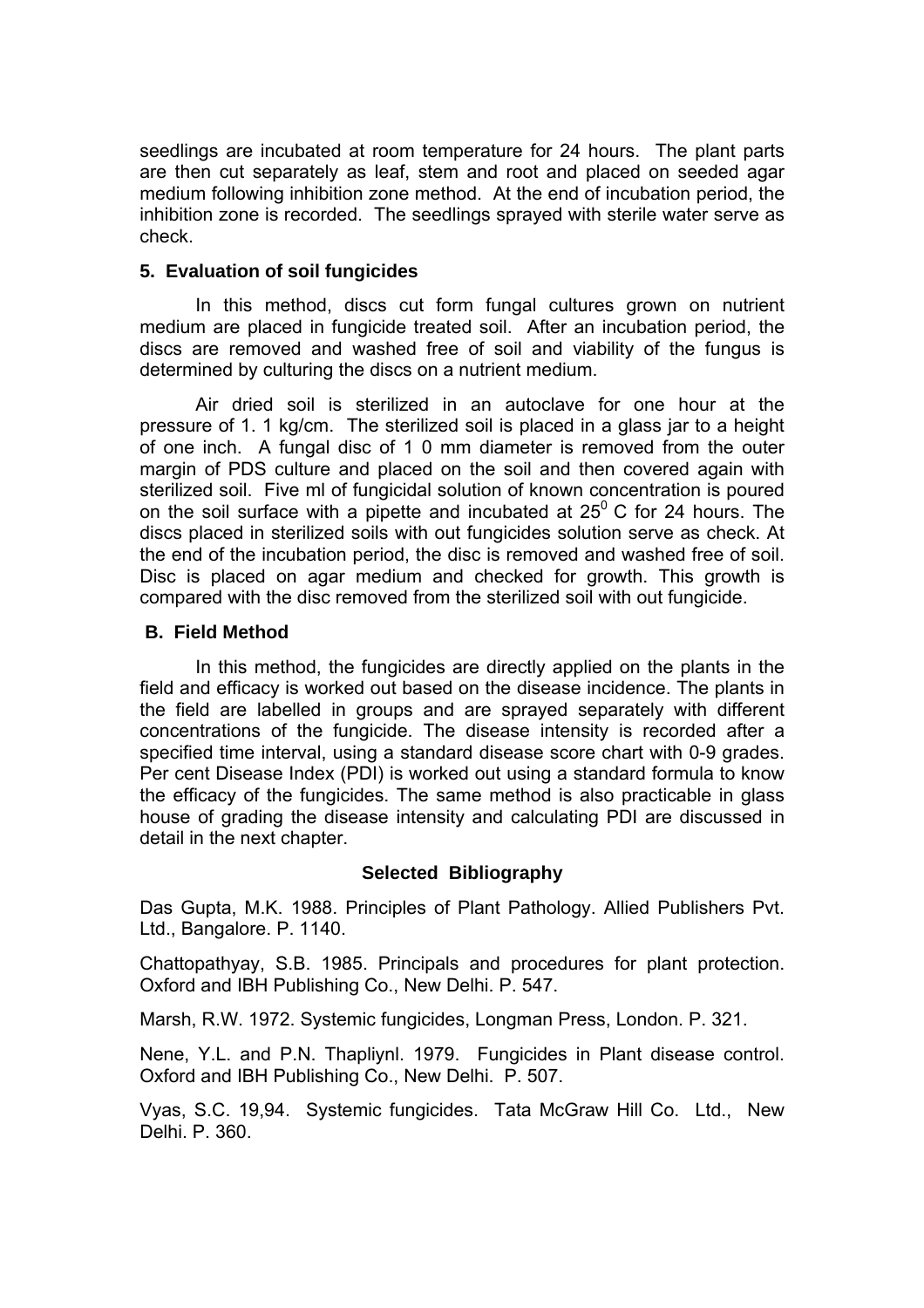# PLANT DISEASE ASSESSMENT

The assessment of the amount of disease on a plant, more importantly on a crop, is essential in any quantitative epidemiological study. Disease assessment also forms the fundamental basis of many other aspects of plant pathology. Assessment data are essential to breeders, fungicide manufacturers, economists, government agencies and academics in their various evaluations of resistance, treatment efficacy and resource priorities.

With such diverse investigational objectives, the precision of the assessment methods and the quality of data collected will vary accordingly. Inevitable, as large areas may be involved, sampling will be carried out, a compromise being necessary between what ideally should be done and what it is practical and economical to do.

Most importantly, assessment of a particular disease in an individual crop over several years can provide indicators to elucidate the factors governing its incidence and severity. This information can also used to devise forecasting systems.

### **Methods of Assessment**

### **1. Assessment in terms of percentage**

This method is applicable for those diseases which complete death of plants (eg. damping off, root rot , wilt, etc.). This also followed in systemic diseases (eg. Virus and MLO diseases, etc.) and in the diseases leading to total destruction of infected organs (eg. Smut, green ear, etc.) The per cent disease incidence is calculated using the following formula,

Per cent disease Number of infected plants  $Incidence = 200$ 

Total number of plants observed

# **2. Assessment using disease grades**

This method is useful to assess the foliar diseases like downy mildew, powdery mildew, leaf spot, leaf blight, canker, rust, etc. A of disease with area affected or per cent grains affected, indicating the grades anging from 0 to 9. The Plants are observed individually and severity percentages are arrived and the numerical rating is given as 0, 1, 3, 5, 7 or 9 as shown below. Normally, 50 or 100 plants or leaves are observed and individual rating is given.

# **Eg. Paddy - Blast** *(Pyricularia oryzae)*

#### Grade

- 0 No visible symptoms
- 1 < 1% leaf area affected
- 3 1-10% leaf area affected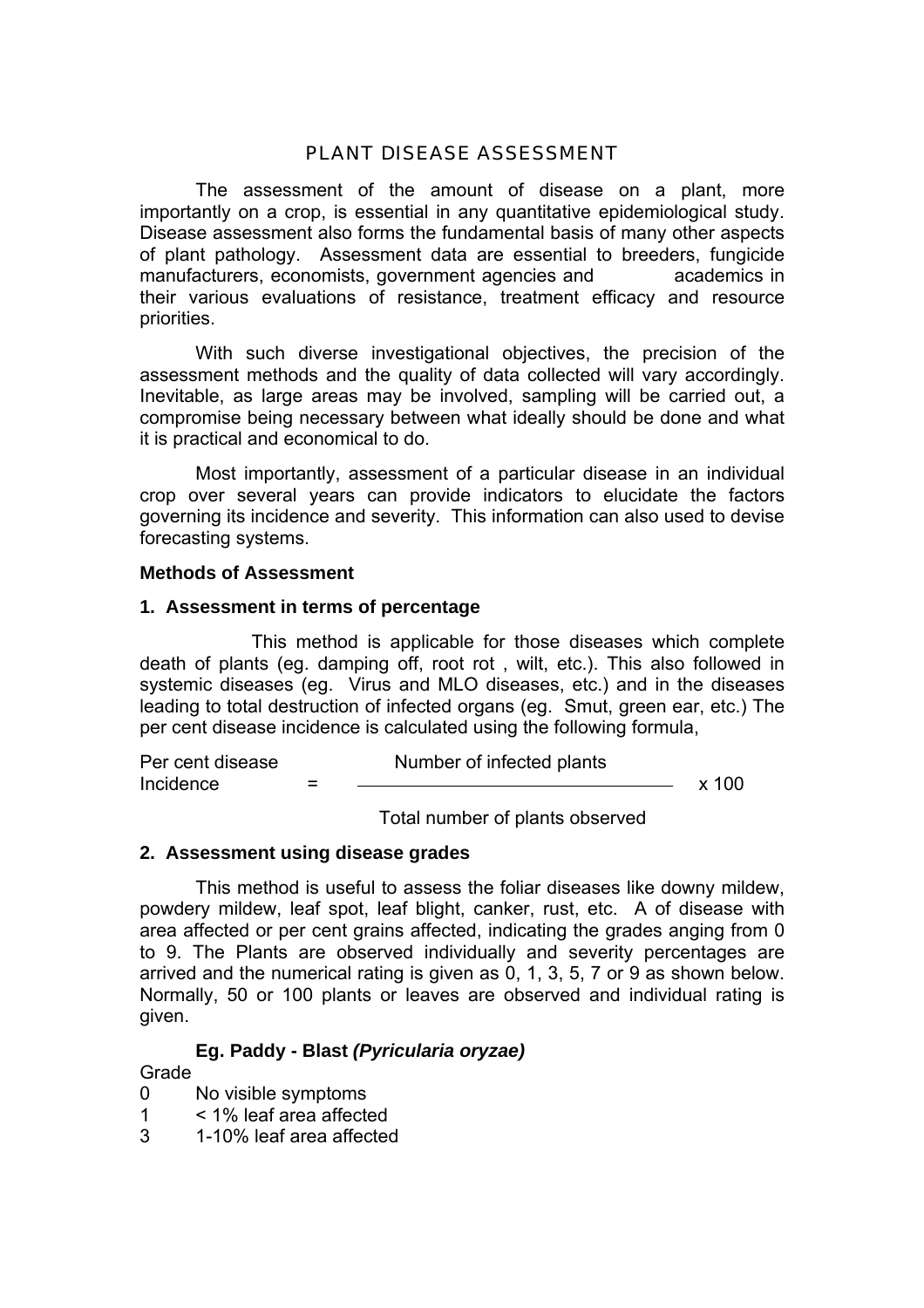- 5 11-25% leaf area affected
- 7 26-50% leaf area affected
- 9 >50% leaf area affected

# **Eg. Sorghum-rust** *(puccinia purpurea)*

### Grade

- 0 No visible symptoms
- 1 < 1% leaf area affected with pustules growth
- 3 1 -1 0% leaf area affected with pustules
- 5 11-25% leaf area affected with pustules
- 7 26-50% leaf area affected with pustules
- 9 >50% leaf area affected with pustules

# **Eg. Cumbu-Ergot** *(Claviceps fusiformis)*

# Grade

- 0 Earheads free from infection
- 1 < 1% grains in earhead repalaced by sclerotia
- 3 1-10% grains in earhead replaced by sclerotia<br>5 11-25% grains in earhead replaced by sclerotia
- 11-25% grains in earhead replaced by sclerotia
- 7 26-50% grains in earhead replaced by sclerotia
- 9 >50% grains in earhead replaced by sclerotia  **Eg. Grapes-Downy mildew** *(Plsmopara viticola* **) Bhendi-POwdery mildew** *(Erysiphe cichoracearum)*

# Grade

- 0 No visible symptems
- 1 <1% leaf area with mildew growth
- 3 1-10% leaf area with mildew growth
- 5 II -25% leaf area with mildew growth
- 7 26-50% leaf area with mildew growth7
- 9 >50% leaf area with mildew growth and severe infection on fruits

The sampling unit and sample size will vary according to the type of experiment, nature of host and disease involved. In the case of foliar diseases where the assessment of all the plants in a plot or a field is not possible, 1per cent representive population is selected at random for assessment. In the case of tree crops, five trees are selected at random and 20 representative leaf or fruit sample are assessed at random. In each tree using the standard disease score chart. The percent disease index is worked out using the following formula.

PDI = Sum of individual rattings x 100

Total number of plants maxmiuam disease

grade/leaveas observed

The assesssment of the disease intensity and evaluating yield loss are important factors with regard to a plant disease in a particular crop. This is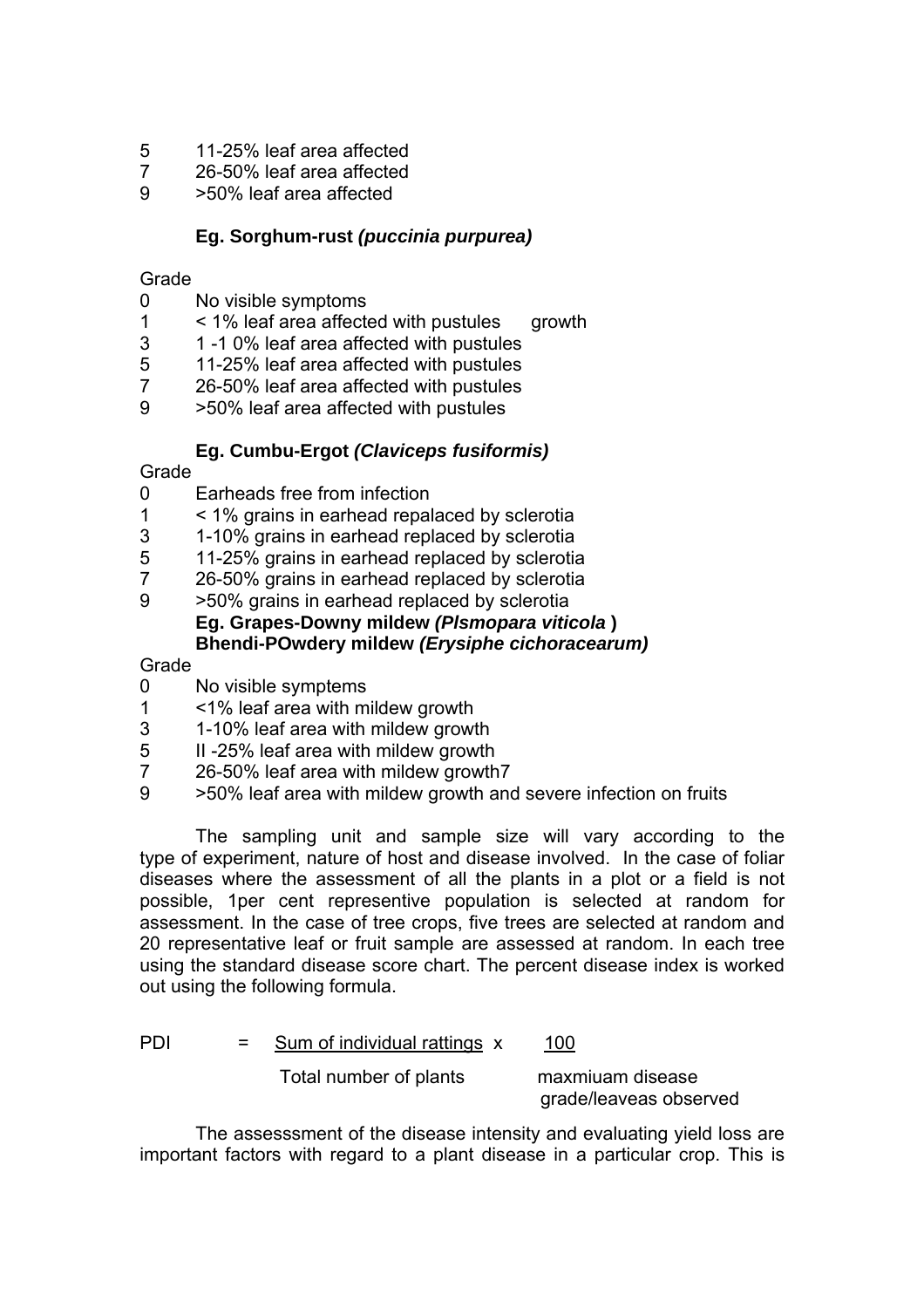important to growers to warrant the trouble due to a disease and to take up control measures. Therefore, knowledge about nature of disease, its intensity and enconomic importance is necessary to forecast a disease.

#### **EPIDEMIOLOGY**

 Epidemiology is a study of outbreak and spread of diseases in a population. Epiphytology or epidemioloy of plant diseases is essentially a study of the rate of multiplication of a pathogen which deteffnines its capacity to spread a disease in a plant population.

 The buidup of a epiphytotic is actually the manifestation of a balance between two opposing forces. On one side are the growth character and pathogenic potentialities of the pathogen and on the other side are the forces that counteract these capabilities of the pathogen. Environment plays a very decisive role in epiphytotics.

#### **Compound Interest and Simple Interest Diseases**

 The term compound interest and simple interest for explaining the rate of increase of pathogens irt populations during the crop season was introduced by van der Plank in 1963. The term Compound Interest diseases refer to those diseases in which the incubation period and sporulation period of the pathogen is short. Thus, there are many generations of the pathogen in the life of the crop if pathogens spreading by means of air disseminating propaguies, such as rusts of cereals and late blight of potato.

Simple Interest diseases are those in which there is only one generation of the pathogen in the life of the crop. The primary inoculum is seed or soil borne and secondary infection rarely occurs during the season e.g., Diseases caused by soil borne fungi such as wilts and root rots and seed and soil borne smuts such as loose smut of wheat, covered smut of barley, sorghum, etc.

Measuring Disease Growth Rate The factors that affect the cause of an epidemic can be put under three headings.

- (i) Original amount of inoculum
- (ii) Rate of progress of the disease in the population.
- (iii) Time during which the disease can progress.

The establishment of an epiphytotic require following conditions

(i) Distance of susceptible plants from the source of primary incoculum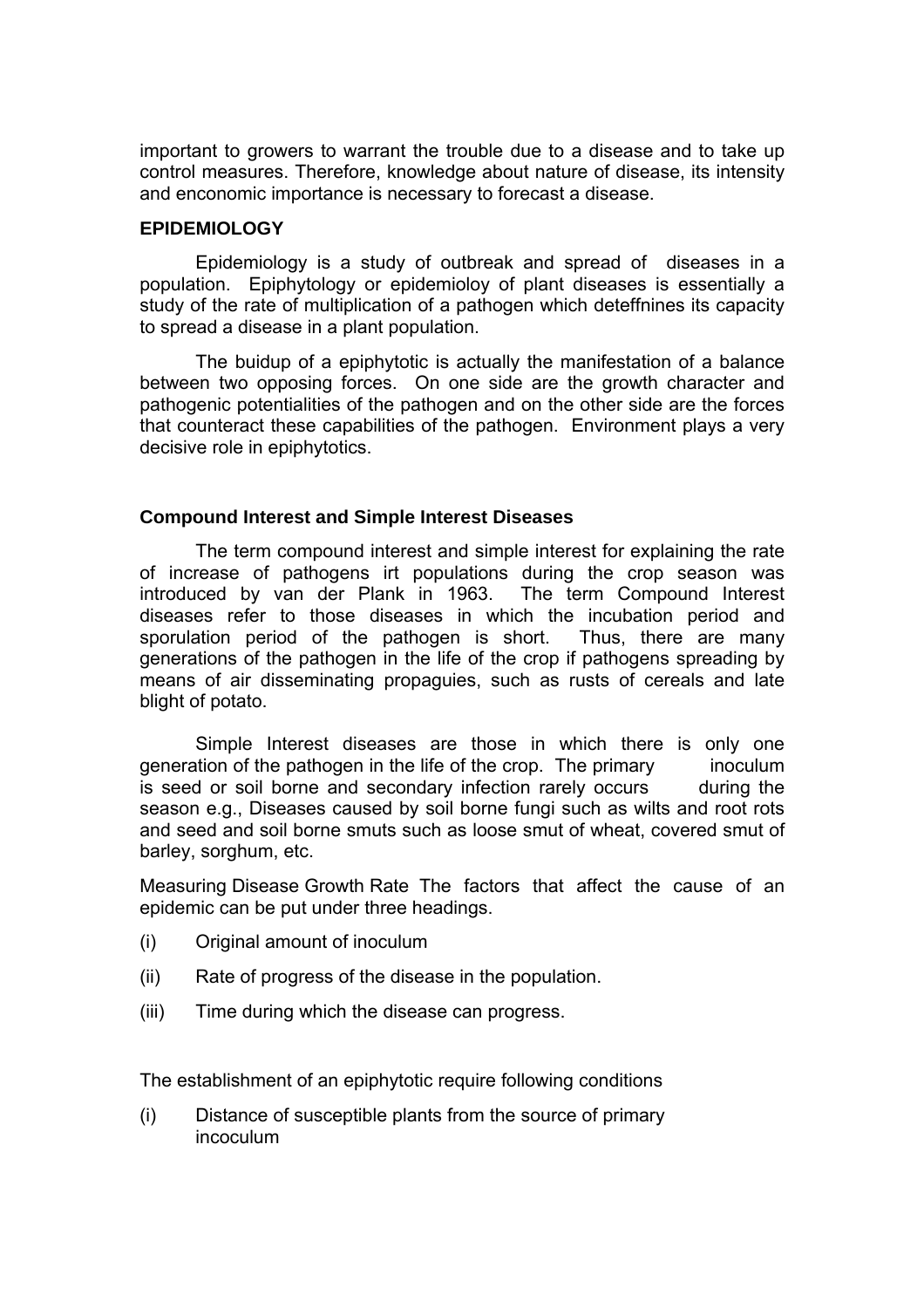- (i i) Abundance and distribution of susceptible hosts
- (iii) Disease processes in the host due to environments
- (iv) Presence of suitable alternate or collateral hosts
- (v) Presence of aggressive isolate of the pathogen
- vi) High birth rate of the pathogen
- (vii) Low death rate
- (viii) Easy and rapid dispersal of the pathogen
- (ix) Adaptability of the pathogen
- (x) Optimum weather

However the epiphytotic does not remain forever in a population. After development, a stage is reached when it shows a decline by itself. The causes for the above are as follows:

- (i) The saturation of the pathogen in a host population
- (ii) Reduction in aggressiveness of the pathogen.

 The above conditions for the development and decline of epiphytotics can be expressed by the following equation.

Disease severity = lnoculum potential x Disease potential

# **Spore Trapping: Principles and Methodology**

 Dispersal, dissemination or spread of pathogenic propagules, from the site of production, is pivotal in epidemiology, for causing primary or secondary infection, i.e., successful disease progress the pi-opagules must move. This may on their own, to very limited extent, or ti-iay be mediated through various agencies, viz., Air (Wind), water, insects or nematodes, etc., without dispersal there will not be epidemic. Dispersal of plant pathogens, an area of immense importance, had not been well attended or ignored by the scientists, following are some of the limitation in study of dispersal phenomenon:

- 1. Disperal involves dimensions of time and space
- 2. Experiments under controlled conditions not possible
- 3. Results of field experiments are not comparable
- 4. Removal and deposition of propagules require knowledge of physics
- 5. lnvolvement of mathematical and computer models

The process of spore dispersal involved three phases:

# **1. LIBERATION OR REMOVAL OF SPORES FROM PARENTAL TISSUE**

 This may be an active- process, involving biological or other form of energy or a passive phenomenon. There is lot of variation in amount of force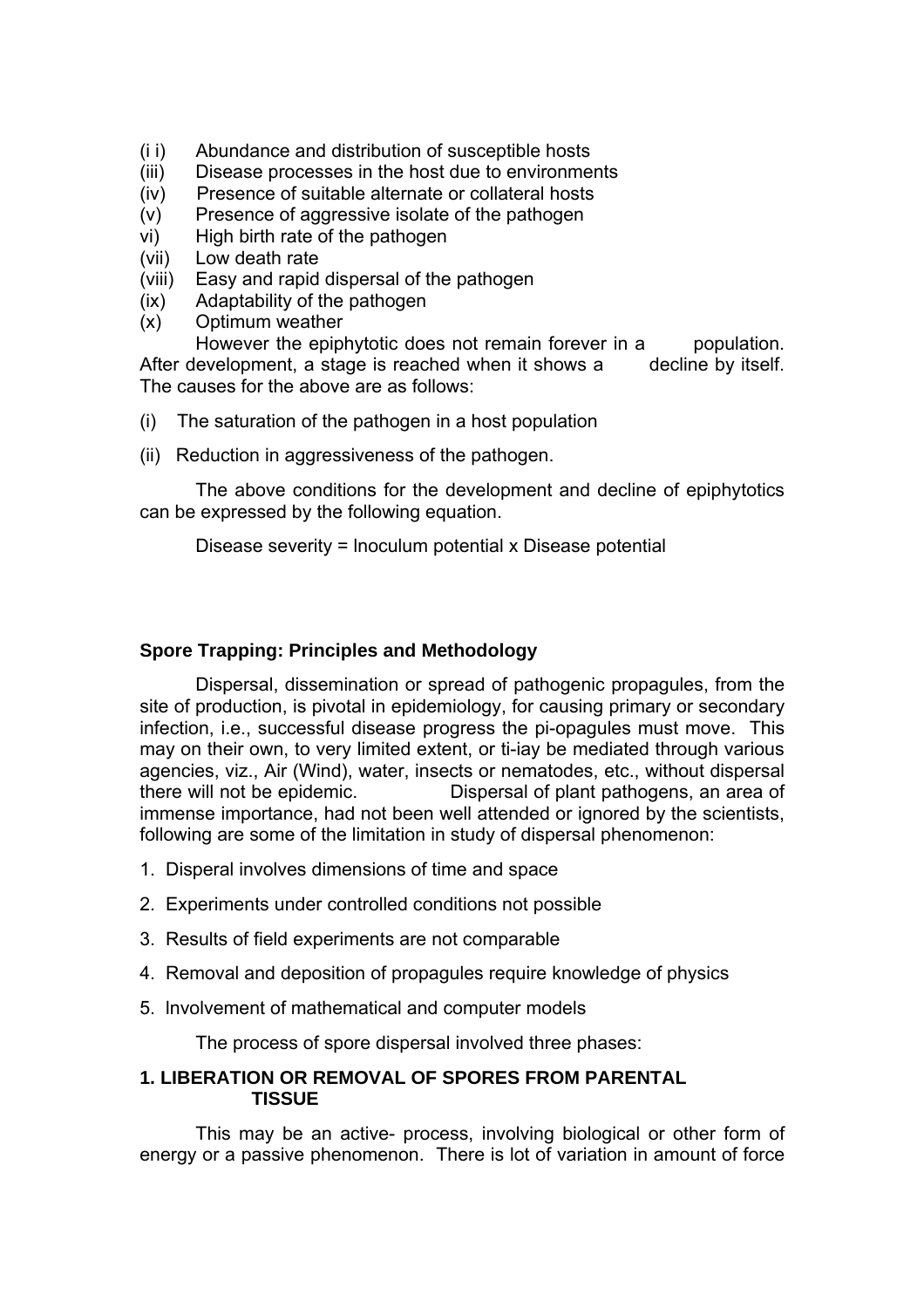required for removal of spores *(Helminthosporium maidis* 0.018 dynesgenerated by a wind of 5 m/sec) while the spores of *Erysiphe graminis* takes fraction of this force for detachment

The maximum wind speed required to detach/remove a fungal spore from parental tissue is known as critical wind speed. If we see the structure of boundary layer of air just above the leaf surface, where fungal spores are produced. We find that normal wind speed goes on reducing as we go nearer to leaf surface. It has been found that if normal wind speed is 25 m/ sec, the wind speed at the leaf surface will be reduced to 5 m/ sec. This high speed (5 m/sec) is achieved for a fraction of time  $(10^{-3}$  Fe 10<sup>-4</sup> sec) due to GUSTS: which are transitional or intermittent high speed winds for a very short time. The roughness of leaf surface and the 'speed breakers' in crop canopy are some of ttio, 'actors which are responsible for creations of Guts-

# **2. TRANSPORTATION OR FLIGHT OF SPORES**

Once the spores are detached or remove from parental tissue and cross the boundary layer the come in air and move/soil with wind like any other suspended particle. The convection Currents take ttiet'n to different heights in atmosphere and the wind speed alongwith wind direction determine their destination. More the height spores gain, more is the distance they travel.

# **3. DEPOSITION OR SETTING OF SPORES**

 Spores suspended in atmosphere and moving with air gradually settle down. Twoprocessareimportaiit:

#### **(i) Sedimentation due to Gravity**

 The characters of spores *viz*. weight, shape and size are important determinants in the process of sedimentation.

#### **(ii) Impaction due to inertia**

 The spores moving with air may strike some surface and may strick to it. Mass of the spore and wind speed determines the efficiency of impaction.

#### **METHODOLOGY OF SPORE TRAPPING**

 The materials (spore traps) or the methodology of spore trapping depends on the objectives of the worker:

- (i) Biology of the pathogen
- (ii) Spore dispersal gradients
- (iii) For infection forecasting
- (iv) Disease management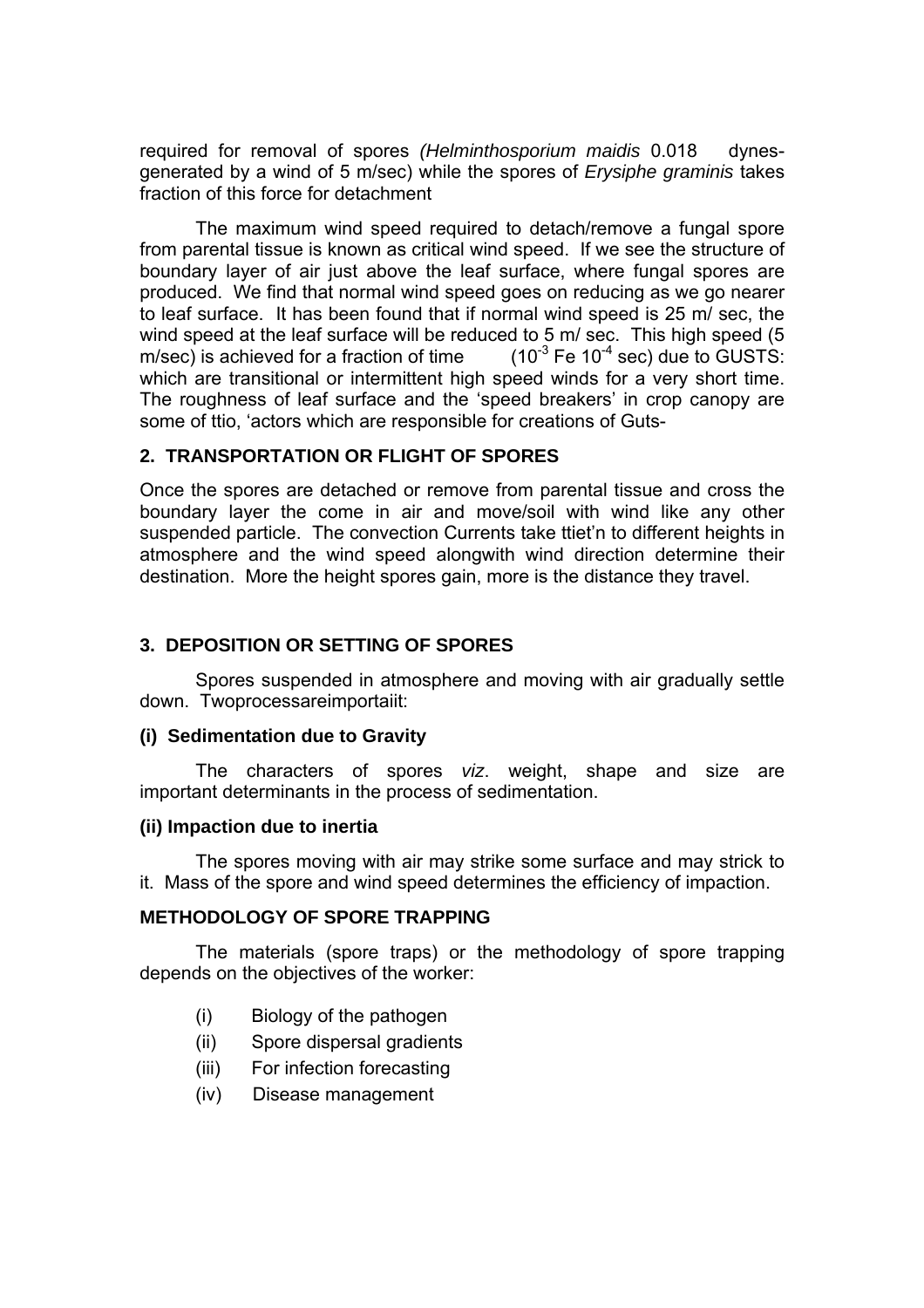### **CHOICE OF SAMPLER**

#### **1. Microscopic glass slides or Cyclindrical rods**

 Surface is made sticky by putting tapes or grease. Useful for collecting information on arrival of spores in an area. Quantitative estimation not feasible. The number of spore collected is very low and difficult to locate under microscope.

#### **2. Hirst Spore trap**

 Hirst (1 952) designed and fabricated, air is sucked in a chamber and strikes a Drum wrapped with celophone tape. The spores in air stick to greased surface of tape. Give continuous count of spores in 24 hrs.

#### **3. Anderson Cascade spore sampler**

 It separates nortnat and large spores with the help of perforated discs through which air passes in a chamber. Petriplates with nutrient agar are used to collect spores.

#### **4. Bourdillon Slit sampler**

 Air is sucked in a chamber by vaccum pump. The air enters through a slit and strikes the rotating petridisc containing agar medium which retains the spores. Concentration of viable spores ran be determined by counting the germinating spores.

#### **5. Rotorod Spore Traps**

 They are very handy traps. The trapping arms (H or U shaped) move/rotate at very high speed by a electric motor. The leading edge of arms are made sticky to catch spores from air.

#### **6. Burkard's 7 day volumetric spore trap**

 It is more recent model of spore trap available. It records the spores in air on 7 day basis on a celophane strip wrapped on a drum rotating inside a chamber. The air is drawn by a pump.

#### **TYPES OF STUDIES CARRIED OUT BY SPORE TRAPPING**

#### **1. Periodicity of spore release**

 Fungal genera differ in time of spore production the conditions required for their liberation and dispersal are also different. The number of a specific type of spore is not same throughout the day.

 Periodic observation on spore count present in air can give idea about time of their maximum release or Periodicity of spore release.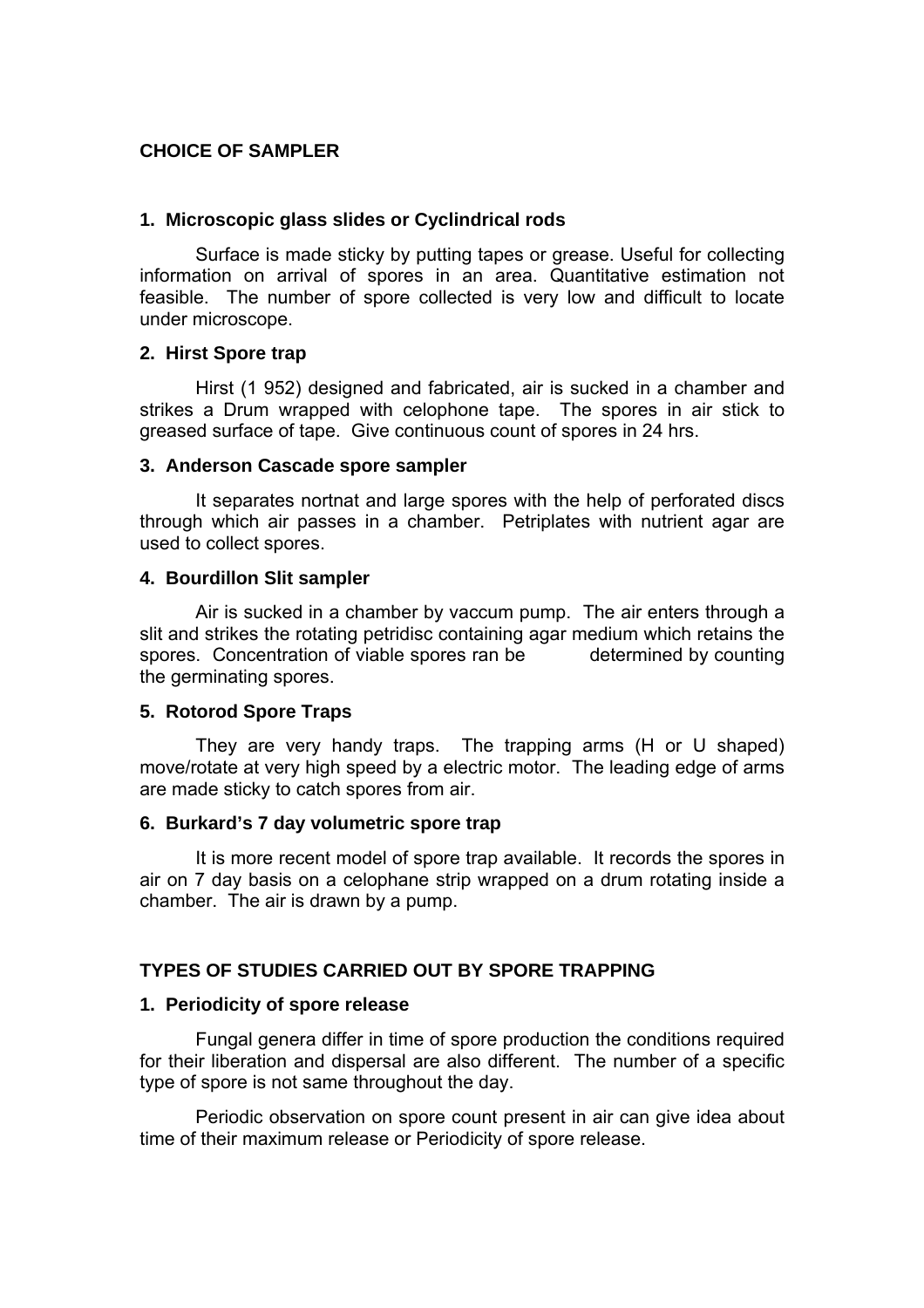### **2. Vertical distribution of spores**

 Spores may be produced or released at different height from soil level. So spore concentration in any field will differ in different heights. This can be measured by trapping spores at different height in field.

### **3. Horizontal dispersal of spores**

 The source of inoculum (spores) may be point, time, area or volume. The spores thus produced move with air in its direction. Thus dispersal gradients are created. The numberof spores are maximum at the source and are reduced as we move away from source. The dispersal gradient is steeper if we are moving against the wind direction.

# **SPORE TRAPPING UNDER CONTROLLED CONDITIONS**

 Rothamsted Experimental Station (U.K.) has a very unique facility where the wind of a desired speed or Rain of desired amount can be generated inside Raintower-wind tunnel complex and spores can be trapped at different distance from the source (infected plant), kept on a platform inside the complex. The temperature and humidity of wind blowing inside can also be regulated with the help of devices attached to the complex. The factors that can be studied are.

- 1. Effect of varying wind speeds
- 2. Effect of Rain rates
- 3. Effect of both wind and rain combined together.

Spore trapping is an useful function for understanding epidemology of a disease as well as behaviour- of the pathogen. This can help in developing various models either on dispersal or on (Epidemiology of a disease, which will ultimately help in management of disease. Spore trapping is a very important component of aerobiology.

# **Selected Bibliography**

Das Gupta, M.K. 1988. Principles of plant pathology. Allied Publishers Pvt. Ltd., Bangalore. D. 1140

Ganesh Jones, D. 1987. Plant pathology: Principles and Practice. Prentice Hall lnc. NewJersey. P.191.

Zadoks, J.C. and R.D. Schein. 1979. Epidemiology and plant disease management. Oxford University Press, New York. P.427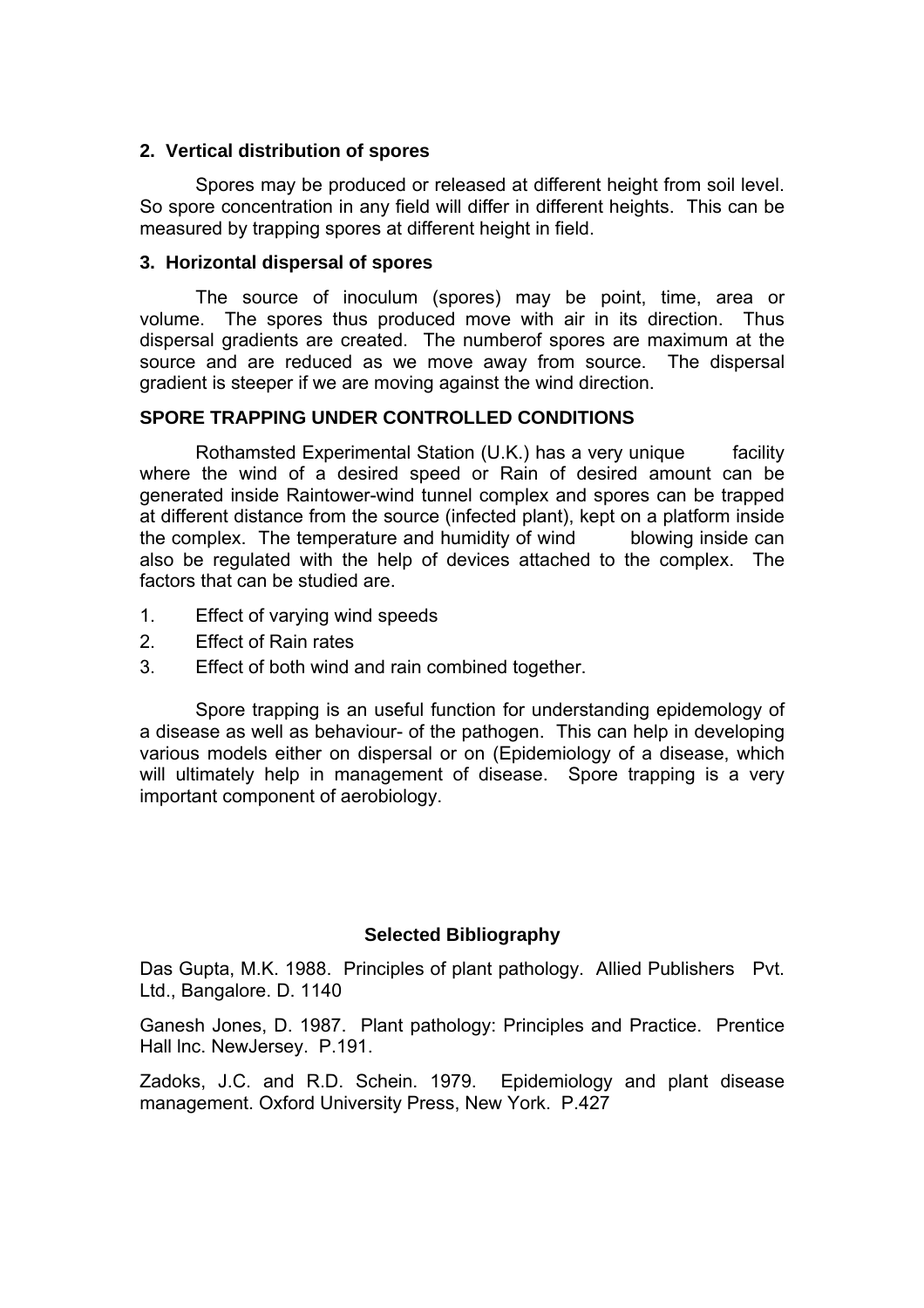# PLANT DISEASE SURVEY

 Disease survey is one of the main aspects in the disease management studies. The plants disease survey is very useful (1) to know the prevalence of disease in a crop in a particular area, (ii) to study the damages caused by a particular disease and assess the economic importance of the disease, (iii) to correlate the disease incidence with the weather factors, vegetation and soil factors, (iv) to give suitable forecasting to the farmers about the outbreak of file disease and (v) to device suitable control measure in advance by cultural and chemical means.

 In Tamil Nadu, a well organised Pest Surveillance Programme is functioning throughout the state. The officials of the Department of Agriculture and Department of Horticulture and Plantation crops are doing the survey in collaboration with the scientists of Tamil Nadu Agricultural University and they have sent weekly pest/disease surveillance report to the University Analysis and compilation. The pest/disease surveillance report should also accompany the details on the daily weather factors, viz., maximum temperature, minimum temperature, relative humidity, wind velocity, rainfall, rainy days, etc.

### **METHODS OF SURVEY**

### **(i) Fixed plot survey**

 Select two villages and fix two fields per village. Select five sampling plots per field of one acre and it should be three metres away from the bunds. The size of the sample plot should be 1 Sq, m. Select 20 plants or leaves perplot and observe forthe disease intensity using the standard disease score chart having 0-9 grades. Work Out the percent disease index(PDI)usingthestandardformula. Survey the field every week and prepare the report.

#### **(ii) Roving survey**

 Select four villages and in each village, fix two fields. Observe and score 1 00 plants or leaves in each field by walking across, starting from south west comer to North East corner. Work out the PDI using the standard formula. Survey the fields every week and prepare the report.

#### **DISEASE SURVEILLANCE REPORTS**

#### **(i) White Report**

 It contains the disease/pest surveillance detail in a particular block/division/district for a week.

#### **(ii) Yellow Card**

 It should be sent when the disease/pest occurrence attained half the level of Economic Threshold Level (ETL).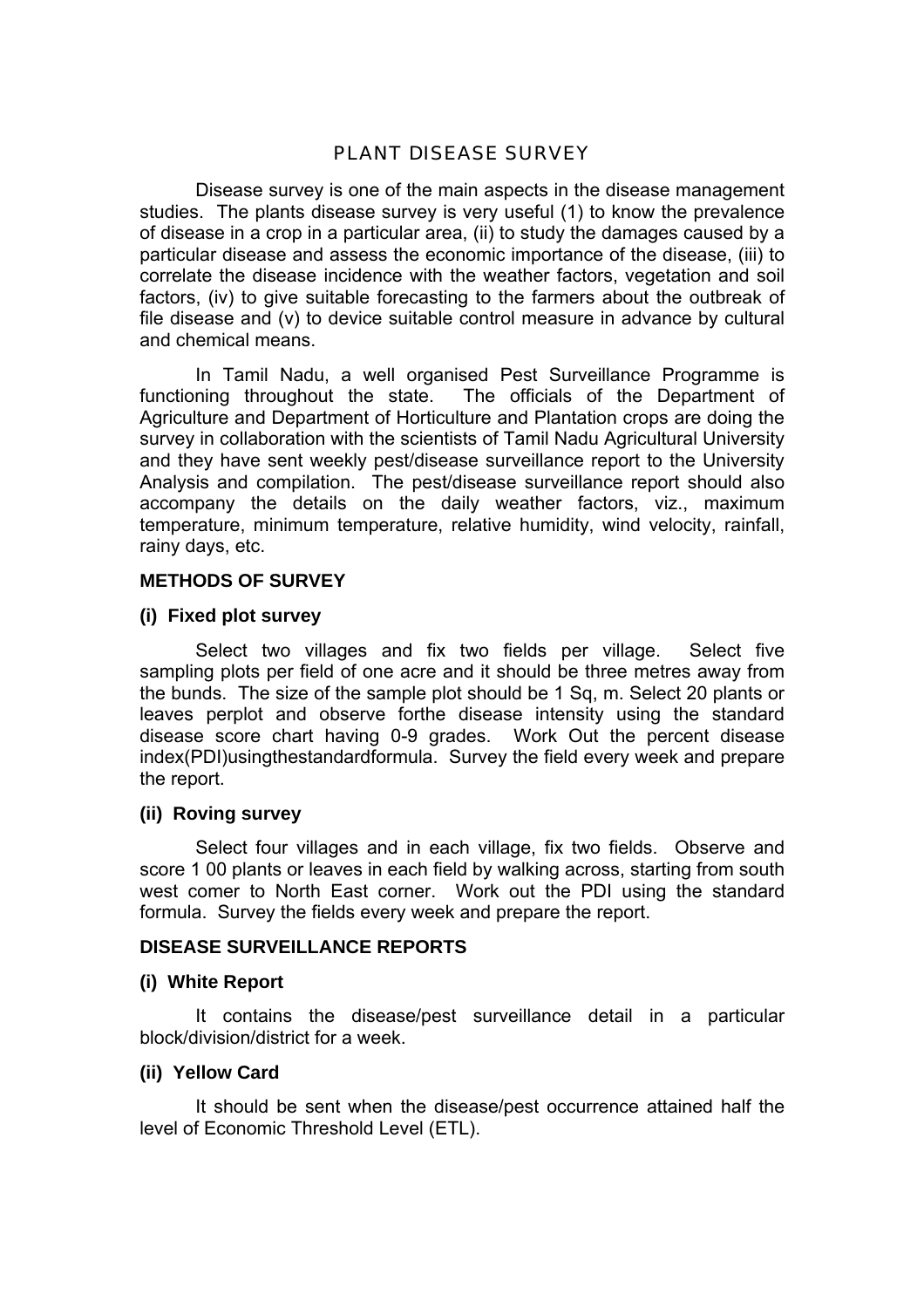#### **(iii) Red Card**

 It should be sent when the disease/pest occurrence exceeded the Economic Threshold Level.

 The weekly data on disease incidence along with the weather parameters collected from fixed plot and roving surveys are reported to the Joint Director of Agriculture in each district. These data collected from the farmers'fields and research centres in the district are pooled and interpreted jointly by the plant protection scientists of the university and Deputy Director of Agriculture (Plant Protection) every week and the action to be taken is decided. After analysing the weekly survey reports and the data on the weather factors, the message on the severity level of disease and control measures to be adopted are disseminated to the farmers through mass media. So surveillance and monitoring methods must be continuously adopted to trace the diseases, their movement and spread with a view to prevent the epidemics.

# PLANT QUARANTINE

 The term 'Quarantine' literally means a 40 day period. This once referred to the period of detention for ships arriving from countries where epidemic diseases like bubonic plague, cholera and yellow fever were present. Lateron,the term'Quarantine"came to be used for the d and the practices connected with it, irrespective of the period. 'PIant Quarantine' is the use of exclusion or other regulatory actions as a control strategy against the entry of exotic new pests and pathogens along man-made pathway into a new area.

 Often a new post, disease or wead has accidentally entered a country where it did not exist before and has multiplied, spread and caused enormous damage to the crops of that country. The most devastating disease in coffee, coffee rust *(Hemileia vastatrix)* was introduces to India from Sri Lanka in 1876. Late Blight *(Phytophthora infestans)* of potato was introduced into India in 1883 from Europe. Rubber powdery mildew *(Oidium* sp.) was introduced from Malaysia in 1938, causing great concern in Kerala. Fire blight *(Erwinia* of pear and other pomes was introduced from England in 1940. Bunchy top of banana was introduced from Sri Lanka in 1940 to South India. Black rot of crucifers *(Xanthomonas campestris)* believed to have been introduced to India with seeds imported from Holland, and other European countries after World War II. Wart disease *(Synchytrium endobioticum)* of potato was noticed in Darieeling district of West Bengal since 1953, having been introduced with seed potatoes from Hollarid.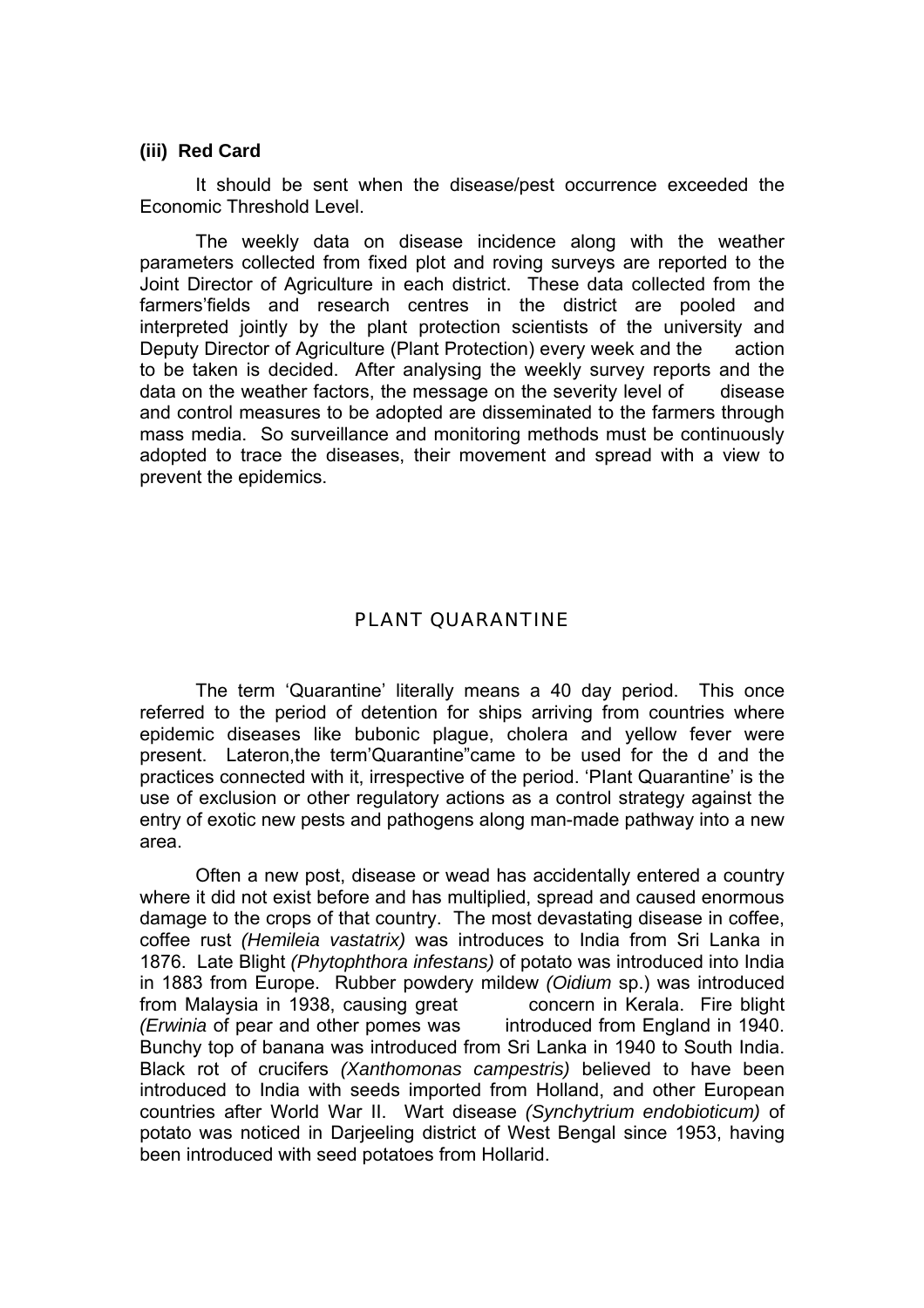#### **Plant Quarantine Regulation in India**

 In India, two categories of regulatory measures are in operation for controlling posts, diseases and weeds. In the first category, regulatory measures are aimed to prevent the introduction of exotic pests and diseases into the country or their spread from one state or union territory to another. The second pertains to suppression or prevention of spread of pests and diseases in localized areas with a state or union territory. The foffner derives its authority from the Destructive insects and pests (DIP) Act 1914 of the Central Government and the latter from Agricultural Pest and Diseases Acts of the various states.

Quarantine stations have been established in airports (Bombay, New Delhi, Madras, Calcutta, Amristar, Tiruchi and Trivandrum). Seaports (Bombay, Madras, Calcutta, Cochin, Tuticorin, Vishakapatnam, Rameswaram and Bhavnagar), land frontiers of AftaiiWagha border (Amristar, Kallimpong etc.) and in railway stations at Attari and Amristar.

 Plants and plant products to pass through these quarantines should be accompanied by a Phytosanitory Certificate, as per international convention, issued by the competent authority of the exporting countries. All these products will be inspected and fumigated if at these quarantine stations if necessary. To export the plant products from Inida, state plant pathologists have been empowered to issue phytosanitary certificates.

### **Embargo**

Some of the plant materials have been totally banned for import into India irrespective of any certificate. Potatoes cannot be imported to India from any wart disease *(Synchytrium endobioticum)* and/or golden nematode infested areas. Sugarcane cuttings from Australia, Fiji and Philippines cannot be imported. Import of cocoa from Africa and Sri Lanka is totally banned. Rubber nd seeds from South America and West Indies and Sunflower seeds from Argentina and Peru are totally banned.

#### **Domestic Quarantine**

 Within India, domestic quarantine has been established. To prevent the spread of Bunchy top of banana, an Act has been promulgated which prevent the movement of suckers, stems and materials of banana plant used for packing and wrapping from the states of Assam, Kerala, West Bengal and Orissa to other states. To prevent the spread of b nana mosaic, movement of banana suckers from Gujarat and Maharashtra to other parts of India is prohibited. Potato wart *(Synchytrfium endobioticum)* is prevalent in Darjeeling district of West Bengal to other states is prohibited.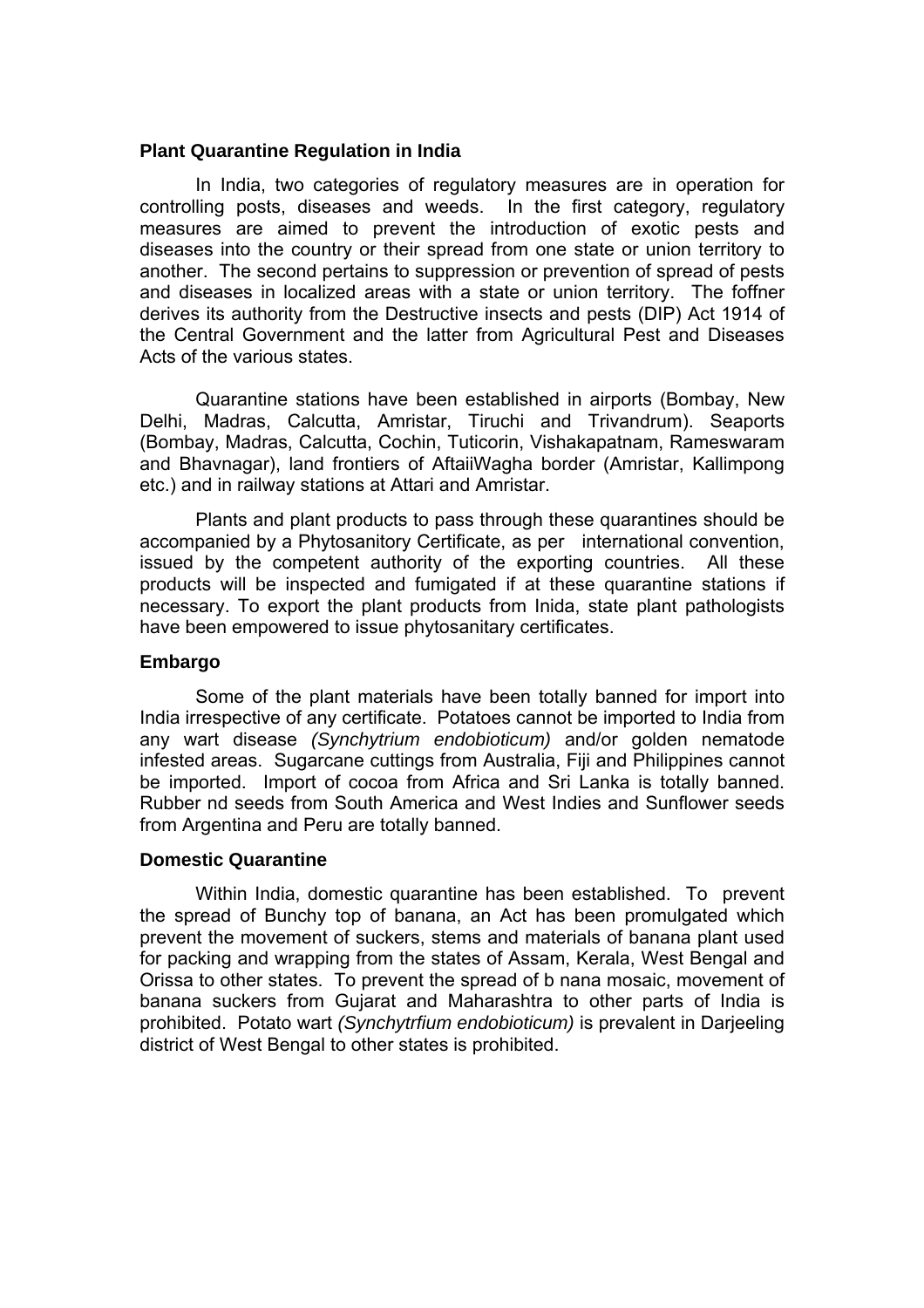# SEED HEALTH TESTING

 Seeds carry several destructive pathogens that often take a heavy toll by causing severe diseases on crops raised from them. Disease agents may be carried externally or intemally. Disease agents carried with seeds may be fungi (e.g. loose smut of wheat, brown spot of rice, smut of sorghum) or bacteria (e.g. black leg of cabbage, blackarm of coffon) or virus (e.g. bean mosaic, lettuce mosaic) or even nematodes (e.g. earcgcide of wheat, paddy white tip). So seed health testing is very essential to obtain the information on the the seed lot.

 Methods of testing seeds for the presence of pathogens are of four main types. The seeds may be (i) directly examined, (ii) examined after incubation, (iii) plated on agar so that the pathogens grown out into colonies and (iv) subjected to tehniques which allow the use of modern serological developments viz., ELISA, SSEM and IF.

#### **I. DIRECT EXAMINATION**

 This is useful in preliminary screening studies to avoid the heavily infected seed stocks. It reveals the presence or absence of pathogens, but do not give any indication about the viability of the pathogens.

#### **(a) Dry Seed Examination**

 This method gives the information on physical purity of the seed lot. It is suitable to detect the sclerotia, galls, smut balls, discolouration, malformation, resting hypha, fruiting bodies of fungi (oospores, smut spores, pycnidia, perithecia) and bacterial masses. A sample of 400 seed (in replication of 1 00 seed each) may be drawn and examined care" for the presence of discoloured, malformed and diseases affected seeds. The number is recorded and the percentage is worked out on the number basis.

#### **(b) Seed Washing Technique**

 This is useful in testing surface-borne, contaminating fungi like smuts, bunts, downy mildews, powdery mildews, rusts, etc. Two gram seed sample is taken in a test tube and mixed well by adding 2 ml of sterile water, for 5 to 10 minutes. The supernatant is taken and centrifuged at 2000 rpm for 1 0 minutes. The supernatant solution is observed for the fungal structures under a microscope.

#### **II. INCUBATION METHOD**

#### **(a) Blotter Method**

 In this method, the seeds are placed on moistened blotters (three layers of filter paper in a petridish form a blotter). Generally 400 seeds are drawn for this test, with replication of 100 seeds each. Twenty five seeds are placed in blotters at equal distance. The blotters are incubated for 7 days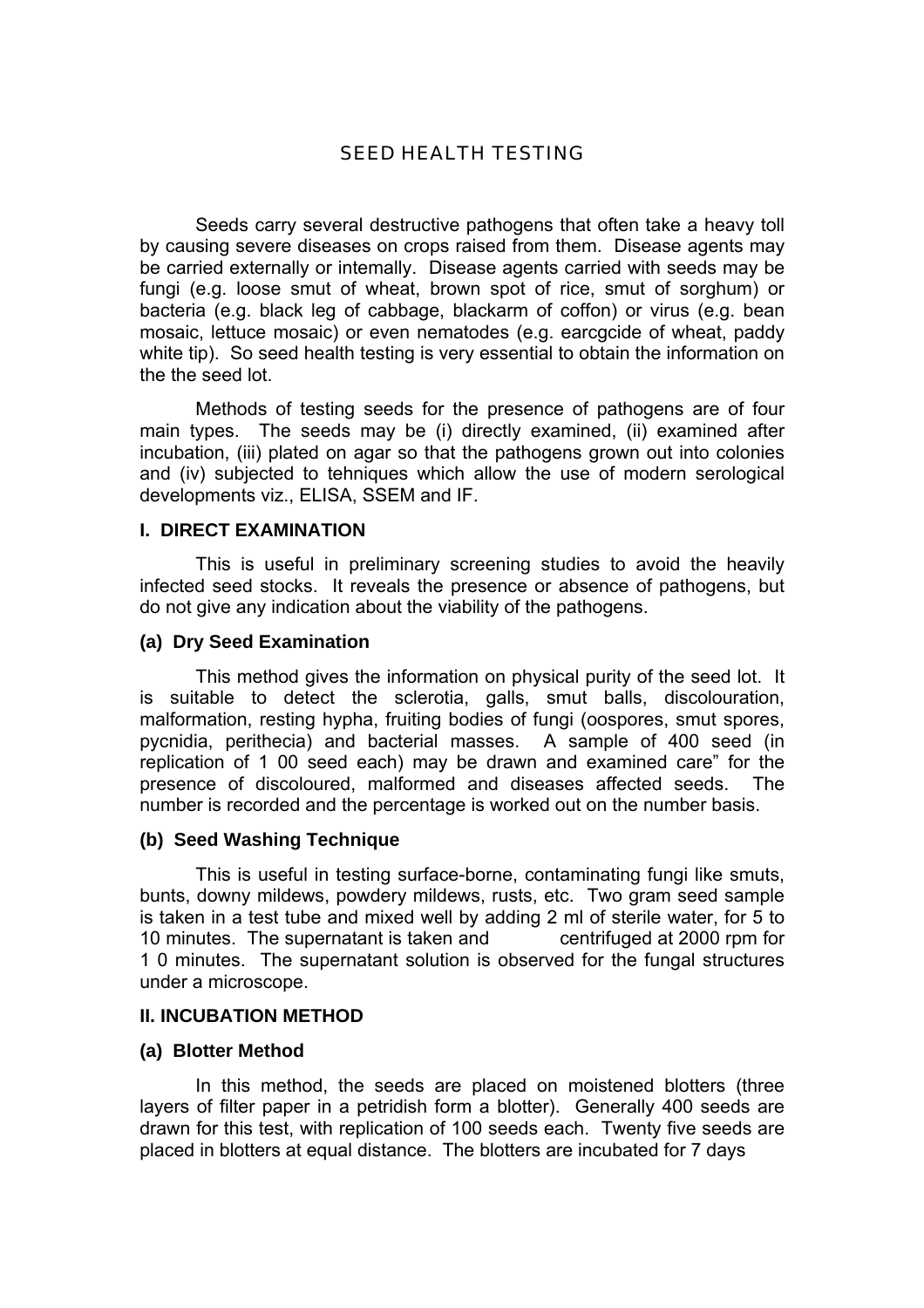under alternating cycle of Near Ultra Violet (NUV) light (12 hr.) and darkness (12 hr.) at  $20^{\circ}$ C. Then the fungal growth developed on the seeds are examined and identified under Sterioscopic microscope.

### **(b) Freezing Method**

 It is a modified blotter method wherein the blotters are incubated at 20<sup>0</sup>C for 2 days, then at -20<sup>0</sup>C for a day and again at 20<sup>0</sup>C for 5-7 days.

### **(c) 2, 4-D Blotter Method**

In this method, the seeds are placed on blotters added with 0. 1 -0.2% 2, 4-D solution and incubated at 22 $\rm ^{0}C$  for 7 days.

### **Ill. AGAR PLATE TECHNIQUE**

 In this method, the seeds are treated with 1% Sodium hypochlorite solution (to prevent the growth of saprophytic fungo for 5 - 10 minutes. Then, the seeds are placed on potato dextrose agar medium or malt extract agar medium and incubated at  $20\pm2^0C$  for 7 days. The plates are examined periodically for the fungal growth.

### **IV. SEROLOGICAL AND OTHER METHODS**

 These are used mainly to detect seed-bome bacteria, viruses and mycoplasma but ter-hniques are also rapidly developing for fungi.

The methods used are listed below.

#### **(i) Enzyme Linked Immuno-Sorbant Assay (ELISA)**

 The conventional serological techniques cannot be used for many viruses because of limitations such as low virus concentrations, unsuitable particle morphology or the presence of plant extracts of virus inactivators or inhibitors. These are largely, overcome by the use of micro plate method of ELISA. Polyclonal and more recently monoclonal antibodies have been used forthedetection and'identification of viruses. In this case, a substrate that genera duces a cotorimetric reaction upon hydrolysis by an enzyme is used to provide a means for qualitative and quantitative measurement of viral antigen.

#### **(ii) Enzyme Linked Fluorescent Assay (ELFA)**

 It involves the utilisation of florescent substrate such as 4Methyl umbelliferyl phosphate (.MUP) to enhance the sensitivity of ELISA technique.

 The other techniques used are Serologically Specific Electron Microscopy (SSEM) and Immuno-Fluorescence method (IF).

# **(V). INDICATOR PLANT METHOD**

 This is especially useful for bacteria and viruses. The seed extracts are prepared and inoculated on indicator plants. The virus/ bacterium is identified on thesymptom development.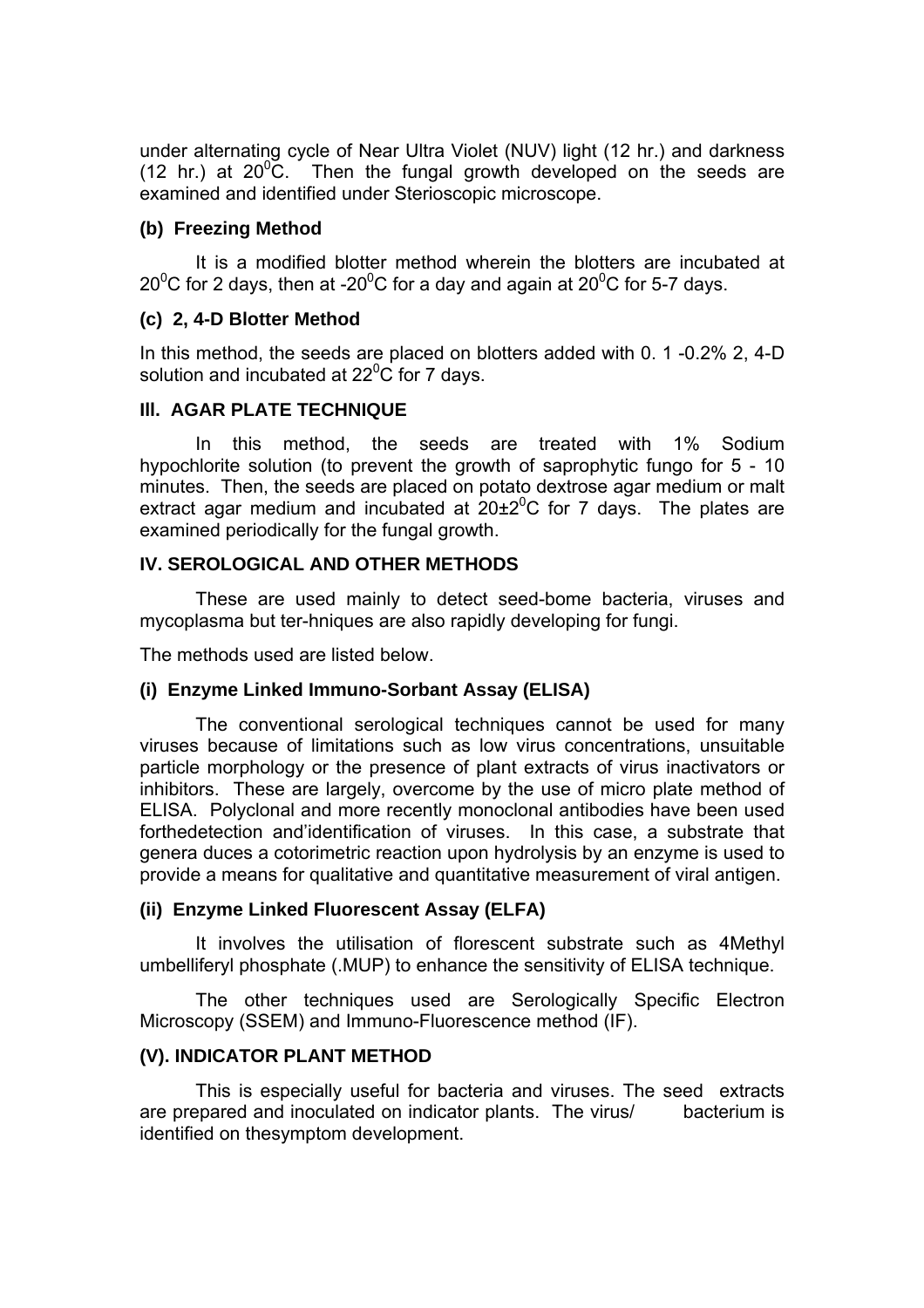#### **Selected Bibliography**

DasgupW M.K. 1988. Principles of Plant Pathology. After Publishers Pvt. Ltd., Bangalore. P.1140.

Kado, C.I. and H.O. Agarwal. 1972. Principles and Techniques in Plant Virology. Van Nostrand Rain Hold Company, New York. P.668.

Neergaard, P. 1983. Seed Pathology. Vol. I & 11. The MacMillan Press Ltd., London. P.1025.

Prakasam, V., G.Chandrasekar, R. Velazhagan and R. Jeyarajan. 1994. A guide on plant disease management. A.E. Publications, Coimbatore. P.78.

Suryanarayana, D. 1978. Seed Pathology. Vikas Publishing House Pvt. Ltd., NewDelhi. P.111.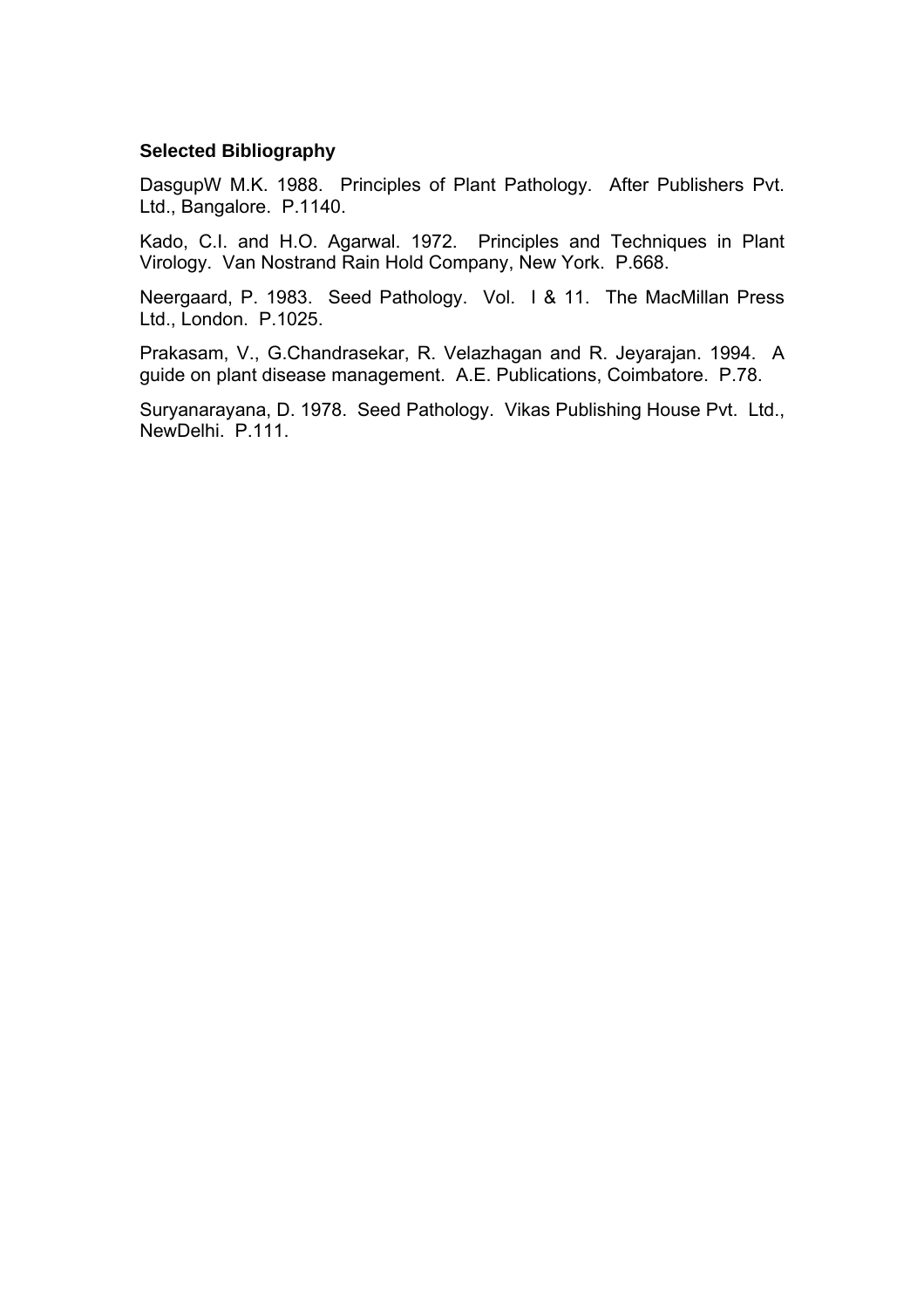# **CROSS PROTECTION IN PLANTS**

A plant already infected by a strain of a given virus generally offers resistance to the infection of another strain of the same virus. This kind of resistance seen in plants is called, cross protection. This phenomenon is well established in citrus tristiza virus causing quick decline disease.

 In Tamil Nadu, tiisteza is reported to be severe in acid lime gardens. This is transmitted by black citrus aphids *(Toxoptera citricidus).* The occurrence of mild and severe strains has been reported in tristeza virus. So, it is possible to inoculate the mild strain to the young acid lime seedlings grown in isolated nurseries. This will confer protection against the severe virulent strain.

### **Symptoms of severe strain**

 The infected trees in general do not show the seasonal new flushes orgrowth. The leaves show chlorosis along the main and lateral veins with a large number of vein. DefoUation from tip downwards and show dieback symptoms and tvags remain barren. Sudden death of some trees may occur within a few months following infection but some may produce sparse foliage and bear fewer small fruits of infor quality. The severe strain also produce stem pitting symptom. This is characterised by small or long depressions or grooves in the wood of the branches and trunk.

#### **Symptoms of mild strain**

(a) On the leaves only few flecks are seen

(b) Less number of pits develops which are smaller in size than the severe strain affected stem. The trees infected with mild strains may survive for more than 30 years with chlorotic leaves, but their productivity is considerably reduced. These trees are used as source of mild strains.

#### **Pre-immunization technique**

 The grafting method followed in this technique is Patch budding. Four to five months old seedlings are normally selected for grafting. Scion material (bark piece of 5 x 2 mm size) should be collected from the trees with the symptoms of mild strain. The scions should be stored in a cool box to prevent desiccation and grafted on the seedlings, usually within hrs after collection.

 In the seedlings to be cross protected, a bark piece of 5 *x 2* mm size is removed and bark patch collected from the mild strain source is inserted and covered with a Polythene p. The graft union is examined after 15 days of inoculation. If the union remains green it indicates the successful establishment of the grafting. This observation confirms the entry of mild strain of the virus into the plant system. Such seedlings can confer appreciable resistance against a virulent strain. The resistance due to pre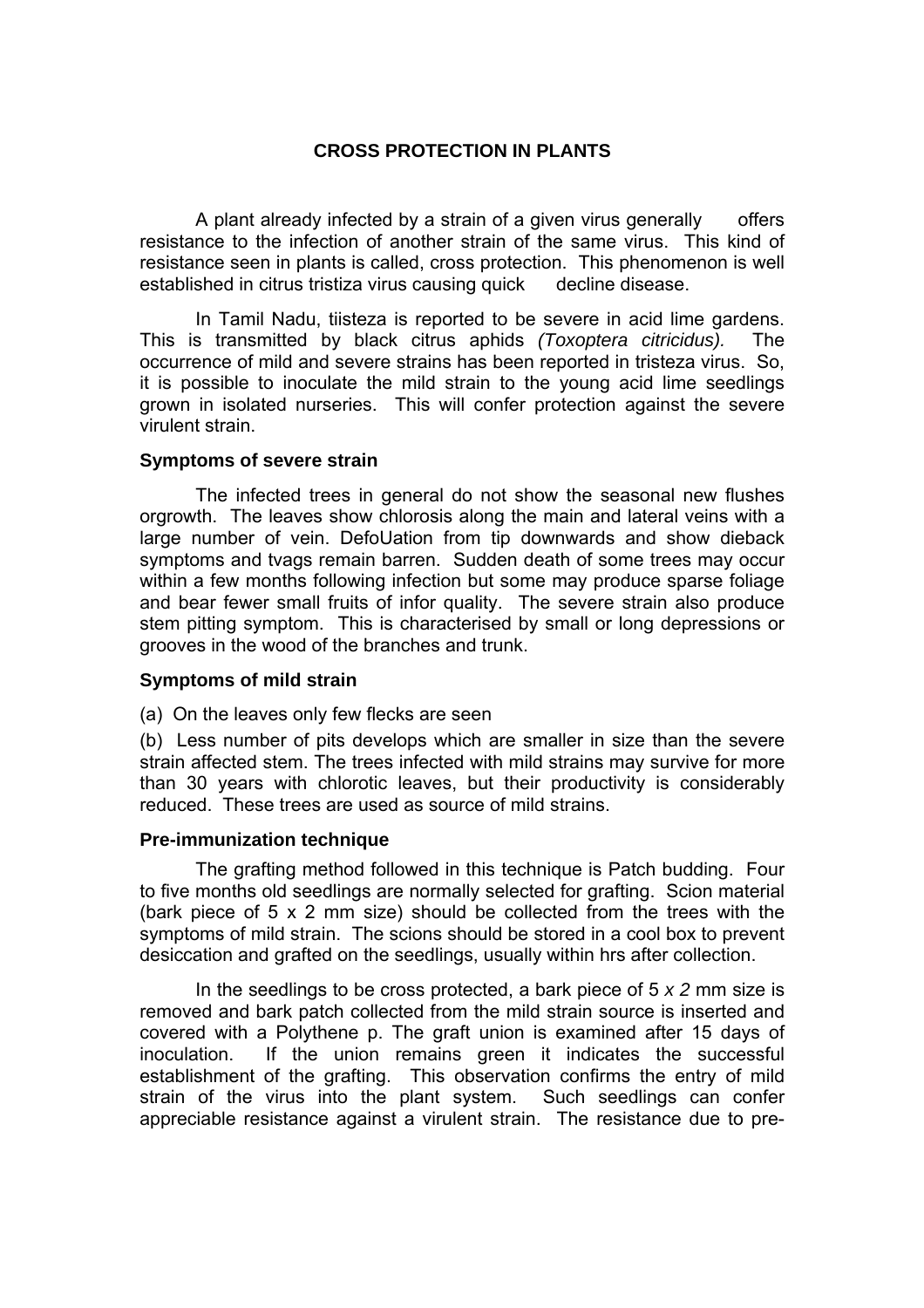immunization may be due to the fact that mild strain occupies the whole plant system and prevents subsequent infection by the severe strain.

 In addition to virus disease, the same cross protection phenonmenon has been well established in some of the bacteria diseases. If a plant is first infected with a mild or avirulent strain of a bacterium, the plant frequently escapes disease from other strains that could cause more severe symptoms. Avirulent strain of *Agrobacterium tumafaciens* protects the crop from severe infection by virulent strain of *A.tumafacions.* The same mechanism is also established in fire blight disease of apple caused by *Erwinia amylovora-* In addition, heatkilled cells of *Pseudomonas tabaci* protected the tobacco from disease infection by a virulent strain.

#### **Selected Bibliography**

Bennet, C.W. **1953.** Interaction between viruses and virus strains. *Adv Virus Res.* 1: 39-67.

Fufton, R.W. 1986.Practices and precautions in the use of cross protection for **plant** in control. *Ann.* Rov. *Phytopath.* 24: 67-8 1.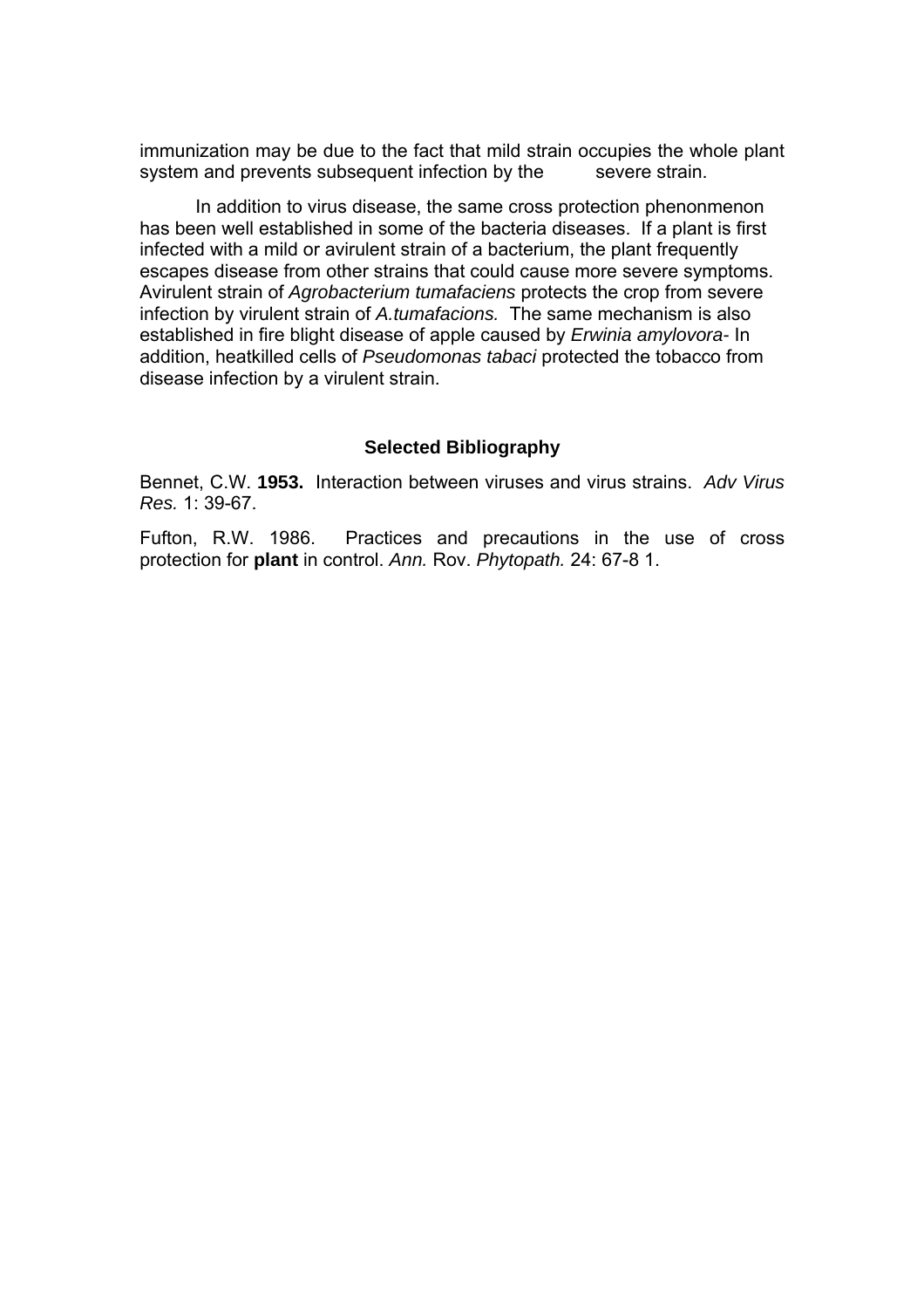# DIAGNOSIS OF PLANT VIRAL DISEASES

 The infection of virus in a plant can be identified by the methods of serology and chemical means.

### **CHEMODIAGNOSIS**

 It is a technique of identification of plant virus diseases using certain chemicals. Chemical methods to identify certain plant virus diseases have been well established.

### **(i) Terazolium chloride test**

This method is specially followed for detection of banana bunchy top virus and cassava mosaic virus. Thin section are taken from the mid rib or petiole of the leaf and soaked in 5 ml of 1% 2, 3, 5 triphenyl totrazolium for 30-60 minutes in a test tube. The sections are then removed and observed for" co4oumtion. If the sections turn to brick red colour, indicates the infection of virus in the plant sample. If the sections remain green, indicates the healthy nature of the plants. This helps in selection of disease free planting materials.

### **(ii) Iodine test**

 This is used to identify Rice Tungro Infection. Iodine solution is prepared by dissolving 2 g of Iodine and 6 g of Potassium iodide in 100 ml of water.

 The iodine solution is taken in a test tube and 1 0 cm long leaf tip is dipped in the solution for 15 minutes (Collect the leaf samples before 6 am in the morning). Then, the leaf tip is taken out and washed thoroughly with water and examined. Tungro virus affected leaves show dark reddish brown streaks, while the healthy leaves retain their green colour.

 A solution containing 1 0 ml of tincture iodine in 140 ml of water ran also be used for this test. In this case, leaf samples should be dipped for 1 hour.

# **SERODIAGNOSIS (SEROLOGY)**

 The study of relation between an antigen and an antibody is called serology.

All serological assays depend on the interaction between an antigen and an antiserum. The antigen is usually allien proteins like that of virus particles can induce the production of specific proteinaceous antibodies (immunoglobulins) in certain cells of lymphatic tissues of animals. The cleared blood serum of the animal containing antibody is called antiserum.

 Antiserum is prepared by injecting purified virus suspension intravenously or intramuscularly or both, into rabbits or guinea pigs or mice. Normally, 2-4 injections are given at 3 weekly intervals. The blood is drawn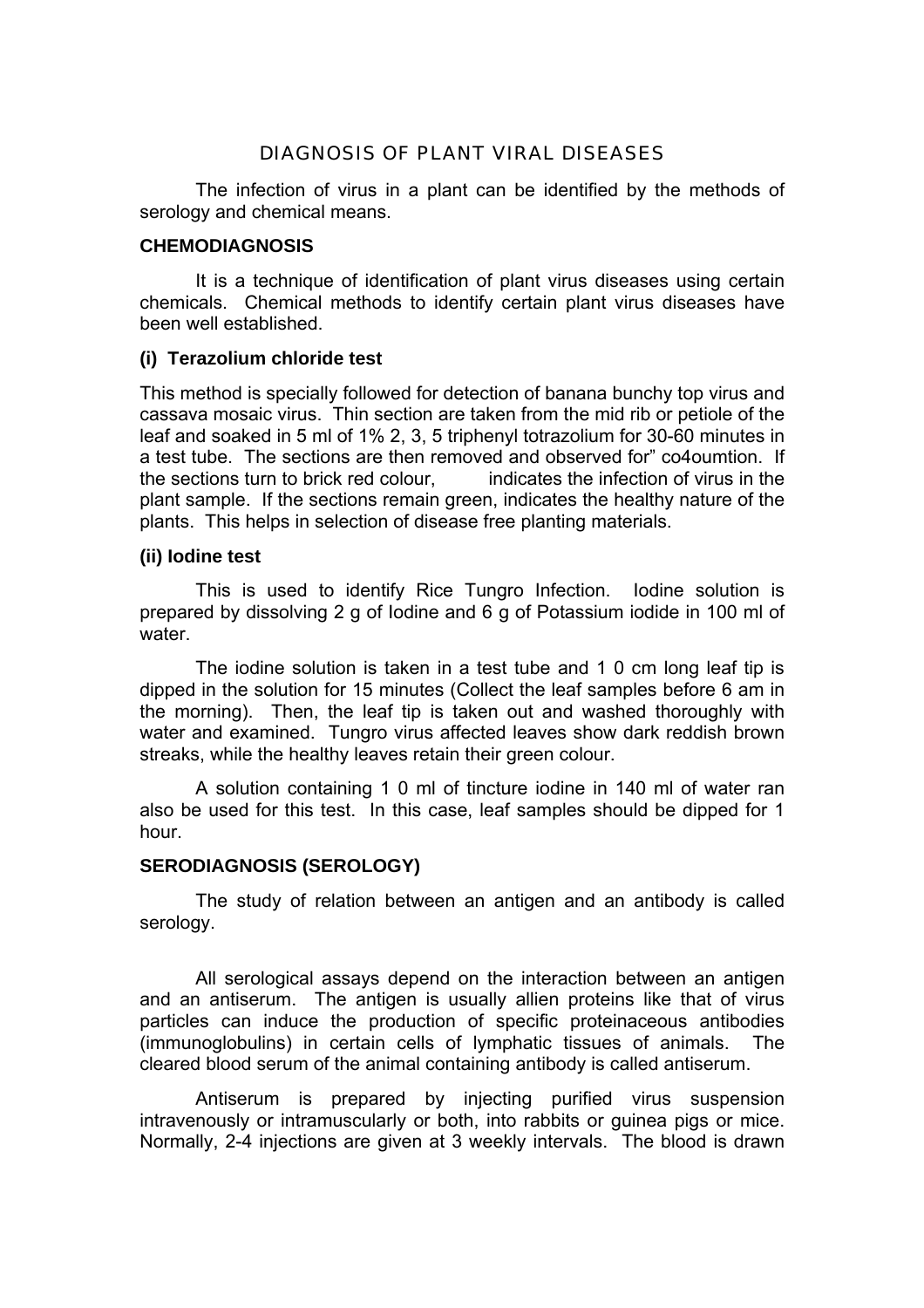from the animal by bleeding at weekly interval. The blood serum is purified by centrifugation and stored at -18 $^{0}$ C in a refrigerator or deep freeze. An antigen will react only with a particular antibody which is specific for it and this deteffnines the serological reaction. Several sensitive seralogical techniques have been developed to detect the virus infection in the plant samples.

# **(i) Slide agglutination test**

 In this method, equal quantities of antiserum (antibody) and antigen (plant sample) are placed in the depression of a cavity slide and incubated at  $25^{\circ}$ C for 90 minutes. Then, the slides are observed at 15 minutes interval. If the precipitate is seen in the test sample, indicates the presence of virus in the sample. The precipitant is formed due to specific binding of the virus protein (antigen) with antibodies and are visible to the naked eye.

# **(ii) Tube precipitin test**

 Glass capillary tubes of IO cm long and 0.5 to 1.0 diameter are used forthis assay. The glass tube is dipped in antiserum and sucked upto a height of 2 cm. Then, the tube is dipped in the clarified plant sample and the sap is sucked upto 2 cm height. Then, both the solutions are mixed by letting the liquid to run from one end to other. The capillary tubes are then fixed to the glass slide by cellophane tape. Thetubes are observed at periodical intervals for the formation of precipitate. The precipitates are formed when antigen and antibodies are related, indicating the positive reaction of presence of specific virus in the plant sample.

# **iii) Ouchteriony's double diffusion test**

 Two percent agar medium is prepared and sterilized. Wells are formed in a sterile petridish by keeping small pieces of 5 mm diameter glass tube at equal distances (5 mm apart) and pouring agar medium. The antiserum is placed in the central well and the plant saps to be tested are placed in the surrounding wells. The petridishes are incubated at  $37^{\circ}$ C for IO hours. F ation of the precipitin lines (bands) can be detected after 2-4 days by observing under stereoscopic microscope. Theantigenic components and antibodies move towards each otherthrough agar medium and form bands when they are related, indicating the presence of virus infection in the plant sample.

# **(iv) ELISA (Enzyme Linked - lmmuno Sorbant Assay)**

 In this technique, antibody is first linked with an enzyme like alkaline phosphatase. The antigen (virus) is then mixed with the antibody solution. The substract (usually p-nitrophynyl phosphate for alkaline phosphatase) is d bythe enzyme action and bright yellow colour appears. The colouration can be measured In a Spectrophotometer. This test is highly reliable and sensitive in detecting viruses that occur in very low concentration in plant samples.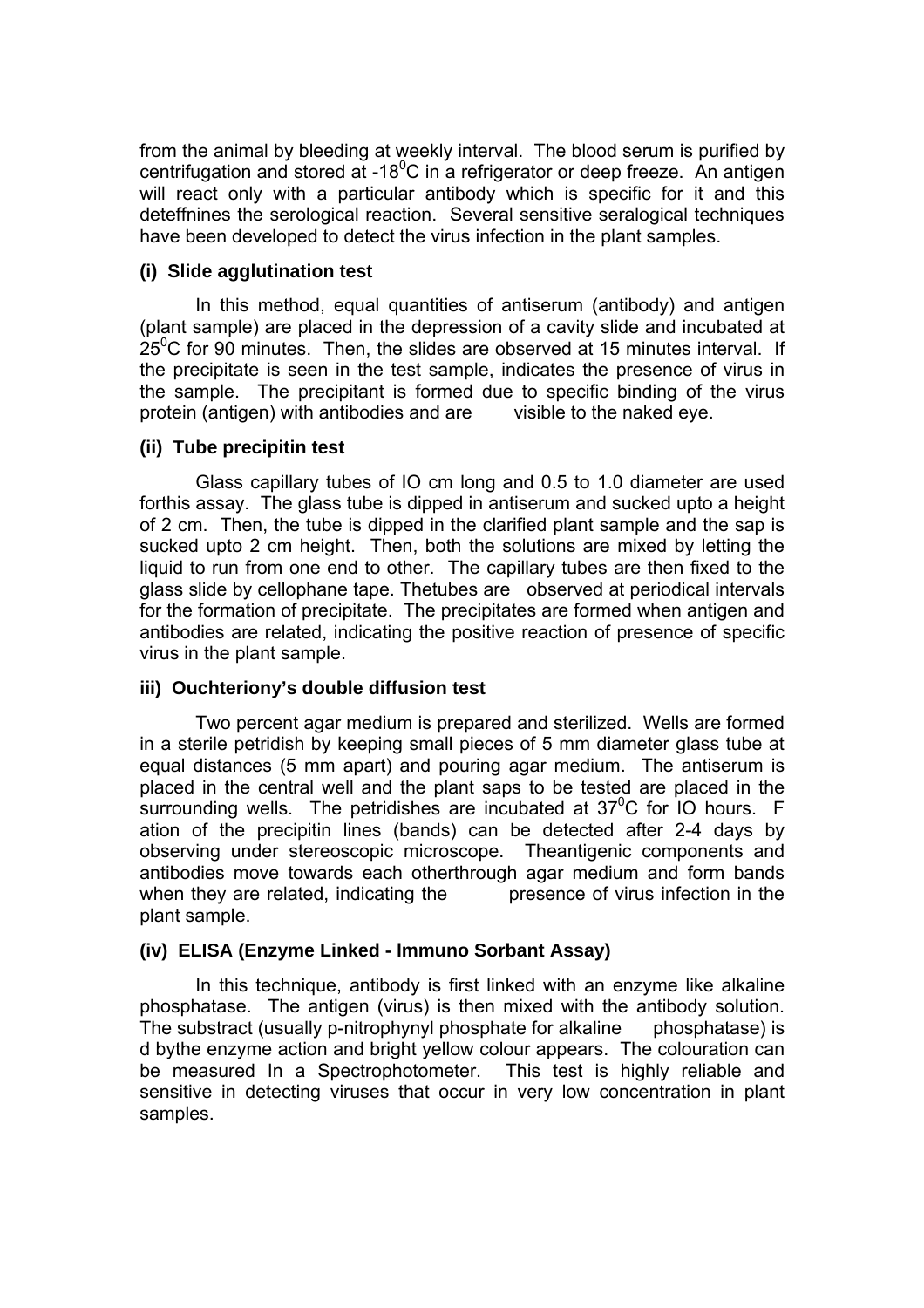### **(a) Direct ELISA**

 Double antibody Sandwich (DAS) form of ELISA is the more commonly used technique for detecting the antigen (Virus). In this method antibody specific for the antigen is coated on the surface weft of polystyrene microlitre plates (ELISA plates) to saturate the binding sites on plates. In the second step, excess antibodies are washed and antigen or sample to be tested is added to the wells and allowed to react with the bound antibodies. Any antigen in the sample will bind to the antibody and any unbound substances can be removed by washing the wells. An enzyme conjugate is then added, which is a conjugate molecule with an enzyme (alkaline phosphatase) linked to the same antibody as that coated on the well surface. This binds the remaining sites of the bound antigen, making the sandwich. Excess enzyme conjugate is then washed away and an enzyme substrate is added. The substrate is usually colourless but develops a yellow colour when acted upon by the enzyme. The amount of colour produced during a given time interval is directly proportional to the quantities of antigen present and can be measured in a spectrophotometer.

#### **b. Indirect ELISA**

 This method is also found to be equally effective or more sensitivethandiredELISAandhaveborderspecificity. Inthismethod, the antibodies, which react with the virus antigens already trapped by the coated antibodies are not labelled with the enzyme as in the case of standard double sandwich method. The wells can be coated with purified virus or gamma globulines obtained from an animal species different from the one in which the detecting antibodish been produced. Then the binding of viral antigen with the antibodies is detached indirectly by employing enzyme-labelled Fc specific antibodies (commercially available). Then the substrate is added to find out the relation between the antigen and antibody for observing the colouration of the substrate.

# **Selected Bibliography**

Kado, C. I. and H.O. Agarwal. 1972. Principles and Techniques in plant virology. Van Nostrand Reinhold CompwW, Now York P.66&

Matthews, R.E. P 1981. Plant virology Academic Press, New York. P.877.

Noordam, D. 1973. Identification of Plant viruses - methods and experiments. Oxford and IBH Pubfthing Co., Now Delhi. P.207.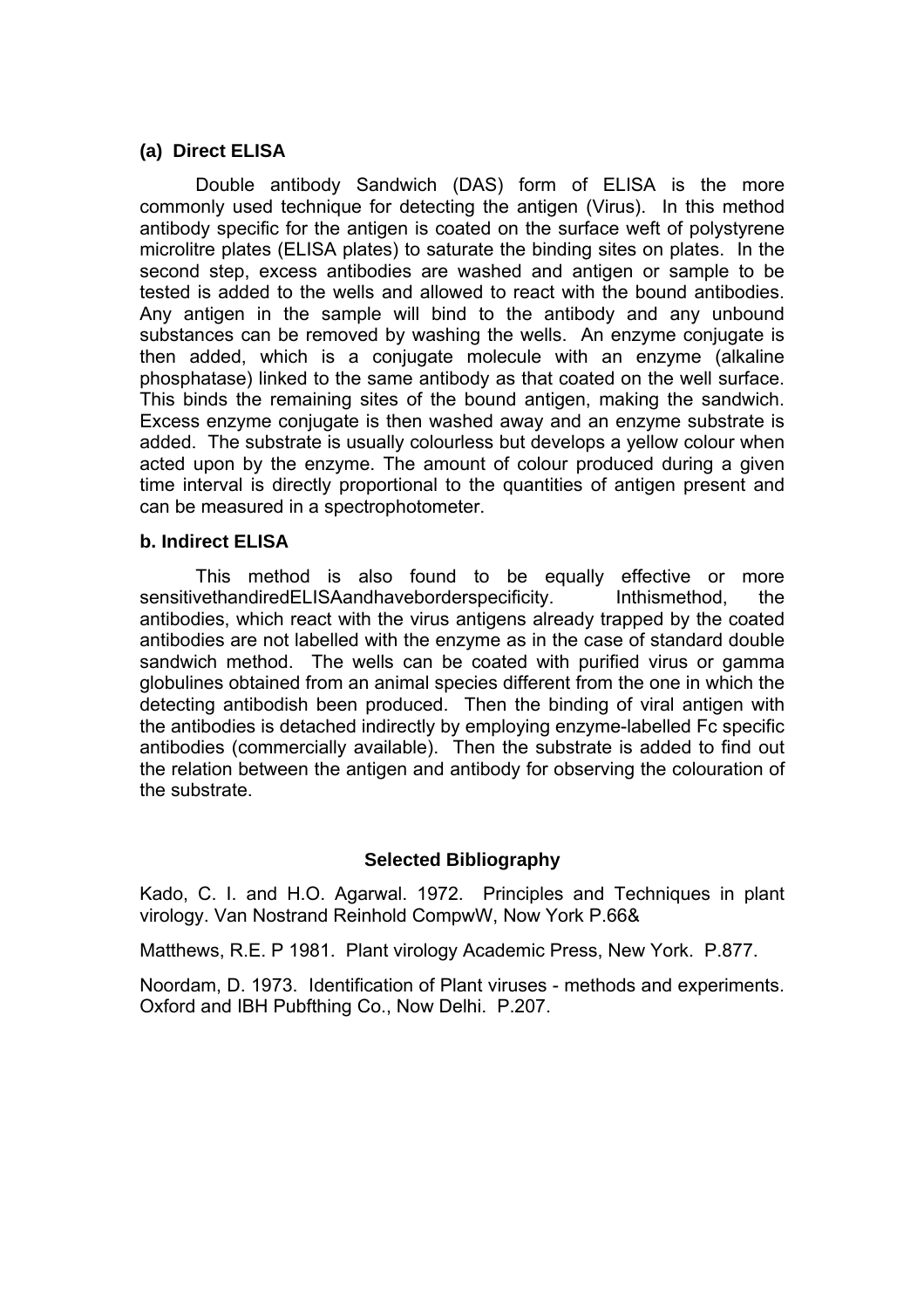#### MYCOHERBICIDES

 Weeds continue to cause major problem in agriculture throughout the world and reducing yield and quality of crops by competing forwater, nutrients and sun light essential for vigorus growth. In the past decades herbicides have dramatically increased yield in many cases. However, the toxic nature of chemicals, their harmful effects on plants and organism and their ever increasing costs are compelling alternative methods which could be specific to target plants and environmentally safe. Among the methods available as if today, biological control offers promise and is gaining recognition.

 Fungal pathogens are considered to be the only group of microorganism with potential for classical biological control of weeds. agents or living products control specific weeds in agriculture as effectively as chemicals. Also when these agents are once established they could a to survive on the weeds year after year over long periods and provide Prot to be applied every time, season after season and year after year. These organisms have been defined as mycoherbicides. Natural endemic might be rendered completely destructive to its weed host by applying a massive dose at later stage of weed growth. Many fungal herbicides have been developed the most popularly used mycoherbicides in countries like USA and China.

# **Application Strategy**

#### **a. Classical strategy**

 One time spraying of the pathogen. The pathogen is expected to survive from year to year and providing long term control or population reductions with out additional re-introduction.

Eg. *Puccinia chondrillina controls Chondrilla juncea* (weed).

### **b. lnundative strategy**

 Application of pathogen year by year. Here the pathogen is applied to specific areas in predetermined volumes and dosages that achieve control of target weed within an allofted time and before econamic losses are incurred.

*Eg. Colletotrichum gloeosporioides* f. sp. *aeschynomene* controls *Aeschynomene virginica*

#### **Different formulations available In the market**

The mycoherbicide 'Collego' has been used commercially since 1982 in Arkansas to control Northern jointvetch *(Aeschynomene virginica)* a leguminous weed in rice *(Oryze sativa)* fields. It is marketed as a dry formulation consisting of 15% viable, dry conidia of *Colletotrichum gloeosporioides* f. sp. *aeschynomene* and 85% inert ingredients. Each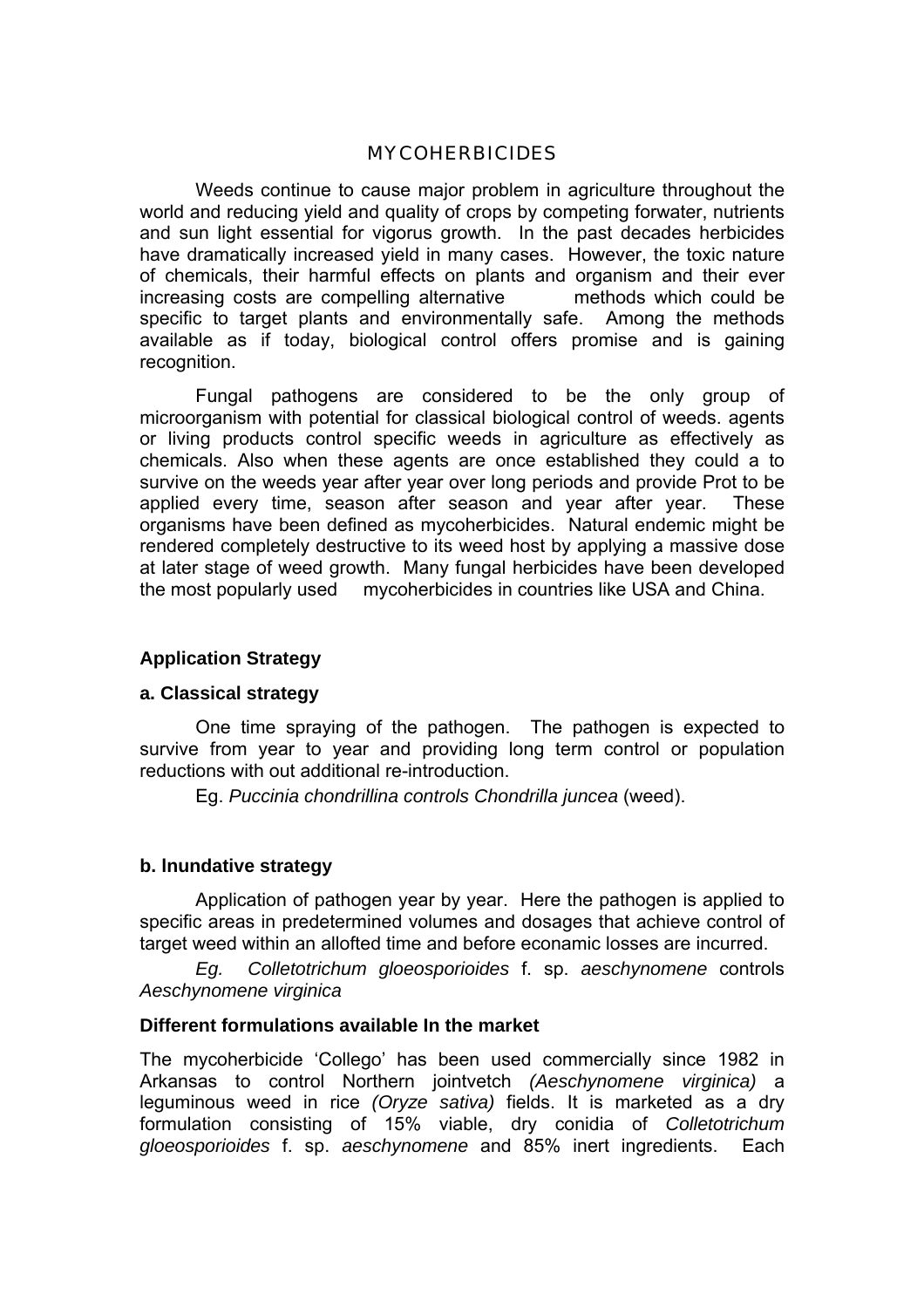formation batch is assayed or packaged to contain  $7.54 \times 10 \times 4$  viable conidia per bag, the amount required for treatinefd of 4.05 hectares at the rate of 93.5 ha -'. This amounts to 1.8 x 1 0 "viable spores m '2. The pathogen infects but does not adequately control, a closely related species, Indian jointvetch *(Aeschynomene indica) a* serious localized weed in the gulf coast rice production area of Louisiana and Texas.

 Mycoherbicide 'Devine' has been used commercially since 1981 in Florida citrus (Rutaceae).groves to control milkweed vine, *Morrenia odorata*. It is marketed as a wet formulation of chlamydospores of *Phytophthora palmivora with* a shelf life of six weeks in cold storage. It is applied at the rate of  $8x10^4$  chlamydospores m<sup>-2</sup> to the surface of moist soil under citrus tree. A safety zone of 1.6 km must be maintained between site of application and planting of several susceptible vegetable crops and ornamental plants. It is feasible to distribute and market this relatively liable product because of the limited marketing area. No damage to non,target or citrus have been noted in the seven years since first commercial use of this mycoherbicide despite mild infection of citrus in. controlled environments with high inoculum (200 x field rates).

 The persimmon vilt fungus, Acrimo*nium diospyri,* is not commercially available but is routinely used as a mycoherbicide to control Persimmon trees *(Diospyrous virginiane)* in Rangeland in South Central Oklohama. It has been used since 1960 to control trees upto 10 cm in diameter. All trees in a grove may be killed wftwn three years following hand inoculation of 80% or more of the trees with a conidial suspension of the fungus.

 Velgo is a potential mycoherbicide for velvet leaf (*Abutilon theophrasti)*  control in corn *(Zea mays)* and soybeans *(Glycine max)* in the U.S. Corn Belt and southern Ontario, Canada. It is a strain of *C. coccoides.*  Commercialization is anticipated in 3 to 5 years as a combination trea with rates of several chemical herbicides that well not control velvet leaf alone. The fungus atom at the rate of I x 10<sup>9</sup> spores m<sup>-2</sup> kills 46% of the plants inoculated at the two or three leaf stage. Lack of complete kill is due to premature shedding of Ile"w and of now leaves. The host range of this isolate'of *C. coccoides* Is restricted to cow isolates, and although It Infects sevomt other plants, it does not cause significant damage to them.

Luboa 2 is a selected strain of *C. coccoides* f. sp. *cuscttae* that is used as a mycoherbicide in the People's Republic of China to control dodder *(Cuscute chinensis and Cuscuts australis)* parasitic on broad cast planted soya beans. It has been used since its discovery in 1963 for practical control of this parasitic weed. Spore concentrations of 2 x 10<sup>7</sup> spore's ml are applied with a hand sprayer until run off. Best results are obtained when spraying is done at I0.00 to 17.00 h on days when humidity Is high, usually in late July to early August. Luboa 2 Is an improved strain necessiated by loss of virulence in Luboa 1. \Aruience is positively correlated with spore size greater use is expected when new foffnulations with longer shelf life are available.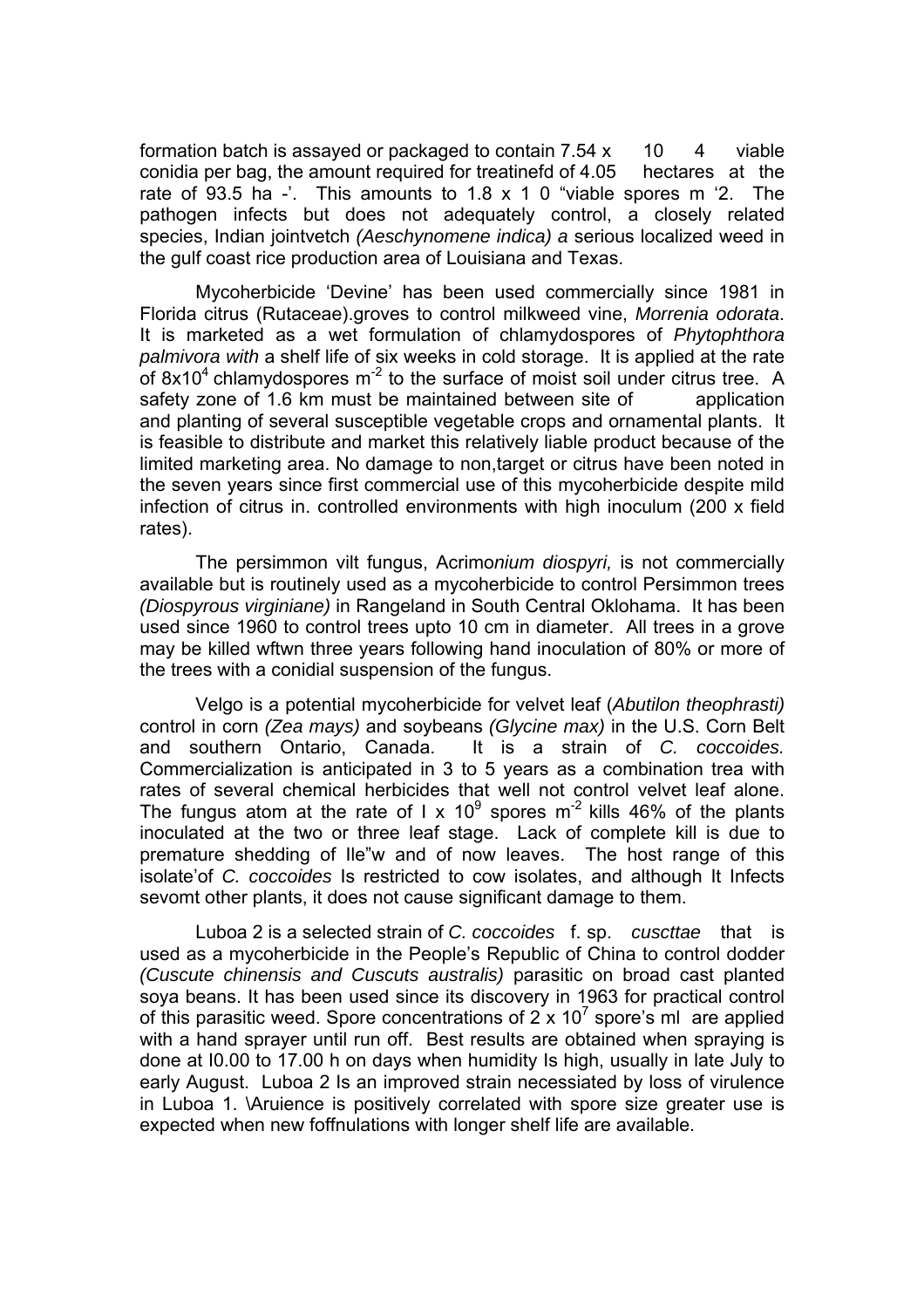Biomal Is a potential mycoherbicide for control of round leaved mallow *(Malva pusilla)* in wheat *(Trificum aestivum)* and lentils *(Lens culinads)* in the provinces of Manitoba and Saskatchewan, Canada and the northern tier of wheat producing states in the United States. It is a selected strain of *Colletotrichum gloeosporioides* f. sp. *malvae.* It is applied in spore suspension containing of 2 x 1 0<sup>9</sup> at the rates of  $5x10^2$  1 ha  $\frac{2}{x}$ . This amounts to  $6x10^7$ viable spores in  $m<sup>-2</sup>$ . The pathogen infects, but doesn't adequately control, velvet leaf, a serious malvaceous weed widely distributed in corn and soybeans.

 Casst is a potential mycoherbicide for control of sickel pot *(Cassia*  obtusifolia) and coffee senna *(Cassia accidentalis)* in soybeans and peanuts *(Arachis* hypogea) in the Southern States of the United States. It is a strain of the *Altemaria crassiae* and is applied at the rate of 1. 1 kg ha -1 In 76.71 of water with an oil-based adjuvant. The spore concentration in the spray tank is 7.5 x 10<sup>4</sup> spores ml<sup>-1</sup> amounting to application of 1.4 x 10<sup>-6</sup> spores m<sup>-2</sup>. Spores are currently produced on solid substrates with some modification of the procedure.

 A potential microherbicide for control of Bathrust burr (spiny cocklebur or spray clotbur *=Xanthium spinosum)* has been developed in New South Waives, Australia, with a strain of *Colletottichum orbiculare* that is indigenous in the area where the weed is an economic problem, Small scale field tests with the pathogen indicate that it kills large weed plants in heavily inoculated. The pathogen does not kill common cocklebur *(Xanthium pennsylvanicum)*  when spray inoculated, but if infected into young stems it causes death. The fungus is known as a pathogen of species in the family cucurbitaceae.

 Another host pathogen interaction that has been exaimned in detail for mycorherbicide potential is *Cercospora rodmanii* on Waterhyacinth *(Eichhornia crassipes).* Mycelium of this leaf spot inducing pathogen was grown for 3 weeks on potato dextrose broth containing 5% yeast extract, blended and applied at the rate of 1.1 gm wt weight  $m<sup>-2</sup>$ . After inoculation of the plants grown in of supplemented water disease stress caused a significant reduction in the net rate of leaf production. However, success of this biocontrol strategy was limited by a low rate of plant kill and the ability of the host to compensate for disease low by rapid leaf production.

#### **Selected Bibliography**

Manickam, K., K. Annadural, V. Martappan and S. Sankaran. 1"5. Mycoh arbicides. *Kisen Wodd,* 22 (2): 53-54.

Sankaran, S., K. Manickam, M. Devanathan, V. Mariappan and M. Gopalan,

19,94. control of Woods with plant pathogen& *Employment News,* 5-11 November pp-1-2.

Te Beast. 1993. O.O. Biological control of weeds with fungal pathogens. In: Exploftation of Micro-organisms. Edfted by O.G. Jones. Chapman & Hall, London. pp.1-17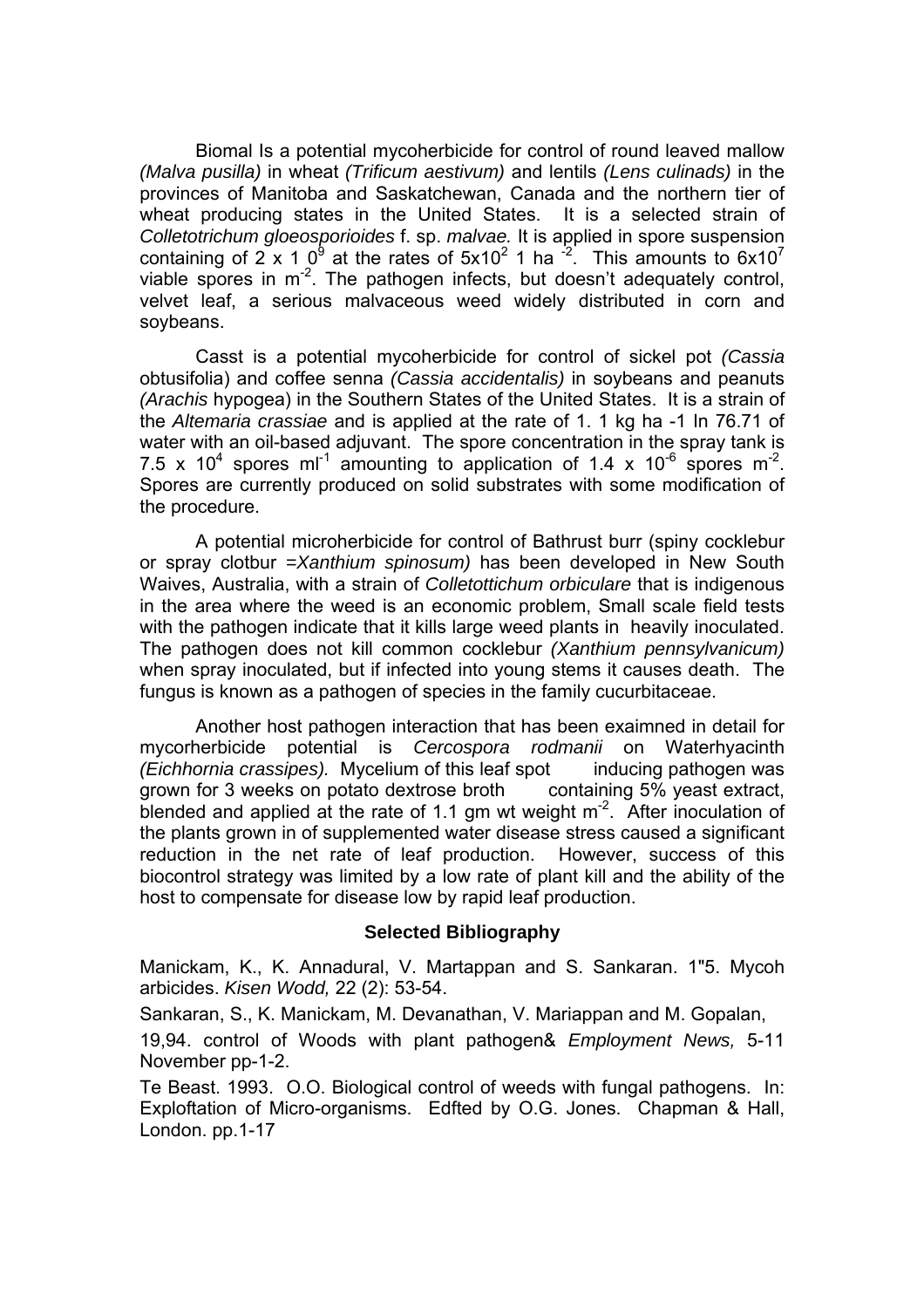# BIOLOGICAL CONTROL

Biological control is defined as the reduction of inoculum density or disease producing activities of a Pathogen or Parasite in its active or dormant stage by one or more organisms accomplished naturally or through manipulation of the environment, host or by introduction of one or more antagonists.

 Biological control is n but control of plant diseases using living microorganisms. Root rot disease *(Macrophomina phaseolina)* is a major disease in pulses, oilseeds, cofton, etc., and the most common method of control is using fungicides. But the chemical methods are uneconomical and law effective, as seed treatment with chemical may give protection only in the early stages of crop growth 2 weeks. In addition, it is harmful to the beneficial microorganisms in soil and creates residual problems. So, the biological control can be very efficasy used for the root rot disease management as the biological agent multiply in soil and offer protection throughout the crop growth. The four main mechanisms involved in the biocontrol are (i) the biological agent (antagonist), may parasite the other organism, (ii) antagonist may secrete metabolites (antibiotics) harmful to the pathogens (Antibiosis) (iii) antagonist may compete with the pathogens for nutrients or space (Competition) and (iv) may cause death of the parasite by producing enzymes (Lysis).

#### **Parasitism & Lysis**

 The biocontrol against parasitizes the pathogen by coiling around the hyphae, e.g., *Trichoderma* viride; various bacteria and fungi secrete hydrolytic about the degradation of cell wall of pathogens.

e.g. (i) *Bacillus* sp. causes hyphal lysis of *Gaeumanornyces* graminis

 (ii) The chitnolytic enzymes of *Serratia marcescens* caused cell wall lysis of *Scierotium rolfsii.*

(iii) *Trichoderma* sp. produces chitinases and β-1,3 glucanases which lyses the cell wall of *Rhizoctonia solani.* 

# **Antibiosis**

 The antibiotic compounds secreted by the biocontrol agent suppress the growth of the pathogen.

e.g. Phenazine-l-carboxylic acid produced by *P fluorescens* plays an important role in suppressing the take all disease of wheat.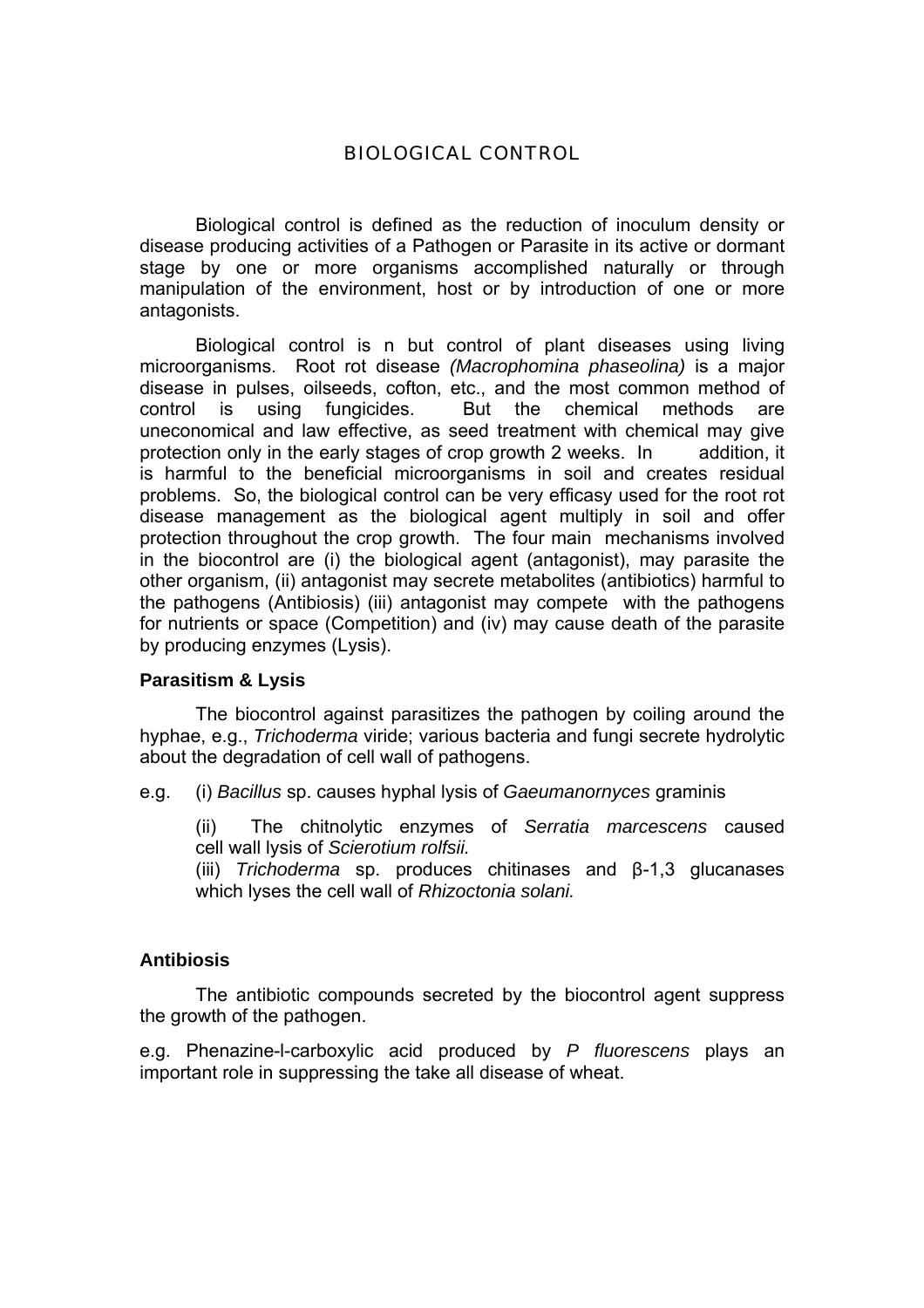### **Competition**

 The biocontrol bacteria and fungi compete for food and essential elements with the pathogen thereby displacing and suppressing the growth of pathogen.

 e.g. (i) the competition for nutrients between *Pythium aphanidermatum, P ultimum* and bacteria suppress the damping off disease in cucumbers.

 (ii) Fluorescent siderophores (iron chelaters) such as pseudobactinis & *pyoverdins* produced by P *fluorescons* chelates iron available in the soil, thereby depriving the pathogen of Its Fe requirements.

## **A. TRICHODERMA VIRIDE**

The fungus, *Tfichoderma vitide* is one such biocontrol agent, mainly used for the control of root rot diseases of pulses and oil seeds in Tamil Nadu. A mass production technology for *T.viride* has been developed by Tamil Nadu Agricultural University, Coimbatore.

#### **Systematic Position**

|                                   | Asexual | (conidial)                                                                                        | Sexual (sscospore)                                                       |
|-----------------------------------|---------|---------------------------------------------------------------------------------------------------|--------------------------------------------------------------------------|
| Class<br>Order<br>Family<br>Genus |         | Sub division : Deuteromycotina<br>: Hypomycetes<br>: Moniliales<br>: Moniliaceae<br>: Trichoderma | Ascomycotina<br>Pyremomycetes<br>Sphaeriales<br>Hypocreaceae<br>Hypocrea |
|                                   |         |                                                                                                   |                                                                          |

#### **Isolation of** *Trichoderms* **from soil**

*Trichoderma* is isolated from the soil by using *Trichoderma* selective medium developed by Elad and Chet (I 983).

 Collect soil samples from the field, mix well and make it into fine particles. Soil samples should be collected in root zone at 5-1 5 cm depth and from rhizosphere wherever possible.

 Ten gram of soil sample is taken, and suspended in 100 ml of sterile distilled water and stirred well to get I : IO dilution.

 Transfer one ml from this to 9 ml of sterile water in a test tube to get 1: 100 dilution.

 Make serial dilutions by transferring one ml of suspension to subsequent tubes to get dilution of 1: 1 0,000.

 Transfer one ml of the desired soil suspension to sterile petriplates. Pour 15 ml of melted and cooled *Trichoderma* selective medium in the same petriplates.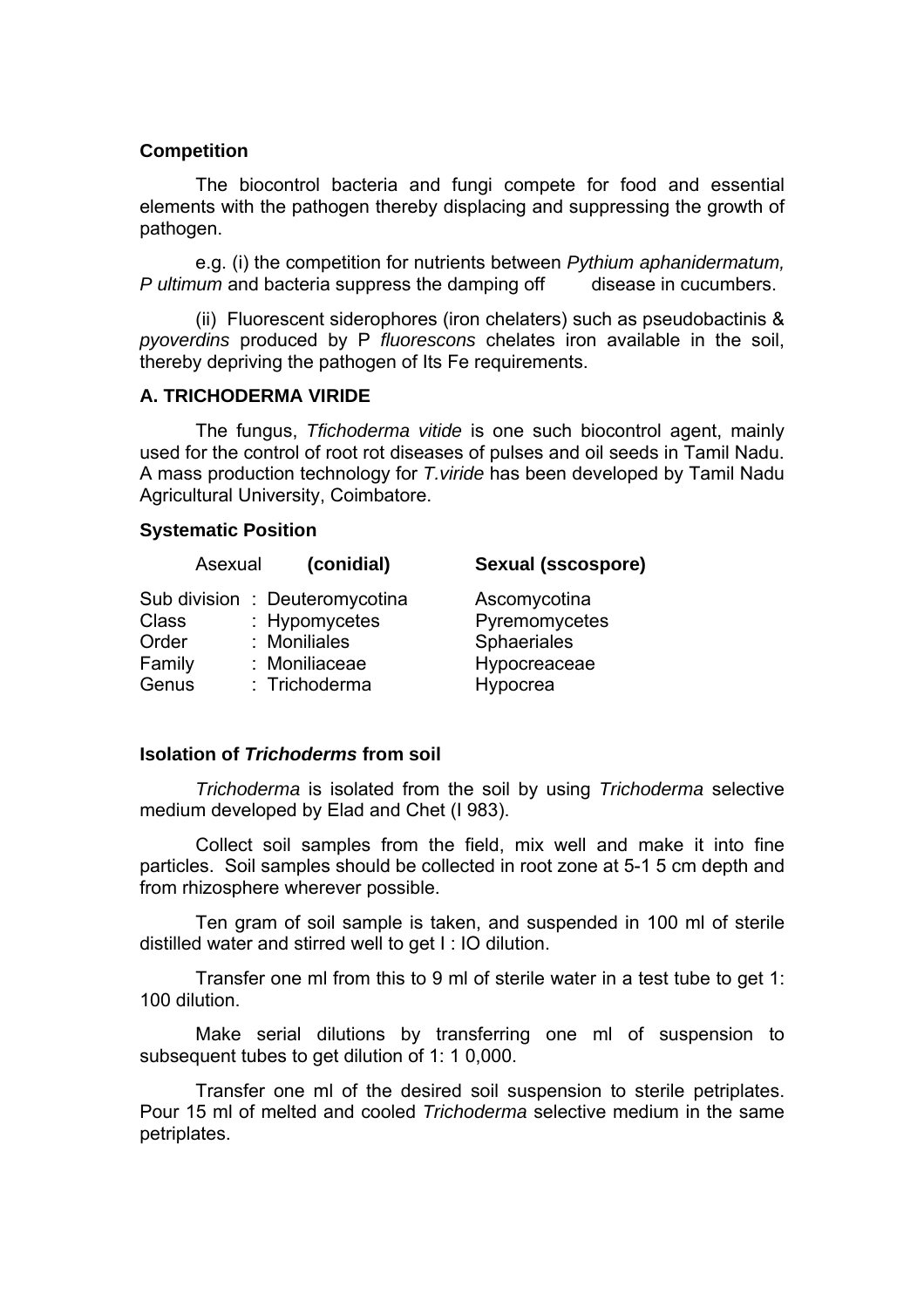Rotate the plate gently and allow to solidify, incubate at room temperature for 5-7 days and observe for the development of fungal colonies. Trichoderma colonies will be white initially and turn to green. Count the number of colonies developing in individual plates. Transfer the individual colonies to potato de)drose agar slants.

#### **TESTING METHOD**

#### **Dual Culture Technique**

 It consists of growing the test organism and the pathogenic organism on the same plate. This ran be done by the following procedure.

 Transfer 15-20 ml of melted and cooled PDA to sterilised petridishes. Allow it to solidify. Transfer 8 mm disc of test organism to one end of the petriplate.

 In the opposite end, 8 mm disc of the pathogenic culture is transferred in the same petriplate (if the antagonistic micro-organism is slow growing it should be plated in the previous day itself). Incubate the plate at room temperature. Observe the development of inhibition zone. Observe under microscope where both the test organism and the pathogen come in contact.

#### **MASS PRODUCTION**

 Molasses yeast medium (Molasses 30g + yeast 5g + water 1000ml) is prepared in conical flasks and sterilized at 1.1 kg/CM<sup>2</sup> for 20 minutes. T.viride culture is inoculated by taking a fungal disc from 10 day old culture and incubated for 10 days. This serves as mother culture.

 Molasses yeast medium is prepared in a fermenter and sterilized. Then, the mother culture is added to the fermenter  $@$  1.5 litre/50 litres of medium and incubated at room temperature for 10 days.

 The fungal biomass and broth are mixed with talc powder at 1:2 ratio. The mixture is air dried and mixed with carboxy methyl cellulose (CMC) @ 5g / kg of the product. It is packed in Polythene covers and used within 4 months.

## **QUALITY CONTROL SPECIFICATIONS**

1. Fresh product should contain not less than 28  $\times$  10<sup>6</sup> CfU / g

2. After 120 days of storage at room temperature, the population should be 10 x  $10^6$  cfu / g.

- 3. Maximum storage period using talc as carrier is 120 days.
- 4. Size of the carrier (talc) should be 500 microns.
- 5. Product should be packed in white Polythene bags.
- 6. Moisture content of the final product should not be more than 20%.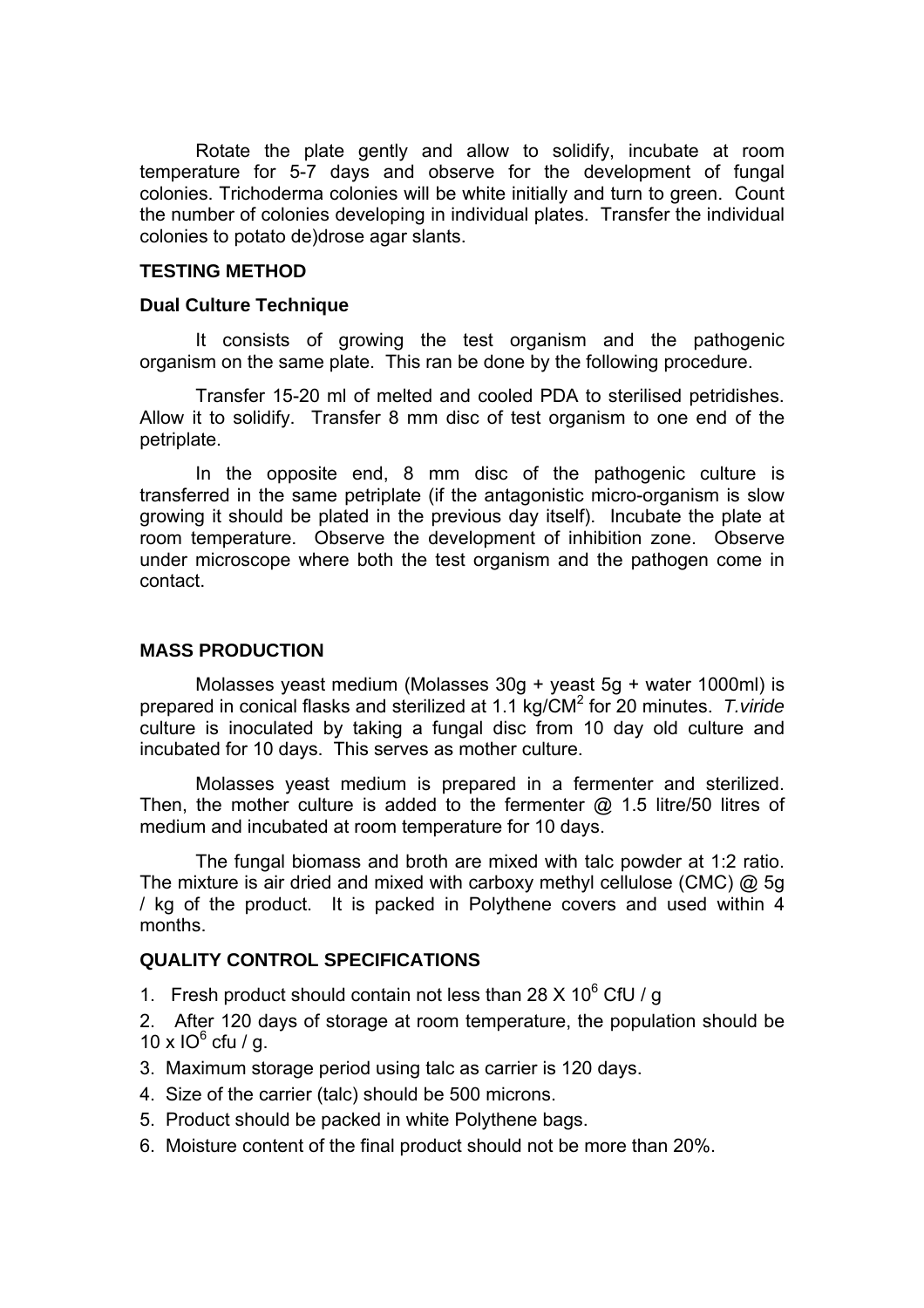### **Seed Treatment**

 The talc-based *T.viride* formulation is used as a dry seed treatment @ 4 g/kg and the treated as can be sown immediately. This treatment has several advantages. *T.viride is* than the conventional fungicides compatible with biofertilizers like *Rhizobium and Azospirillum,* non-toxic to human and other living organisms and in the crop yield appreciably. However, fungicide treatment should not be ad with the biocontrol agent.

## **B. BACILLUS SUBTILIS**

 This bacterium is widely used for the control of soil-bome plant pathogens like *Macrophomina phaseolina, Rhizoctonia solani, Fusarium* spp. etc. This treatment also considerably improves the plant growth and yield.

*Bacillus subtilis* is a rod shaped, thermophilic gram positive, aerobic bacterium. Roots may be formed in chains. It is 5-6 mm in length and 2-3 mm in width. It forms endospores during adverse conditions.

## **Isolation**

One gram of soil sample is mixed with 9 ml sterilized nutrient broth in a test tube. This has to be kept on a boiling waterbath at  $80^0C$  for 10 minutes. Then it is kept for incubation at root temperature for 24-48 hrs. From this serial dilution is prepared upto 10-6 dilution. Dilution 10 $<sup>-5</sup>$  and 10 $<sup>-6</sup>$  are plated</sup></sup> In Nutrient Agar and incubated for 24-48 hrs. *B. subtilis* colonies will be rough, opaque with irregular margins.

## **Staining for Identification**

 Bacterial smear is prepared with 24 hours old culture, air dried and heat fixed. The slide is flooeded with crystal violet for 60 seconds and then washed with tap water. Then, the slide is flooded with Grams iodine mordant for 60 seconds and washed with tap water. It is then the smear is counterstrained with safranin for seconds, washed with tap water, blot dried and observed under microscope. *Bacillus subtilis* appeared violet since it,is gram positive.

## **Biochemical tests for Identification**

The following biochemical tests are carried out for identification.

- 1. Starch hydrolysis
- 2. Catalase test
- 3. Nitrate reduction test
- 4. Acid and gas production test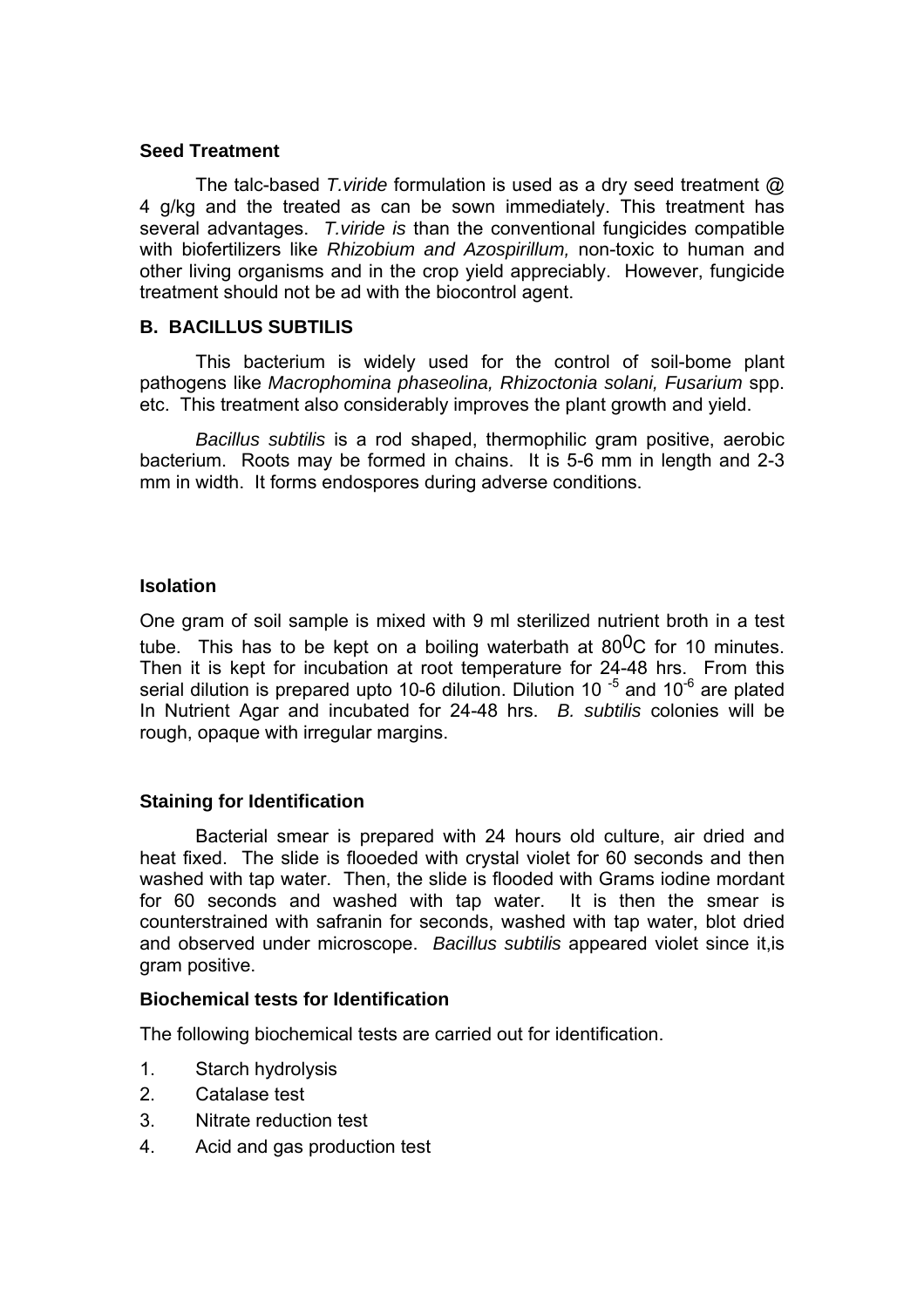*Bacillus subtilis* is amylase positive catalase positive, nitrate positive, acid positive and gas negative.

#### **Mass multiplication**

 Nutrient broth (Peptone 5g, beef extract 3g, sodium chloride 3g in 1 litre of distilled water,  $pH7$ ) is prepared and sterilized at 1.1 kg/  $CM<sup>2</sup>$  pressure for 20 minutes. One loopful of *B. subtilis* is inoculated and incubated for 24 hours. This serves as mother culture. One litre of mother culture is transferred to 100 litres of sterilized nutrient broth in a fermenter and the bacterial growth is harvested after 72 hrs. Then it is mixed with 250 kg of sterilized peat soil amended with 37 kg Calcium carbonate, dried in shade and packed in Polythene bags. This product can be stored upto 6 months.

#### **Seed treatment**

 Six hundred gram of Peat-based culture is required for one hectare. The culture is gently mixed with 200 MI of cooled rice gruel and then mixed with seeds and dried in shade. The seeds should be sown with in 24 hrs. (Precautions: Iron rods or sticks should not be used for mixing and treated seeds should not be dried in sun).

#### **C. PSEUDOMONAS FLUORESCENS**

 This is another bacterium effectively used in controlling sheath blight and blast of paddy, wilt diseases of redgram, and banana.

*Pseudomonas fluorescens* is a gram negative, rod shaped nonspore forming bacteria which may be mono or lopotrichous or non motile. It produces greenish, fluorescent and water soluble pigment, pyoverdin.

 The direct influence of pseudomonas on plant growth is mediated either by release of auxin-like substances or through improved uptake of nutrients in the environment. The indirect promotion of plant growth is achieved when fluorescent *Pseudomonas* decreases or prevents the deleterious influence of phytopathogens.

#### **lsolation**

 One gram of rhizosphere soil sample is mixed in 100 ml of sterilewaterto give 1:100 dilution. From this serial dilutions upto  $10^{-7}$  level are made by repeatedly transferring 1 ml of 1:I00 dilution to 9 ml sterile water stants  $10^{-5}$ ,  $10^{-6}$  and  $10^{-7}$  dilutions are plated in kings B Agar medium and incubated for 24-48 hours. P *ftuorescens* appears as smooth, slimy, circular translucent colonies.

#### **Staining for Identification**

As that of *Bacillus subtilis.*

*P fluorescens* does not take up the secondary stain.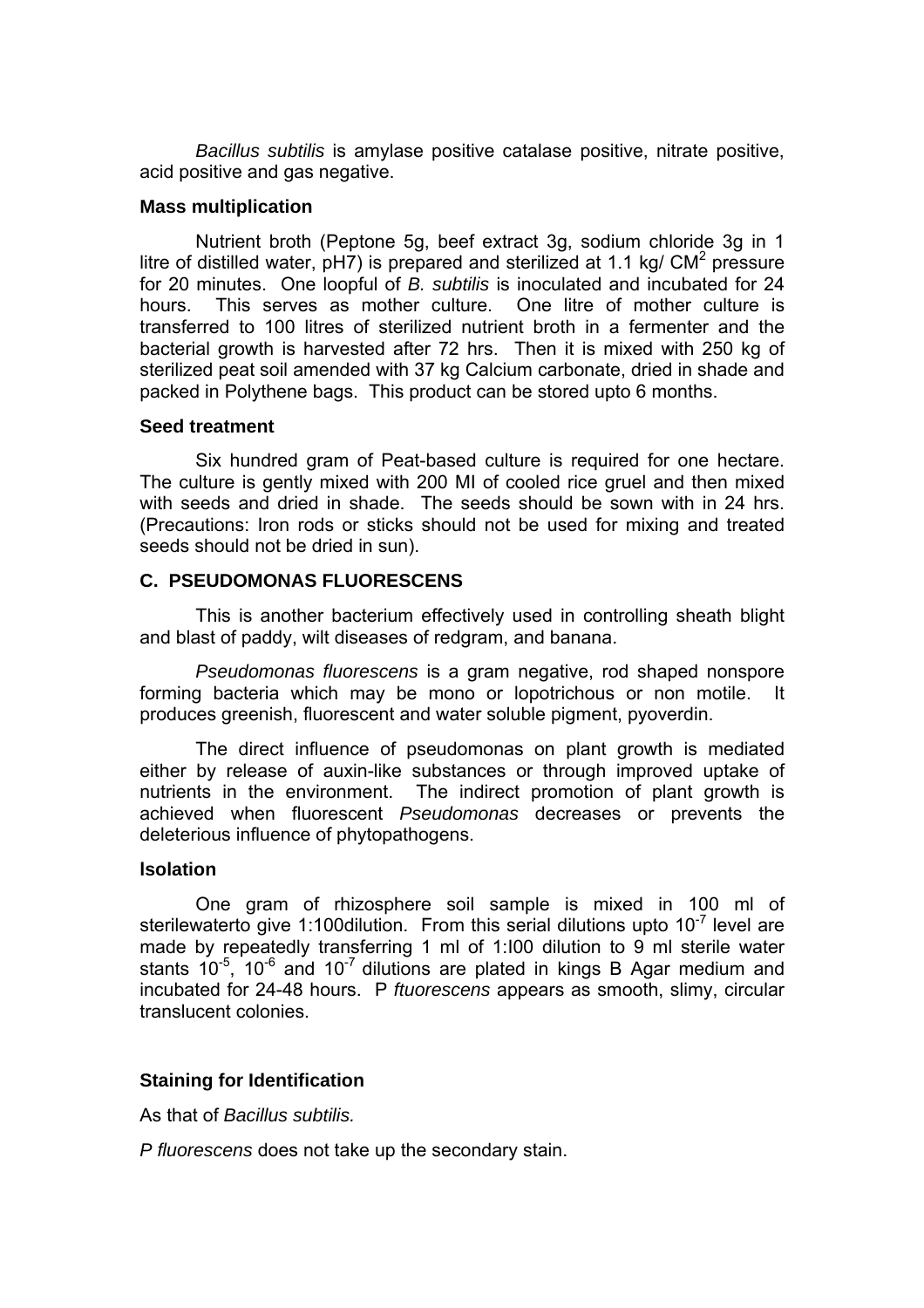## **Biochemical tests for characterization**

The following biochemical tests are carried out for characterizing *P. fluorescens.*

- (i) Cyanogenesis
- (ii) Chrome Azurol assay
- (iii) 'P'solubilization
- (iv) IAA production
- (v) Antibiotic assay

## **Mass production**

 *P. fluorescens* is multiplied in sterilized Kings 'B' broth for 48 hours. The pH of the substrate (Peat soil or talc powder) is adjusted to 7 by adding calcium carbonate  $@150 g / kg$ . The substrate is then sterilized at 1.1 kg/cm<sup>2</sup> pressure for 30 minutes for two successive days. Four hundred ml of *P. fluorescens* suspension is added to 1 kg of substrate containing 5 g of carboxy methyl cellulose and mixed well.The formulation is packed in Polythene covers and can be stored for one month.

## **Quality Control**

- 1. Fresh product should contain 2.5 x I 0" cfu / g
- 2. After 3 months of storage at room temperature, the population should be 8-9 x 10<sup>7</sup> CfU / g.
- 3. Storage period is 3-4 months
- 4. Minimum population load for use is 1.0 x  $10^8$  cfu / g.
- 5. Product should be packed in white Polythene bags.
- 6. Moisture content of the product should not be more than 20% in the final product.
- 7. Population per ml of the broth is  $9 \pm 2 \times 10^8$ cfu / g.

## **METHODS OF APPLICATION**

Crop: Paddy -blast, sheath blight

## **1. Seed Treatment**

 Mix paddy seeds with the formulation at the rate of 10 g per kg ofseedsandsoaktheseedsinwaterforovemight. Decant the excess water and allow to sprout the seeds for 24 hrs and then sow.

## **2. Seedling root dipping**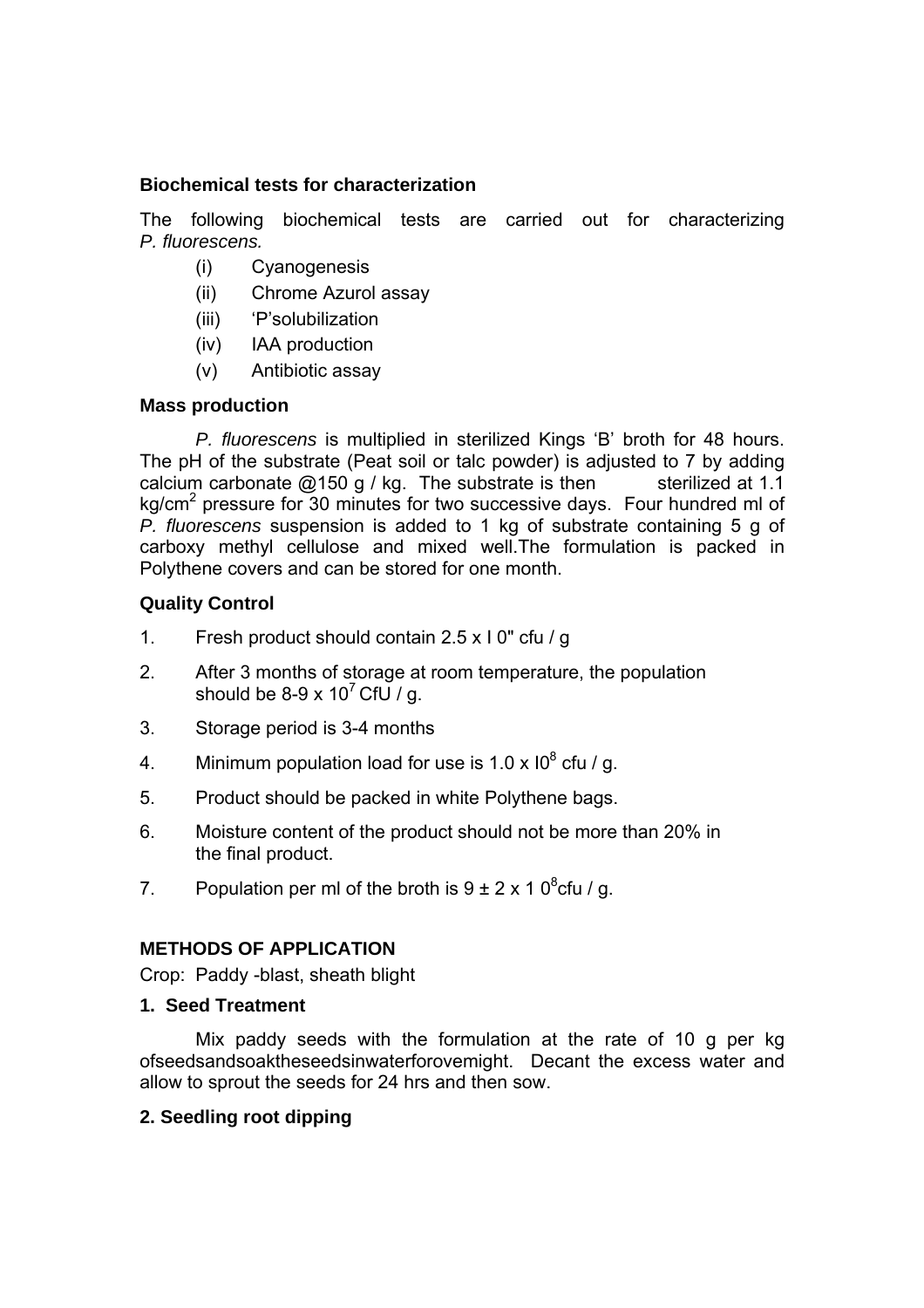Apply 2.5 kg of the formulation to the water stagnated in an area of 25 sq.m. The seedlings, after pulling out from the nursery can be left in the stagnating water containing the bacteria. A minimum period of 30 minutes is necessary for soaking the roots and prolonged soaking will enhance the efficacy.

## **3. Soil application**

Apply the product  $\omega$  2.5 kg / ha after 30 days of transplanting (This product should be mixed with 50 kg of well decomposed FYM / sand and then applied).

#### **4. Foilar application**

Spray the product at 0.2% concentration (1 kg/ha) commencing from 45 days after transplanting at 10 days interval for 3 times depending on disease intensity. If there is no disease incidence, a single spray is sufficient.

 Crop: Groundnut, Gingelly, Sunflower, Redgram, Greengram, Blackgram - root rot and wilt

| Seed treatment   | $\therefore$ 10 g /kg of seeds                                                                |
|------------------|-----------------------------------------------------------------------------------------------|
| Soil application | : Apply 2.5 kg/ha. mixed with 50 kg of well<br>decomposed FYM / sand at 30 days after sowing. |

#### **Crop : Banana - Fusarium wilt**

Suckertreatment : 10 g/sucker

Capsule application : 50 mg / capsule / sucker. Apply once in 3 months from 3 months after planting

Soil application : 2.5 kg / ha + 50 kg FYM / sand Apply once at the time of planting and repeat it once In 3 months.

## **Biological Control Agents**

Antagonist **Pathogen controlled** 

**Fungi**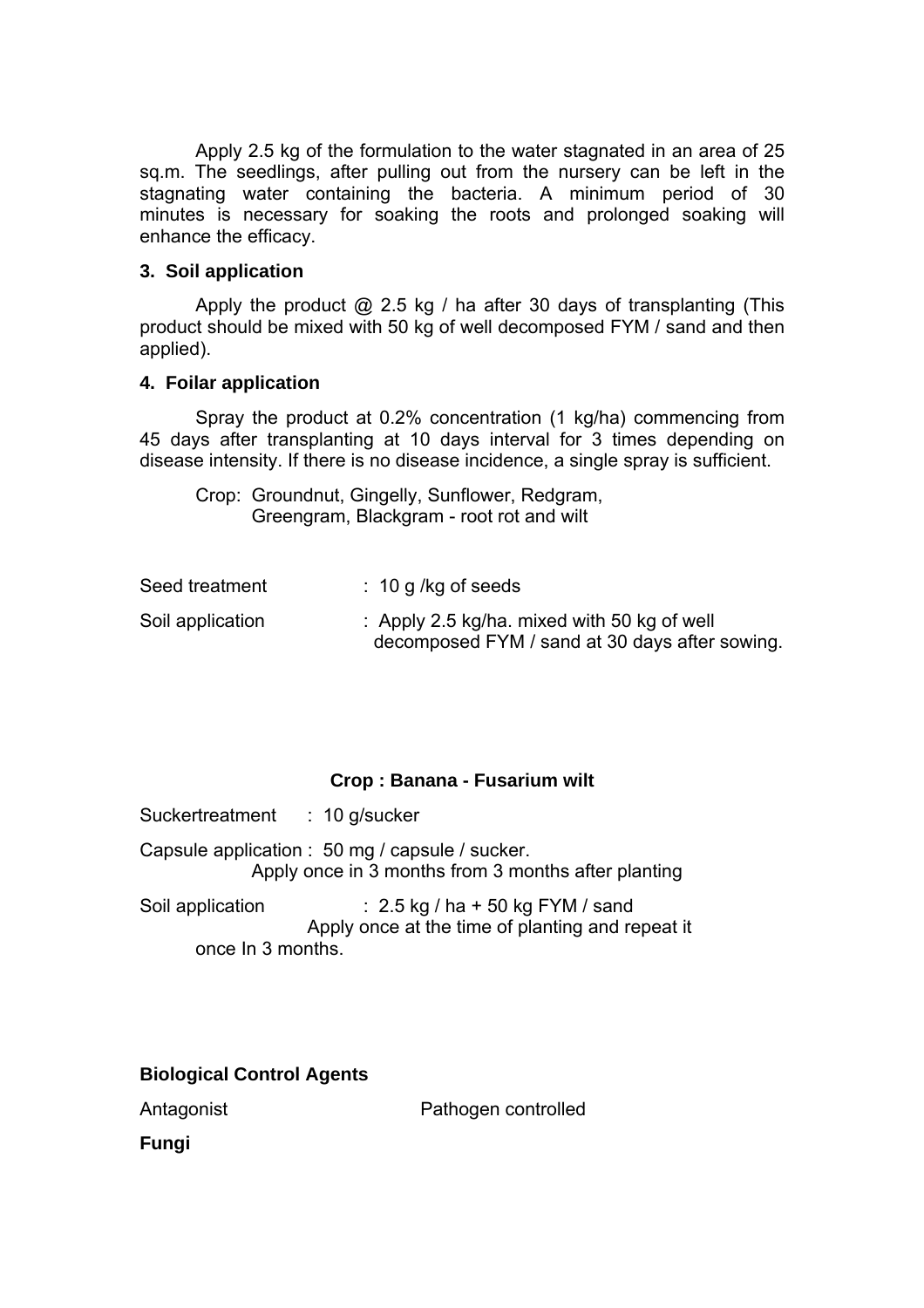| Trichoderma viride   | Macrophomina phaseolina, Pythium spp<br>Sclerotium rolfsii           |
|----------------------|----------------------------------------------------------------------|
| T.harzianum          | Fusarium oxysporum f.sp. vasinfectum<br>F.o. f.sp- melonis, R.solani |
| T.harnatum           | Pythium spp. R.solani                                                |
| Verticillium leccani | Uromyces dianthi                                                     |
| Gliocladium virens   | R.solani                                                             |
| Laefisaria arvalis   | Sclerotinia sclerotiarum, R. solani<br>Pythium spp.                  |

# **Bacteria and Actinomycetes**

| Pseudomonas fluorescens              | P ultimum, P. aphanidermatum,<br>R.solani<br>F.o.f.sp. udum. Fo. f. sp. cubense,<br>F.o.f. sp-ciceri |
|--------------------------------------|------------------------------------------------------------------------------------------------------|
| <b>Bacillus subtilis</b>             | F.o. f.sp. dianthi. M, phaseolina,<br>R.solani, S.rolfsii                                            |
| <b>B.</b> thuringiensis              | Hemileia vastatrix                                                                                   |
| <b>Streptomyces</b><br>griseoviridis | Altenaria brassicola, R. solani.<br>Fof.sp. dianthi                                                  |

# **Formulations of biocoittrol fungi effective against plant pathogens**

## **Pelletes**

| Gliocladium                                   | Pythium, Rhizoctonia / ornamentals |
|-----------------------------------------------|------------------------------------|
| GlioGladium, Trichoderma Rhizoctonia / cotton |                                    |
| Gliocladitim                                  | Sclerotium / beans                 |
| <b>Talaromyces</b>                            | Verticillium /potato               |
| <b>Bulk materials, grains</b>                 |                                    |
| Gliocladium                                   | Rhizoctonia / peanuts              |
| Gliocladium                                   | Sclerotium / beans                 |
| Rhizoctonia                                   | Rhizoctonia / sugarbeets           |
| Sporidesmium                                  | Sclerotinia / lettuce              |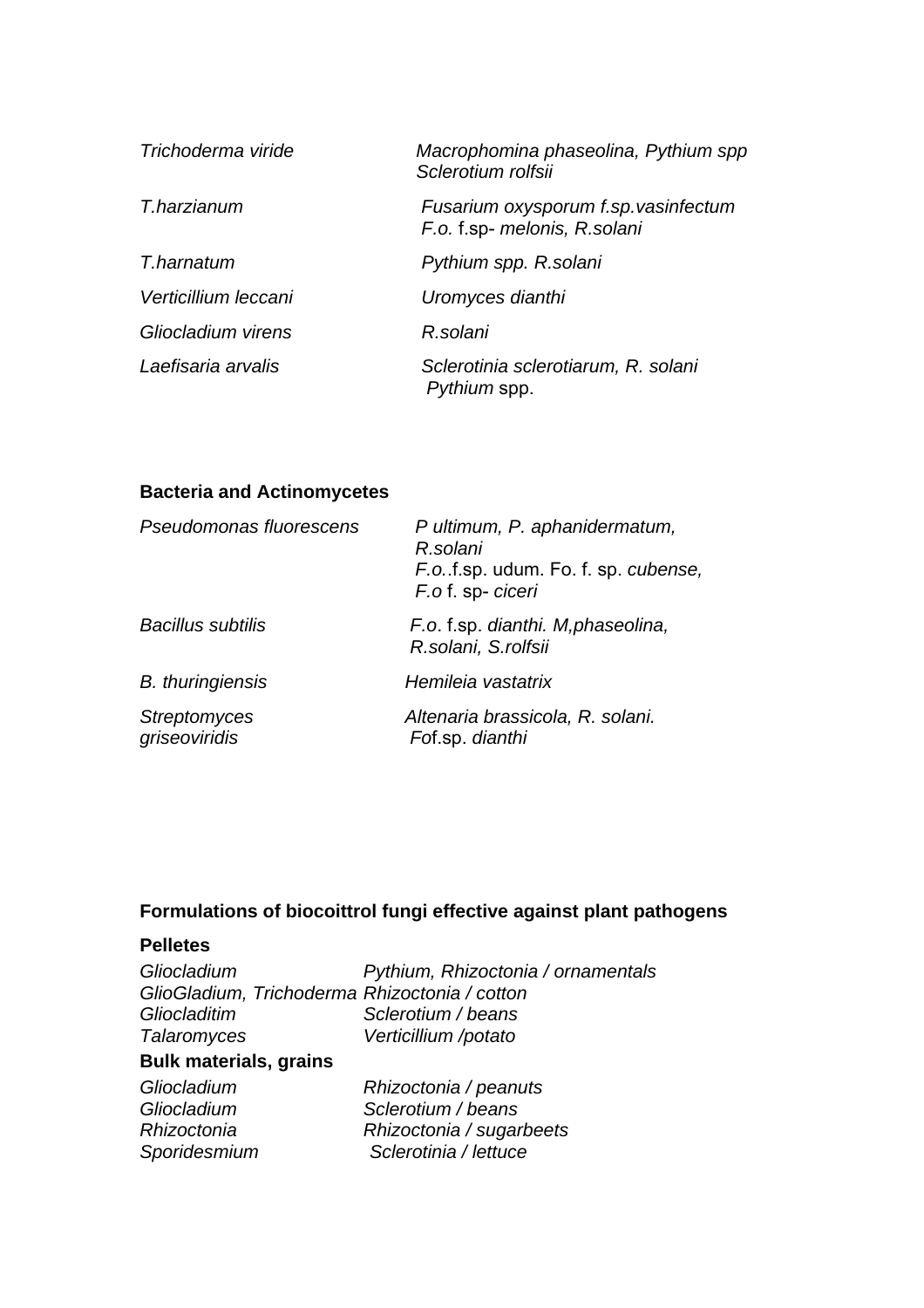| Trichoderma              | Rhizoctionia, Pythium, etc,<br>vegetable, field crops. |  |
|--------------------------|--------------------------------------------------------|--|
| Trichoderrna             | Rhizoctonia / cotton                                   |  |
| Dusts, powders           |                                                        |  |
| Gliocladium              | Sclerotium / beans                                     |  |
| Gliocladium, Trichoderma | Rhizoctonia / potato                                   |  |
| Pythium,                 | Rhizoctonia /carrots, beets, etc.                      |  |
| Talaromyces              | Verticillium / potato                                  |  |
|                          |                                                        |  |
| Trichoderrna             | Verticillium / mushrooms                               |  |
| Trichoderma              | Pythium /peas                                          |  |
| Gels, fluid drill        |                                                        |  |
| Trichoderma              | Rhizoctonia /radish                                    |  |
| Laetisaria               | Rhizoctonia /peppers                                   |  |
| Trichoderma              | Sclerotium /apple seedlings                            |  |
| <b>Spores</b>            |                                                        |  |
| Talaromyces              | Verticillium / eggplant                                |  |

## **Selected Bibliography**

Baker, K.F. and R. J. Cook. 1979. Biological control of plant pathogens S. Chand and company Ltd., New Delhi P. 433.

Dasgupta, M.K. 1988. Principles of plant pathology, Allied Publishers Pvt. Ltd., Bangalore, P.1140.

Garreft, S.D. 1977. Pathogenic root infecting fungi. Cambridge Unit. Press. Cambridge, P.294.

Hornby, D. 1990. Biological control of plant pathogens. Oxon, United Kingdom CAB International, P.479.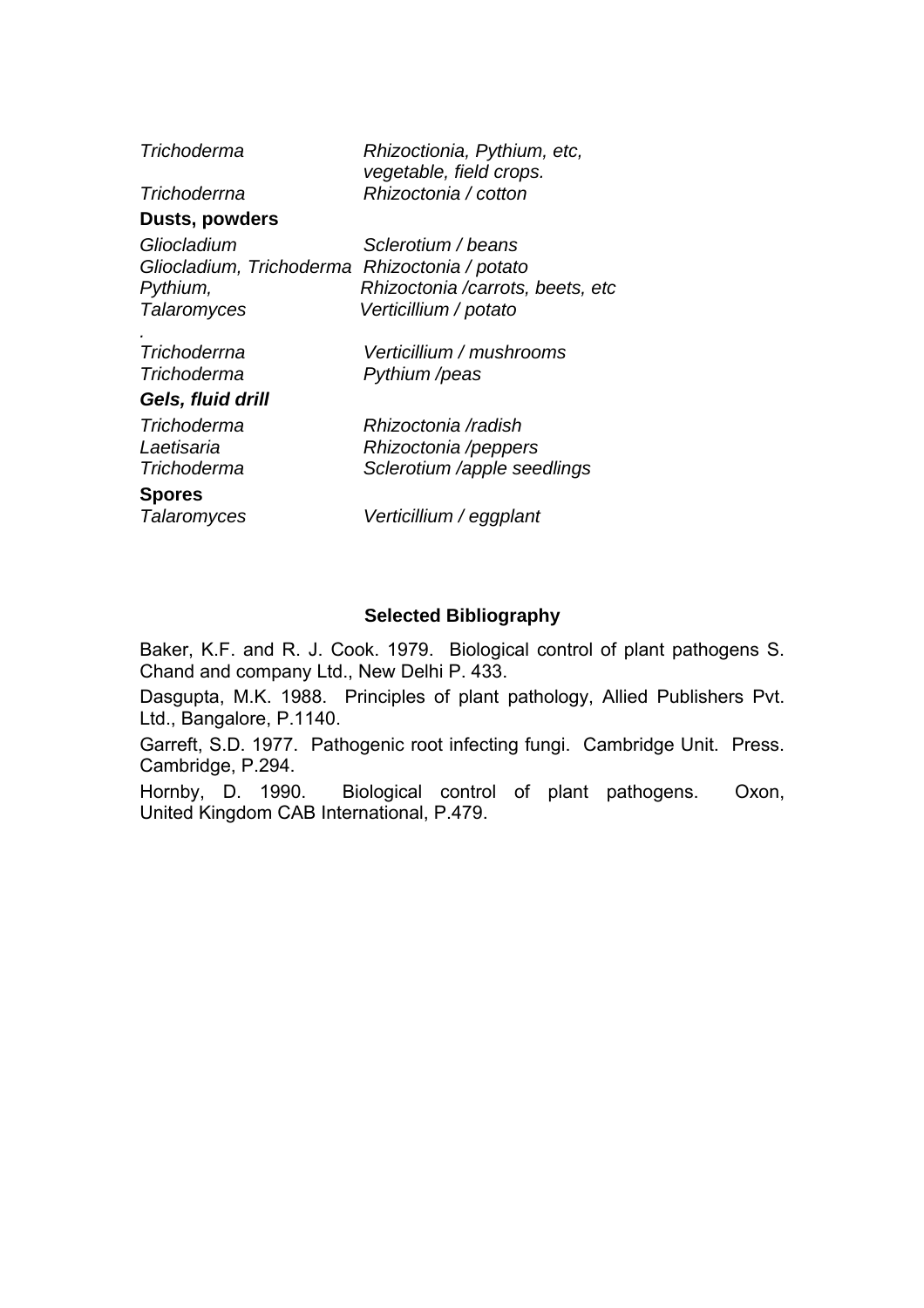## DISEASE MANAGEMENT BY **BOTANICALS**

 Plant products play an important role in evolving an ecologically sound and environmentally acceptable disease management system. Plant products have been found to have fungicidal, bactericidal and antiviral properties. It is well established that about 346 plant products have fungicidal properties, 92 have bactericidal and 90 have antiviral properties. This clearly indicates that the plant kingdom is a vast storehouse of chemicals that can check several plant pathogens. As many of them have more than one type of activity there is a less chance for development of resistance and moreover, the plant products are saferto non-target organisms.

#### **NEEM PRODUCTS**

 Among the plant products, the neem derivatives are reported to be effective in controlling several diseases. The neem tree *(Azadirachta indica),*  popularly called as china berry, crackjack, Nim, Indian lilac, margosa and paradise tree, contains several active principles in various parts. The important active principles are Azadirachtin, Nimbin, Nimbidin, Nimbinene, Nimbridic acid and Azadirone which have aiitifungal and insecticidal properties.

## **(i) Neem Seed Kernel Extract (NSKE)**

 It is prepared by soaking 5 kg of powdered neem seed kernel (in a gunny bag) in 100 litres of water for 8 hours. The gunny bag is then removed afterthorough shaking. Then, 100 ml of teepol is mixed thoroughly, before spraying. The quantity of extract required for a liectare is 500 litres,

#### **(ii) Neem oil solution**

 One hundred nil of teepol is mixed first with 100 litres of waterThen, 3 litres of neem oil is slowly added to this solution with constant shaking. The milky solution formed is ready for spray. The spray volume is 500 litres/ha.

#### **(iii) Neem cake extract**

 Ten kg of powdered neem cake in a gunny bag is soaked in 100 litres of water for 8 hours. The gunny bagis removed after thorough shaking. Then, 100 ml of sticker is added and mixed well. The quantity of spray fluid required is 500 litres / ha.

#### **(iv) Neem cake**

 Powdered neem cake is directly applied to the field at the time of last ploughing. The quantity applied is 150 kg/ha.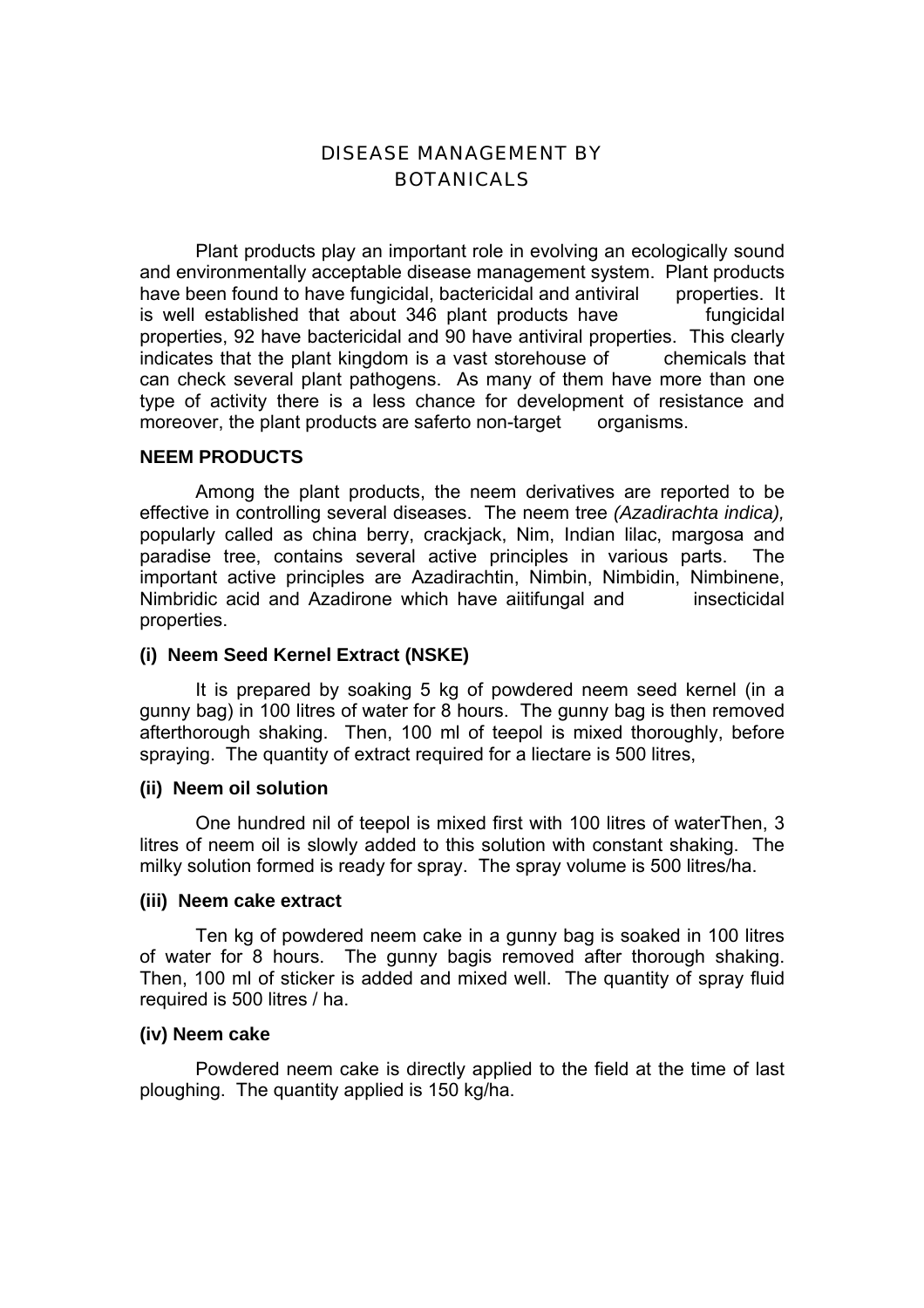## **Diseases controlled by neem products**

**(a) Paddy:** Tungro (virus) (Vector: *Nophotettix virescens)*

 Neem cake is applied at 150 kg/ha as basal dose. In addition, 3% neem oil or 5% NSKE @) 500 l/ ha can be sprayed. If one jassid is noticed in a plant. Three sprays have to be given at 15 days interval.

**(b) Paddy :** Sheath rot *(Acrocyfindrium oryzae)*

 Five per cent NSKE or 3% neem oil can be sprayed @ 500 lit/ ha at the time of grain emergence.

**(c) Paddy:** Blast *(Pyricularia oryzae)*

Spraying 5% neem oil is effective

**(d) Paddy:** Sheath blight *(Rhizoctonia solani)*

Application of 150 Kg of neem cake/ha

#### **(e) Groundnut :** Rust *(Puccinia arachidis)*

Application of 3% neem oil  $@$  500 lit/ha. The first spray should be given immediately on noticing the symptom and second 15 days later.

**(f) Groundnut :** Foot rot *(Sclerotium rolfsii)* Application of 1 % neem oil is effective.

**(g) Coconut:** Wilt *(Ganoderma lucidum)*

Application of 5 kg of neem cake/ tree/ year during the rainy season.

**(h) Black gram:** Powdery mildew *(Erysiphe polygoni)*

 Two sprays with 3% neem oil or 5% NSKE, starting first spray at the initiation of the disease and second 15 days later are effective.

**(i) Black gram:** Root rot *(Macrophomina phaseolina)* Application of neem cake @ 150 kg/ha

**(j) Black gram:** Yeliow mosaic (Virus)

Application of 3% neem oil is effective.

(k) **Soybean:** Root rot *(M. phaseolina)* Application of neem cake @ 150 kg/ha.

## **OTHER PLANT PRODUCTS**

 In addition to the neem products, products from several other plant species are also found to be effective in disease management. The leaf extract of tuisi *(Ocimum sanctum)* is found effective against *Helminthosporium oryzae* (paddy brown spot). The leaf and pollen extracts of vilvam *(Aegle marmolos)* effectively reduced early blight of tomato *(Altenaria solani)* and blight of onion *(A. porri). A. solani* is also effectively checked by flower extract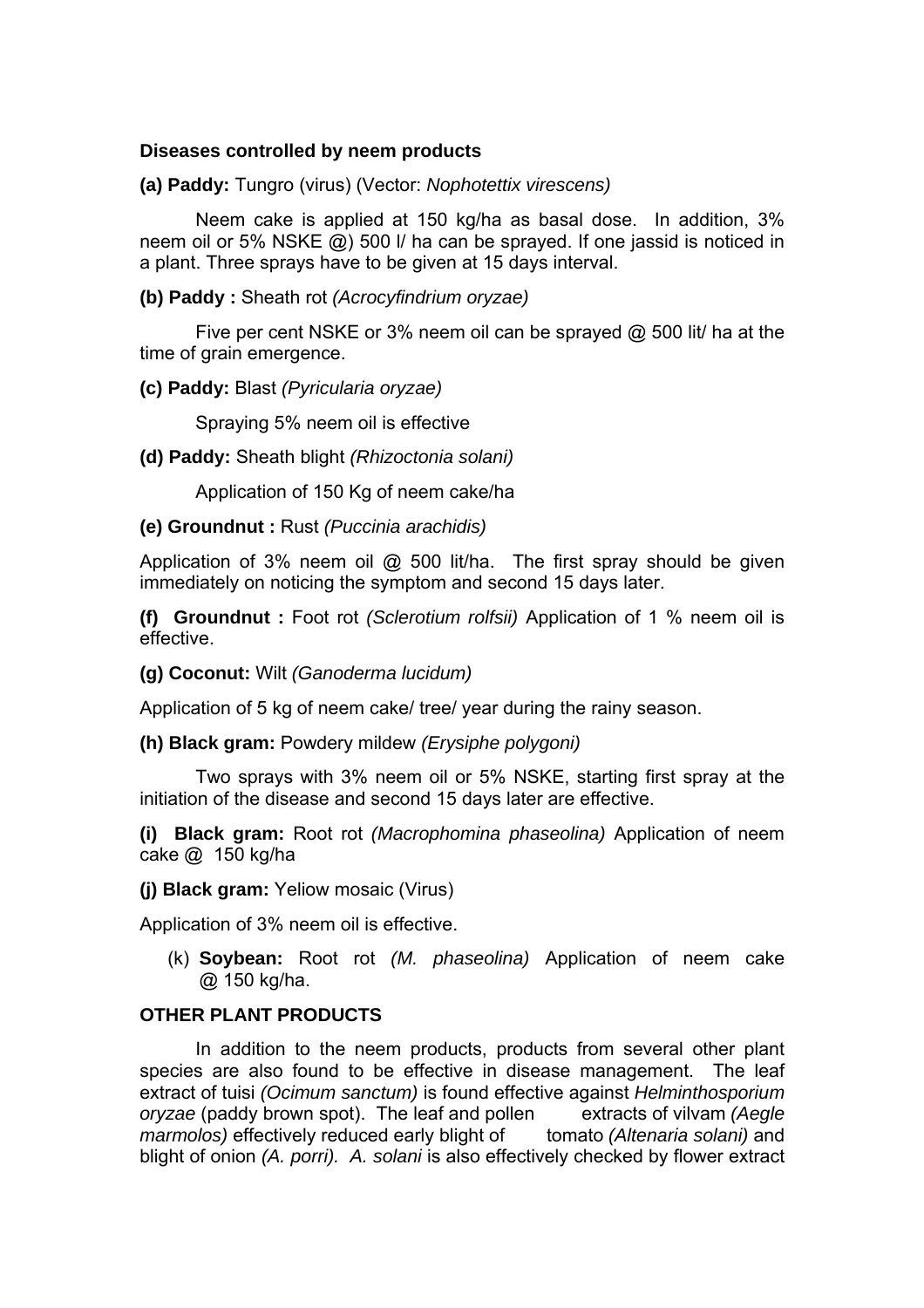of periwinkle *(Catheranthus roseus)* and bulb extract of garlic *(Allium sativum).* Rice discolouration caused by *Drechslera oryzae* is effectively reduced by leaf extract of mint *(Mentha piperita).* The bulb extract of garlic is also effective in reducing leaf blight of finger millet *(H. nodulosum)* and blast of paddy *(Pyricularia oryzae).* The root exudates of kolinji and rhizome extract of banana are effectively used against *Ganoderma lucidum, the* pathogen of Thanjavur wilt of coconut. The seed oil of pinnai *(Calophyllum inophyllum)* is effective against *Puccinia arachidis* causing groundnut rust. Leaf extract of nochi *(Vitex negundo)* effectively reduced, Rice Tungro viruses by checking the vector, Nephotettix *virescens.*

## **ANTI VIRAL PRINCIPLE (AVP)**

 Plants are also known to contain some compounds which are inhibitory to virus. They are called Anti-Viral Principles (AVP) or AntiViral Factors (AVF). The leaf extracts of sorghum, coconut, bougainvillea, *Prosopis juliflora and Cyanodon dactylon* are known to contain virus inhibiting principles.

## **Preparation of AVP extract**

 Dried coconut or sorghum leaves are cut and powdered. Twenty kg of leaf powder is mixed with 50 litres of water and heated at 60 $\mathrm{^{0}C}$  for one hour. It is filtered and volume is made upto 200 litres. This gives 10 per cent extract. Five hundred litres of extract is required to cover one hectare.

 The 10 per cent AVP extract is very effective in controlling groundnut ring mosaic virus (bud necrosis). Two sprays are to be given at ten and twenty days after sowing. Similarly of percent leaf extracts of *P. juliflora* and C. *dactylon* effectively reduced the tomato spotted wilt virus in tomato. The leaf extracts are known to contain some proteinaceous substances which induce virus inhibition in the plants.

## **Selected Bibliography**

Anonymous. 1994. Crop Production Manual, Directorate of Agriculture and TNAU, Coimbatore. P.216

Sivaprakasam, K. and K. Seetharaman. 1993. Crop diseases - Innovative Techniques and Management, Kalyani Publishers, New Delhi. P.584.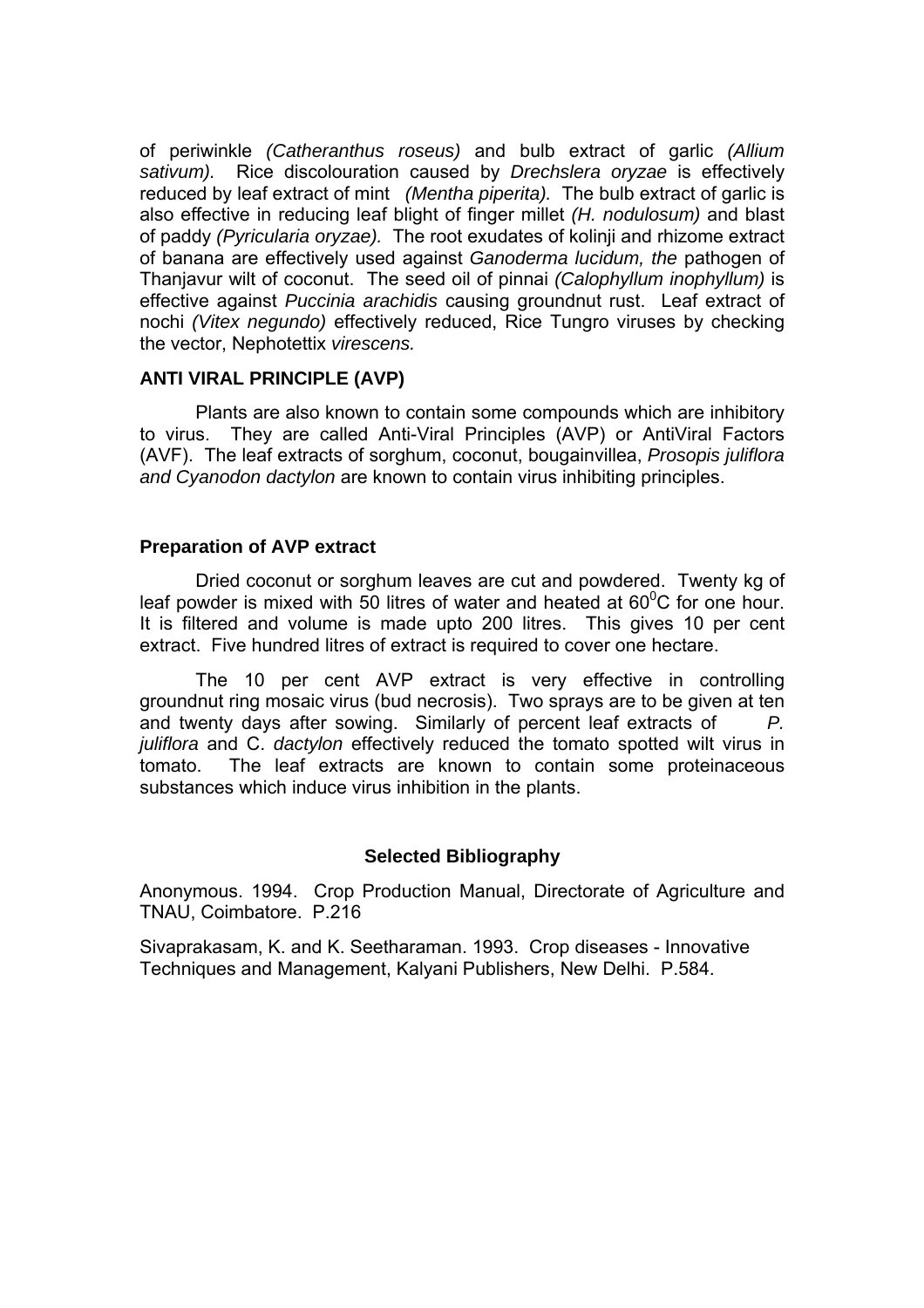## **BIOTECHNOLOGY IN PLANT DISEASE MANAGEMENT**

 In modern terms "biotechnology' is defined as the manipulation, genetic modification and multiplication of living organisms through novel technologies, such as tissue culture and genetic engineering, resulting in the production of improved or new organisms and products that can be used in a variety of ways.

 Genetic engineering is the technology by which it is possible to isolate particular gene from one organism, insert them into the genome of another organism and make them to express at right time. Cells of plants can be cultured in special nutrient medium and whole plants can be regenerated from cultured cells. This technique of growing plants in *vitro* is called "Tissue culture".

 In calli derived from infected tissues not all cells uniformly carry the pathogen. Only 40% of the single cells mechanically separated from TMV infected tobacco callus contained the virus. The two possible reasons for the escape of some cells of a systemically infected callus from virus infection are -. a) virus replication is unable to keep pace with cell proliferation, and b) some cells acquire resistance to virus infection through mutagenesis. Cells resistant to virus at back may even exist in the parent tissue together with susceptible ones.

 Several disease resistant plants have been evolved using somoclonal variation. Out of 370 tomato plants regenerated from calluses six showed resistant to TMV. Similarly, late blilght *(Phytophthora infestans)* - resistant potato plants and bacterial blight of rice resistant calli have been evolved.

 The pathogen produced secondary metabolites can be used to screen calluses for evolving disease resistant plants. Toxins will kill the calluses, but the mutant toxin resistant calluses will survive. The regenerated toxin resistant calluses yielded disease resistant plants. Brown spot pathogen *(Helminthosporium oryzae)* produced a host specific toxin for which resistant plants have been successfully developed. Similariy, *Helminthosporium maydlis* - toxin resistant maize plants, *Phytophthora infestans* - resistant tobacco plants, *H. sacchari* resistant sugarcane plants have been evolved.

Somaclonal variation refers to the tissue culture derived variation-Plants regenerated from somatic cells, using tissue culture. are not genetically uniform but display significant genetic variability. This variability is very high when compared to spontaneous mutation. Somacional variation has been deryionstrated in a large number of plant species (wheat, rice, oats, maize, tobacco, potato, sugarcane, brassica, etc.) for various traits such as resistance to fungal, viral and bacterial diseases. The procedure involves growing of cell cultures for several cycles on nutrient medium without any selective agent, followed by regeneration of plants. The regenerants and their progenies are screened for disease resistance.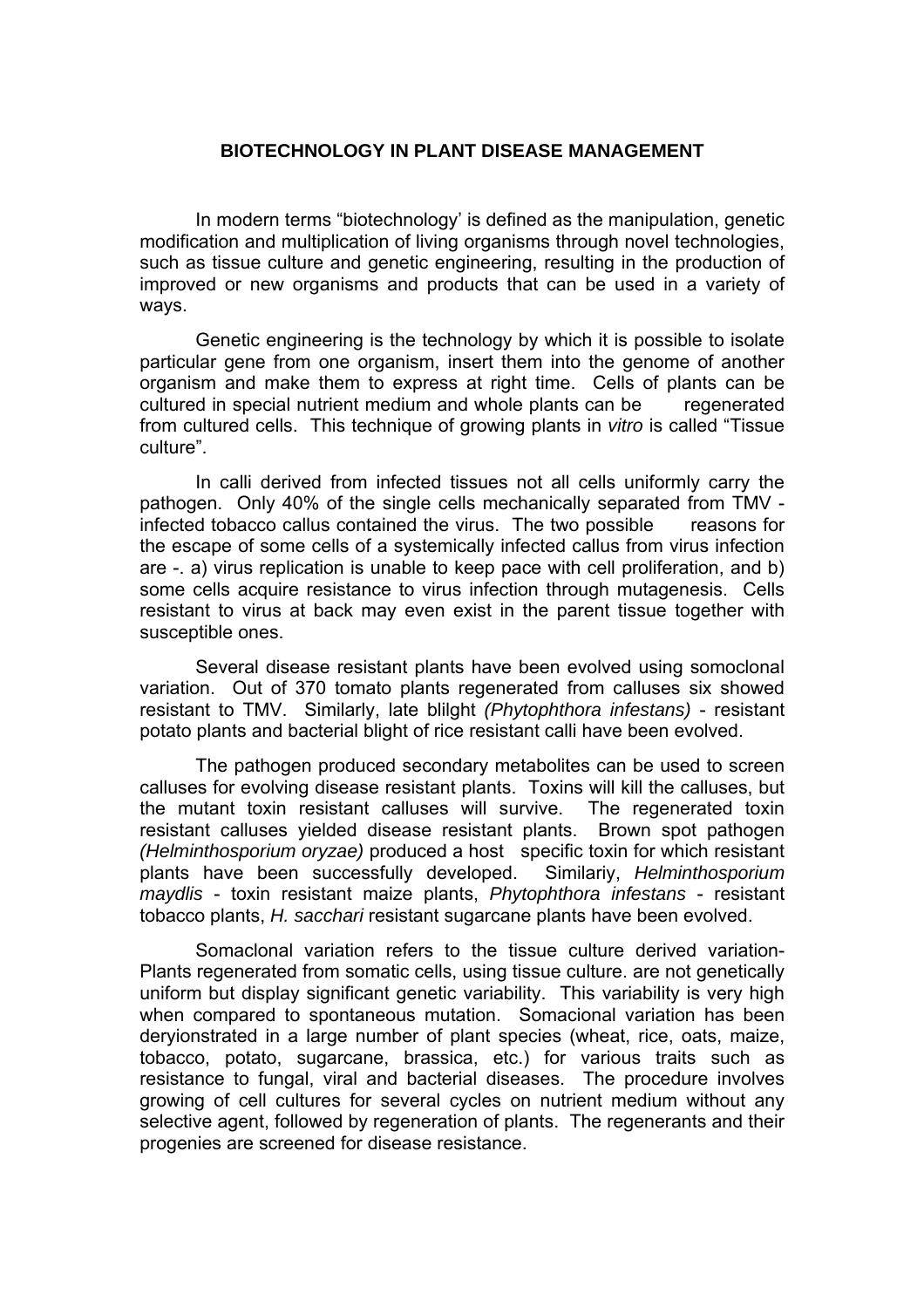Embryo rescue and protoplast fusion techniques are important to obtain hybrids among incompatible species and introgression of alien genes for disease resistance. In number of cases, useful genetic variability in the cultivated germplasm for resistance to diseases is either limited or lacking. Under such situations, wild germsplasm seems to be a reservoir of useful genes for disease resistance. In the incorporation of alien genes, several crossability barriers are encountered. In many cases, the hybrid embryo aborts. However, the excised hybrid embryos when cultured on nutrient medium ran be grown to plantlets. To incorporate alien genes from divergent sources, embryo rescue appears to be promising.

 Tissue culture in conduction with recombinant DNA technology is becoming increasingly important to insert foreign genes and produce transgenic plants. Forsuccessful infection of virus particles, the coat protein should be removed from viral RNA. If the host is made to synthesize coat proteins in large amount, naked viral RNA formation will be negligible. The host coat protein will encapsulate the RNA of the virus and prevent its multiplication. This will result in reduction and delay in symptom development. Eg. Transgenic tobacco plants expressing the tobacco mosaic virus coat protein protected the plants against this virus.

 The expression of the viral genome in transgenic plants also conferred resistance to virus infection. These regions include portion of the viral replicas as well as, antisense RNA to coat protein. Transgenic tobacco plants transformed with a DNA copy of the satellite RNA of cucumber mosaic virus (CMV) were shown to produce large amounts of satellite RNA following inoculation with CMV and symptom development was greatly reduced.

 Proteins with the ability to inhibit the growth of fungi *in vitro* are abundantly present in plants. Constitutive expression of these genes in transgenic plants may render these plants to fungus resistant. Transgenic tobacco plants constitutively expressing bean chitinase have been shown to display enhanced resistance to *Rhizoctonia solani*.

Recently, tobacco plants expressing a ribosome inactivating protein (RIP) from barely showed resistance to *R. solani.* The RiPs do not inactivate self ribosomes and show activity towards ribosomes of distantly related species including those from fungi. The constitutive expression of the groundnut stilbene synthase gene in transgenic tobacco plants results in the synthesis of resveratrol (phytoalexin) and the transgenic plants show resistance to *Botrytis cinerea.*

 Transgenic tobacco plants expressing acetyltransferase which detoxifies the tabtoxin, show resistance to *Pseudomonas syringae* pv. *tabaci.*  More recently, chitinase gene from *Manduca sexta,* tobacco horn worm, has been cloned into *P.fluorescens* to increase their antagonistic potential against R.solani.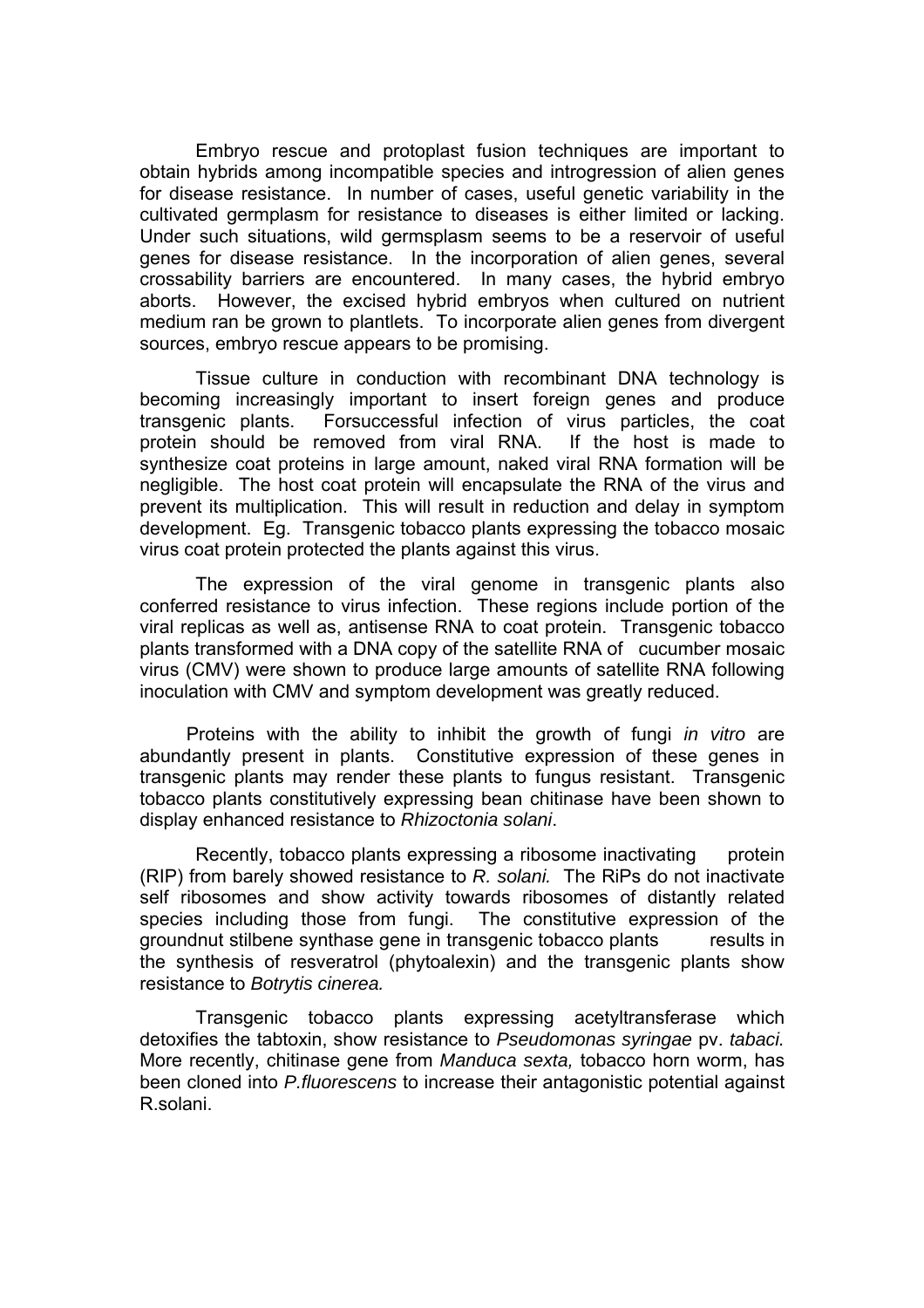#### **Meristem or shoot tip culture**

 Meristem and shoot tip culture are used to eliminate virus from infected germplasm. It has long been observed that the rapidly growing meristems of plants are usually free of viruses, or at least have much lower concentration of viruses than non-meristem cells. This situation has been exploited forthe production of virus-free plants by meristem culture. It is commanly used in cassava, potato, sweet potato and ornamental plants.

 "Virus-free" the term has been loosely used in literature. Plants infected with more than one type of virus and also may carry some unknown viruses. Thus, a plant can be claimed as free of only those virusesforwhichspecifictestshavegivennegativeresults- owever, the term "virus-free" is still retained by horticulturists for its commercial value.

 Pathogen attack does not always lead to death of the plant. Many viruses may not even show visible symptoms. However, the presence of viruses in the plants, can reduce the yield and quality of crops. It is well known that the distribution of viruses in plants is uneven. In infected plants, the apical meristems are generally either free or carry a very low concentration of the viruses. In the older tissues, the titre of the viruses increases with increasing distance from the meristem tips.

 Five main possibilities have been suggested to explain the mechanisms underlying the 'resistance'of meristems to viruses.

(i) Exclusion of the viruses from the meristems by lack of suitable vascular or plasmodesmatal connections.

(ii) Competition for key metabolites by the rapidly dividing meristem cells.

(iii) The production of substances in meristem cells that result in breakdown of the virus.

(iv) Deficiency in some key components of the machinery of virus replication, and

(v) Presence of inhibitors of virus replication.

#### **Factors affecting virus eradication**

 Factors such as culture medium explant size and culture storage influence the virus eradication. In addition, heat treatment before or during culture significantly influences the efficiency of this technique. The physiological stage of the explants also affects virus elimination by meristem tip culture.

 (i) The success in obtaining complete plants can be considerably improved by the choice of the culture medium. The major features of the culture medium to be considered are its nutrients, growth regulators and physical mature.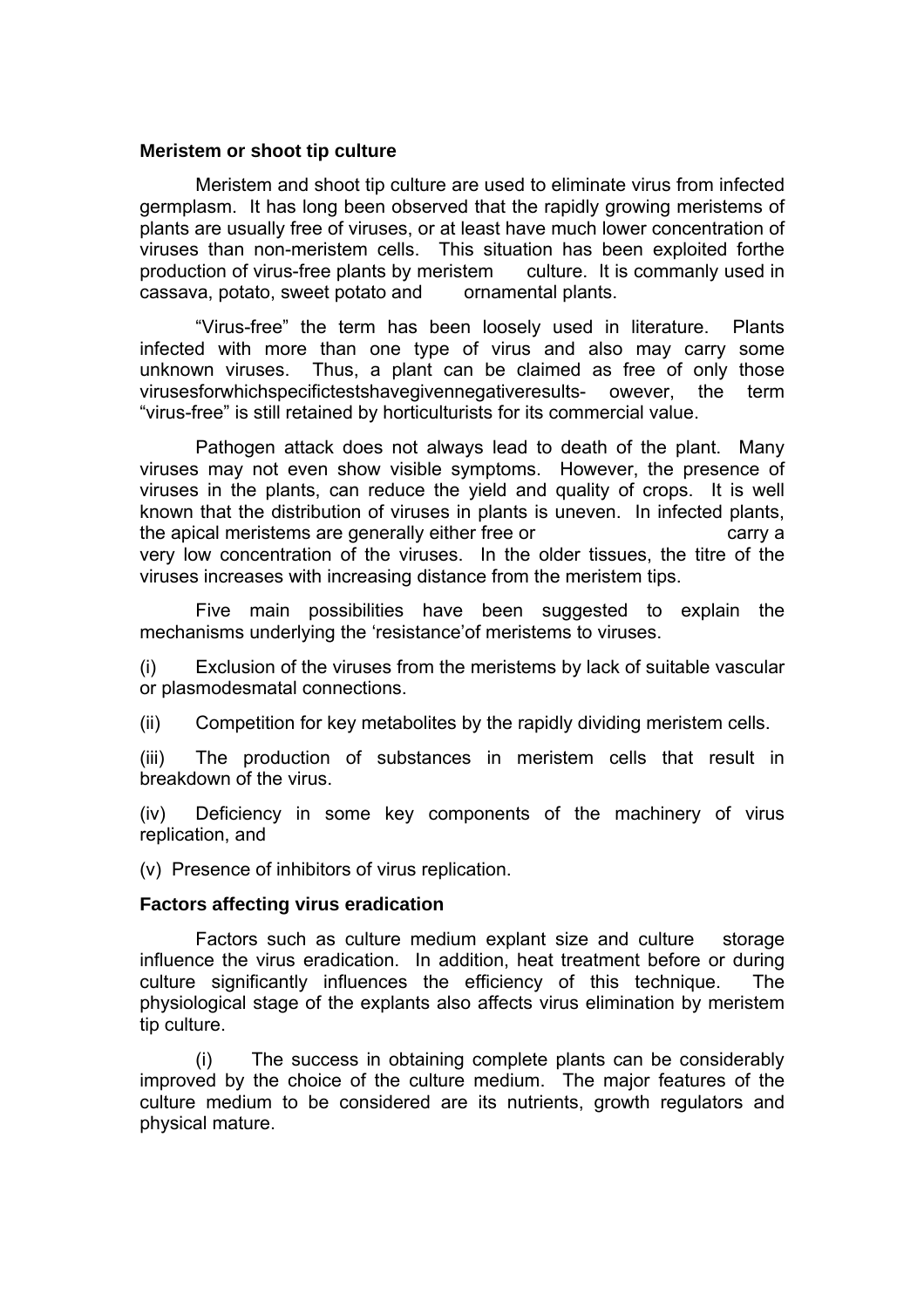(II) The size of meristem tip is an important factor governing regeneration capacity of meristems and to obtain virus free plants. For example, in cassava, meristems exceeding 0.2 mm size regenerated to plantlets, but those less than 0.2 mm size developed either Gallus or callus with roots. In general, the larger the meristem, the greater is the number of regenerated plants, but the numberof virus free plant is inversely proportional to the size of meristem cultured.

(iii) For meristem - tip cultures light incubation has generally proved better than dark incubation. The optimum light intensity for initiating tip cultures of potato is 100 lux, which should be increased to 200 lux after 4 weeks. The cultures are generally stored understandard culture room temperatures (25 ± 2OC).

 (iv) Meristem tips should, preferably be taken from actively growing buds. Tips taken from terminal buds gave better results than those from axillary buds.

#### **Meristem tip culture to eliminate Cassava Mosaic Virus**

 Rapidly growing vegetative buds are excised, rinsed with sterile distilled water and then disinfected by immersing them in mercuric chloride solution (0.1%) for 2-3 minutes. The buds are then rinsed with several changes of sterile distilled water. Underthe microscope, 3-4 leaf primordia (0.3 to 0.6 mm in size) is removed from the bud with a sterile scalpel. The buds are then aseptically transferred to Murashige and Skoog (MS) medium in test tubes and incubated at  $25 \pm 2^{\circ}$ C in light, for 45 days. The piantlets are then removed from the test tubes, washed in tab water and kept in Hoagland solution for 3-4 days for hardening. The plantlets are transferred to pots containing peat soil and verwgctdite at 3:1 ratio and kept in mist chamber for 5-7 day. The plants are then transferred to glass house for further study.

#### **Selected Bibliography**

Agrios, G.N. 1988. Plant Pathology, 3rd Edition, Academic Press, New York. P.803.

Parry, D.W. 1990. Plant Pathology in Agriculture, Cambridge University Press, Cambridge. P.385.

Sivaprakasam, K. and K. Seetharaman. 1993. Crop diseases - Innovative techniques and Management, Katyani Publishers, New Delhi. P,584.

Vidyasekaran, P. 1990. Basic research for crop disease management. Daya Publishing House, New Delhi. P.41 0.

\/Idhyasokeran, P. 1993. Principles of Plant Pathology, CBS publishers and Distributors, New Delhi. P. 166.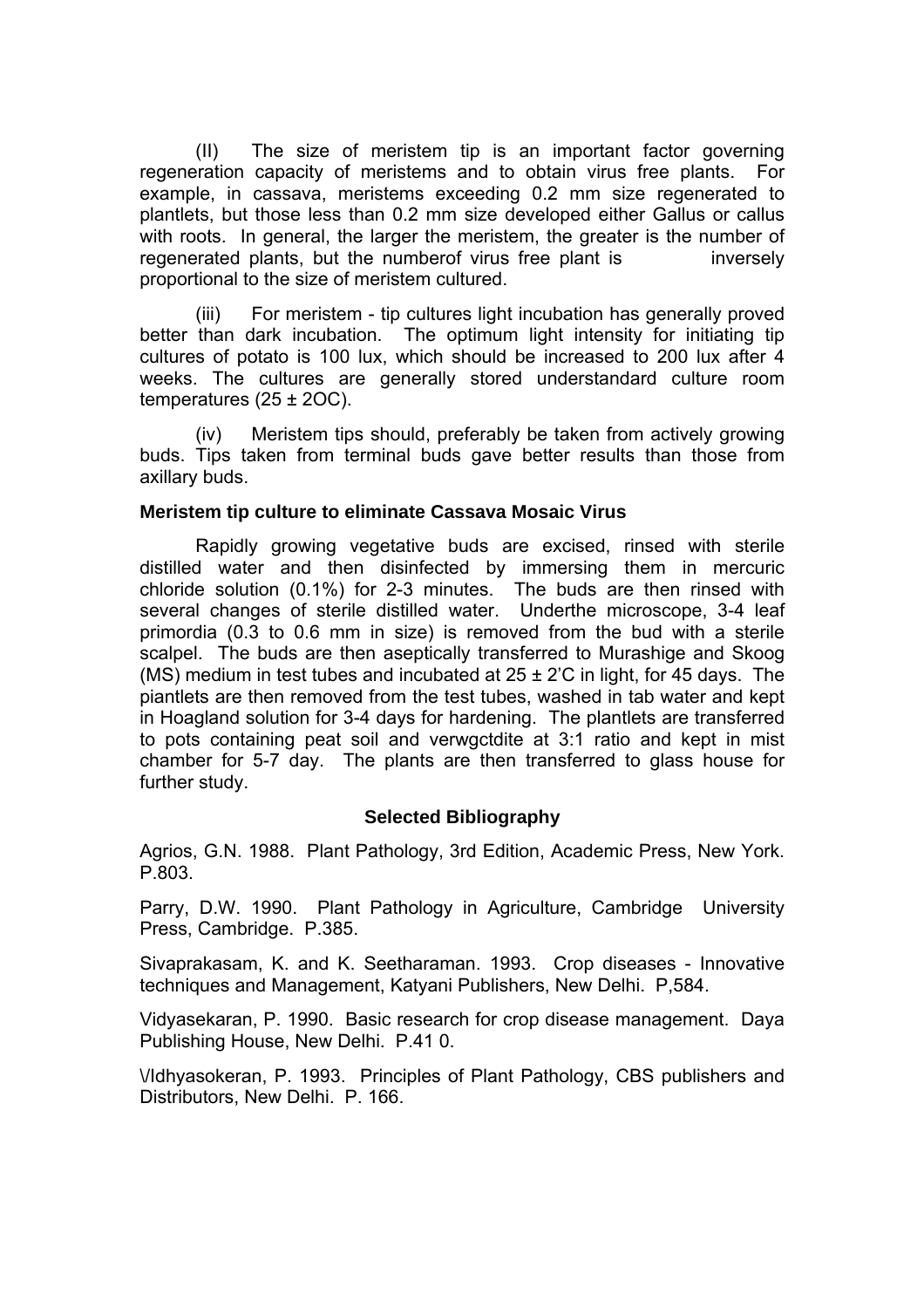## **GLOSSARY**

Active ingredient - the active component of a formulated product.

Adherence - property of a fungicide to adhere or stick to a surface

- Adjuvant material added to a fungicide to improve some physical or chemical property
- Adult plant resistance resistance detectable at the post-seedling stages of development (Mature plant resistance)
- Aerobic requiring free oxygen for respiration
- Aetiology (etiology) the science of the causes of the diseases; the study of the casual factor, its nature and relations with the host
- Aflatoxin mycotoxins produced by *Aspergillus flavus*
- Alternate host one of the two hosts required by a pathogen to complete its life cycle; either of the two hosts of heterocious rust.
- Agar agar gelatine like material obtained from seaweed and used to prepare media on which microorganisms are grown and studied.
- Anaerobic living in the absence of oxygen.
- Anamorph asexual or imperfect state of a fungus.
- Antagonism a general term for counteraction between organisms or group of organisms.
- Antagonist an organism used in biological control which can decrease the capacfti of a pathogen to cause disease.
- Antibiotic a substance produced by a micro organism and able to inhibit or kill other rnicroorgane, or to destroy them.
- Antibody a substance that is produced in response to injection of a foreign substance (antigen) into a animal body, and that reacts specificall y with the foreign body. Antibodies are modified serun globulins.
- Antigen a substance, when injected into an animal body, stimulate a production of a substance (antibody) antagonistic to the substance injected.
- Biotroph an organism which is entirely dependent upon another living organism as a source of nutrients (obligate parasite).
- Biotype a sub division of a physiologic race of a fungus'. subrace; a subdivision of a species, subspecies or serotype of bacteria distinguished by some special physiological characters.
- Bracket a shelf like fruit body (basidiocarp) which extends horizontally from the substratum which is normally woody.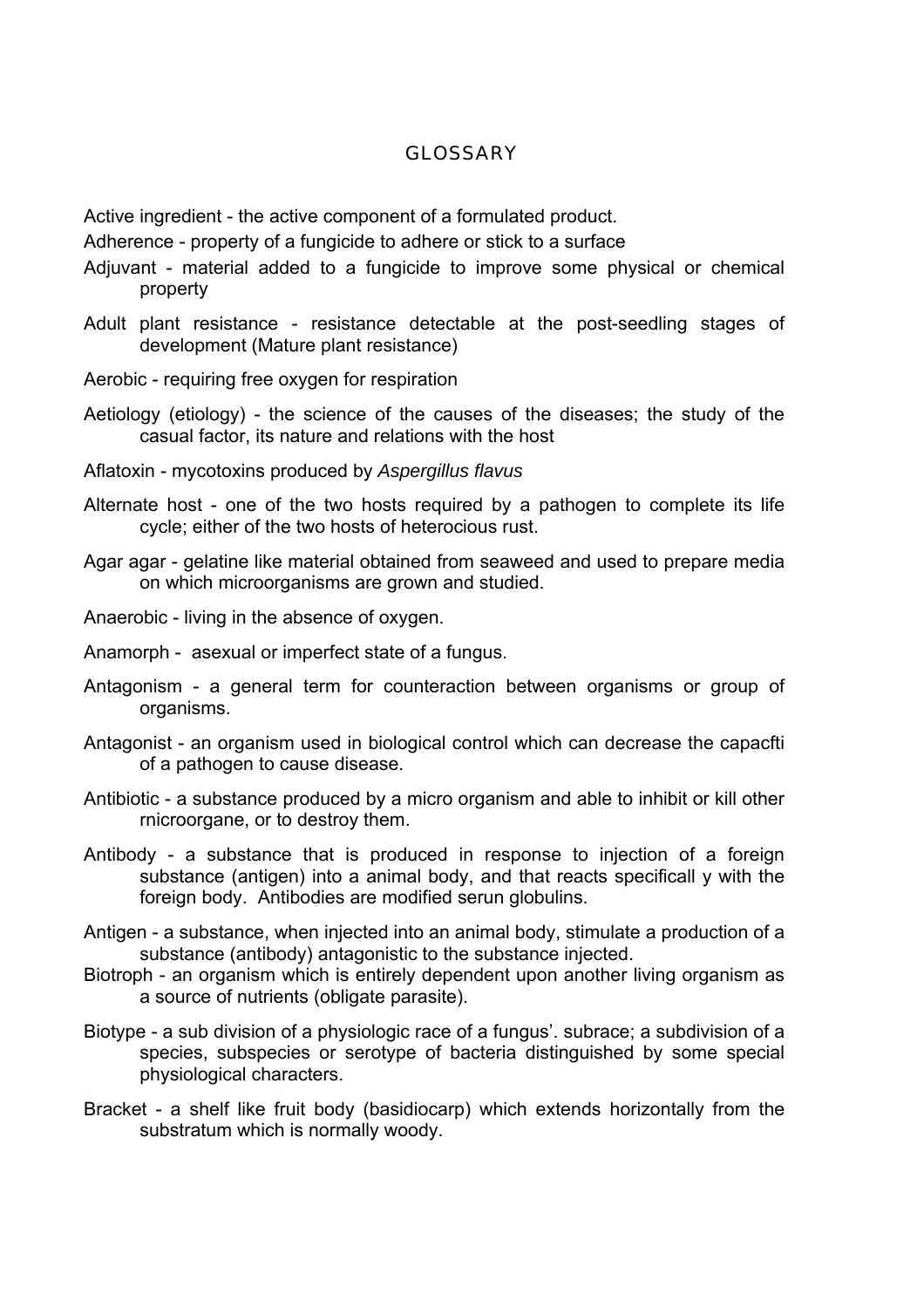- Broad-spectrum fungicide a fungicide with activity against a wide range of pathogens.
- Callus A tissue arising disorganized proliferation of cells either in cultures or in nature.
- Carrier an organism harbouring a parasite without itself showing disease', the material used to convey the fungicide to its target.
- Cell culture culture of single cells or small groups of similar cells.
- Chemotherapy the treatment of disease by chemicals
- Chlorosis yellowing of usually green parts-, partial or complete absence of normal green colour.
- Chromosome one of a set of thread like bodies found in the nucleus, which are composed of nucleic acid and protein. Chromosomes carry genes ind are involved in the transmission of hereditary characteristics.
- Circulative virus a virus, which passes throuch the out wall of the vector into the haemolymph and eventually contaminates the mouth parts via saliva.
- Clonal propagation Asexual plant multiplication starting from a single individual.
- Clone A population of cells derived from a single cell by mitotic divisions. It is also commonly used to denote a population of plants derived from a single individual through vegetative propagation. Colony - (of bacteria and yeast ) a mass of individuals, generally of one species, living together; ( of fungi ) a group of hyphae-, frequently with spores.
- Colonization the spread of the pathogen in the host tissue away from the initial site of infection and the dependence on the host for nutrients.
- Compatible (of pesticides) able to be mixed without deleterious effect.
- Compound interest disease a disease which goes through more than one cycle of infection during a growing season, analogous to a bank account giving compound interest.
- Conidioma any hyphal structure bearing conidia.
- Control to prevent or retard the development of disease.
- Coverage distribution of fungicide over a discontinuous area such as leaves of a tree.
- Cultivar a variety of a cultivated plant.
- Culture growth of a microorganism on artificial medium.
- .Cyst a sac, especially a resting spore or sporangium like structure.
- Deposit quantity of dry fungicide deposited on unit area of material treated.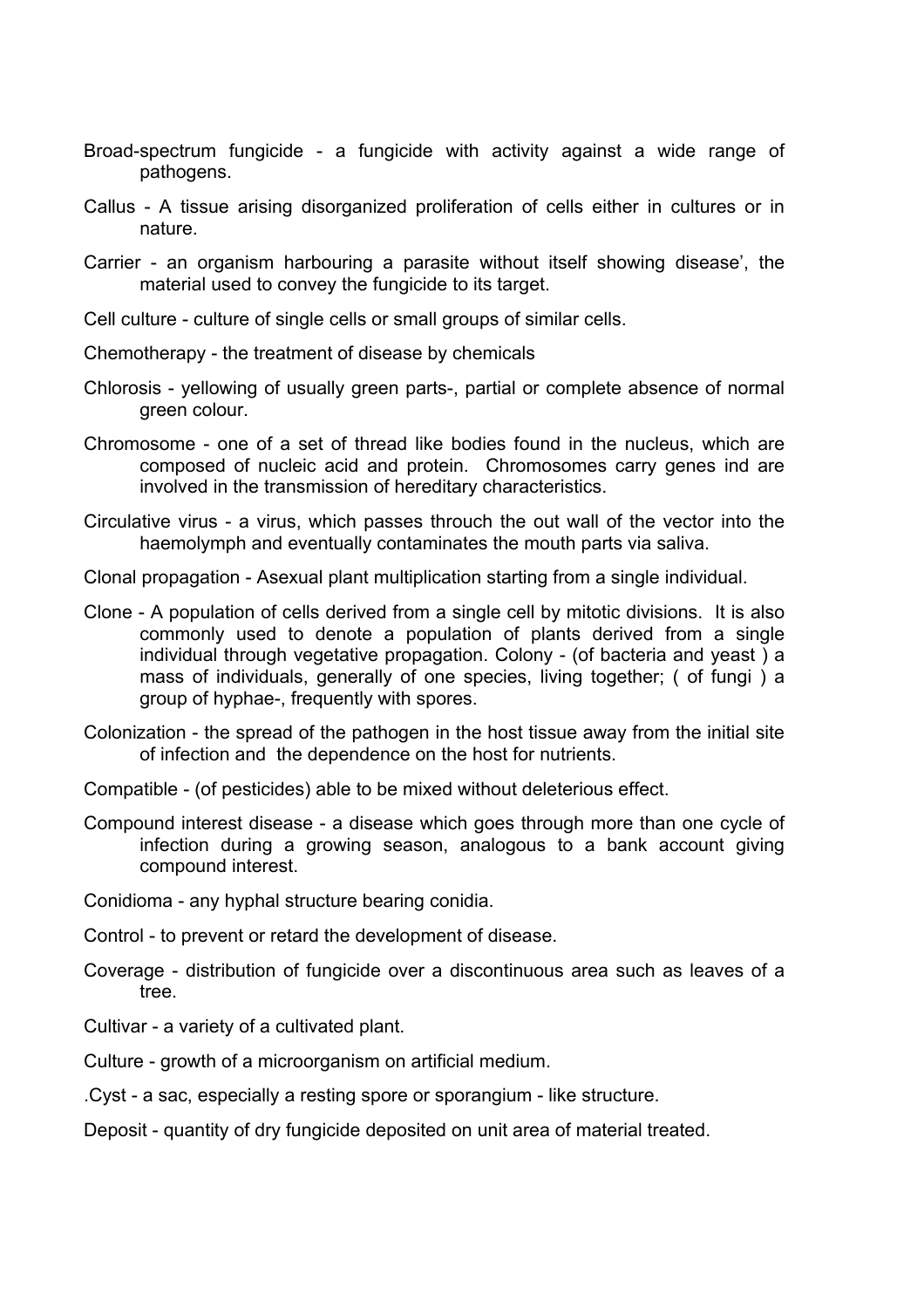- Differential variety a variety which gives reaction which distinguishes between race - specific isolates of a pathogen.
- Diluent an inert material added to a fungicide to reduce its concentration.
- Diploid having two copies of each chromosome characteristic for the species.
- Disease harmful deviation from normal functioning of physiological processes, caused by one or more pathogenic organisms.
- Disinfestation the destruction of a pathogen on the surface of the host or in the environment surrounding the host.
- Disorder harmful deviation from normal functioning of physiological processes, arising from causes other than pathogenic organisms.
- Dose, dosage quantity of toxicant applied per unit of material treated.
- Dressing ( seed ) process of covering seeds with a fine coating of fungicide , the fungicide applied to seed.
- Durable resistance resistance, which remains effective to pathogens which, have highly developed variety specific pathogenicity even though varieties a-re extensively cultivated in environment favourable to disease.
- Ecoclimate climate within a plant community.
- Embryogenesis the process of embryo initiation and development
- Endemic (of a disease) Permenently established in a defined area of a country.
- Epidemic a progressive increase in the incidence of a particular disease within defined host population; widespread temporary increase in the incidence of an infectious disease.
- Epidemiology the study of factors influencing the outbreak of disease and spread of infection.
- Epiphytotic the term used for an epidemic in plants.

,

- Eradicant fungicide a fungicide used to kill existing pathogen infestation, often referred to as curative fungicide; one applied to a substratum in which the fungus is already present.
- Excise to remove a piece of tissue or an organ from the parent source, such as, removing shoots from callus or separating individual shoots from a proliferating mass of shoots.
- Explant a plant organ or piece of tissue used to initiate a culture.
- Exudate liquid discharge from diseased of healthy plants ; substance passed from within plant to the outer surface or in to surrounding medium.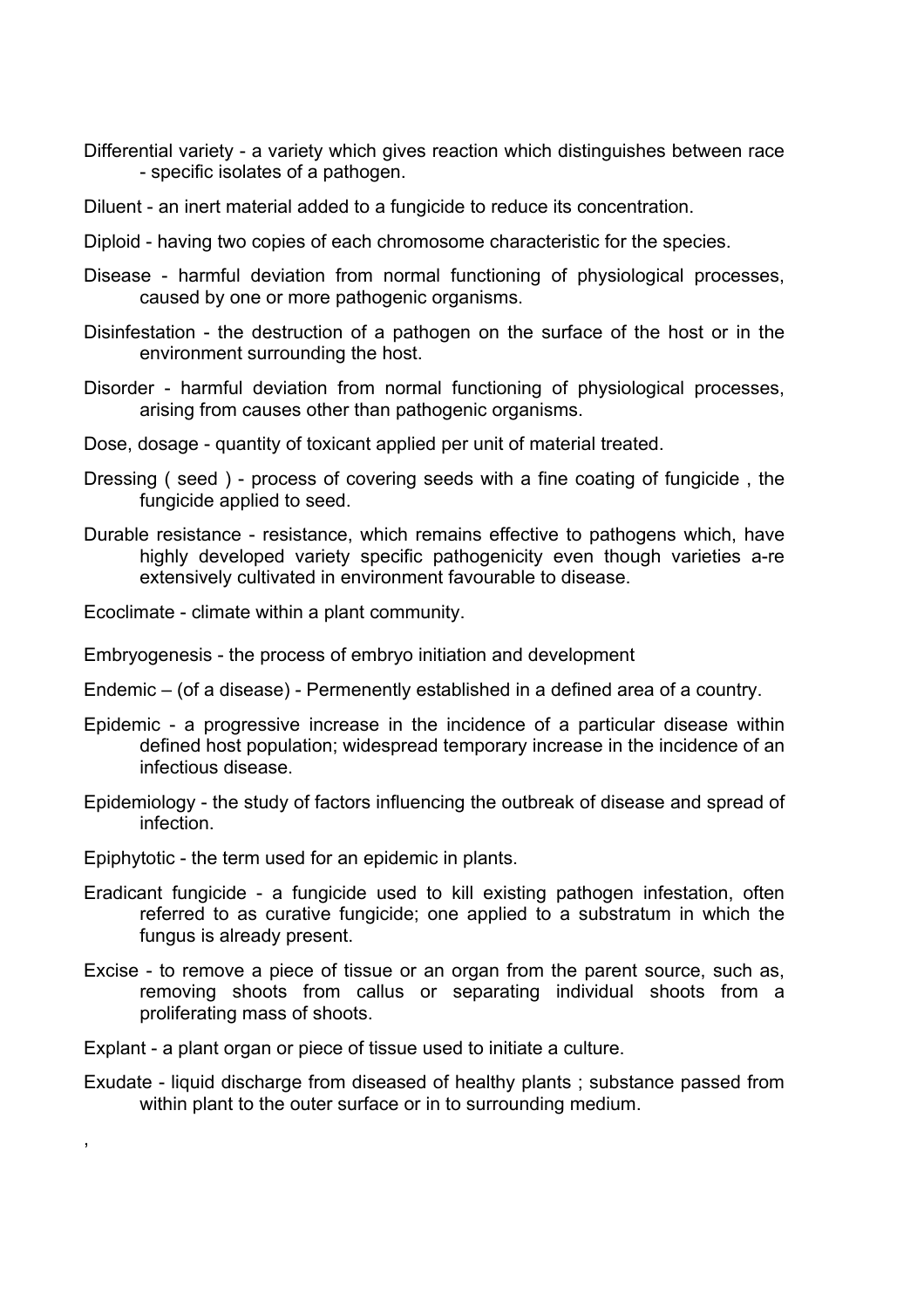- Facultative parasite an organism able to live as a saprophyte or a parasite and to be cultured on laboratory media, not obligate.
- Field immune not becoming infected by a pathogen in the field, although susceptible under experimental conditions.
- Field resistance resistance detectable under natural infection in field conditions but not detected under experimental conditions. (adult plant resistance).

Filler -a diluent in powder form

Forma specialis - a sub-division of an organism characterized from a

Fruit body - hyphal structure producing and bearing spores,

Fumigant - a chemical toxicant used in volatile form

Fumigation - disinfestation by fumes

- Fungicide a substance which kills fungal mycelium or spores
- Fungicide resistance a decrease in the sensitivity to a fungicide due to
- Fungistat / Fungistatic a substance which prevents /stops the growth with out killing it.

Fungus - a type of organism which lacks chlorophyll and conductive tissues.

- Gene one of a set of units of heredity, having a specific effect on the characteristics of an organism. Genes are composed of DNA and are arranged linearly on the chromosomes.
- Heteroecious undergoing different parasitic stages in two unlike hosts as in rust fungi.
- Horizontal resistance resistance which is evenly spread against all races of a pathogen.
- Host an organism harbouring a parasite.

Hybridization - any process by which hybrids are created, Hyperparasitism - parasitism on another parasite.

Hyperplasia - abnormal growth associated with increased cell division.

Hypersensitivity - a rapid local reaction of plant tissue to attack by a pathogen

Hypertrophy - abnormal growth associated with cell enlargement.

Hypha - a tubular thread like filament of fungal mycelium - a basic building block of a fungus.

Hyphopodium - short mycelial branch.

Immune - exempt from infection by a given pathogen.

Imperfect fungus - a fungus which is not known to produce sexual spores.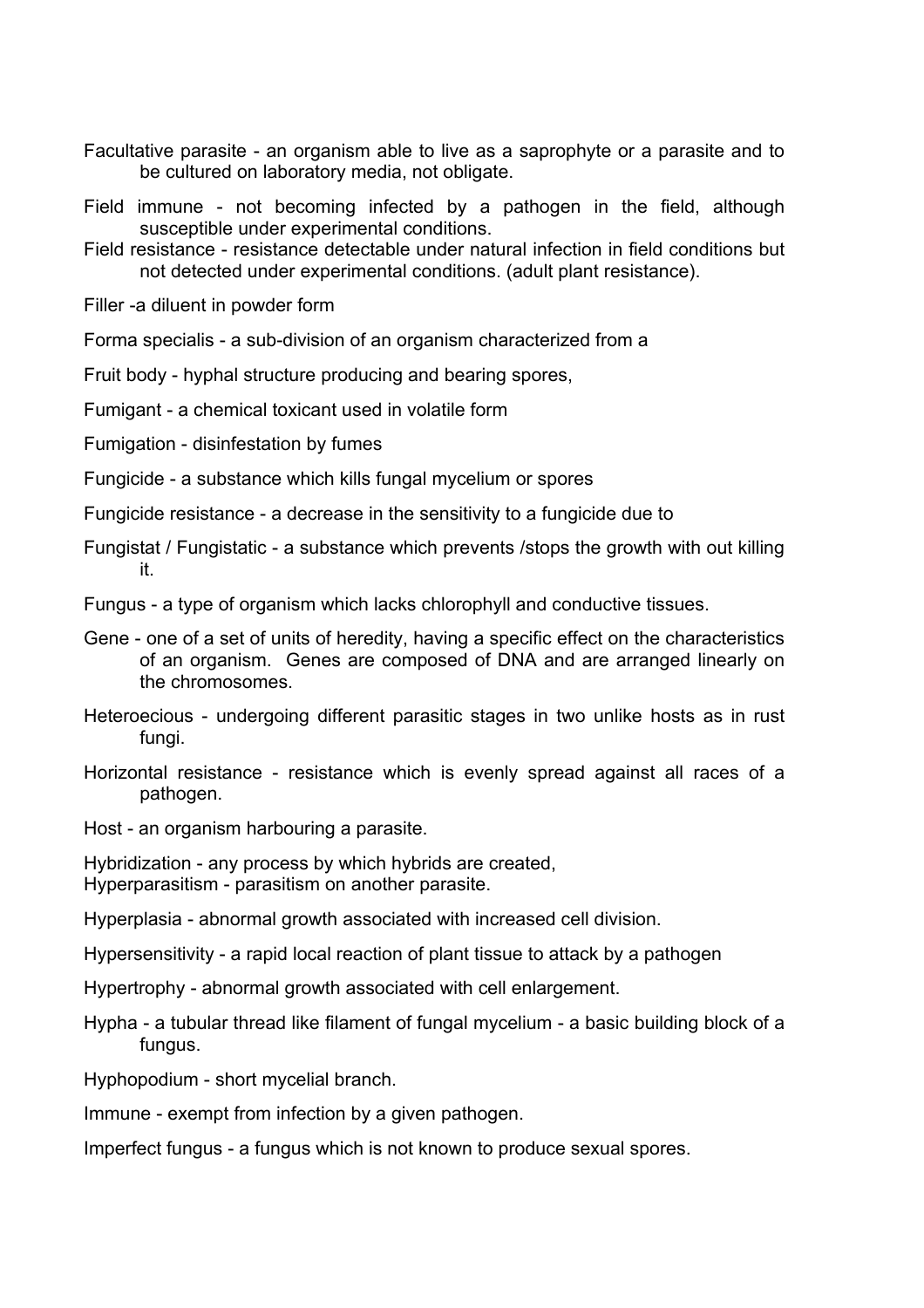Imperfect state (Anamorph) - the state in which asexual spores asexual spores (conidia) or no spores are produced-, the asexual period of a fungal life cycle.

*In vitro* - literally "in glass" now applied to any process carried out in sterile

*In vivo* - literally "in life", now applied to any process occurring in a whole organism.

- Incubation period the period of time between infection and the appearance of symptoms.
- Indexing any procedure for demonstrating the presence of known viruses in suscept plants.
- Indicator plant one, which reacts to certain viruses or environmental factors with specific symptoms, used for identification of the viruses or the environmental factors.
- Infect to enter and establish a permanent or temporary parasitic relation with an organism; to enter and persist in a carrier.
- Infection the penetration of the host by a pathogen and earliest stages of development within the host.
- Infection court the initial site of contact between a patho en and the surface of the host; the place of invasion of a host by a pathogen.
- Infection peg a slender structure formed by the deposition of substances such as lignin around a thin hypha penetrating a host cell.
- Infest to over-run the surface of a plant, or to be dispersed through soil or other substrate.
- Infested attacked by animals, especially insects, soil or other substrata contaminated fungi.
- Inoculate to introduce a microorganism into an organism or into a culture medium.
- Inoculum spores or other pathogen parts which can cause disease; the substance used for inoculating.
- Integrated control -the continuous application of a balanced range of disease control measures; the complementary use of biological, chemical and cultural methods to control pathogens.
- Isolate to separate a microorganism from its host or substrate and to establish it in pure culture.
- Latent period the time between infection and sporulation of the pathogen on the host; time between infection and disease symptoms, time from the start of a virus vectors feeding period until the vector is able to transmit the virus to healthy plant.
- Lesion a localized area of diseased or disordered tissue.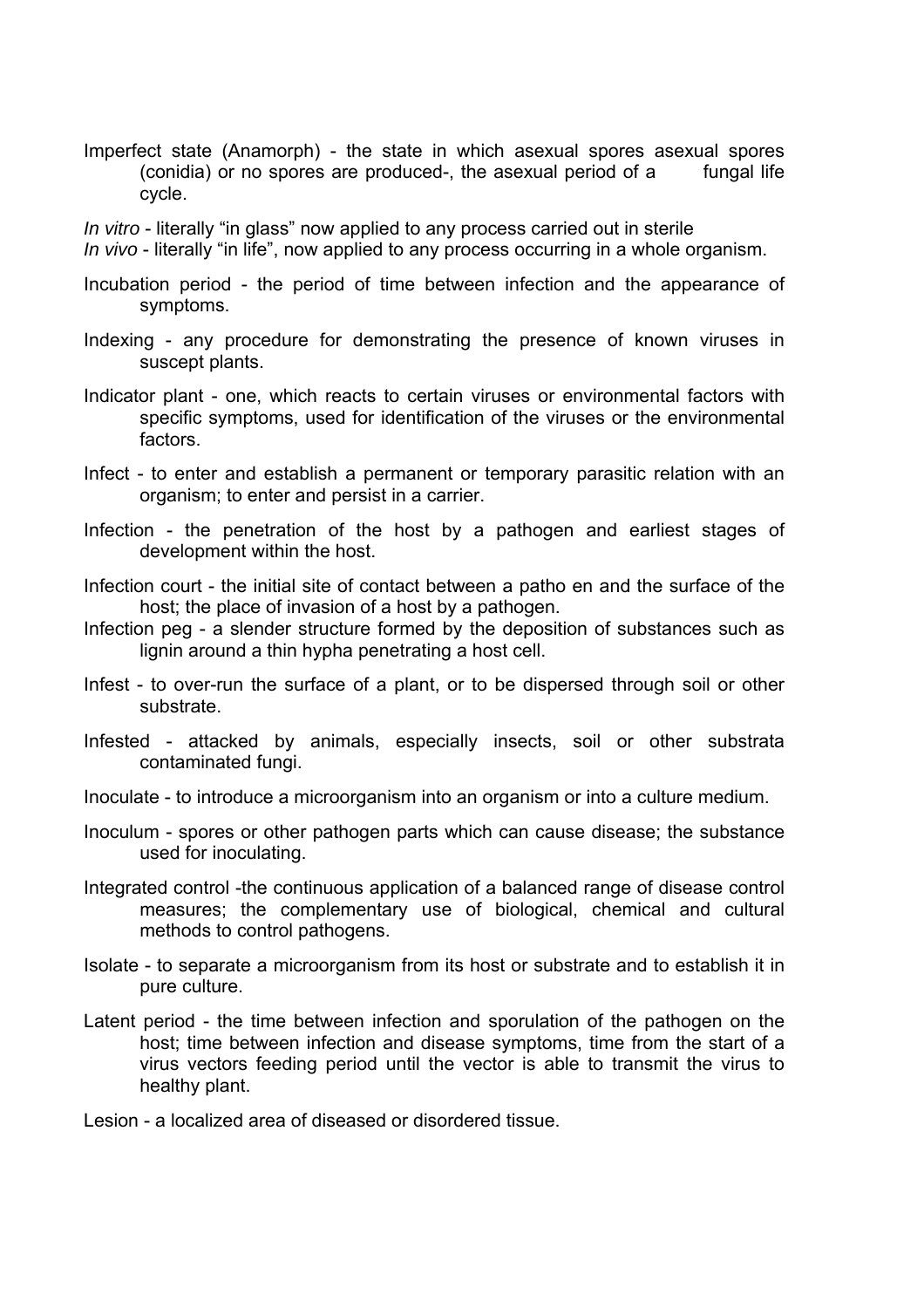- Life cycle / life history the stage or stages (states) between one spore and its recurrence. There are commonly 2 stages, the imperfect with one or more spore forms, and perfect, but one or the other may not be known.
- Lysis a breaking down or dissolution of cells by enzymes.

Major gene resistance - genetic resistance to disease based on one or a few genes.

Masked virus - one carried by a plant which does not show symptoms of its presence.

Medium / culture medium - a substance or solution for the culture of microorganisms.

Meristematic - having the characteristics of a meristem.

Micro propagation - asexual or vegetative propagation of plants *in vitro.*

- Monocyclic having only one cycle of infection during a growing season (simple interest disease).
- Mosaic patchy variation of normal green colour, symptomatic of many virus diseases.
- Mottle an arrangement of indistinct light and dark green areas, and dark green areas, symptomatic of many virus diseases; arrangement of spots or confluent blotches of colour, often symptomatic of many virus diseases.
- Moulds (mold) superficial mycelium of a fungus,- a visible mycelial growth of a fungus; fungus species where the vegetative mycelium is visible often on the surface of food stuff.
- Multiline a combination of almost genetically identical breeding lines (isogenic)
- Mycelium mass of a fungal threads (Hypahe) that form the vegetative body of a fungus.

Mycology - study of fungi.

Mycorrhiza - symbiotic association of a fungus with the roots of a higher plant. mutually beneficial relationshiop between a fungus and a plant root. Ectotrophic / ecto - on the surface of the roots. Endotrophic / endo- within the root. Pseudotrophic - in which the fungus is parasitic. Tolypophagous - in which the fungus is killed and digested by the host.

Mycosis - an infection by a parasitic fungus, or a disease so caused.

Mycostatic - fungistatic.

Mycotoxins - poisonous substances produced by vertain fungi-, toxins produced by fungi which may contaminate fbodstuff.

Necrophyte - an organism living on dead material.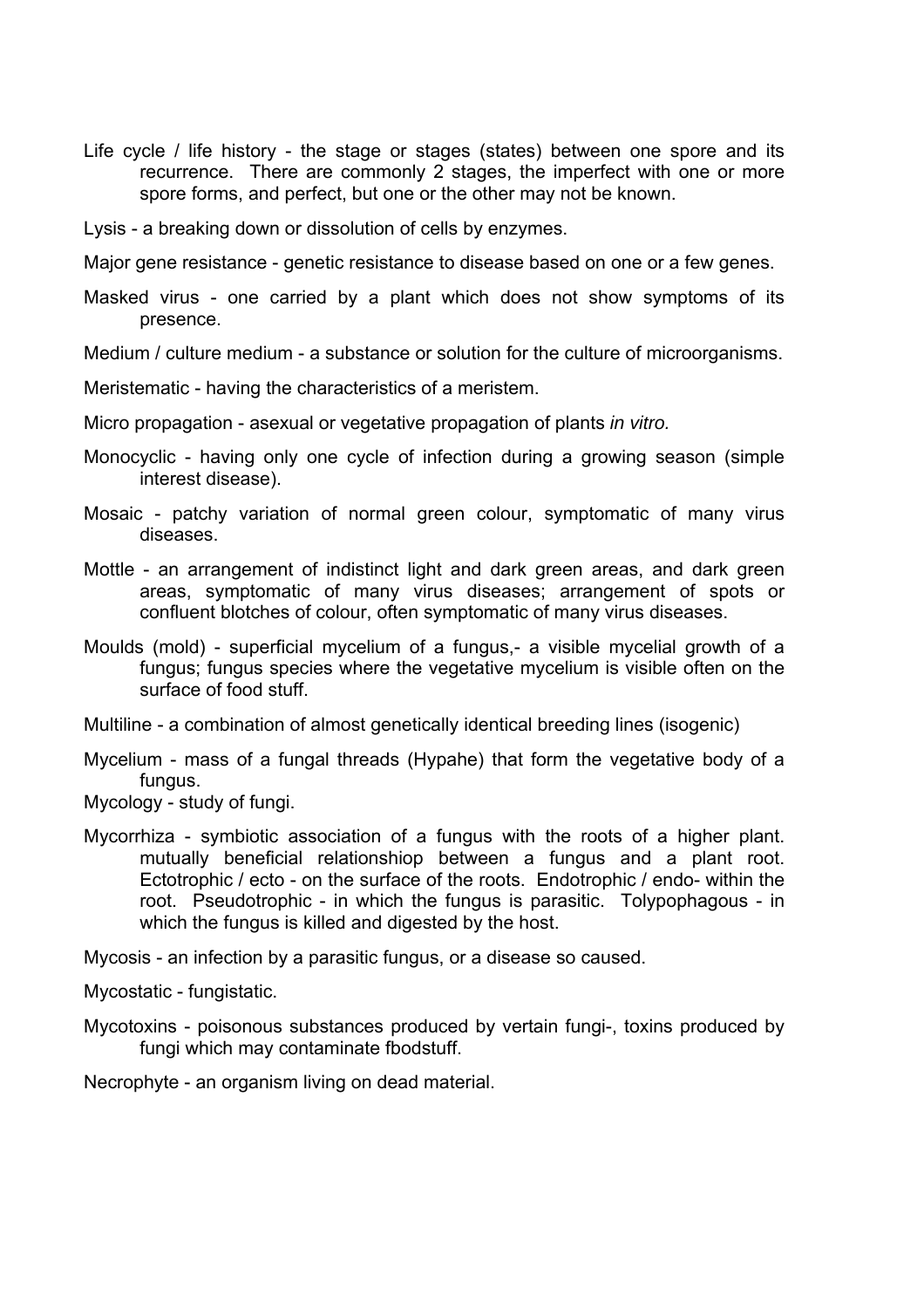- Necrosis a browning or blackening of cells as they die; death of plant cells, especially when resulting in darkening of the tissues, common symptom fungus infection.
- Necrotroph an organism that causes the death of the host tissues as it grows through them such that it is always colonizing dead susbtrate.
- Non persistent virus a virus that persists in its vector for a few hours- one which remains infective within its insect vector for only a short period.
- Notifiable disease a disease, which by law, has to be reported to the appropriate authority.
- Obligate parasite an organism capable of living only as a parasite.
- Parasexual cycle a mechanism whereby recombination of hereditary properties is based on mitosis.
- Parasite an organism living on or in, and getting its food from another living organism (host) but conferring no benefit in return,
- Pathogen a parasite able to cause disease in a particular host or by range of host; an organism which causes disease.
- Pathogenecity the characteristic of being able to cause disease.
- Pathogenesis a sequence of processes in disease development from initial contact between pathogen and host to completion of syndrome.
- Pathovar (pathotype) -a sub division of a species distinguished by common characters of pathogenicity, particularly in relation to host range.
- Pelleting coating seeds with inert material, often incorporating pesticides, to ensure uniform size and shape.
- Perfect state (Teleomorph) the state of the life cycle in which sexual spores are formed after nuclear fusion or by parthenogenesis.
- Persistence time for which a virus vector remains infective after leaving the virus source.
- Persistent virus a virus which persists in vector for more than 1 00 hrs and in some cases for the life of the vector; one which remains infective within its insect vector for a long period.
- Perthophyte an organism feeding on dead tissues of living hosts.
- Phage (bacteriophage) a virus which attacks bacterium.
- Physiologic race a sub specific group of parasites characterized by specialization of different cultivars of one host species.
- Phytiatry the treatment of plant diseases, especially by chemical methods.
- Phytoalexin a substance that inhibits the development of microorganism,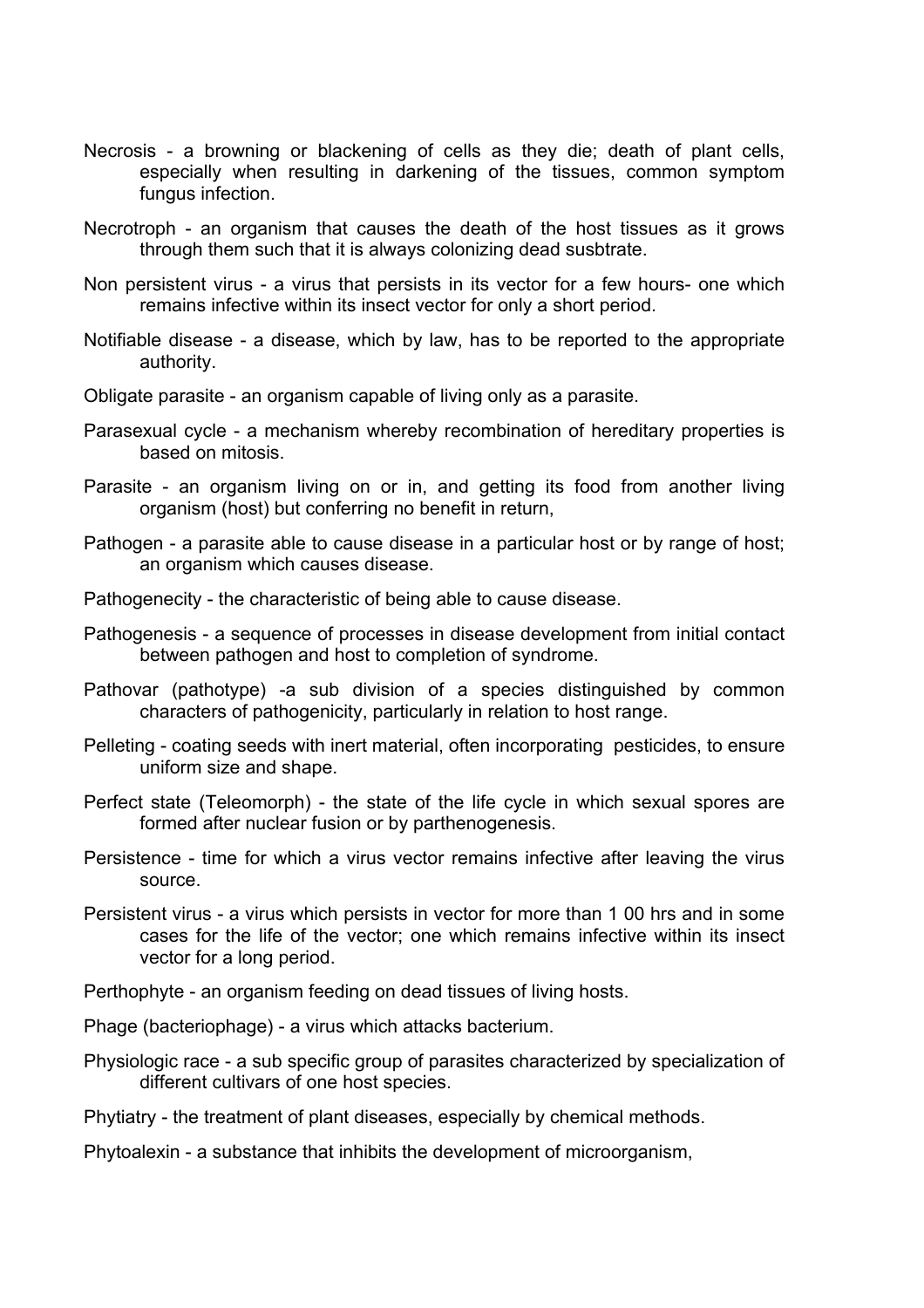- Phytoncide a chemical substance produced by higher green plants which can inhibit the growth of microorganisms.
- Phytosanitary certificate a certificate of health, which accompanies plants or plant products to be exported or imported.
- Phytosanitation any measures involving the removal or destruction of infected plant material likely to form a source of re-infection by a pathogen.

Phytotoxic - toxic to plants.

- Plamodium a naked amoeboid muftinucleate mass of protoplasm.
- Plasmid a self-replicating extrachromosomal circle of DNA.
- Pleomorphic having more than one independent form or spore stage in the life cycle.
- Polycyclic having more than cycle of infection during a growing season (compound interest disease)
- Polygenic resistance genetic resistance based on many genes.
- Precipitin an antibody that causes precipitation of soluble antigens.
- Propagative virus a virus that multiplies in its vector.
- Propagule that part of an organism by which may be dispersed or reproduced.
- Prophylaxis preventive treatment against diseases.
- Protectant fungicide a fungicide which protects an organism / host against invasion by a pathogen.
- Pseudothecium a fruiting body containing asci similar in appearance to perithecium, buf produced in an aggregation of vegetative hyphae,
- Pustule a blister-like spore mass breaking through a plant epidermis.
- Pycnidium a flask shaped or spherical fungal receptacle bearing asexual spores, pycniospores.
- Pycniospore an asexual spore produced in a pycnium.
- Quarantine- control of import or export of plant to prevent the spread of diseases and pests; holding of imported plant in isolation for a period to ensure their freedom from diseases and pests.
- Race a genetically and often geographically distinct mating group within a species; also a group of pathogens distinguished by their ability to infect a given set of plant varieties.

Race non-specific resistance - resistance to some races of a pathogen.

Race-specific resistance - resistance to some races of a pathogen but not to others.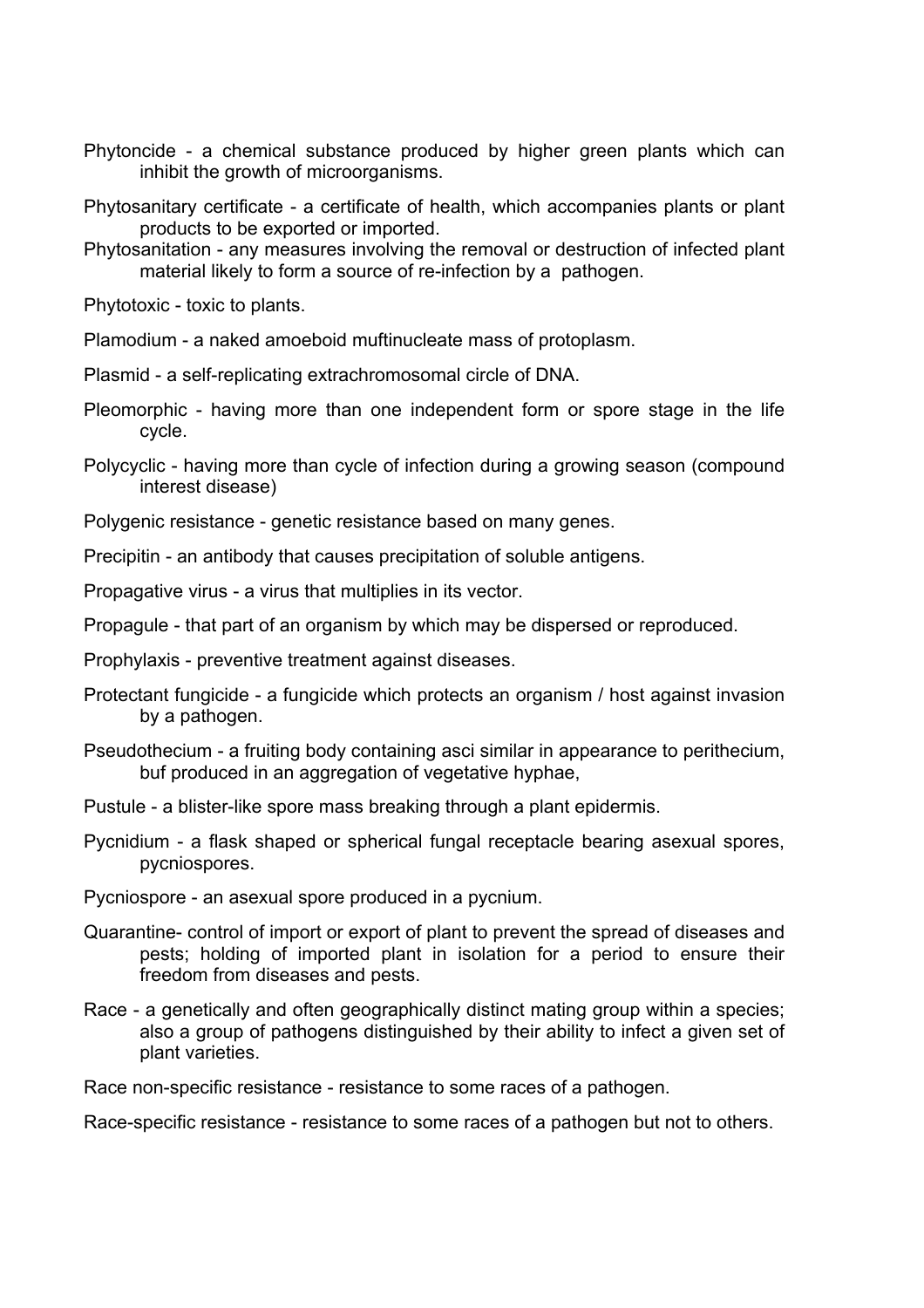- Resistance factor resistance gene or genes in a host, which have not necessarily been identified but can be used for practical purposes in gene-for-gene relationships.
- Resistant (host plant) ability to suppress or retard the activity of a pathogen; possessing qualities which prevent or retard the development of a given pathogen; (microorganism) able to withstand, completely or in some degree, the presence of a given chemical or other harmful factor.
- Rhizomorph a thread like or cord like structure made up of aggregated hyphae. Interwoven mycelial threads looking like a root or cord and sometimes attached to the stem base of the host.
- Rhizoplane the surface of the root.
- Rhizosphere the soil near a living root
- Rotting disintegration of tissues by the action of one or more microorganisms.
- Rouging removal of diseased or unwanted plants from a crop, critical examination of a crop and removal of unhealthy or otherwise unwanted plants.
- Run-off quantity of spray which runs off on unit area of plant surface.
- Saprobe saprophyte when the organism is not a plant.
- Saprophyte an organism that lives on dead and decaying material.
- Sclerotium a long-lived compacted mass of vegetatively produced hyphae.
- Semi-persistent virus a virus persists in vector for between 10 and 100 hrs.
- Sensitive (host plant) reacting with severe symptoms to infection by a given pathogen; (microorganism) succumbing to the effect of a given chemical or other harmful factor.
- Sensitivity the tendency of an organism attacked by a disease to give more or less strong symptoms.
- Shoot tip / Shoot apex terminal 0. 1 1.0 mm portion of a shoot comprising the meristem (0.05 - 0.1 mm) together with primordial and developing leaves and adjacent stem tissues.
- Simple interest disease a disease which goes through only one cycle of infection during a growing season analogous to a bank account giving simple interest.
- Slurry a thin, watery mixture.
- Somatic referring to vegetative or non-sexual parts or process.
- Spawn mycelium especially that used for starting mushroom culture, to put inoculum into mushroom bed or other substratum
- Sporangiophore a specialized hypha / hyphal branch bearing one or more sporangia.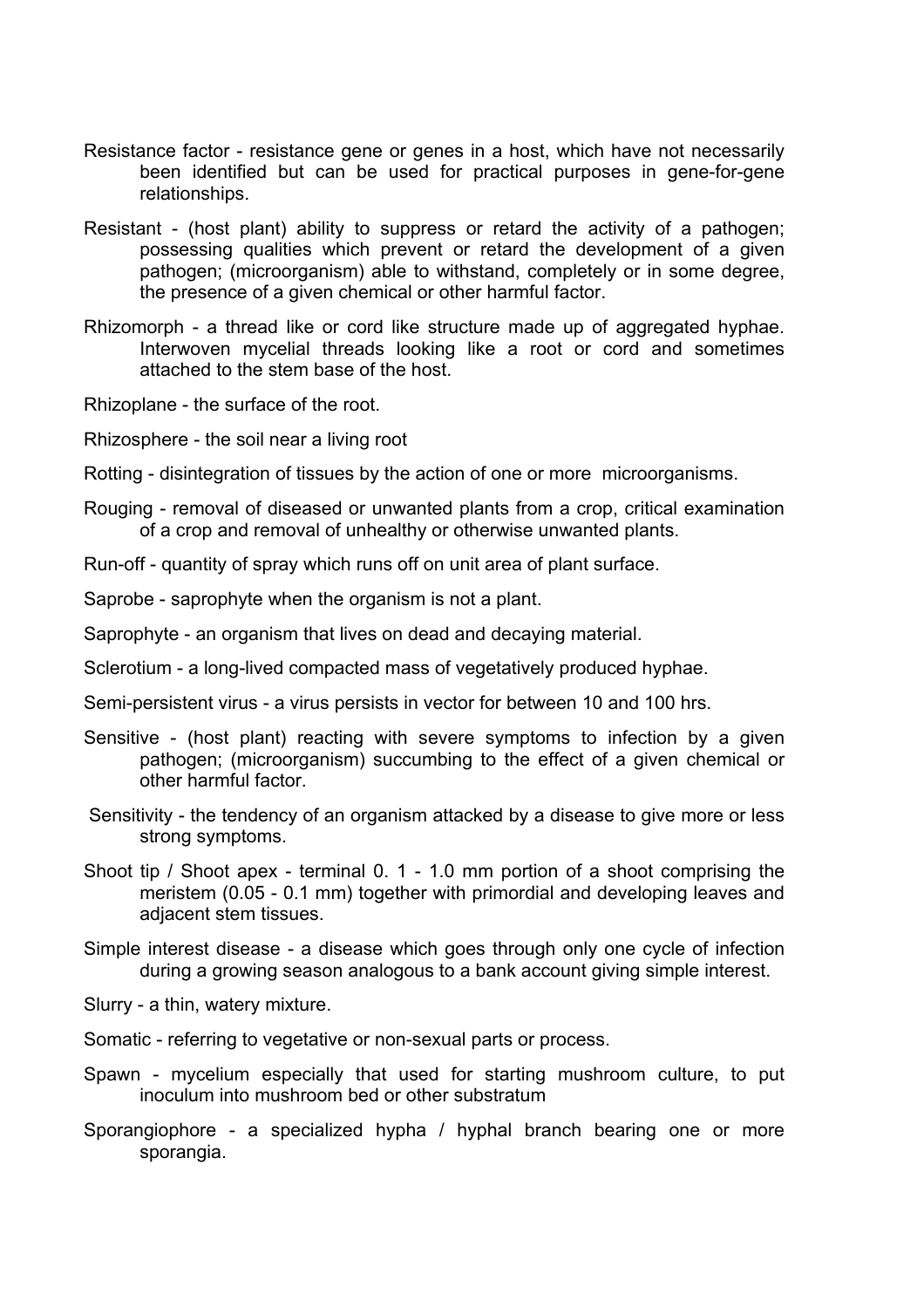Sporangium - a structure containing sporangiospores.

- Spore the reproductive unit in fungi, consisting of one or more cells, a specialized propagative or reproductive body in a fungus, reproductive cell which on germination will produce a new individual. it is analogous to the seed of a higher plant.
- Spread uniformity and completeness with which a fungicide deposit covers a continuous surface.
- Spreader a substance added to a spray to assists in its even distribution over the target.

Sterilization -the elimination of microorganisms.

- Sticker a substance added to a spray to assist in its adhesion to the target material added to a fungicide to increase tenacity.
- Strain the many meanings include: 1) a group of similar isolates, races form. 2) the descendants of a single isolation in pure culture; isolate. 3) cultivar. 4) a group of viruses has most of its antigens in common with another group.
- Stroma / stromata compact mycelial structures, with or without host tissues, in or on which spores are produced; a mass of vegetative hyphae in or on which spores are produced.
- Stylet borne virus a virus which is borne on the stylet of its vector as a contamination.
- Subculture a culture derived from another one.
- Substrate the material on which an enzyme acts.
- Substratum the material on or in which a microorganism is living,
- Suppressive soil a soil in which a pathogen may persist, but either causes little or no damage or causes disease for a short time and then declines.
- Surfactant a surface active material, especially a wetter or spreader used with a spray.
- Suscept organism affected or capable of being affected by a given disease.
- Susceptible subject to infection; non immune.
- Suspension culture cells or cell aggregates cultured in liquid medium.
- Symbiosis a mutually beneficial association of two or more different kinds of organisms.
- Symplast living parts of the plant including the phloem and protoplast.
- Symptom a detectable abnormality arising from disease a visible change in a host plant as a result of pathogen infection.
- Syndrome the totality of effects produced in a plant by a disease.